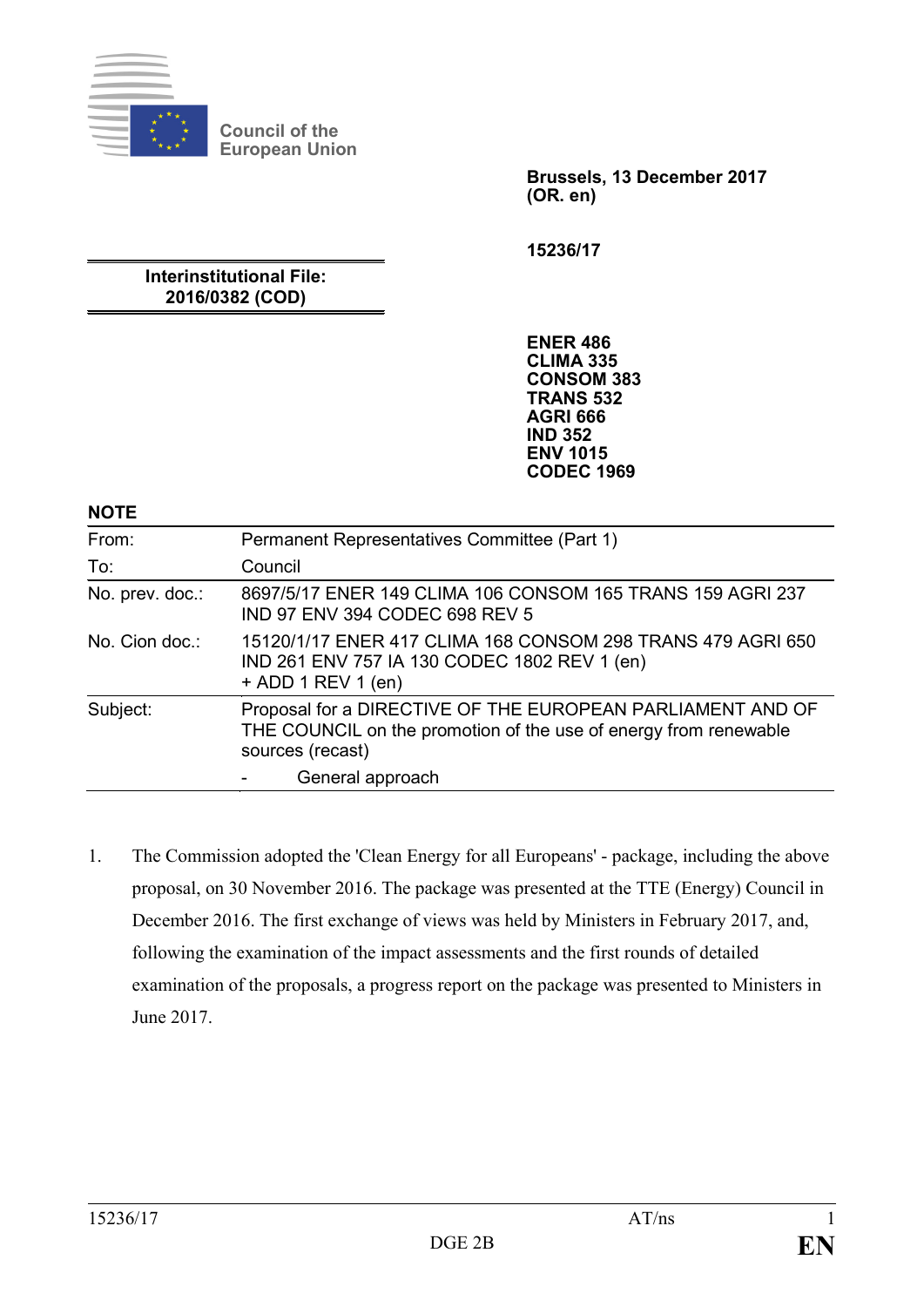Following months of further intense negotiations during the Estonian Presidency, including three discussions by COREPER, a balanced compromise has been established, as reflected in the Annex and the Addendum. Council is invited to agree on a general approach, with a view to paving the way for negotiations with the European Parliament, which is due to agree on its negotiation mandate for this draft Regulation in January 2018.

2. Further to the last COREPER discussion on 8 December, and as announced at that occasion, the Presidency has continued its bilateral consultations with delegations in particular on two main issues: renewable energy in heating and cooling (Art. 23) and renewable energy in the transport sector (Art. 25). On these two important issues, the Presidency considered that further improvements in the compromise were possible.

On the issue of heating and cooling (Art. 23), the Presidency compromise foresees that Member States are obliged to take measures to achieve an indicative one percent increase of the share of renewable energy in the sector as a yearly average. There is also a justified option to deviate from the indicative value if a cost-effectiveness analysis that takes into account a minimum set of parameters results in a lower achievable cost-effective level than 1 percent. Member States with a renewable energy share higher than 50% in the sector may consider this obligation to be fulfilled.

On the issue of renewable energy in transport (Art. 25), the Presidency compromise aims to tackle a variety of conflicting and overlapping issues in the sector. The ambitious approach consists of a 14% overall target for renewables in the transport sector for each Member State and a sub-target of 3% for 'advanced biofuels', with the option of double-counting these fuels. Electromobility has sufficient space to develop and is incentivised with a multiplier of five, whereas the multiplier for rail electricity is deleted. For increased investment security and ensuring the availability of fuels throughout the period, the advanced biofuels target has an intermediate binding milestone of 1% in 2025.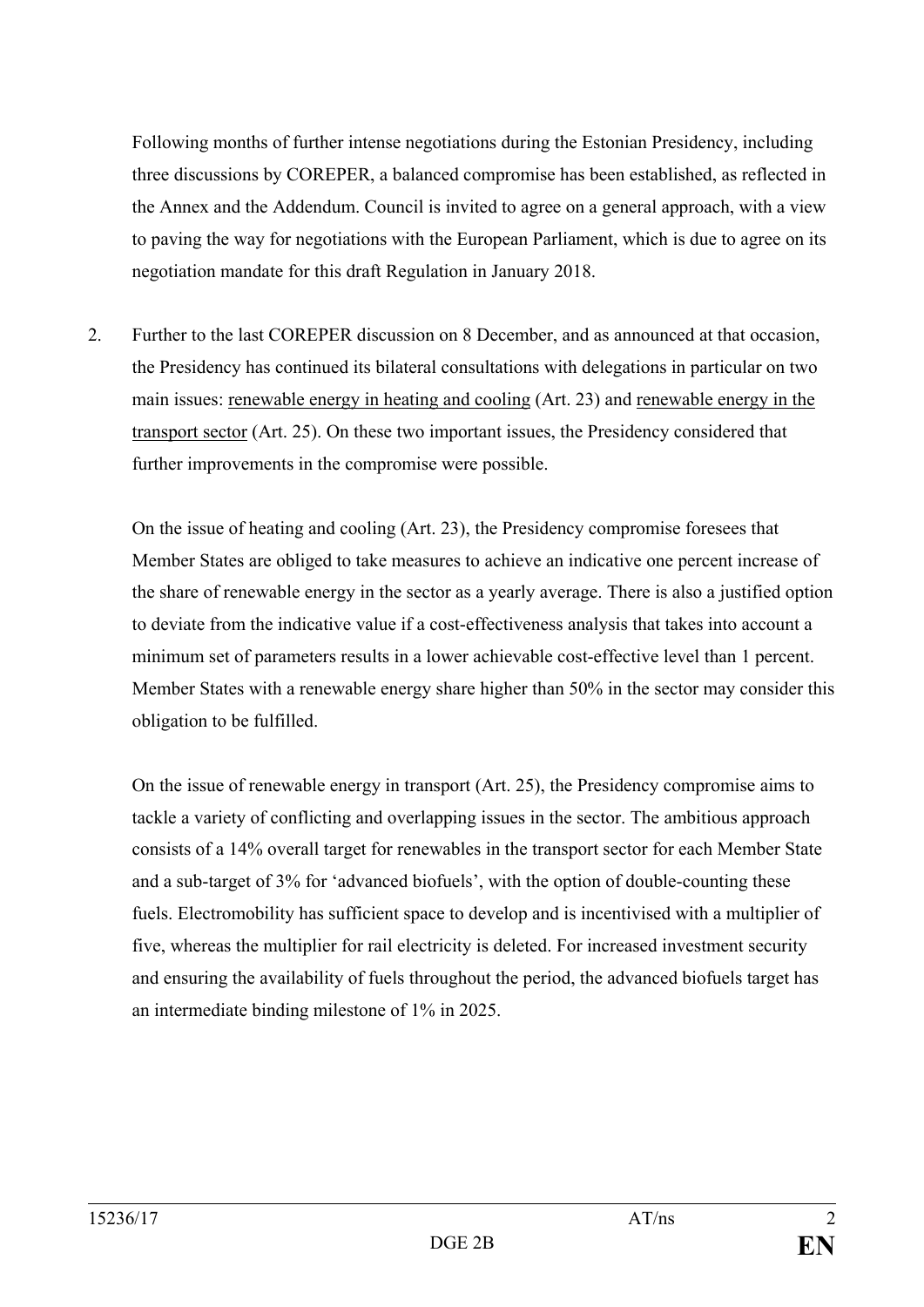The cap for first generation biofuels remains at 7% (as agreed by the Union in 2015), but it is combined with an additional motivation for Member States, which are allowed to lower their overall target if the 7% cap is lowered. The possibility to distinguish between biofuels based on their perceived ILUC effect is retained in the text.

In the Presidency's view, it will be hard to find a more accurate balance between the different positions of delegations on these two topics. It therefore invites Ministers to show the necessary flexibility and to accept the compromise.

3. Council is invited to reach agreement on the draft general approach as set out in the Annex and the Addendum.

Changes compared to the Commission proposal are indicated in **bold text**; deletions are marked with **[ ]**. Changes compared to the previous text (doc. 8697/5/17 REV 5 + COR 1) are indicated in **bold underlined text**; deletions are marked with **[ ]**.

*N.B. The Opinion of the Consultative Working Party of Legal Services can be found in doc. 13344/17. This opinion identifies in point (1) text in the original Commission proposal (including the Annexes) which should have been identified with grey-shaded text. Its substantial correction in point (2) has been incorporated into this text (REV 3).*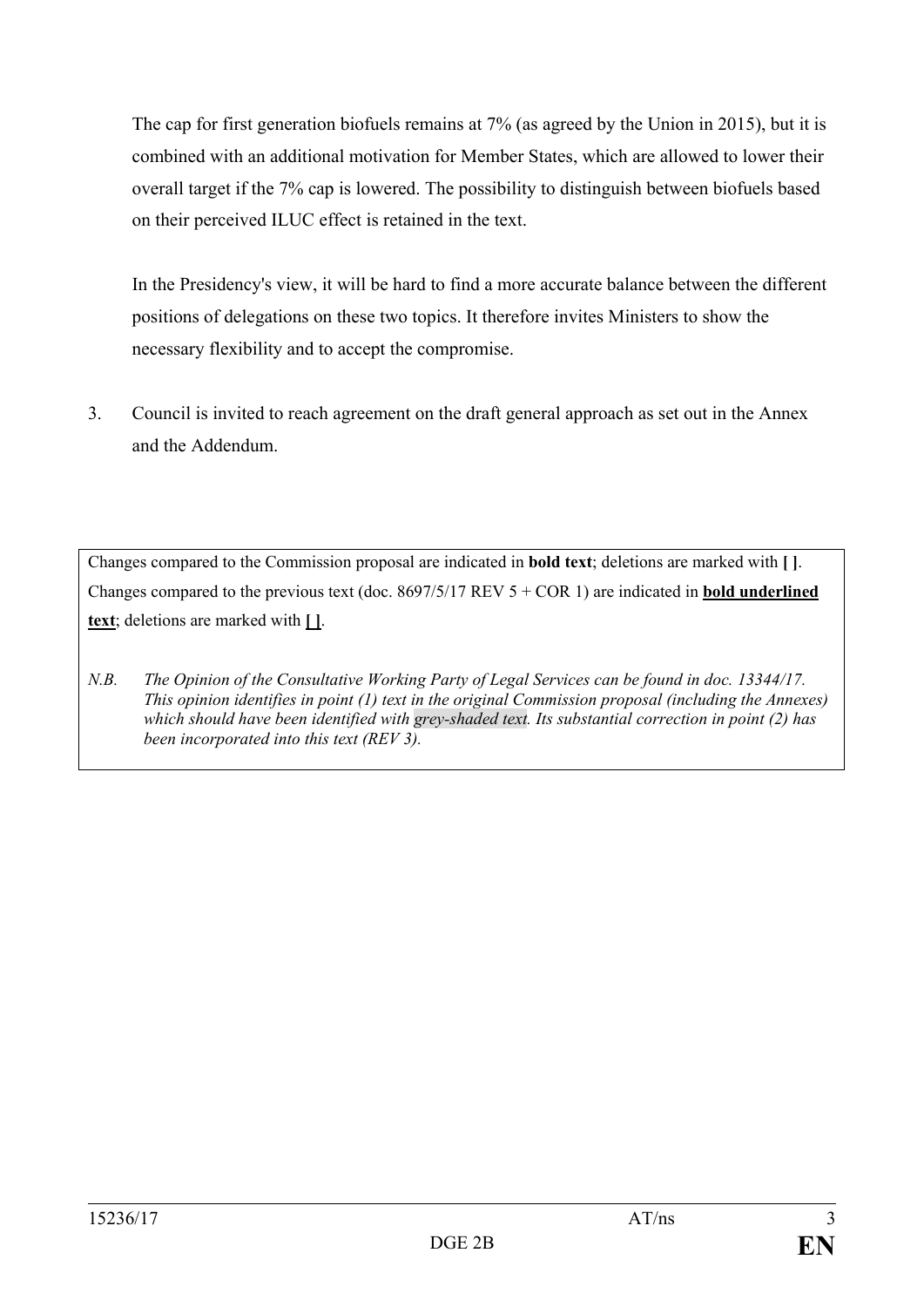2016/0382 (COD)

Proposal for a

## **DIRECTIVE OF THE EUROPEAN PARLIAMENT AND OF THE COUNCIL**

## **on the promotion of the use of energy from renewable sources (recast)**

(Text with EEA relevance)

## THE EUROPEAN PARLIAMENT AND THE COUNCIL OF THE EUROPEAN UNION,

Having regard to the Treaty on the Functioning of the European Union, and in particular Article **192(1) and** 194(2) thereof,

Having regard to the proposal from the European Commission,

After transmission of the draft legislative act to the national parliaments,

Having regard to the opinion of the European Economic and Social Committee,

Having regard to the opinion of the Committee of the Regions,

Acting in accordance with the ordinary legislative procedure

Whereas: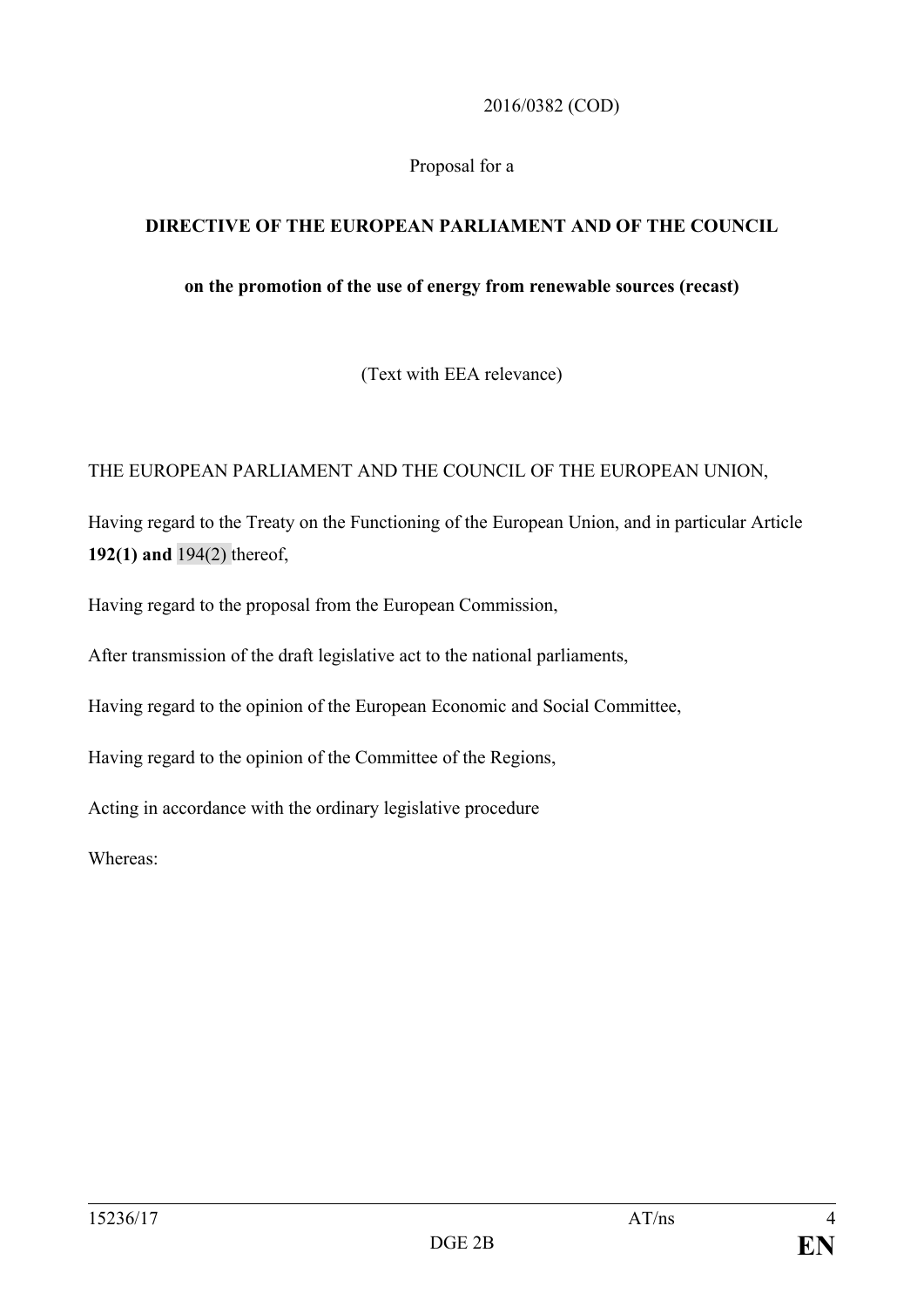- (1) Directive 2009/28/EC of the European Parliament and of the Council**[1](#page-4-0)** has been substantially amended several times**[2](#page-4-1)** . Since further amendments are to be made, that Directive should be recast in the interests of clarity.
- (2) Promoting renewable forms of energy is one of the goals of the Union energy policy **that is pursued by this Directive**. **Simultaneously this Directive pursues the environmental objectives of preserving, protecting and improving the quality of environment, of protecting human health and of a prudent and rational utilisation of natural resources through the development of new and renewable forms of energy. As regards this Directive both sets of objectives are indissociably linked while none is secondary or indirect to the other.** The increased use of energy from renewable sources constitutes an important part of the package of measures needed to reduce greenhouse gas emissions and comply with the 2015 Paris Agreement on Climate Change, and the Union 2030 energy and climate framework, including the binding target to cut emissions in the Union by at least 40% below 1990 levels by 2030. **The Union's binding renewable energy target for 2030, Member States contributions to the latter target, including their baseline scenarios resuming their national overall targets for 2020, are among the elements which have an overarching importance for the Union's energy and environmental policy. Other such elements of overarching importance are for instance contained in this Directive's framework for developing renewable heating and cooling and for the development of renewable transport fuels.**

<span id="page-4-1"></span><span id="page-4-0"></span>**<sup>1</sup>** Directive 2009/28/EC of the European Parliament and of the Council of 23 April 2009 on the promotion of the use of energy from renewable sources and amending and subsequently repealing Directives 2001/77/EC and 2003/30/EC (OJ L 140, 5.6.2009, p. 16). **<sup>2</sup>** See Annex XI, Part A.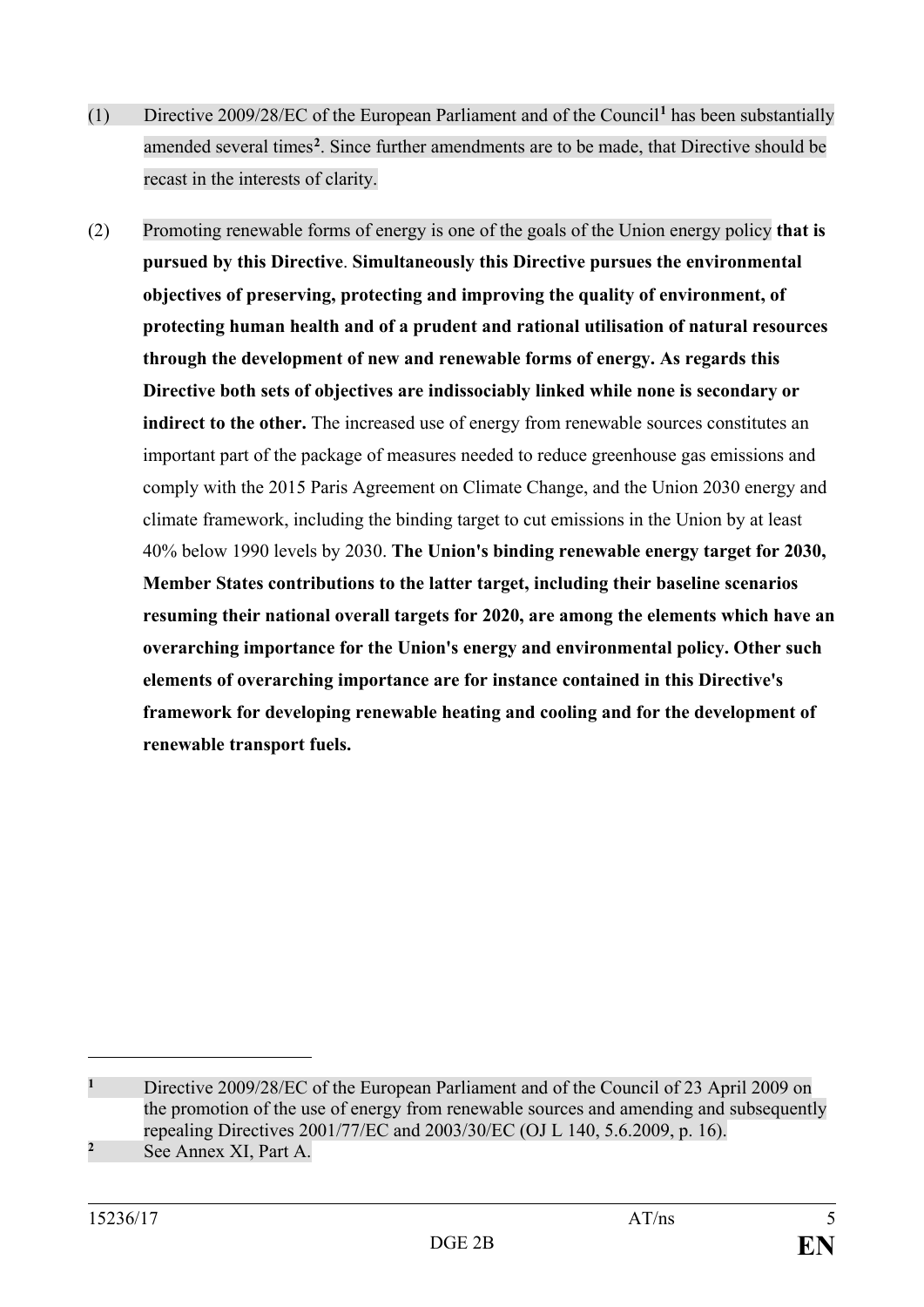- **(2bis) [ ] The increased use of energy from renewable sources** also has an important part to play in promoting the security of energy supply, technological development and innovation and providing opportunities for employment and regional development, especially in rural and isolated areas or regions with low population density .
- (3) In particular, increasing technological improvements, incentives for the use and expansion of public transport, the use of energy efficiency technologies and the promotion of the use of energy from renewable sources in the electricity, heating and cooling sectors as well as in the transport sector are very effective tools, together with energy efficiency measures, for reducing greenhouse gas emissions in the Union and the Union's dependence on imported gas and oil.
- (4) Directive 2009/28/EC established a regulatory framework for the promotion of the use of energy from renewable sources which set binding national targets on the share of renewable energy sources in energy consumption and transport to be met by 2020. Commission Communication of 22 January 2014**[3](#page-5-0)** established a framework for future Union energy and climate policies and promoted a common understanding of how to develop those policies after 2020. The Commission proposed that the Union 2030 target for the share of renewable energy consumed in the Union should be at least 27%.
- (5) The European Council of October 2014 endorsed that target, indicating that Member States may set their own more ambitious national targets **in order to deliver on their planned contributions to the Union 2030 target and go beyond them**.

<span id="page-5-0"></span><sup>&</sup>lt;sup>3</sup> "A policy framework for climate and energy in the period from 2020 to 2030" (COM/2014/015 final).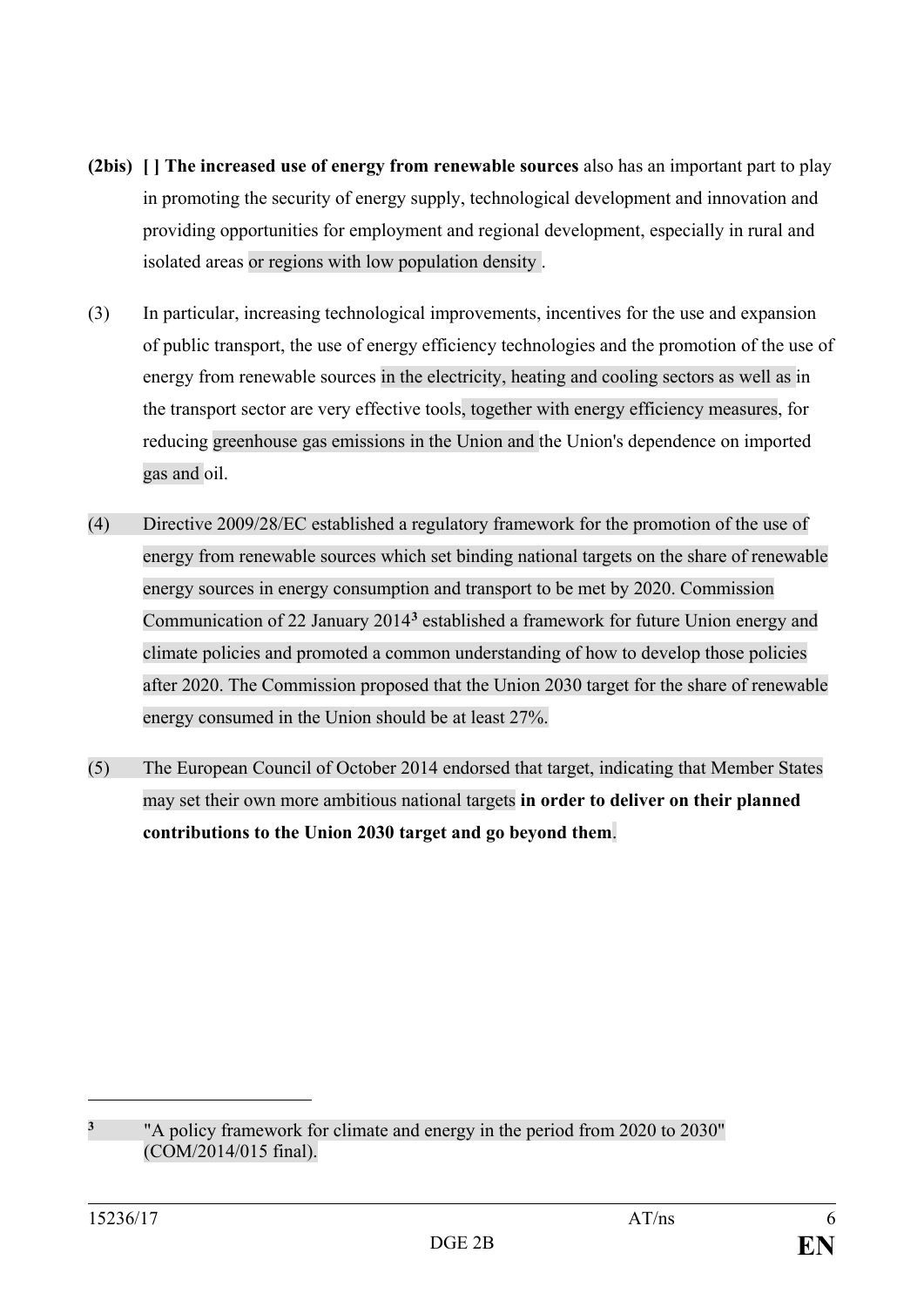- (6) The European Parliament, in its Resolutions on "A policy framework for climate and energy in the period from 2020 to 2030" and on "the Renewable energy progress report", has favoured a binding Union 2030 target of at least 30% of total final energy consumption from renewable energy sources, stressing that that target should be implemented by means of individual national targets taking into account the individual situation and potential of each Member State.
- (7) It is thus appropriate to establish a Union binding target of at least 27% share of renewable energy. Member States should define their contribution to the achievement of this target as part of their Integrated National Energy and Climate Plans through the governance process set out in Regulation [Governance].
- (8) The establishment of a Union binding renewable energy target for 2030 would continue to encourage the development of technologies which generate renewable energy and provide certainty for investors. A target defined at the Union level would leave greater flexibility for Member States to meet their greenhouse gas reduction targets in the most cost-effective manner in accordance with their specific circumstances, energy mixes and capacities to produce renewable energy.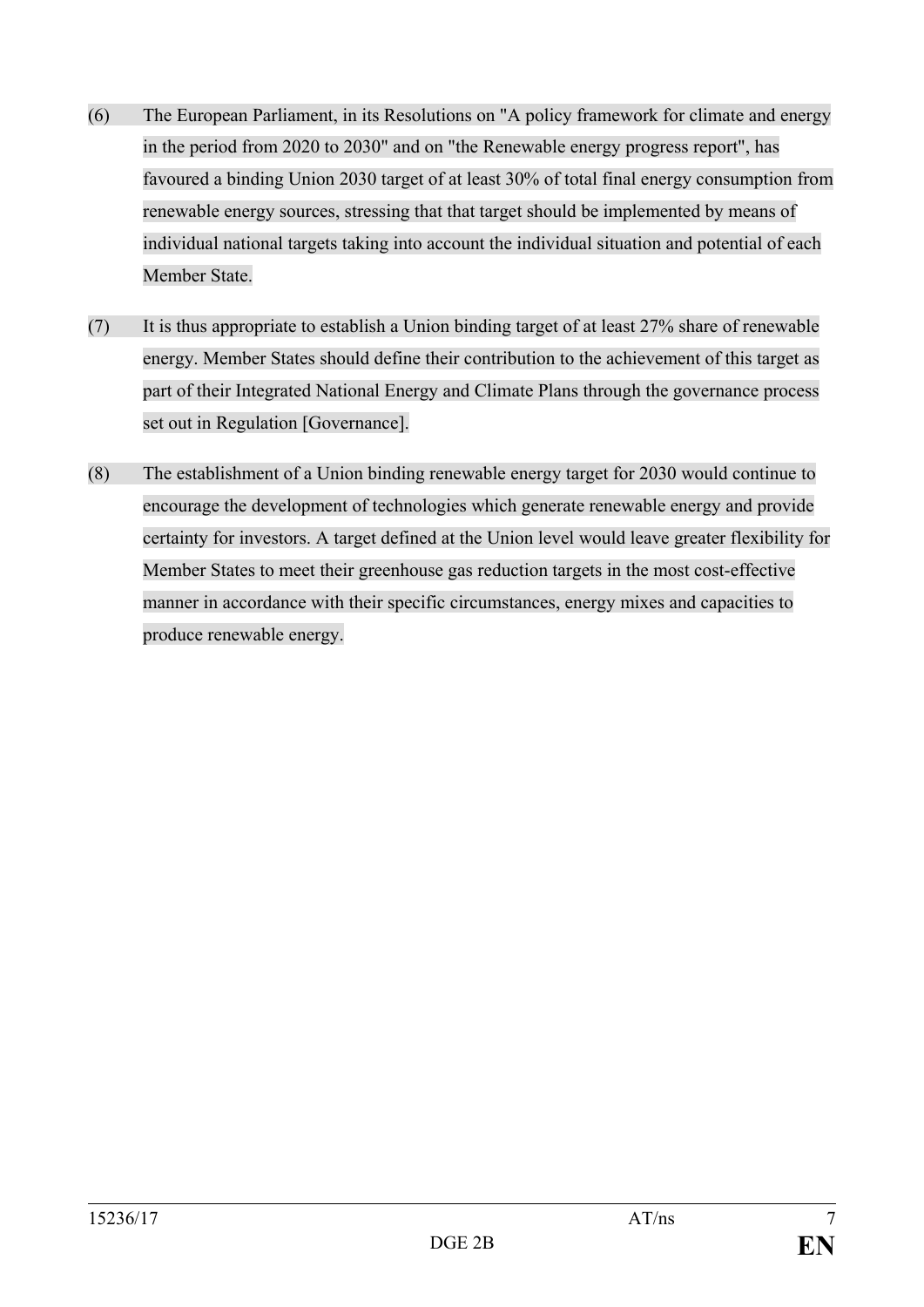- (9) **In order to ensure the consolidation of the results achieved under Directive 2009/28/EC, t**he national targets set for 2020 should constitute Member States' minimum contribution to the new 2030 framework. **Under no circumstances the national share of renewables should fall below such contribution and i**n **that** case **[ ]**, the relevant Member States should take the appropriate measures to ensure that this baseline is maintained **[ ] as set out** in Regulation [Governance]. **If a Member State does not maintain its baseline share as measured over a one-year period, it should, within one year, take additional measures to cover this gap to its baseline scenario. Where a Member State has effectively taken such necessary measures and fulfilled its obligation to cover the gap, it should be deemed to comply with the mandatory requirements of its base-line scenario as from the moment in time when the gap in question occurred and both under this Directive and under Regulation [Governance]. The Member State in question therefore cannot be considered to have failed to fulfil its obligation to maintain its baseline share for the period in time where the gap occurred. Both the 2020 and 2030 frameworks indissociably serve the environmental and energy policy objectives of the Union.**
- (10) Member States should take additional measures in the event that the share of renewables at the Union level does not meet the Union trajectory towards the at least 27% renewable energy target. As set out in Regulation [Governance], if an ambition gap is identified by the Commission during the assessment of the Integrated National Energy and Climate Plans, the Commission may take measures at Union level in order to ensure the achievement of the target. If a delivery gap is identified by the Commission during the assessment of the Integrated National Energy and Climate Progress Reports, Member States should apply the measures set out in Regulation [Governance], which are giving them enough flexibility to choose.
- (11) In order to support Member States' ambitious contributions to the Union target, a financial framework aiming to facilitate investments in renewable energy projects in those Member States should be established, also through the use of financial instruments.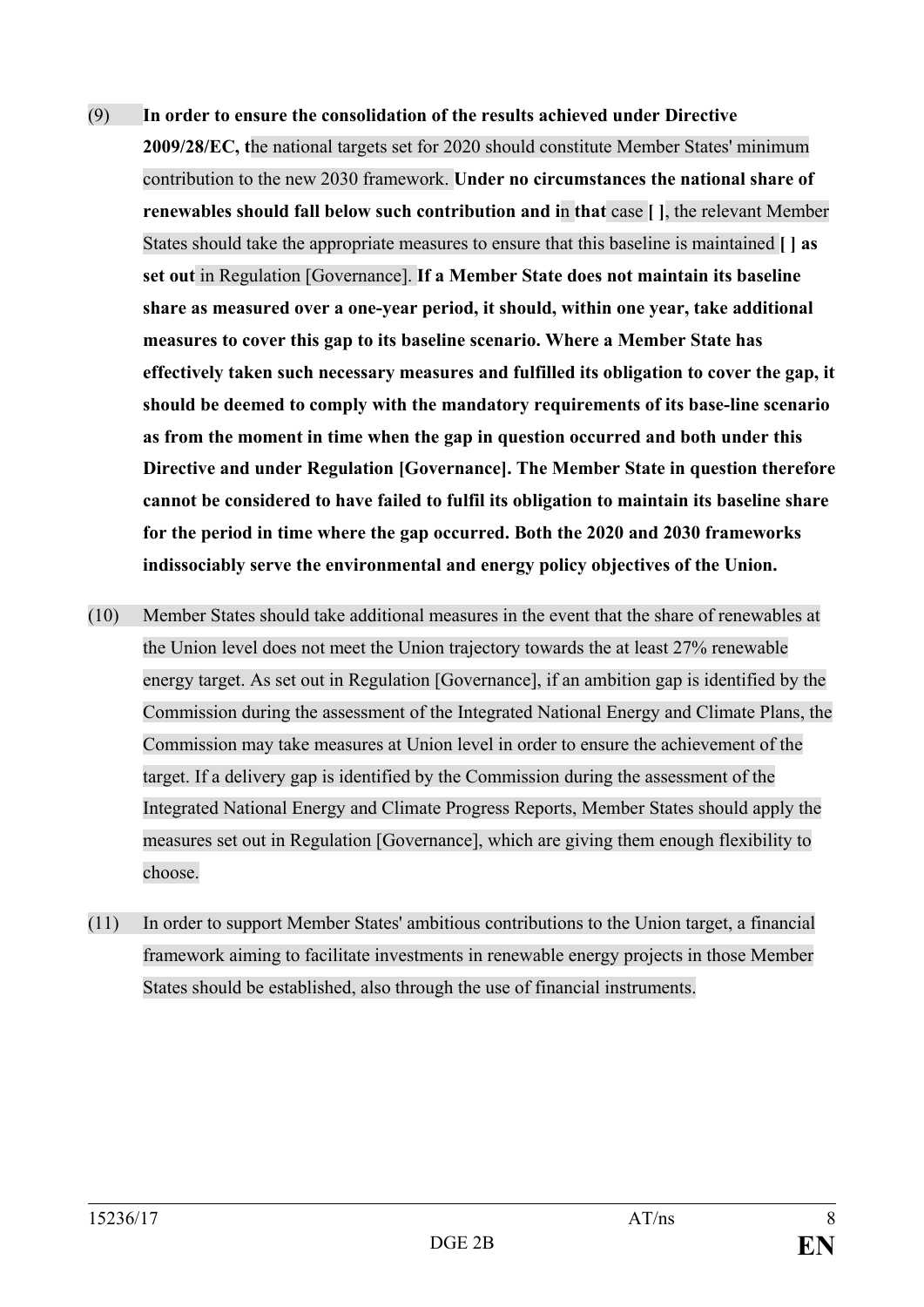- (12) The Commission should focus the allocation of funds on the reduction of the cost of capital of renewables projects, which has a material impact on the cost of renewable energy projects and on their competitiveness**, as well as to the development of essential infrastructure for an enhanced technically and economically affordable uptake of renewable energy such as transmission and distribution grid infrastructure, intelligent networks and interconnections**.
- (13) The Commission should facilitate the exchange of best practices between the competent national or regional authorities or bodies, for instance through regular meetings to find a common approach to promote a higher uptake of cost-efficient renewable energy projects, encourage investments in new, flexible and clean technologies, and set out an adequate strategy to manage the retirement of technologies which do not contribute to the reduction of emissions or deliver sufficient flexibility, based on transparent criteria and reliable market price signals.
- (14) Directive 2001/77/EC of the European Parliament and of the Council**[4](#page-8-0)**, Directive 2003/30/EC of the European Parliament and of the Council**[5](#page-8-1),** and Regulation (EC) 1099/2008 of the European Parliament and of the Council **[6](#page-8-2)** established definitions for different types of energy from renewable sources. Directive XXXX/XX/EU of the European Parliament and of the Council of <sup>[7](#page-8-3)</sup> established definitions for the electricity sector in general. In the interests of legal certainty and clarity it is appropriate to use those definitions in this Directive.

<span id="page-8-0"></span>**<sup>4</sup>** [Directive 2001/77/EC of the European Parliament and of the Council of 27 September 2001](http://eur-lex.europa.eu/legal-content/AUTO/?uri=CELEX:32001L0077&qid=1487580338772&rid=1)  [on the promotion of electricity produced from renewable energy sources in the internal](http://eur-lex.europa.eu/legal-content/AUTO/?uri=CELEX:32001L0077&qid=1487580338772&rid=1)  [electricity market](http://eur-lex.europa.eu/legal-content/AUTO/?uri=CELEX:32001L0077&qid=1487580338772&rid=1) (OJ L 283, 27.10.2001, p. 33).

<span id="page-8-1"></span>**<sup>5</sup>** Directive 2003/30/EC of the European Parliament and of the Council of 8 May 2003 on the promotion of the use of biofuels or other renewable fuels for transport (OJ L 123, 17.5.2003, p. 42).

<span id="page-8-2"></span><sup>&</sup>lt;sup>6</sup> Regulation (EC) 1099/2008 of the European Parliament and of the Council of 22 October 2008 on energy statistics (OJ L 304, 14.11.2008, p. 1)

<span id="page-8-3"></span>**<sup>7</sup>** Directive XXXX/XX/EU of the European Parliament and of the Council of … concerning common rules for the internal market in electricity (OJ L…)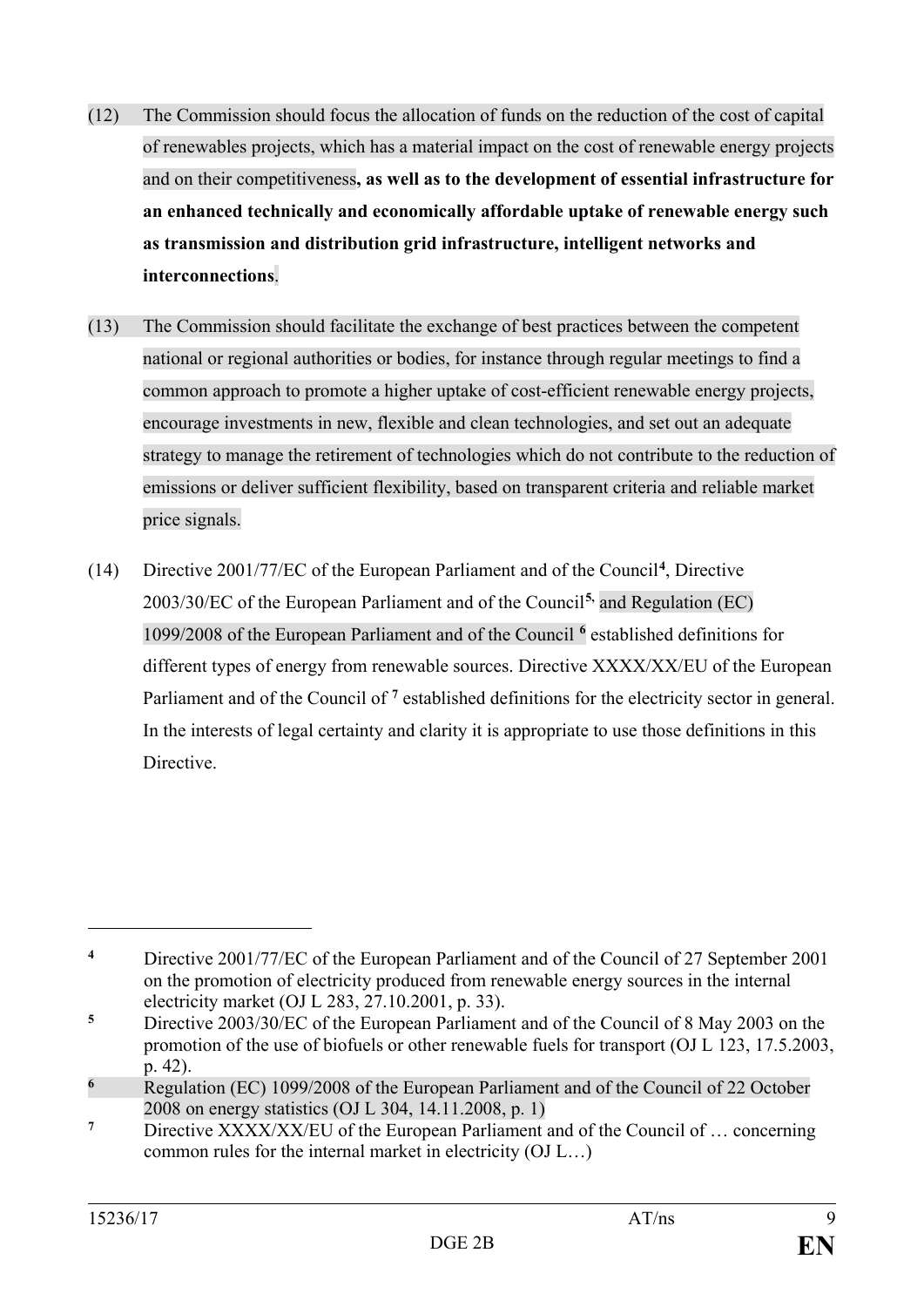(15) Support schemes for electricity generated from renewable sources have proved to be an effective way of fostering deployment of renewable electricity. If and when Member States decide to implement support schemes, such support should be provided in a form that is as non-distortive as possible for the functioning of electricity markets. To this end, an increasing number of Member States allocate support in a form where support is granted in addition to market revenues **and introduce market-based systems to determine the necessary level of support. Together with steps to make the market fit for rising shares of renewables this is a key element of increasing the market integration of renewables**. **For small-scale and demonstration projects specific conditions including feed-in-tariffs might still be necessary to ensure a positive cost-benefit ratio. These conditions should be in line with the rules set out in Article 11 of the Regulation [Electricty Market regulation]**.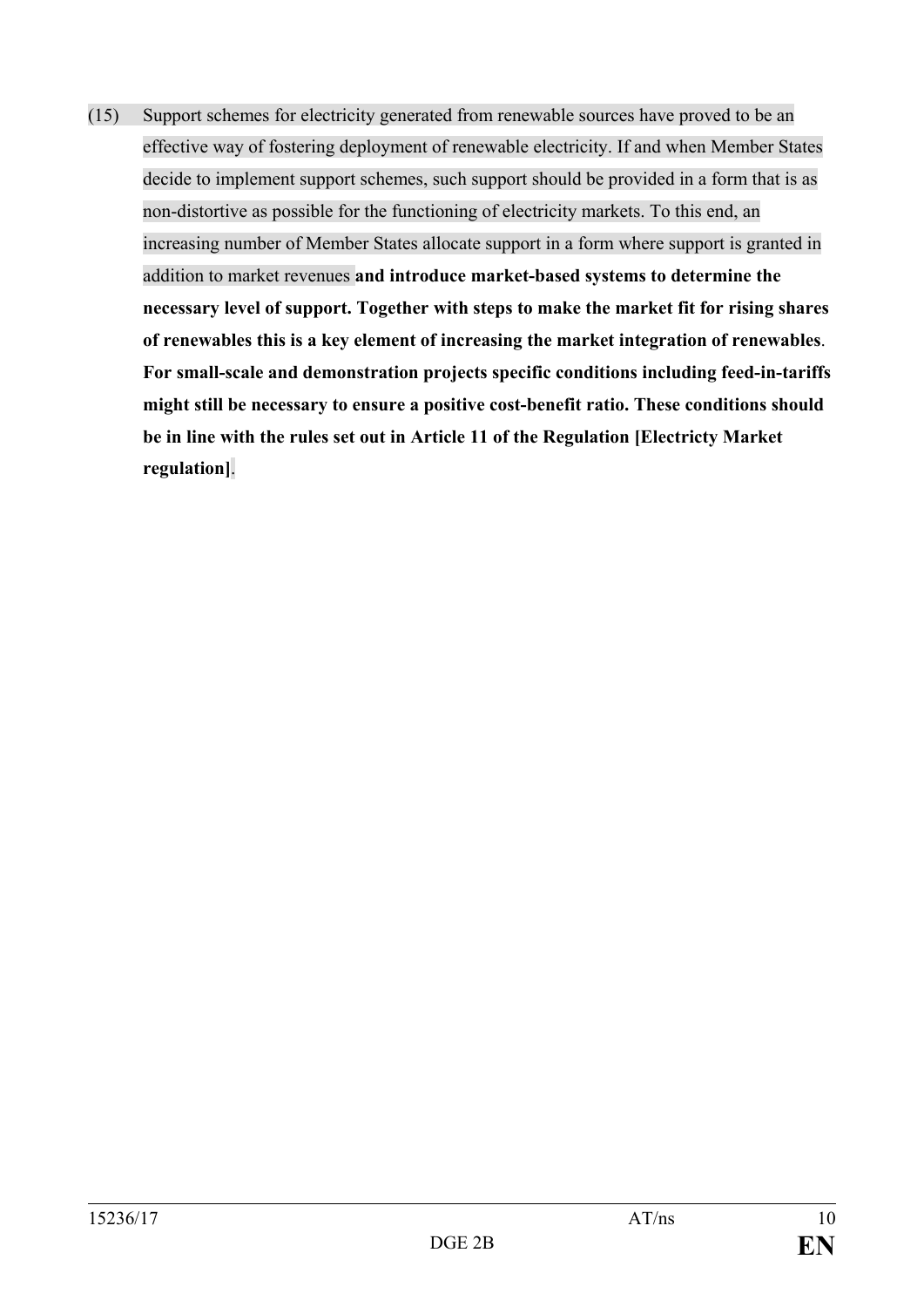(16) Electricity generation from renewable sources should be deployed at the lowest possible cost for consumers and taxpayers. When designing support schemes and when allocating support, Member States should seek to minimise the overall system cost of deployment **along the decarbonisation pathway towards the low-carbon economy objective for the year 2050. Market-based mechanisms, such as competitive bidding have proven to effectively reduce support cost in competitive markets in many circumstances. However, in specific circumstances of very limited competition, competitive bidding may not necessarily lead to efficient price discovery. For this reason balanced exemptions may need to be considered to ensure cost-effectiveness and minimise overall support cost. While Member States develop their support schemes they should consider various outcomes that market-based mechanisms may have on policies outside the electricity sector and may consider limiting bidding processes to specific technologies may be justified where there is a need to take [ ]** full account of grid and system **integration and** development needs, the resulting energy mix, and the long term potential of technologies. **Such technology specific support also allows to take into account the technology specific characteristics such as different lead times, spatial planning requirements and environmental permitting requirements, which might impede efficient competition across technologies.**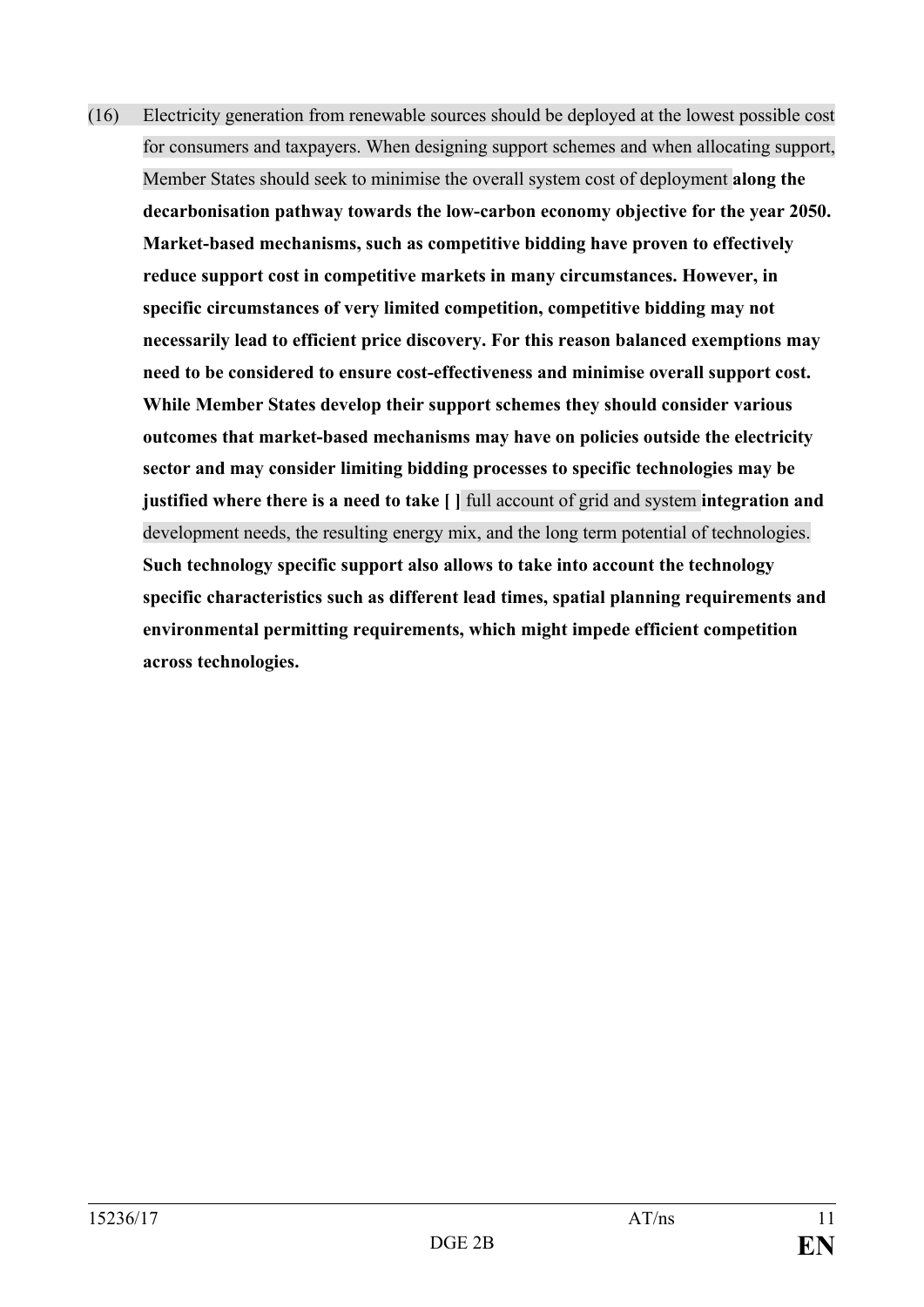**(16bis) Member States have different renewable energy potentials and operate different schemes of support for energy from renewable sources at the national level. The majority of Member States apply support schemes that grant benefits solely to energy from renewable sources that is produced on their territory. For the proper functioning of national support schemes it is vital that Member States continue to be able to control the effect and costs of their national support schemes according to their different potentials. One important means to achieve the aim of this Directive remains to guarantee the proper functioning of national support schemes, as under Directives 2001/77/EC and 2009/28/EC, in order to maintain investor confidence and allow Member States to design effective national measures for their respective contribution to the Union's 2030 target for renewable energy and for any national target they have set for themselves. This Directive should facilitate cross-border support of energy from renewable sources without affecting national support schemes in a disproportionate manner.**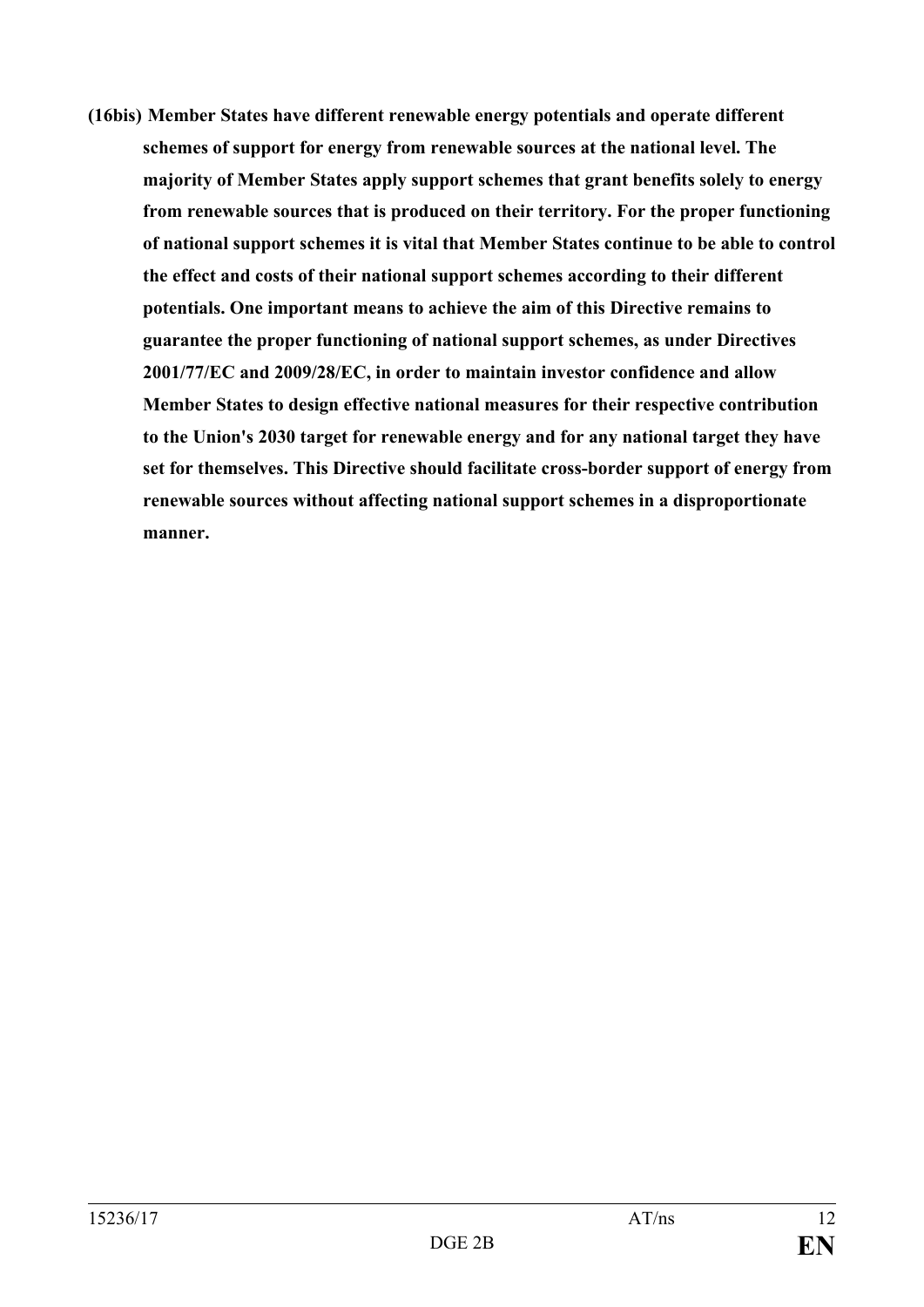(17) The opening of support schemes to cross-border participation limits negative impacts on the internal energy market and can, under certain conditions, help Member States achieve the Union target more cost-efficiently. Cross-border participation is also the natural corollary to the development of the Union renewables policy **fostering convergence and cooperation to contribute [ ]** Union-level binding target **[ ]**. It is therefore appropriate to **[ ] encourage** Member States to open support to projects located in other Member States, and define several ways in which such progressive opening may be implemented, ensuring compliance with the provisions of the Treaty on the Functioning of the European Union, including Articles 30, 34 and 110. **As electricity flows cannot be traced, it is appropriate to link the opening to shares representing an aspiration towards actual levels of physical interconnections and to allow Member States to restrict their open support schemes to Member States with whom they have a direct network connection as a practical proxy for demonstrating the existence of physical flows between the Member States. This should not however in any way affect cross-zonal and cross-border functioning of the electricity markets.**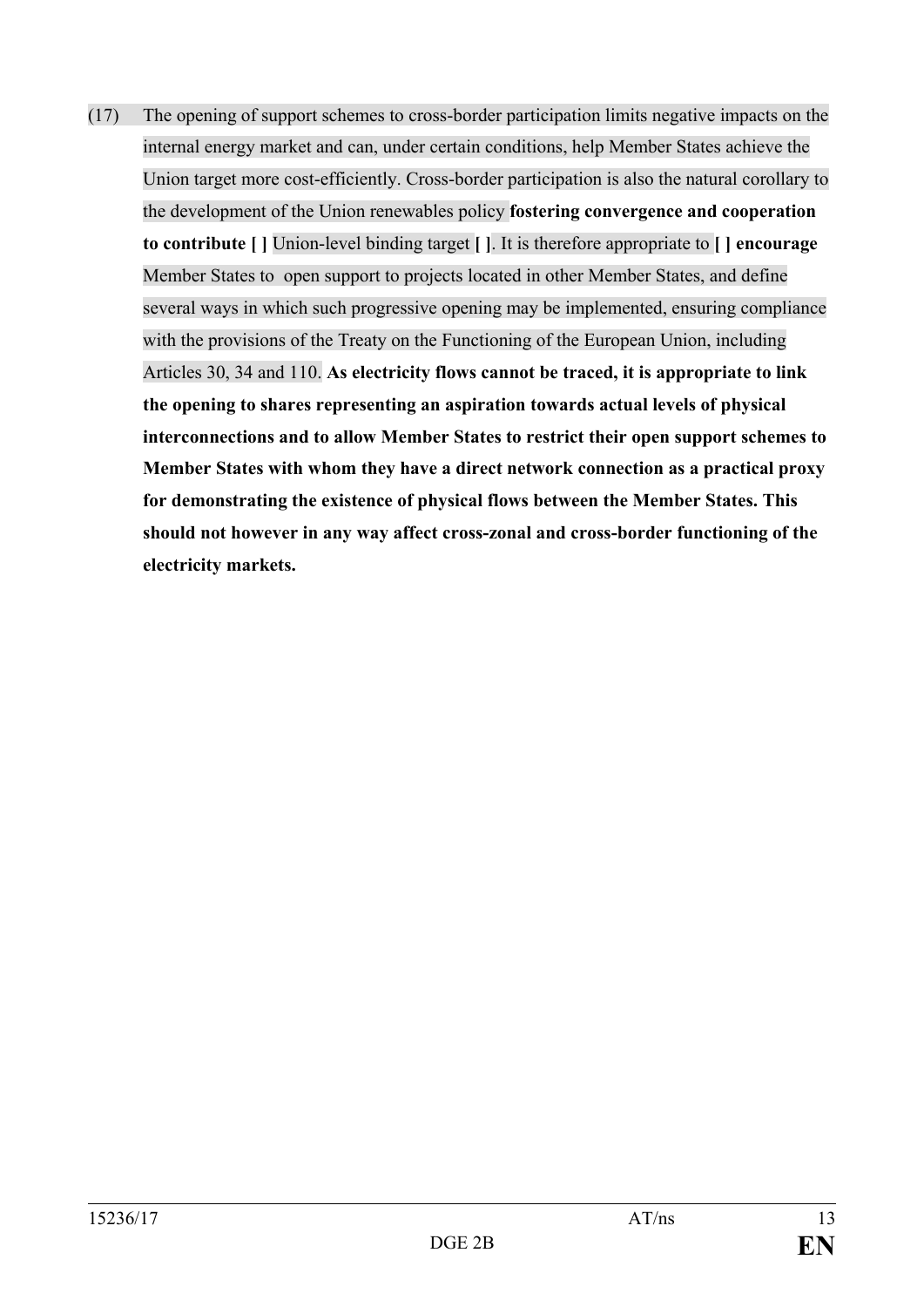- **(17bis)In order to ensure that the opening of support schemes is reciprocal and brings mutual benefits a cooperation agreement should be signed between participating Member States. Member States should retain control over the pace of deployment of renewable electricity capacity on their territory, in order in particular to take account of associated integration costs and required grid investments. Member States should thus be allowed to limit the participation of installations located on their territory to tenders opened to them by other Member States [ ]. The bilateral agreement should sufficiently reflect on all relevant points, such as, reflect on how the costs concerning the project which are built by a state on the territory of another state are accounted for, including the expenditures related to strengthening networks, transfers of energy, storage and back-up capacities, as well as possible congestions in the network. When doing so, Member States should however have taken due consideration of all measures that may allow for a cost-effective integration of such additional renewable electricity capacity, be they of regulatory nature (for instance related to market design) or additional investments in various sources of flexibility (for instance interconnections, storage, demand response, or flexible generation).**
- (18) Without prejudice to **Articles 107 and 108 of the Treaty on the Functioning of the European Union [ ]**, renewables support policies should be stable and avoid **unjustified [ ] retroactive** changes. Such changes have a direct impact on capital financing costs, the costs of project development and therefore on the overall cost of deploying renewables in the Union. Member States should prevent the revision of any support **that has been** granted to renewable energy projects from having a negative impact on their economic viability**, unless such a revision, based on clear, objective and pre-defined criteria, had been already envisaged in the original design of the support scheme**. In this context, Member States should promote cost-effective support policies and ensure their financial sustainability.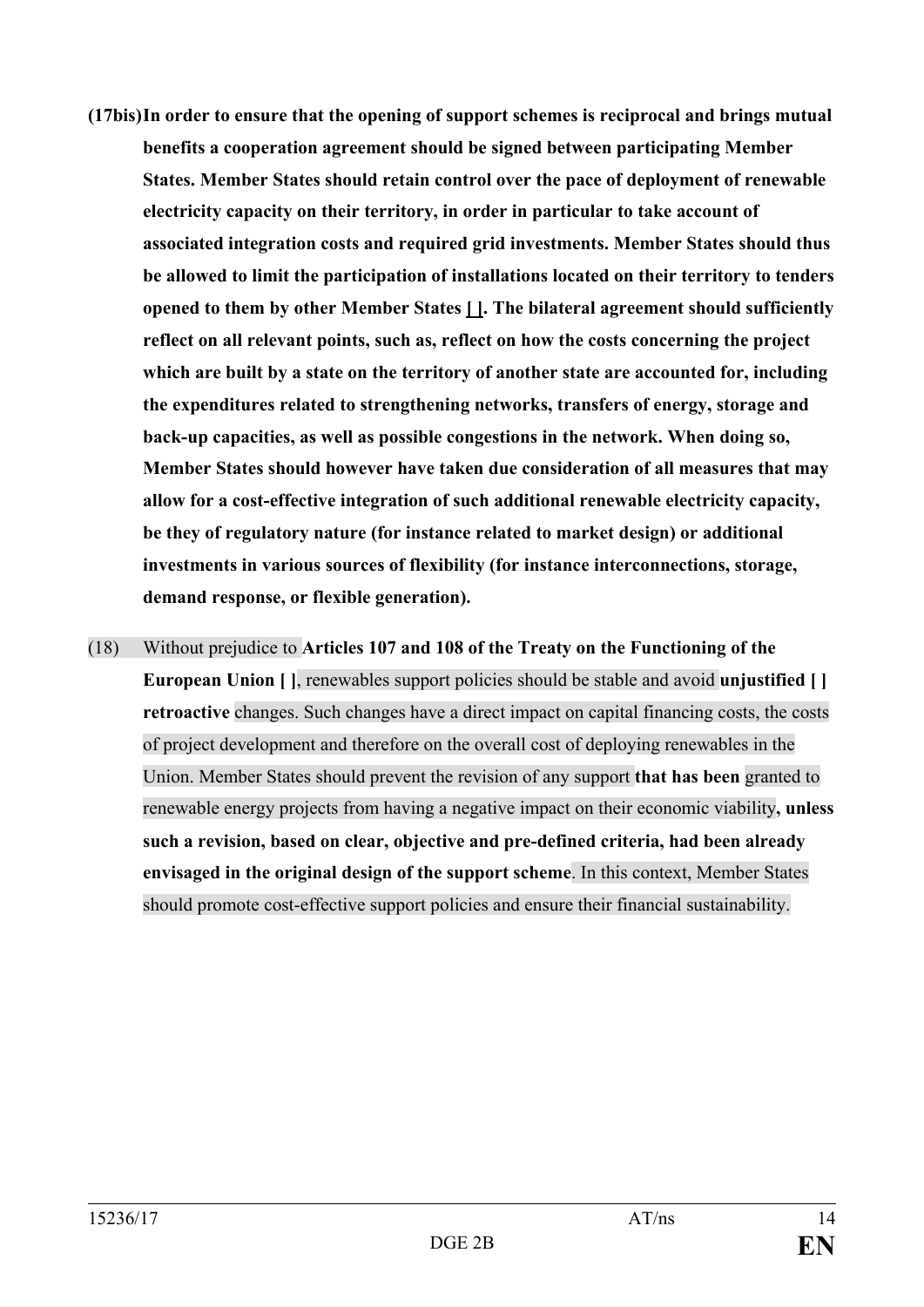- (19) Member States' obligations to draft renewable energy action plans and progress reports and the Commission's obligation to report on Member States' progress are essential in order to increase transparency, provide clarity to investors and consumers and allow for effective monitoring. Regulation [Governance] integrates those obligations in the Energy Union governance system, where planning, reporting and monitoring obligations in the energy and climate fields are streamlined. The transparency platform on renewable energy is also integrated in the broader e-platform established in Regulation [Governance].
- (20) It is necessary to set transparent and unambiguous rules for calculating the share of energy from renewable sources and for defining those sources.
- (21) In calculating the contribution of hydropower and wind power for the purposes of this Directive, the effects of climatic variation should be smoothed through the use of a normalisation rule. Further, electricity produced in pumped storage units from water that has previously been pumped uphill should not be considered to be electricity produced from renewable energy sources.
- (22) Heat pumps enabling the use of **[ ] ambient and geothermal energy** at a useful temperature level **or systems providing cooling** need electricity or other auxiliary energy to function. The energy used to drive **these systems [ ]** should therefore be deducted from the total usable **energy or energy removed from the area[ ]**. Only **such heating and cooling systems [ ] where the** output **or energy removed from an area [ ]** significantly exceeds the primary energy needed to drive it should be taken into account. **Cooling systems contribute to the energy use in Member States and it is therefore appropriate [ ] that the calculation methods take into account the renewable share of the energy used in such systems in all end use sectors.**
- (23) Passive energy systems use building design to harness energy. This is considered to be saved energy. To avoid double counting, energy harnessed in this way should not be taken into account for the purposes of this Directive.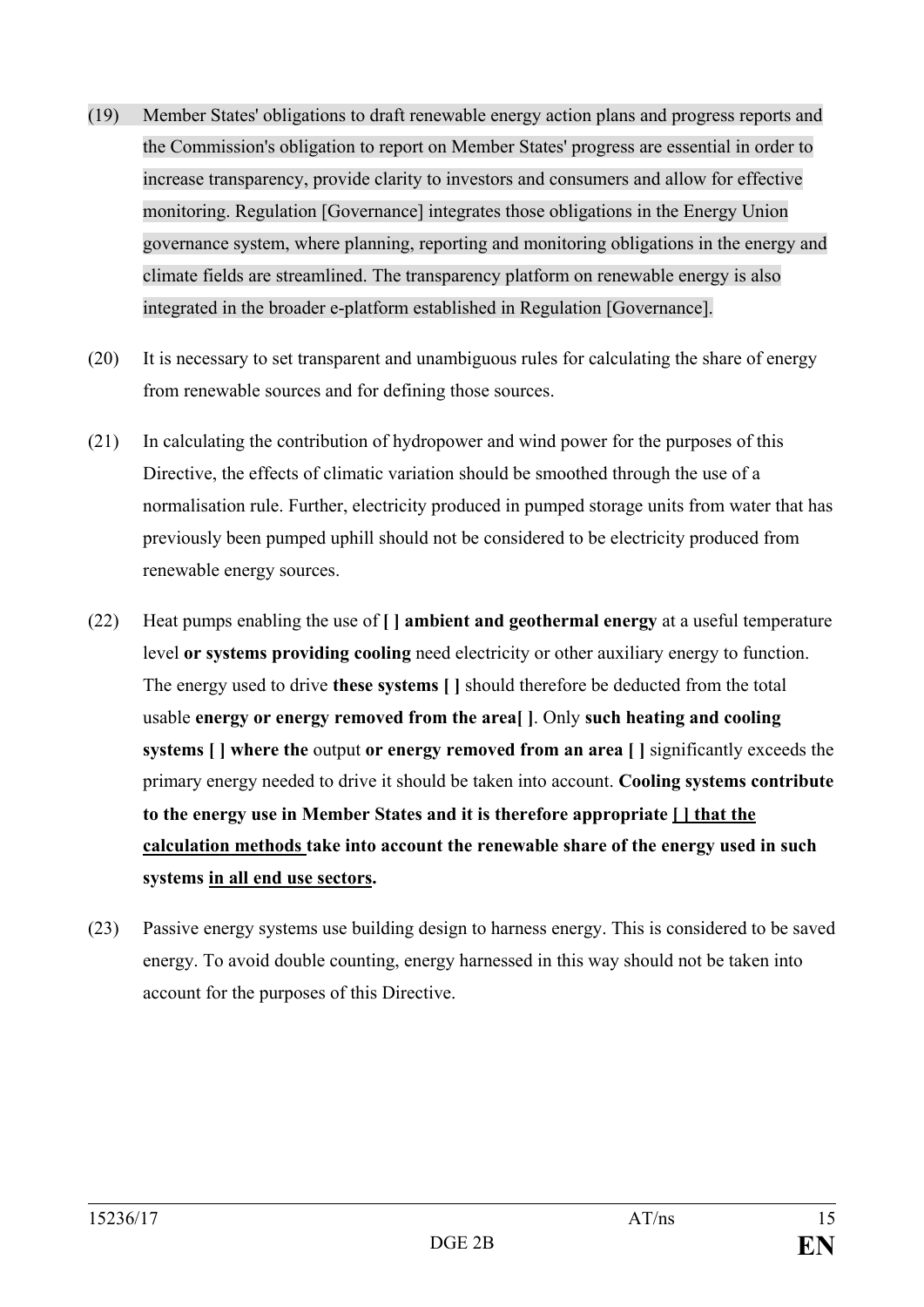- (24) Some Member States have a large share of aviation in their gross final consumption of energy. In view of the current technological and regulatory constraints that prevent the commercial use of biofuels in aviation, it is appropriate to provide a partial exemption for such Member States, by excluding from the calculation of their gross final consumption of energy in national air transport, the amount by which they exceed one-and-a-half times the Union average gross final consumption of energy in aviation in 2005, as assessed by Eurostat, i.e. 6,18 %. Cyprus and Malta, due to their insular and peripheral character, rely on aviation as a mode of transport, which is essential for their citizens and their economy. As a result, Cyprus and Malta have a gross final consumption of energy in national air transport which is disproportionally high, i.e. more than three times the Union average in 2005, and are thus disproportionately affected by the current technological and regulatory constraints. For those Member States it is therefore appropriate to provide that the exemption should cover the amount by which they exceed the Union average gross final consumption of energy in aviation in 2005 as assessed by Eurostat, i.e. 4,12 %.
- (25) In order to ensure that Annex IX takes into account the principles of the waste hierarchy established in Directive 2008/98/EC of the European Parliament and of the Council**[8](#page-15-0)**, the Union sustainability criteria, and the need to ensure that the Annex does not create additional demand for land while promoting the use of wastes and residues, the Commission, when regularly evaluating the Annex, should consider the inclusion of additional feedstocks that do not cause significant distortive effects on markets for (by-) products, wastes or residues.

<span id="page-15-0"></span>**<sup>8</sup>** Directive 2008/98/EC of the European Parliament and of the Council of 19 November 2008 on waste and repealing certain Directives (OJ L 312, 22.11.2008, p. 3).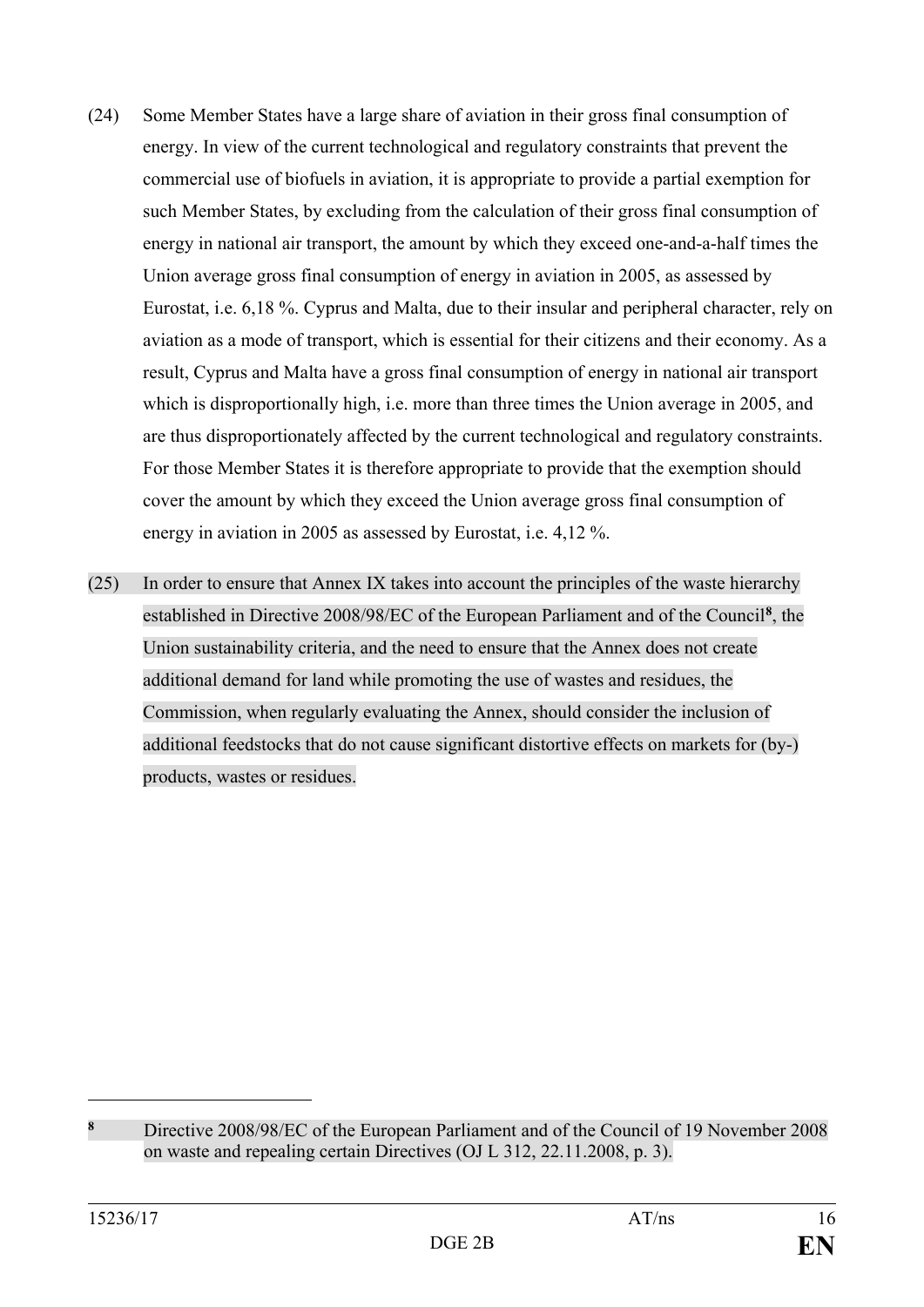- (26) To create opportunities for reducing the cost of meeting the Union target laid down in this Directive and to give flexibility to Member States to comply with their obligation not to go below their 2020 national targets after 2020 , it is appropriate both to facilitate the consumption in Member States of energy produced from renewable sources in other Member States, and to enable Member States to count energy from renewable sources consumed in other Member States towards their own renewable energy share. For this reason, **a European Union Renewable Energy Platform ("ERDP") will be put in place, enabling trading renewable energy shares between Member States, in addition to bilateral** cooperation **agreements. [ ] This shall [ ]** complement voluntary **[ ]** open**ing [ ] of** support **schemes** to projects located in other Member States . **[ ] The agreements between Member States** include statistical transfers, joint projects between Member States or joint support schemes.
- (27) Member States should be encouraged to pursue all appropriate forms of cooperation in relation to the objectives set out in this Directive. Such cooperation can take place at all levels, bilaterally or multilaterally. Apart from the mechanisms with effect on target renewable energy share calculation and target compliance, which are exclusively provided for in this Directive, namely statistical transfers between Member States **done bilaterally or via the ERDP**, joint projects and joint support schemes, cooperation can also take the form of, for example, exchanges of information and best practices, as provided for, in particular, in the e-platform established by Regulation [Governance], and other voluntary coordination between all types of support schemes.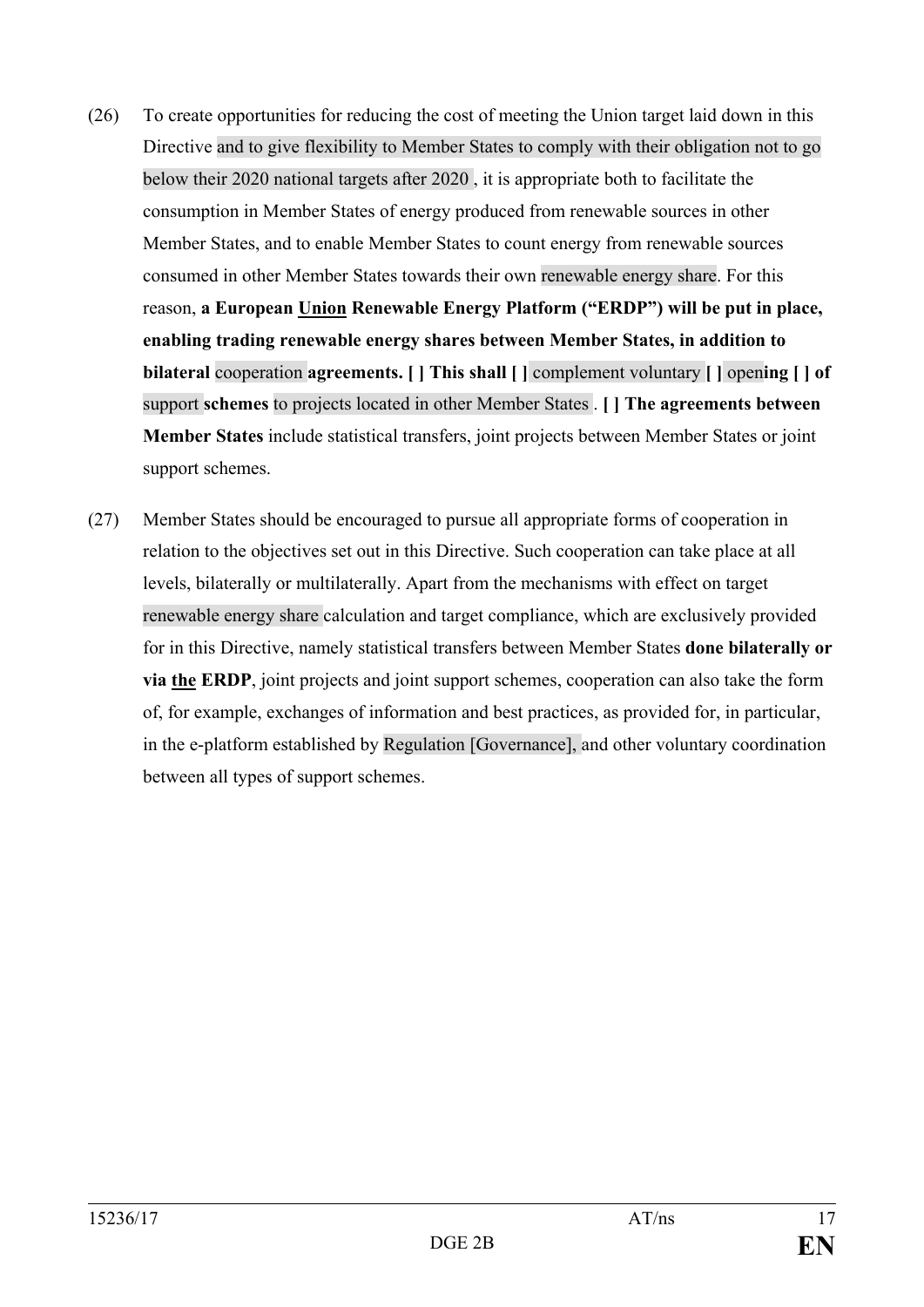- (28) It should be possible for imported electricity, produced from renewable energy sources outside the Union to count towards Member States' renewable energy shares. In order to guarantee an adequate effect of energy from renewable sources replacing conventional energy in the Union as well as in third countries it is appropriate to ensure that such imports can be tracked and accounted for in a reliable way. Agreements with third countries concerning the organisation of such trade in electricity from renewable energy sources will be considered. If, by virtue of a decision taken under the Energy Community Treaty<sup>9</sup> to that effect, the contracting parties to that Treaty are bound by the relevant provisions of this Directive, the measures of cooperation between Member States provided for in this Directive should be applicable to them.
- (29) The procedure used for the authorisation, certification and licensing of renewable energy plants should be objective, transparent, non-discriminatory and proportionate when applying the rules to specific projects. In particular, it is appropriate to avoid any unnecessary burden that could arise by classifying renewable energy projects under installations which represent a high health risk.
- (30) For the benefit of rapid deployment of energy from renewable sources and in view of their overall high sustainable and environmental beneficial quality, Member States should, when applying administrative rules, planning structures and legislation which are designed for licensing installations with respect to pollution reduction and control for industrial plants, for combating air pollution and for the prevention or minimisation of the discharge of dangerous substances in the environment, take into account the contribution of renewable energy sources towards meeting environmental and climate change objectives, in particular when compared to non-renewable energy installations.

<span id="page-17-0"></span>**<sup>9</sup>** OJ L 198, 20.7.2006, p. 18.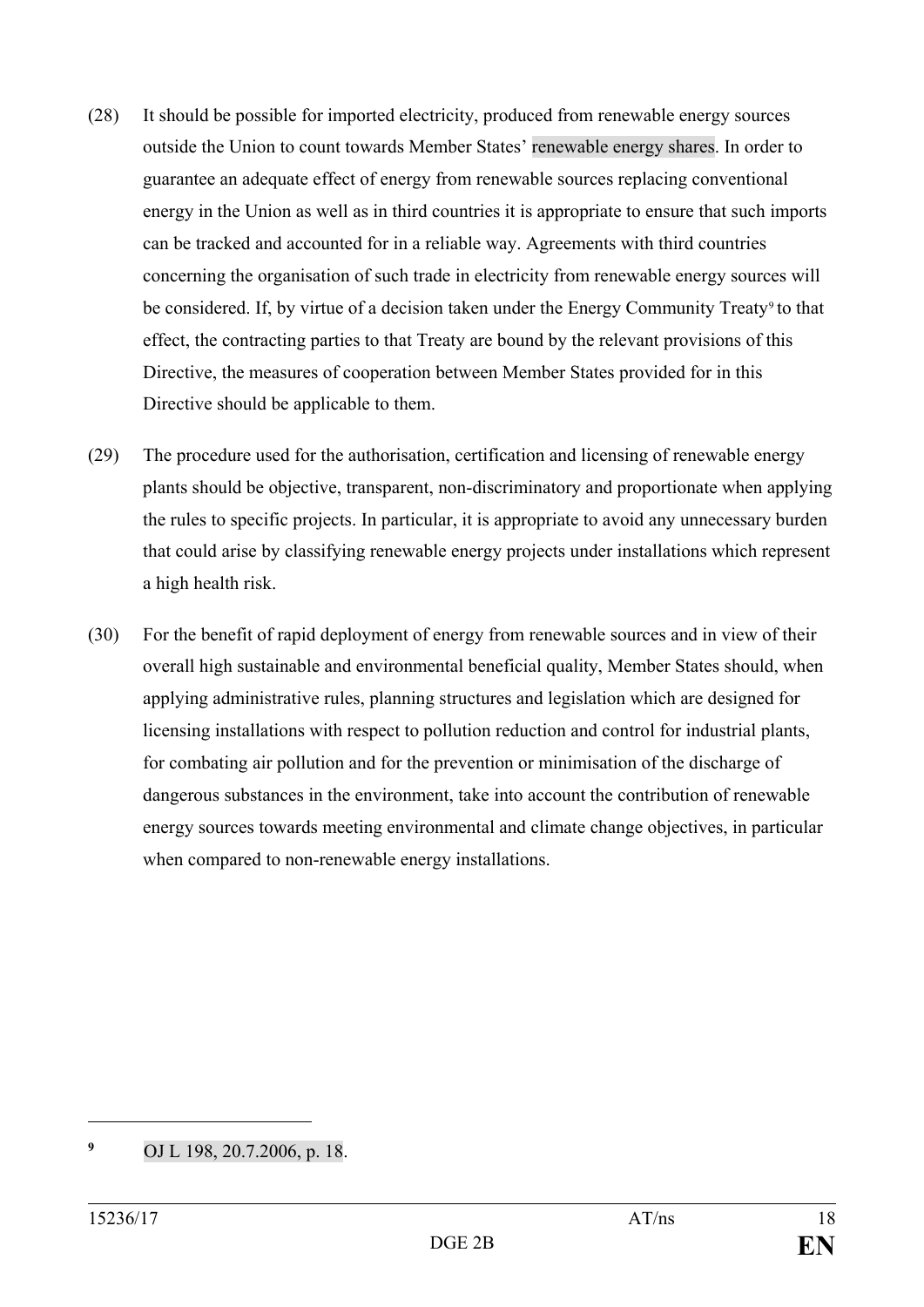- (31) The coherence between the objectives of this Directive and the Union's other environmental legislation should be ensured. In particular, during the assessment, planning or licensing procedures for renewable energy installations, Member States should take account of all Union environmental legislation and the contribution made by renewable energy sources towards meeting environmental and climate change objectives, in particular when compared to non-renewable energy installations.
- (32) National technical specifications and other requirements falling within the scope of Directive (EU) 2015/1535 of the European Parliament and of the Council <sup>[10](#page-18-0)</sup> relating for example to levels of quality, testing methods or conditions of use, should not create barriers for trade in renewable energy equipment and systems. Therefore, support schemes for energy from renewable sources should not prescribe national technical specifications which deviate from existing Union standards or require the supported equipment or systems to be certified or tested in a specified location or by a specified entity.
- (33) At national and regional level, rules and obligations for minimum requirements for the use of energy from renewable sources in new and renovated buildings have led to considerable increases in the use of energy from renewable sources. Those measures should be encouraged in a wider Union context, while promoting the use of more energy-efficient applications of energy from renewable sources through building regulations and codes.
- (34) In order to facilitate and accelerate the setting of minimum levels for the use of energy from renewable sources in buildings, the calculation of those minimum levels in new and existing buildings subject to major renovation should **provide sufficient basis for assessing whether the inclusion of minimum levels of renewables is technically, functionally and economically feasible**. **Member States should among other means allow the use of efficient district heating and cooling as well as other energy infrastructure, where district heating and cooling networks are not available, to fulfill these requirements.**

<span id="page-18-0"></span>**<sup>10</sup>** Directive (EU) 2015/1535 of the European Parliament and of the Council of 9 September 2015 laying down a procedure for the provision of information in the field of technical regulations and of rules on Information Society services (OJ L 241, 17.9.2015, p. 1)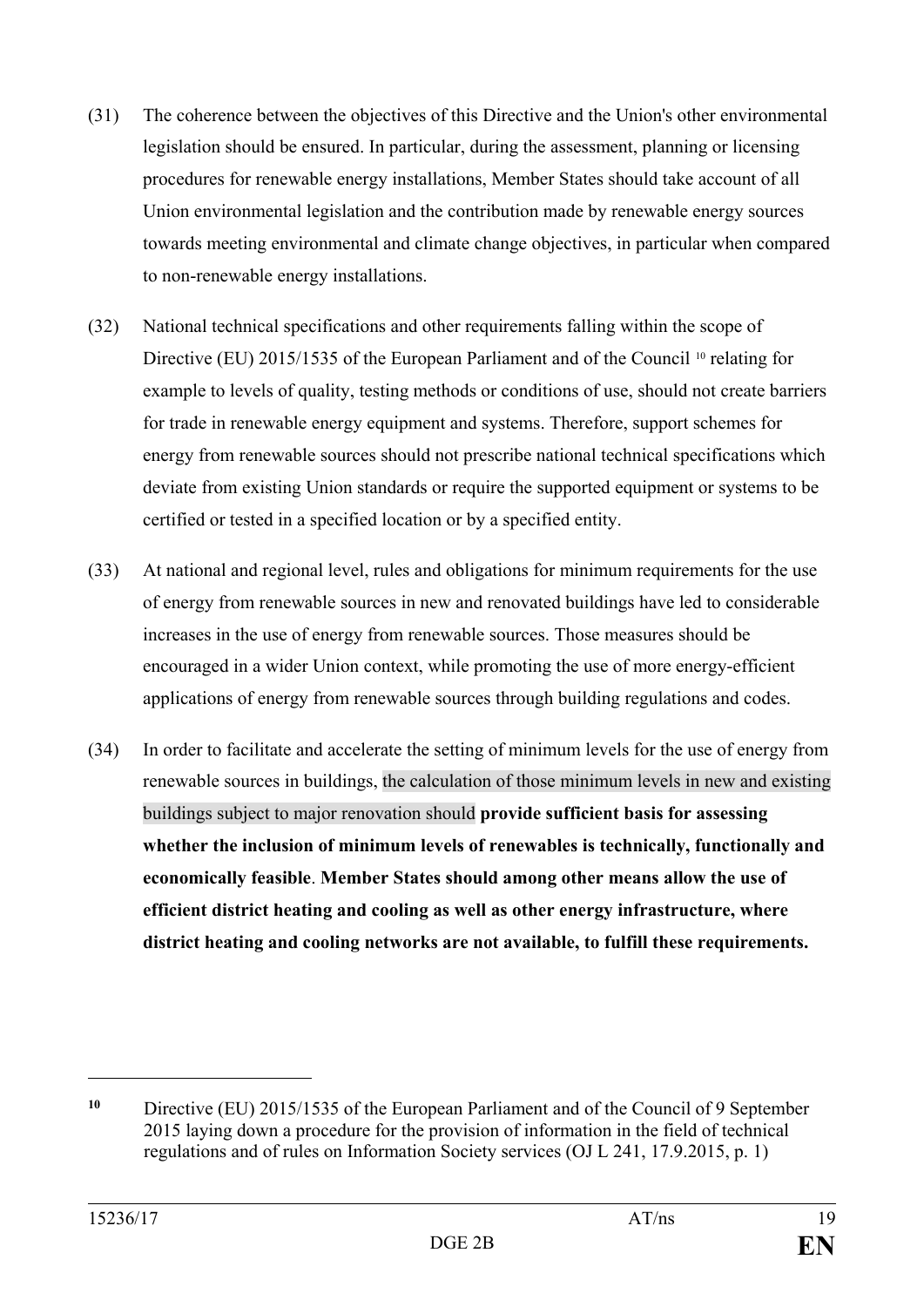(35) To ensure that national measures for developing renewable heating and cooling are based on comprehensive mapping and analysis of the national renewable and waste energy potential and provide for increased integration of renewable energy and waste heat and cold sources, it is appropriate to require that Member States carry out an assessment of their national potential of renewable energy sources and the use of waste heat and cold for heating and cooling, in particular to facilitate mainstreaming renewable energy in heating and cooling installations and promote efficient and competitive district heating and cooling as defined by Article 2(41) of Directive 2012/27/EU of the European Parliament and of the Council**[11](#page-19-0)**. To ensure consistency with energy efficiency requirements for heating and cooling and reduce administrative burden this assessment should be included in the comprehensive assessments carried out and notified in accordance with Article 14 of that Directive.

<span id="page-19-0"></span>**<sup>11</sup>** Directive 2012/27/EU of the European Parliament and of the Council of 25 October 2012 [on](http://eur-lex.europa.eu/legal-content/AUTO/?uri=CELEX:32012L0027&qid=1487581538960&rid=1)  [energy efficiency, amending Directives 2009/125/EC and 2010/30/EU and repealing](http://eur-lex.europa.eu/legal-content/AUTO/?uri=CELEX:32012L0027&qid=1487581538960&rid=1)  [Directives 2004/8/EC and 2006/32/EC \(](http://eur-lex.europa.eu/legal-content/AUTO/?uri=CELEX:32012L0027&qid=1487581538960&rid=1)OJ L 315, 14.11.2012, p. 1).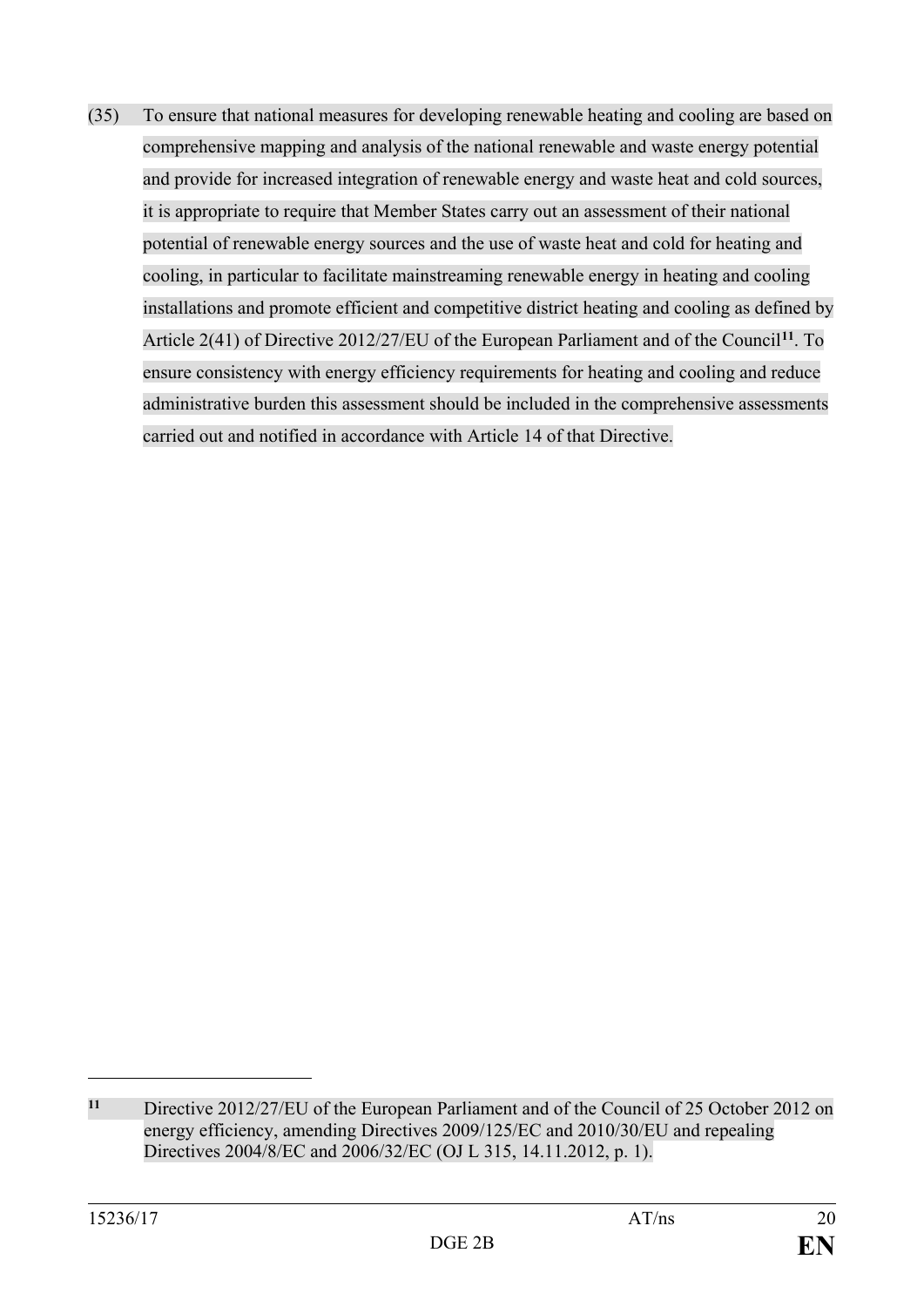(36) The lack of transparent rules and coordination between the different authorisation bodies has been shown to hinder the deployment of energy from renewable sources. **[ ] Providing guidance to the applicants throughout their permit-granting processes through an [ ]** administrative contact point **[ ]** should reduce complexity **for the project developer** and increase efficiency and transparency. **Guidance should be provided at an appropriate level of governance, taking into account the specifities of Member States. The single contact points should be able to provide detailed guidance to the extent of their competence and in other cases, be able to point the applicant to an appropriate source of reliable information. [ ] Administrative approval procedures for installations using energy from renewable sources should be streamlined with transparent timetables and time limits for decisions, to the extent possible, taking into account possible unforeseeable delays that may occure in the process. A manual of procedures should be made available to facilate the understanding of procedures for project developers and citizens wishing to invest in renewable energy sources. In order to foster the uptake of renewables by micro, small and medium-sized enterprises (SMEs) and individual citizens in line with [ ] the objectives set out in this Directive, decisions on grid connection should be replaced by simple notifications to the competent body for small renewable energy projects, including decentralised ones such as rooftop solar installations. In order to respond to the increasing need for the repowering of existing renewables plants, streamlined permit granting procedures should be set out.** Planning rules and guidelines should be adapted to take into consideration cost-effective and environmentally beneficial renewable heating and cooling and electricity equipment. This Directive, in particular the provisions on the organisation and duration of the permit granting process, should apply without prejudice to international and Union law, including provisions to protect the environment and human health.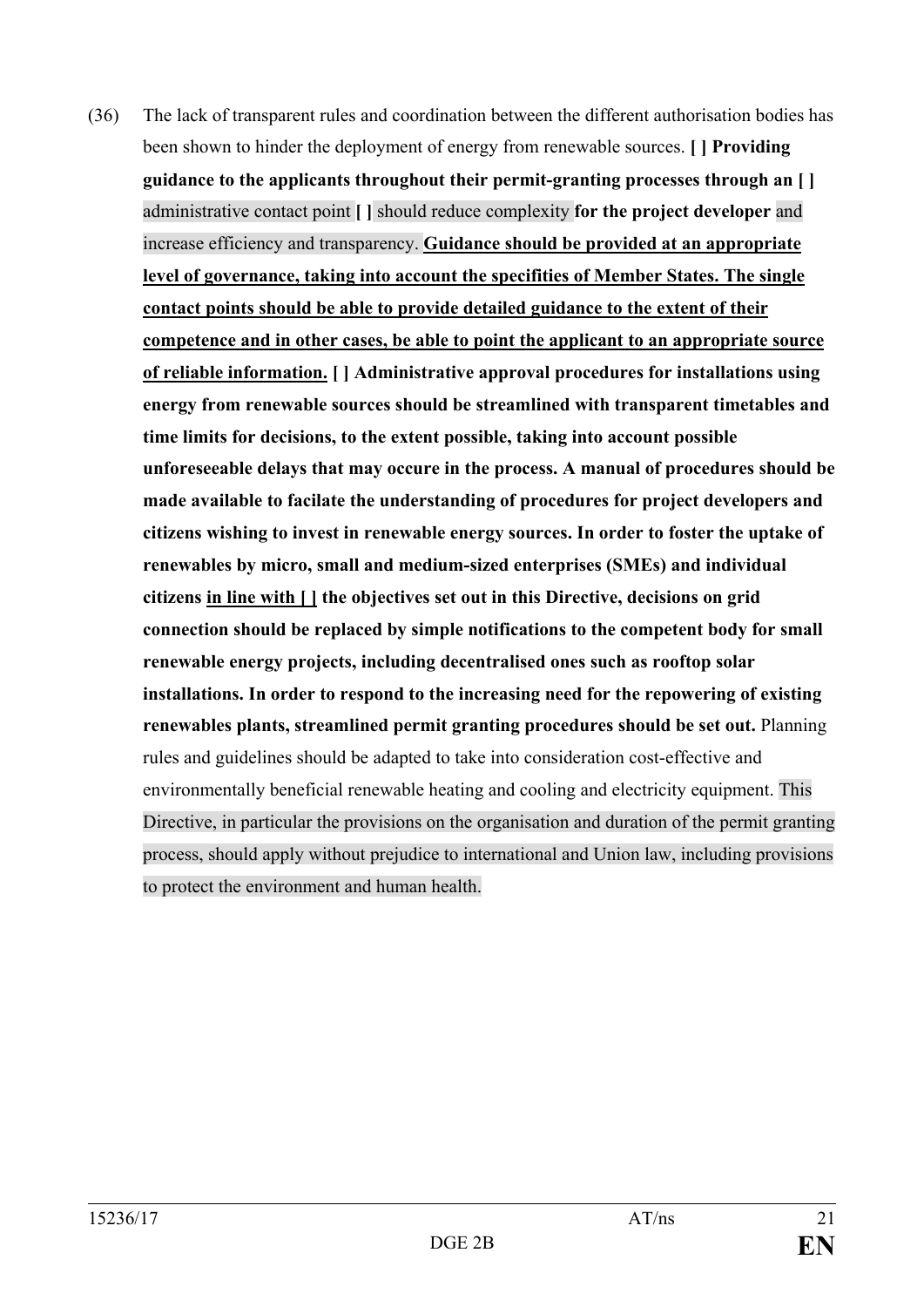(38) Another barrier to the cost-effective deployment of renewables is the lack of predictability by investors over the expected deployment of support by Member States. In particular, Member States should ensure that investors have sufficient predictability on the planned use of support**, in the form of, inter alia, support schemes, tax incentives or market-based renewable energy obligation schemes,** by Member States. This allows industry to plan and develop a supply chain, leading to lower overall cost of deployment.

 $[ ]$ <sup>[12](#page-21-0)</sup>

- (40) Information and training gaps, especially in the heating and cooling sector, should be removed in order to encourage the deployment of energy from renewable sources.
- (41) In so far as the access or pursuit of the profession of installer is a regulated profession, the preconditions for the recognition of professional qualifications are laid down in Directive 2005/36/EC of the European Parliament and of the Council**[13](#page-21-1)**. This Directive therefore applies without prejudice to Directive 2005/36/EC.
- (42) While Directive 2005/36/EC lays down requirements for the mutual recognition of professional qualifications, including for architects, there is a further need to ensure that architects and planners properly consider an optimal combination of renewable energy sources and high-efficiency technologies in their plans and designs. Member States should therefore provide clear guidance in this regard. This should be done without prejudice to the provisions of Directive 2005/36/EC and in particular Articles 46 and 49 thereof.

<span id="page-21-0"></span>**<sup>12</sup> Note: parts of recital 39 were incorporated in recital 36.**<br>13 **Directive 2005/36/EC** of the European Parliament and of the

<span id="page-21-1"></span>**<sup>13</sup>** Directive 2005/36/EC of the European Parliament and of the Council of 7 September 2005 on the recognition of professional qualifications (OJ L 255, 30.9.2005, p. 22).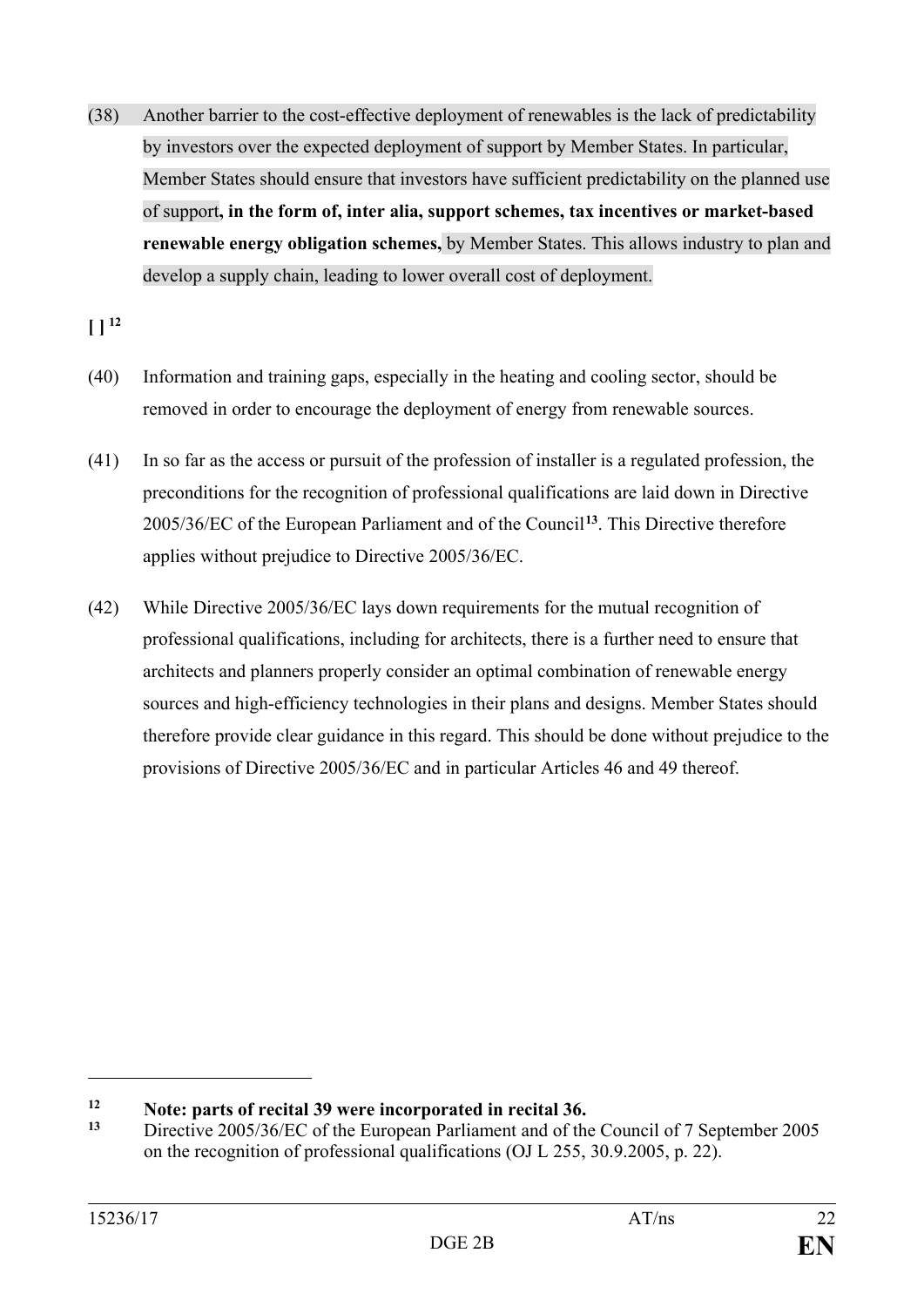- (43) Guarantees of origin issued for the purpose of this Directive have the sole function of showing to a final customer that a given share or quantity of energy was produced from renewable sources. A guarantee of origin can be transferred, independently of the energy to which it relates, from one holder to another. However, with a view to ensuring that a unit of renewable energy is disclosed to a customer only once, double counting and double disclosure of guarantees of origin should be avoided. Energy from renewable sources in relation to which the accompanying guarantee of origin has been sold separately by the producer should not be disclosed or sold to the final customer as energy from renewable sources.
- (44) It is appropriate to allow the consumer market for electricity from renewable energy sources to contribute to the development of energy from renewable sources. Member States should therefore **be able to** require electricity suppliers who disclose their energy mix to final customers in accordance with Article X of Directive [Market Design], or who market energy to consumers with a reference to the consumption of energy from renewable sources, to use guarantees of origin from installations producing energy from renewable sources.
- (45) It is important to provide information on how the supported electricity is allocated to final customers. In order to improve the quality of that information to consumers, Member States should ensure that guarantees of origin are issued for all units of renewable energy produced**, except for when they decide not to issue guarantees of origin to producers who also receive financial support, to account for the market value of the guarantees of origin**. In addition, with a view to avoiding double compensation, renewable energy producers already receiving financial support should **[ ] have the market value of the** guarantees of origin **issued to them deducted in that relevant support scheme. [ ]**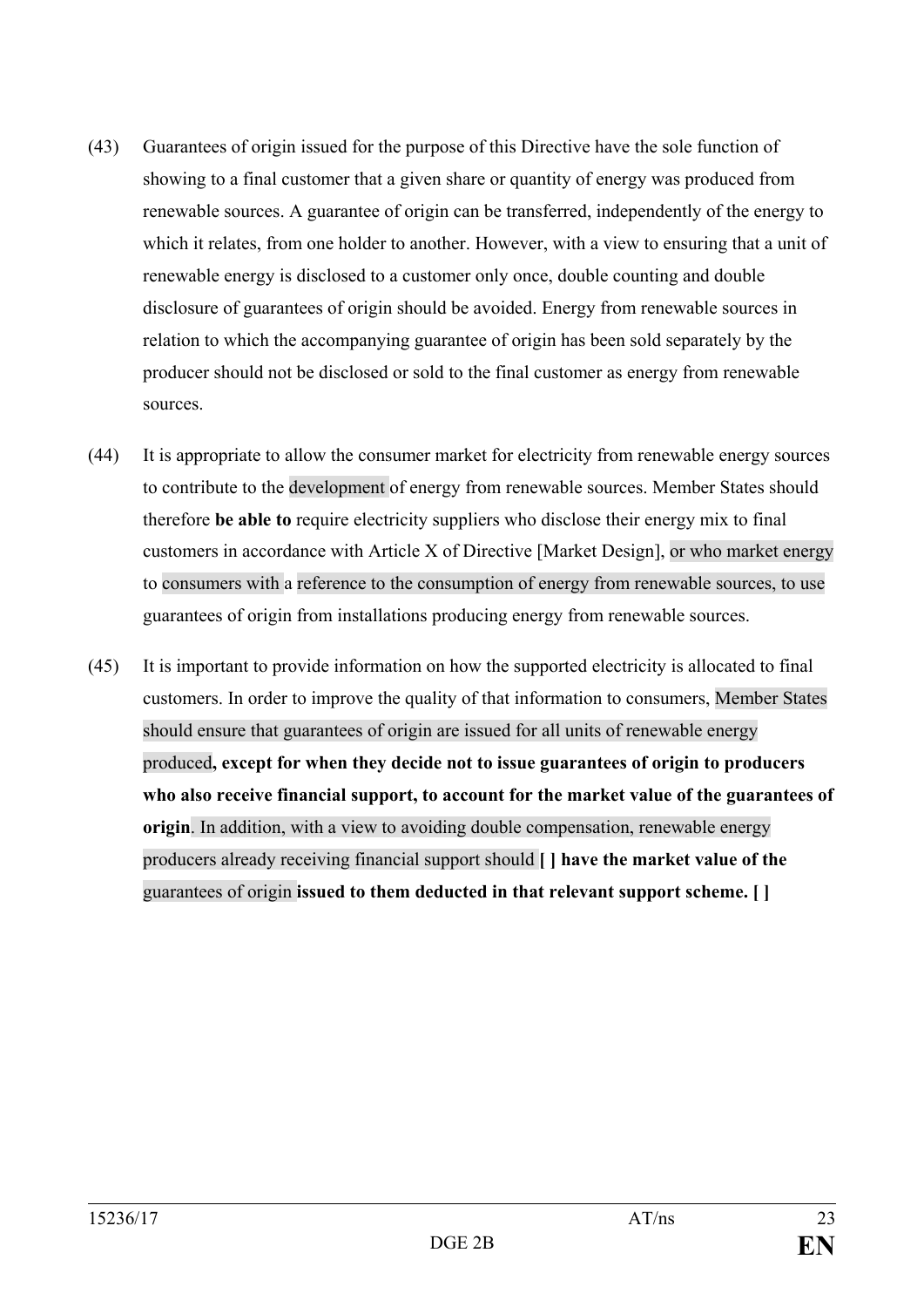- (46) Directive 2012/27/EU provides for guarantees of origin for proving the origin of electricity produced from high-efficiency cogeneration plants. However, no use is specified for such guarantees of origin, so thei**r use** should also be **[ ] enabled** when disclosing the use of energy from high efficiency CHP.
- (47) Guarantees of origin, which are currently in place for renewable electricity **[ ]**, should be extended to cover renewable gas. **Extending the guarantees of origin system to renewable heating and cooling and fossil fuel sources as an option should also be enabled.** This would provide a consistent means of proving to final customers the origin of renewable gases such as biomethane and would facilitate greater cross-border trade in such gases. It would also enable the creation of guarantees of origin for other renewable gases such as hydrogen.
- (48) There is a need to support the integration of energy from renewable sources into the transmission and distribution grid and the use of energy storage systems for integrated variable production of energy from renewable sources, in particular as regards the rules regulating dispatch and access to the grid. Directive [Electricity Market Design] lays down the framework for the integration of electricity from renewable energy sources. However, this framework does not include provisions on the integration of gas from renewable energy sources into the gas grid. It is therefore necessary to keep them in this Directive .
- (49) The opportunities for establishing economic growth through innovation and a sustainable competitive energy policy have been recognised. Production of energy from renewable sources often depends on local or regional SMEs. The opportunities for growth and employment that investments in regional and local production of energy from renewable sources bring about in the Member States and their regions are important. The Commission and the Member States should therefore support national and regional development measures in those areas, encourage the exchange of best practices in production of energy from renewable sources between local and regional development initiatives and promote the use of cohesion policy funding in this area.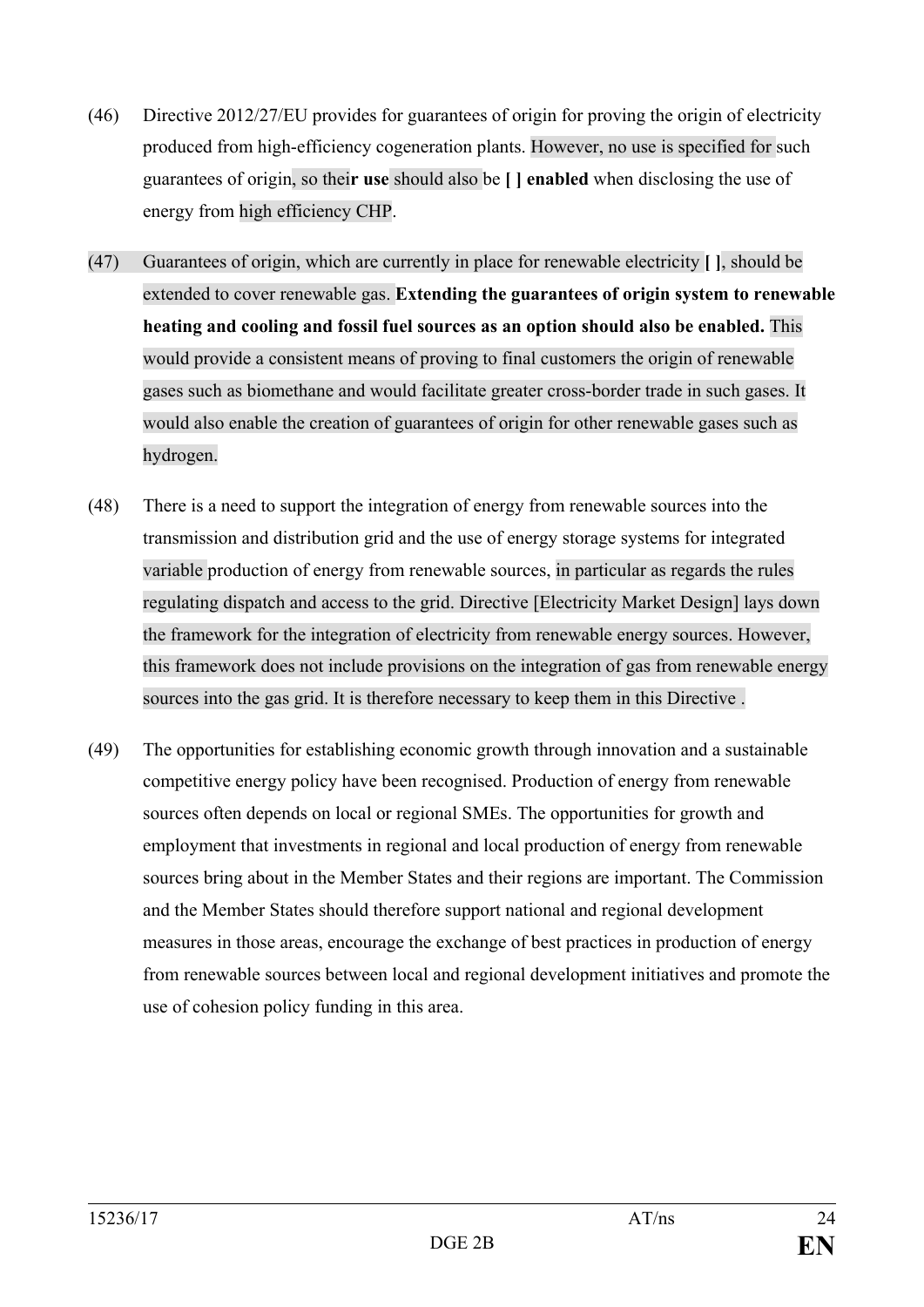- (50) When favouring the development of the market for renewable energy sources, it is necessary to take into account the positive impact on regional and local development opportunities, export prospects, social cohesion and employment opportunities, in particular as concerns SMEs and independent energy producers.
- (51) The specific situation of the outermost regions is recognised in Article 349 of the Treaty on the Functioning of the European Union. The energy sector in the outermost regions is often characterised by isolation, limited supply and dependence on fossil fuels while these regions benefit from important local renewable sources of energy. The outermost regions could thus serve as examples of the application of innovative energy technologies for the Union. It is therefore necessary to promote the uptake of renewable energy in order to achieve a higher degree of energy autonomy for those regions and recognise their specific situation in terms of renewable energy potential and public support needs.

**Provision should be made for a derogation of limited local impact that allows Member States to adopt specific criteria in order to ensure eligibility for financial support for the consumption of certain biomass fuels. Member States should be able to adopt such specific criteria for installations using biomass fuel and located in an outermost region as referred to in Article 349 TFEU, as well as for biomass that is used as fuel in the said intallations and that does not comply with the harmonised sustainability, energy efficiency and greenhouse gas emissions savings criteria of this Directive. Such specific criteria for biomass fuels should apply irrespective of the place origin of that biomass in any Member State or third country. Moreover, any specific criteria should be objectively justified for reasons of energy independence of the outermost region concerned and of ensuring a smooth transition to the sustainability, energy efficiency and greenhouse gas emissions saving criteria for biomass fuels of this Directive in such an outermost region.**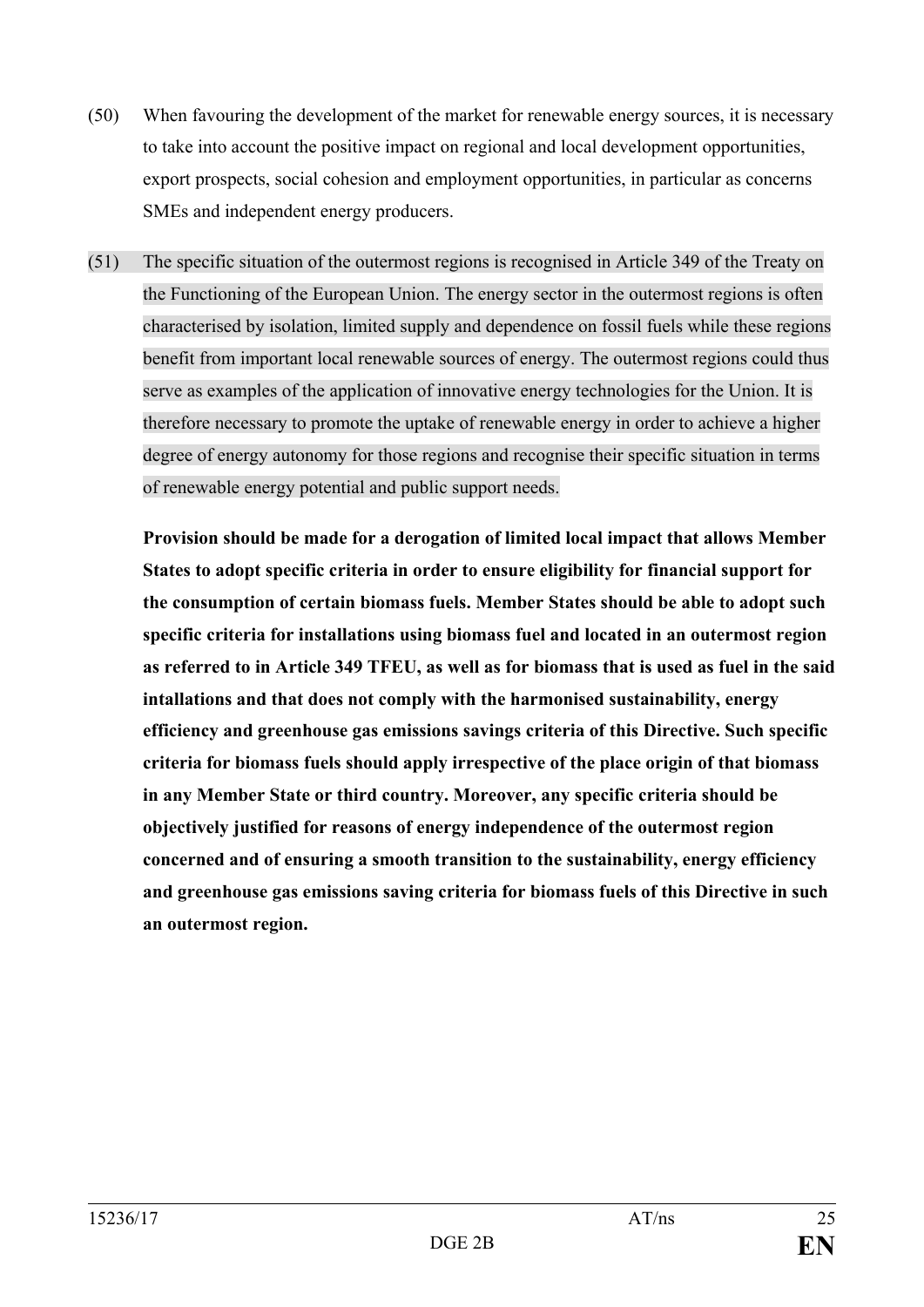**Considering that the energy mix for electricity generation for the outermost regions is essentially made up to a large extent of fuel oil, it is necessary to allow to appropriately consider greenhouse gas emissions saving critera in these regions. It would therefore be appropriate to provide a specific fossil fuel comparator for the electricity produced in the outermost regions.**

**Member States should ensure effective compliance with the specific criteria which they adopted. Finally, national specific criteria should in any event be without prejudice to Article 26(9) of this Directive. This ensures that biofuels, bioliquids and biomass compliant with the harmonised criteria of this Directive will continue to benefit from the trade facilitation pursued by this Directive, including as regards the outermost regions concerned.**

- (52) It is appropriate to allow for the development of decentralised renewable energy technologies under non-discriminatory conditions and without hampering the financing of infrastructure investments.The move towards decentralised energy production has many benefits, including the utilisation of local energy sources, increased local security of energy supply, shorter transport distances and reduced energy transmission losses. Such decentralisation also fosters community development and cohesion by providing income sources and creating jobs locally.
- (53) With the growing importance of self-consumption of renewable electricity, there is a need for a definition of renewable self-consumers and a regulatory framework which would empower self-consumers to generate, store, consume and sell electricity without facing disproportionate burdens. **[ ] C**itizens living in apartments for example **should be able to** benefit from consumer empowerment to the same extent as households in single family homes. **While it is quite common that generation of renewable energy takes place on the same site as [ ] consumption, it is appropriate to allow Member States themselves to set the boundaries within which self-consumption may take place by, for example, further defining the geographic scope or excluding the use of the public grid, ensuring a level playing field and equal treatment within their respective frameworks.**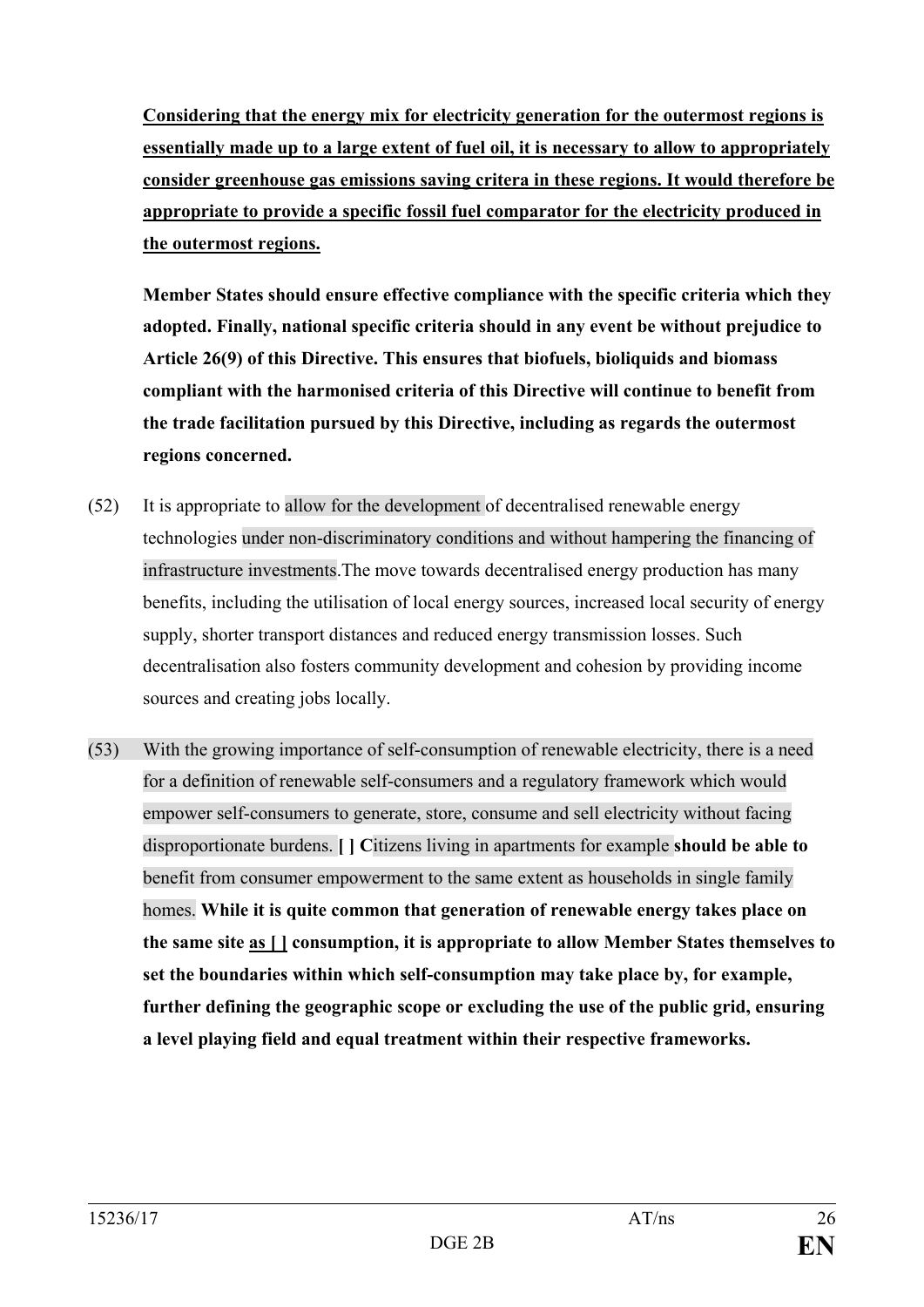- **(53bis)Renewable self-consumers should not face disproportionate burdens and costs. Their contribution to the achievement of the climate and energy target and the costs and benefits they induce in the wider energy system should be taken into account. However, at the same time and in particular when assessing the cost-reflectiveness of charges Member States should ensure that all consumers contribute in a balanced and adequate way to the overall cost-sharing system of producing, distributing and consuming electricity through charges, levies and taxes, including costs related to support granted to renewable electricity in a way that allows renewable selfconsumption and achieves proportionality and system financial sustainability. Provided that these conditions are met and without prejudice to Articles 107 and 108 of the Treaty on the Functioning of the European Union, Member States should retain the right to apply different financial conditions to groups of self-consumers, such as citizens living in apartments, or commercial sites, compared to individual selfconsumers, such as households in single family homes.**
- (54) Local citizen participation in renewable energy projects through renewable energy communities has resulted in substantial added value in terms of local acceptance of renewable energy and access to additional private capital. This local involvement will be all the more crucial in a context of increasing renewable energy capacity in the future. **Measures to allow renewable energy communities to compete on an equal footing with other producers also aim to increase local citizen participation in renewable energy projects and therefore increase acceptance for renewable energies.**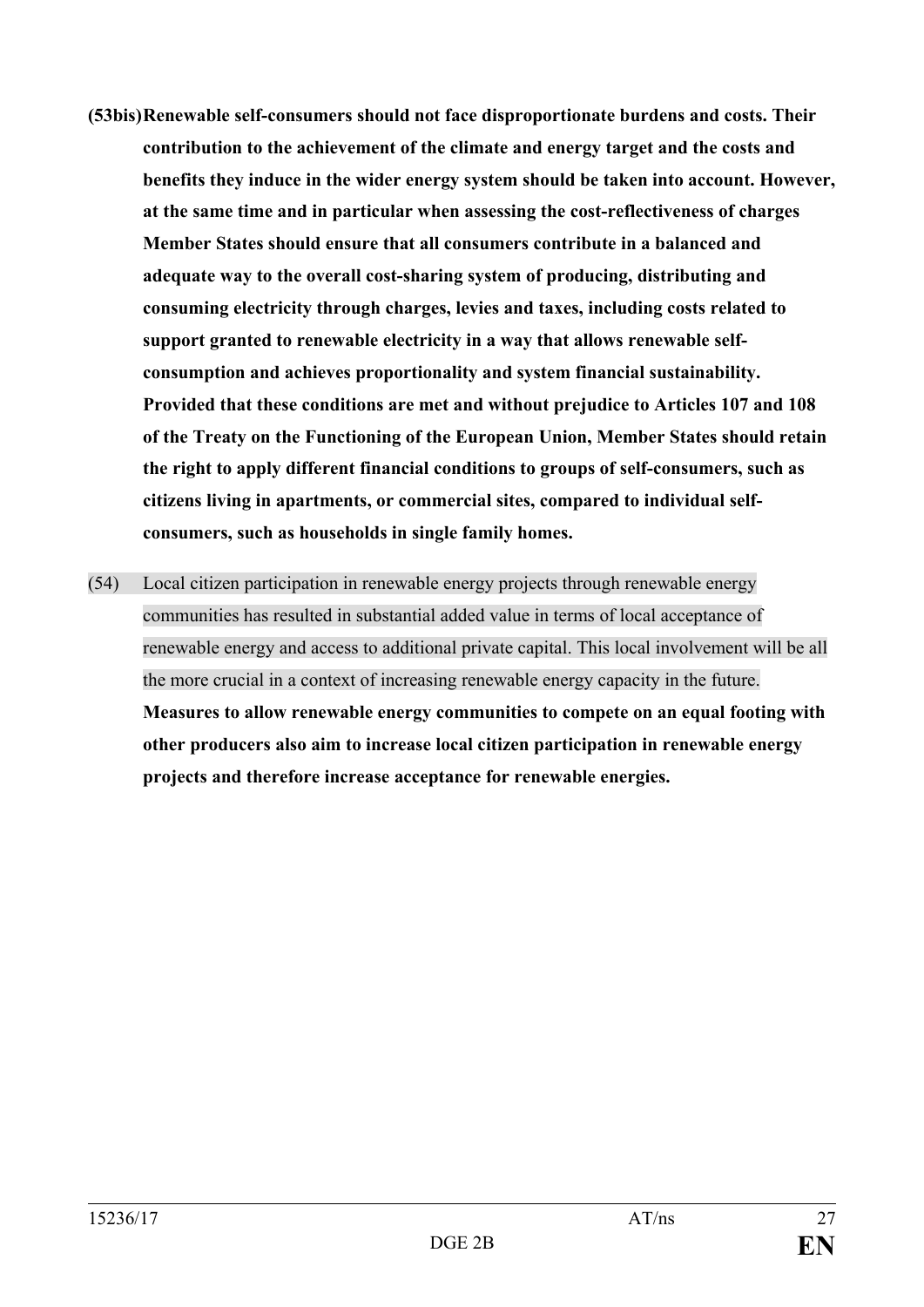- (55) The specific characteristics of local renewable energy communities in terms of size, ownership structure and the number of projects can hamper their competition on equal footing with large-scale players, namely competitors with larger projects or portfolios. **Therefore it should be possible for Member States to choose any form of entity for energy communities as long as such an entity may, acting in its own name, exercise rights and be subject to obligations.** Measures to offset those disadvantages include enabling energy communities to operate in the energy system and easing their market integration. **Renewable energy communities should be able to share between themselves energy that is produce by their community-owned installations. However, community members should not be exempt from appropriate costs, charges, levies and taxes that would be born by non-community member final consumers or generators in a similar situationt or when any kind of public grid infrastructure is used for these transfers.**
- **(55bis) Renewable energy communities, as well as self-consumers, should contribute in a balanced and adequate way to the overall cost-sharing system of producing, distributing and consuming electricity, also through charges, levies and taxes, including, if applicable, costs related to support granted to renewable electricity. Member States should be able to introduce regulatory measures and conditions in order to avoid misuse and unfair competition.**
- (56) Representing around half of the final energy consumption of the Union, heating and cooling is considered to be a key sector in accelerating the decarbonisation of the energy system. Moreover, it is also a strategic sector in terms of energy security, as it is projected that around 40% of the renewable energy consumption by 2030 should come from renewable heating and cooling. The absence of a harmonised strategy at Union level, the lack of internalisation of external costs and the fragmentation of heating and cooling markets have led to relatively slow progress in this sector so far.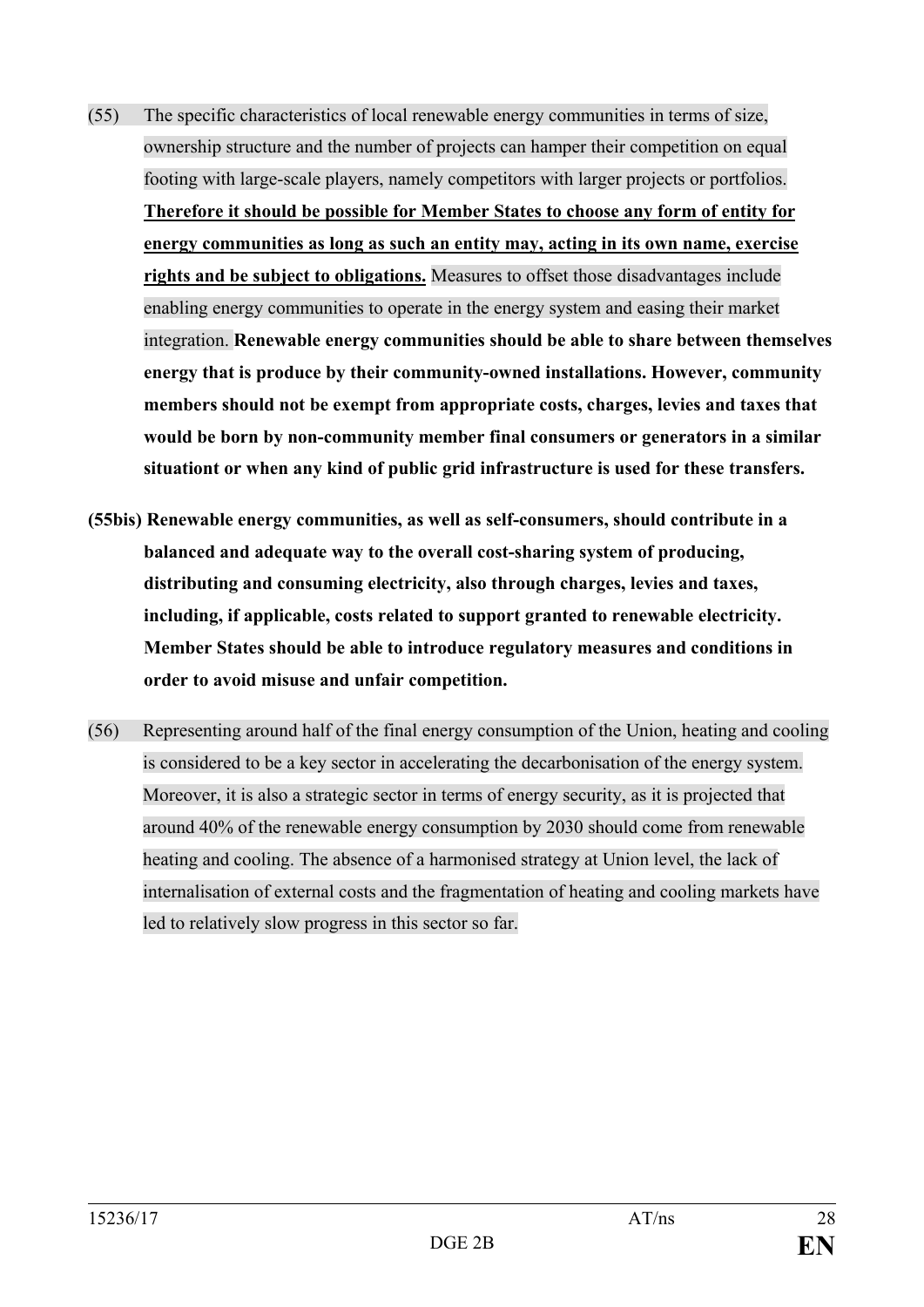- (57) Several Member States have implemented measures in the heating and cooling sector to reach their 2020 renewable energy target. However, in the absence of binding national targets post-2020, the remaining national incentives may not be sufficient to reach the longterm decarbonisation goals for 2030 and 2050. In order to be in line with such goals, reinforce investor certainty and foster the development of a Union-wide renewable heating and cooling market, while respecting the energy efficiency first principle, it is appropriate to encourage the effort of Member States in the supply of renewable heating and cooling to contribute to the progressive increase of the share of renewable energy. Given the fragmented nature of some heating and cooling markets, it is of utmost importance to ensure flexibility in designing such an effort. It is also important to ensure that a potential uptake of renewable heating and cooling does not have detrimental environmental side-effects **or lead to disproportionate overall costs. In order to minimise this risk, the increase of the share of renewable energy in heating and cooling should take into account the situation of those Member States where this share is already very high as well as the fact that increasing the share of renewable energy sources in district heating and cooling systems in the pace set out as a reference value, may not be the most cost efficient way to increase the overall share of renewable energy sources in the system and to reduce greenhouse gas emissions. Member States should be allowed to set a value that is different from the reference value for their plans**.
- (58) District heating and cooling currently represents around 10% of the heat demand across the Union, with large discrepancies between Member States. The Commission's heating and cooling strategy has recognised the potential for decarbonisation of district heating through increased energy efficiency and renewable energy deployment.
- (59) The Energy Union strategy also recognised the role of the citizen in the energy transition, where citizens take ownership of the energy transition, benefit from new technologies to reduce their bills, and participate actively in the market.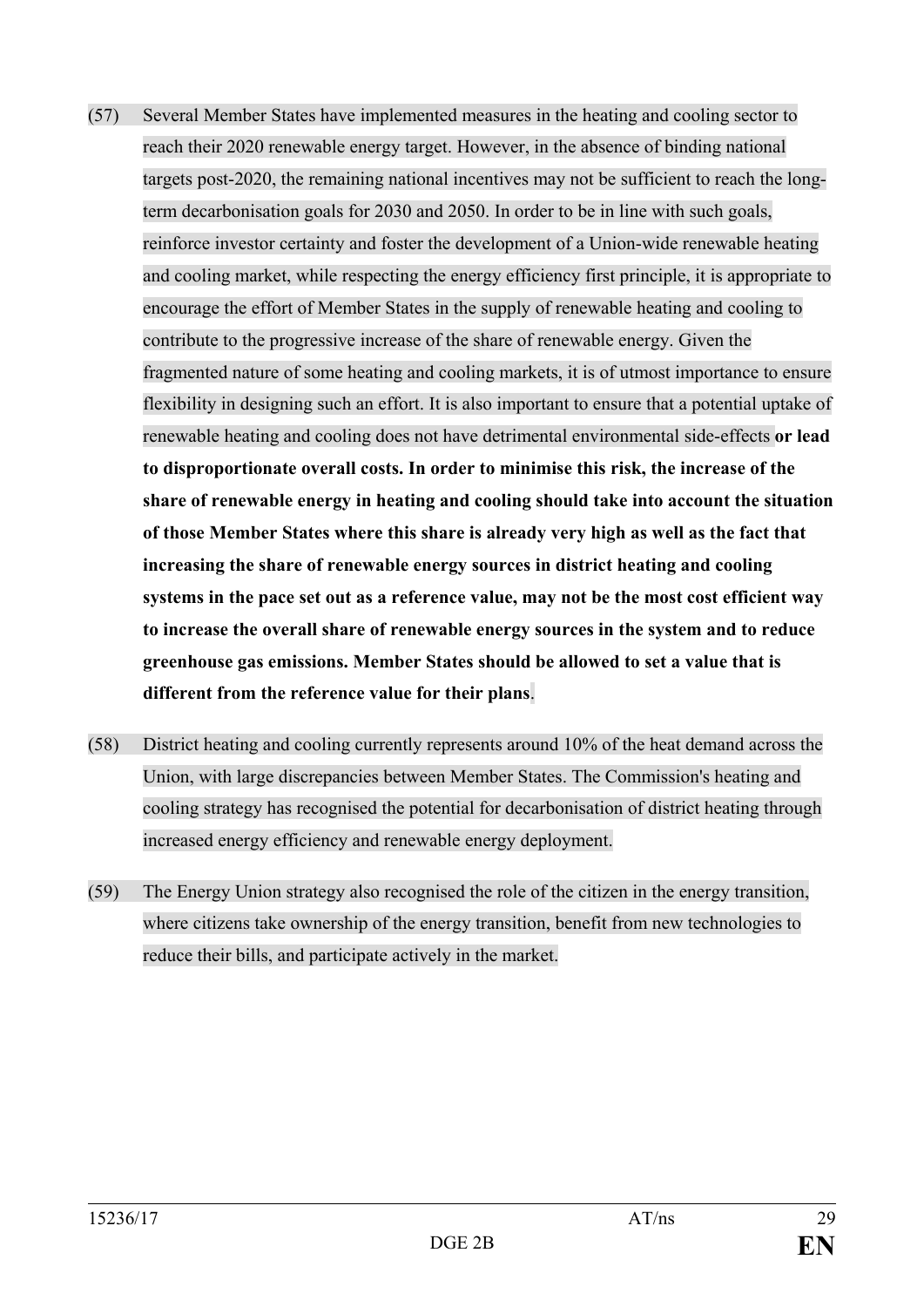- (60) The potential synergies between an effort to increase the uptake of renewable heating and cooling and the existing schemes under Directives 2010/31/EU and 2012/27/EU should be emphasised. Member States should, to the extent possible, have the possibility to use existing administrative structures to implement such effort, in order to mitigate the administrative burden.
- (61) In the area of district heating, it is therefore crucial to enable **the consumer to request the suppy of heat [ ] from** renewable **energy sources** and prevent regulatory and technology lock-in and technology lock-out through reinforced rights for renewable energy producers and final consumers, and bring the tools to end-consumers to facilitate their choice between the highest energy performance solution that take into account future heating and cooling needs in line with expected building performance criteria. **The final user should be given transparent and reliable information on the efficiency of the network and the share of renewable energy sources in their specific heat supply. It is also appropriate that a final user has the opportunity to explicitly request delivery of heating products only from renewable energy sources.**
- (62) **[ ]** To prepare for the transition towards advanced biofuels and minimise the overall **direct and** indirect land-use change impacts, it is appropriate to **[ ] limit** the amount of biofuels and bioliquids produced from **cereal and other starch-rich crops, sugars and oil [ ]** crops that can be counted towards the **[ ]** target**s** set out in this Directive**, without restricting the overall possibility to use such biofuels and bioliquids.**

**The establishment of a limit at Union level should not prevent Member States from providing for lower limits on the amount of biofuels and bioliquids produced from cereal and other starch-rich crops, sugars and oil crops that can be counted at national level towards the targets set out in this Directive, without restricting the overall possibility to use such biofuels and bioliquids.**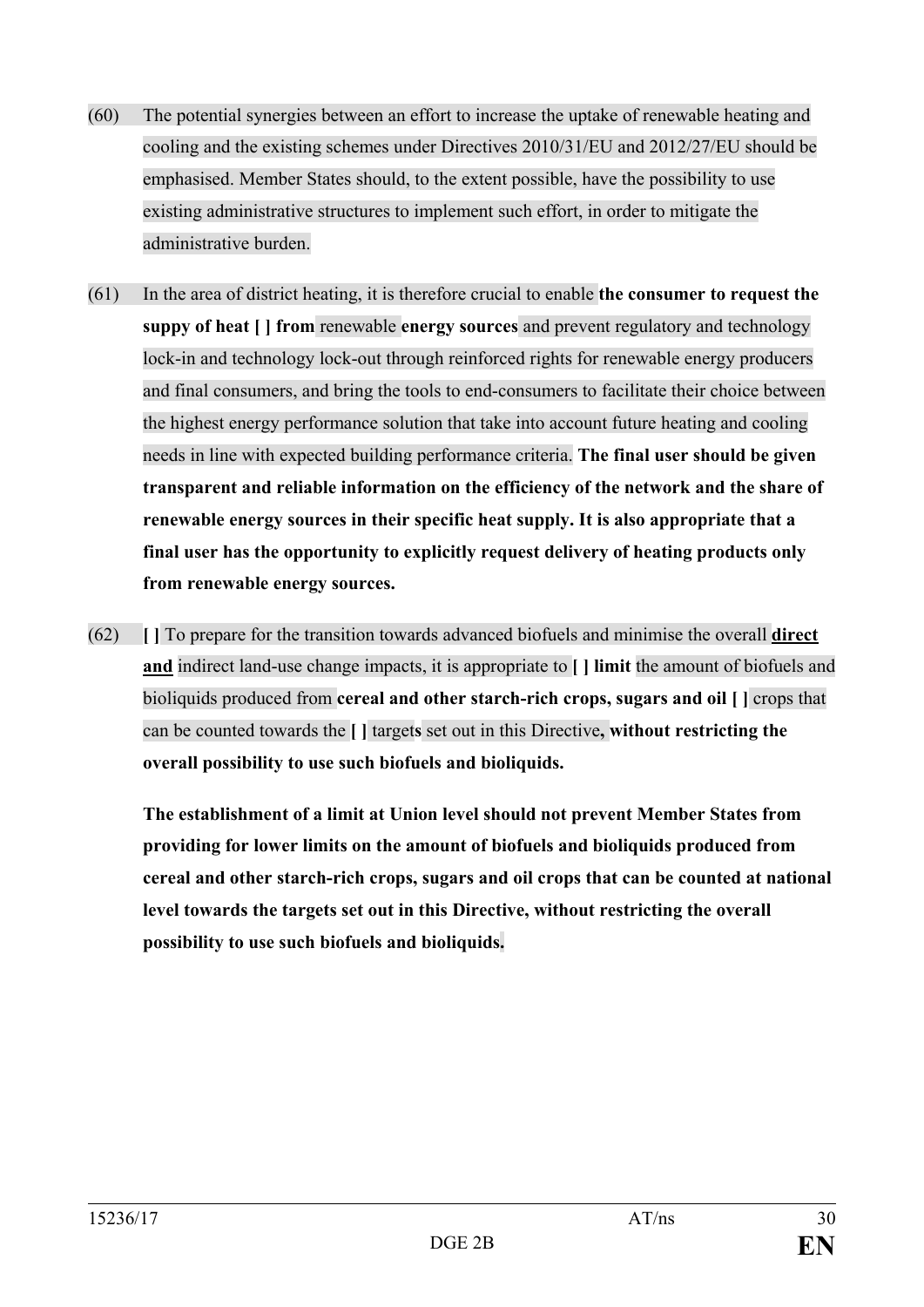- **(62bis) Yield increases in agricultural sectors through intensified research, technological development and knowledge transfer beyond levels which would have prevailed in the absence of productivity-promoting schemes for food and feed crop-based biofuels, as well as the cultivation of a second annual crop on areas which were previously not used for growing a second annual crop, can contribute to mitigating indirect land-use change.**
- **(62ter)To prepare for the transition towards advanced biofuels and minimise the direct and indirect greenhouse gas emissions of biofuels and bioliquids, it is appropriate to allow Member States to limit the amount of biofuels and bioliquids produced from cereal and other starch-rich crops, sugars and oil crops that lack a positive greenhouse gas impact towards the targets set out in this Directive. A cause of greenhouse gas emissions can be the cultivation of the raw materials for biofuels, bioliquids and biomass fuels which lead to the release of stored carbon into the atmosphere, leading to the formation of carbon dioxide. The cultivation of non-sustainable vegetable oil crops for instance has this risk, as these are cultivated on land with high stocks of carbon in its soil or vegetation.**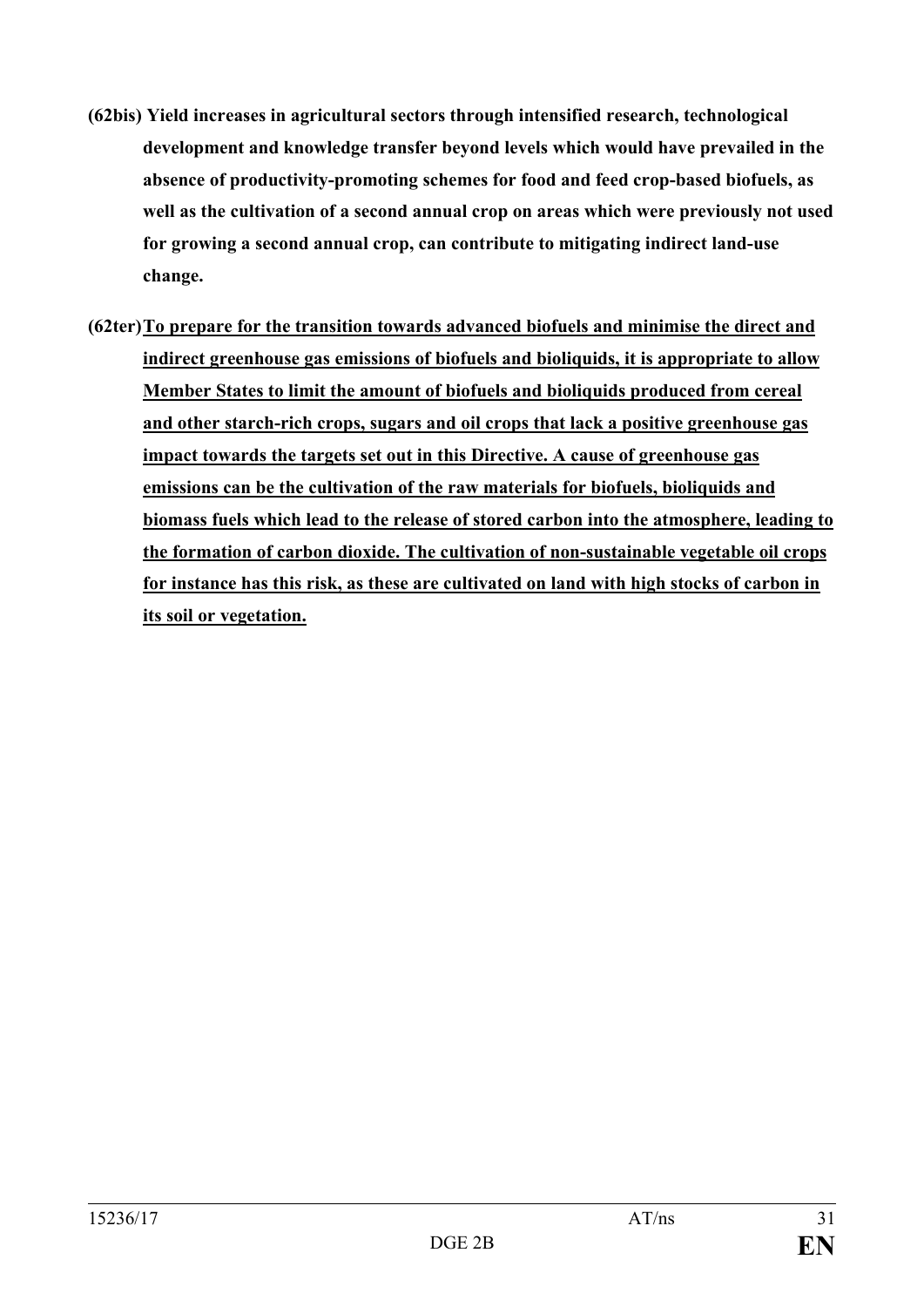- (63) Directive (EU) 2015/1513 of the European Parliament and of the Council**[14](#page-31-0)** called on the Commission to present without delay a comprehensive proposal for a cost-effective and technology-neutral post-2020 policy in order to create a long-term perspective for investment in sustainable biofuels with a low risk of causing indirect land-use change **[ ] with a headline target of** decarbonising the transport sector. **An obligation on Member States to require [ ]** fuel suppliers **to deliver an overall share of fuels from renewable energy sources** can provide certainty for investors and encourage the continuous development of alternative renewable transport fuels including advanced biofuels, renewable liquid and gaseous transport fuels of non-biological origin, and renewable electricity in transport. **[ ] Since renewable alternatives might not be freely and cost-efficiently available for all fuel suppliers, it is appropriate to allow Member States to distinguish between them and to exempt, if necessary, types of fuel suppliers from the obligation.** As transport fuels are traded easily, fuel suppliers in Member States with low endowments of the relevant resources should be able to easily obtain renewable fuels from elsewhere.
- **(63bis)A European database should be put in place to ensure transparency and traceability of sustainable biofuels. While Member States should be allowed to continue to use or establish national databases, these databases should be linked to the European database, in order to ensure instant data transfers and harmonisation of data flows.**

<span id="page-31-0"></span>**<sup>14</sup>** Directive (EU) 2015/1513 of the European Parliament and of the Council of 9 September 2015 amending Directive 98/70/EC relating to the quality of petrol and diesel fuels and amending Directive 2009/28/EC on the promotion of the use of energy from renewable sources (OJ L 239, 15.9.2015, p. 1).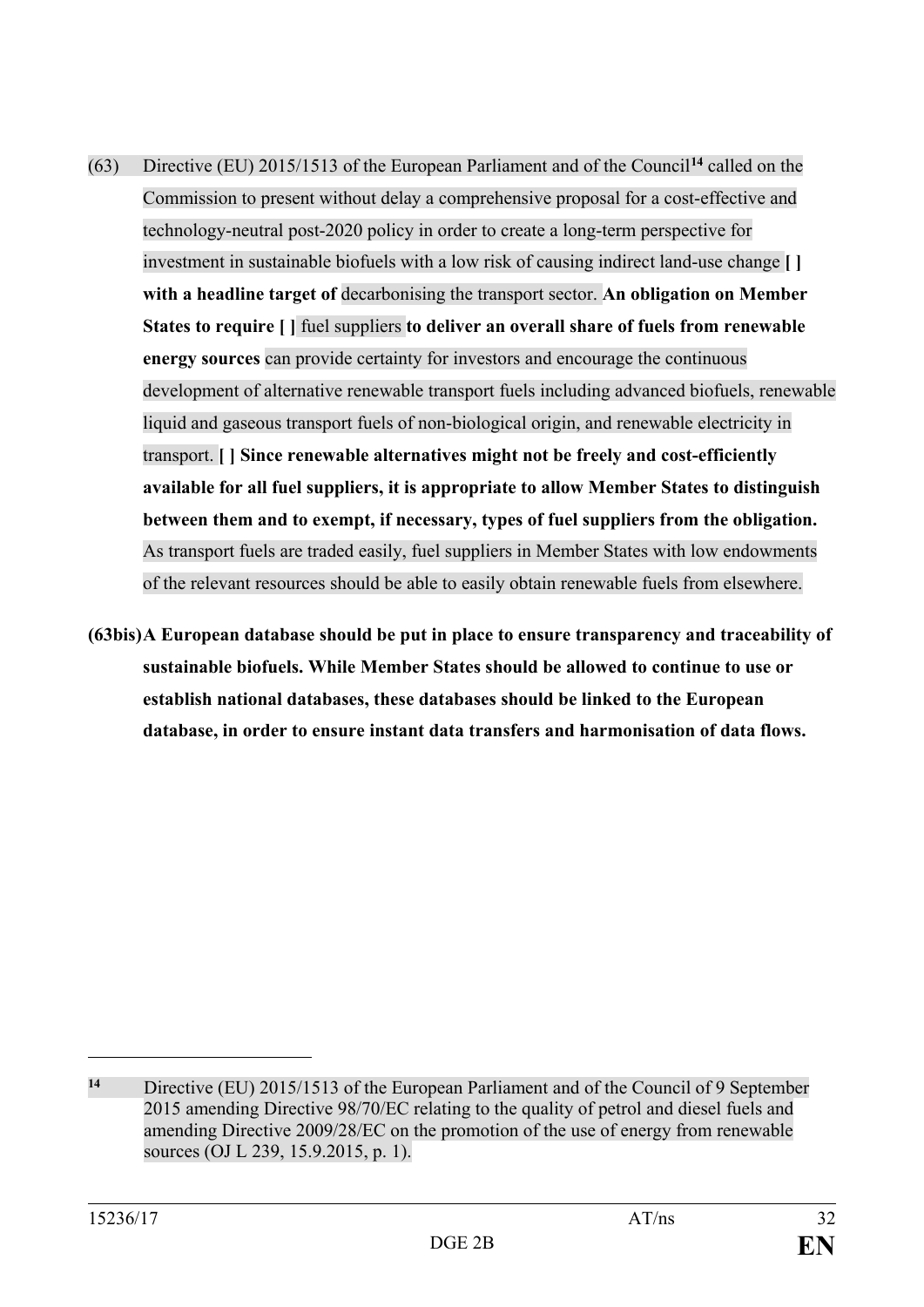- (64) Advanced biofuels and other biofuels and biogas produced from feedstock listed in Annex IX, renewable liquid and gaseous transport fuels of non-biological origin, and renewable electricity in transport can contribute to low carbon emissions, stimulating the decarbonisation of the Union transport sector in a cost-effective manner, and improving inter alia energy diversification in the transport sector while promoting innovation, growth and jobs in the Union economy and reducing reliance on energy imports. **[ ] An obligation on Member States to require** fuel**[ ]** supplier **a share of advanced biofuels** should encourage continuous development of advanced fuels, including biofuels, and it is important to ensure that the incorporation obligation also incentivises improvements in the greenhouse gas performance of the fuels supplied to meet it. The Commission should assess the greenhouse gas performance, technical innovation and sustainability of those fuels.
- **(64bis)Electromobility is expected to constitute a substantial part of the renewable energy in the transport sector by the year 2030. Further incentives should be provided considering the swift development of electromobility and the potential of this sector in terms of growth and job for the European Union. Multipliers for renewable electricity supplied for the transport sector should be used for the promotion of using electricity in transport and in order to reduce the comparative disadvantage in energy statistics. An electric drivetrain is about three times more energy efficient than a combustion engine and it is not possible to account for all electricity supplied for [ ] road vehicles in statistics through dedicated metering (e.g. charging at home), thus multipliers should be used to ensure positive impacts of electrified renewable energy-based transport are properly accounted for.**

**[ ]**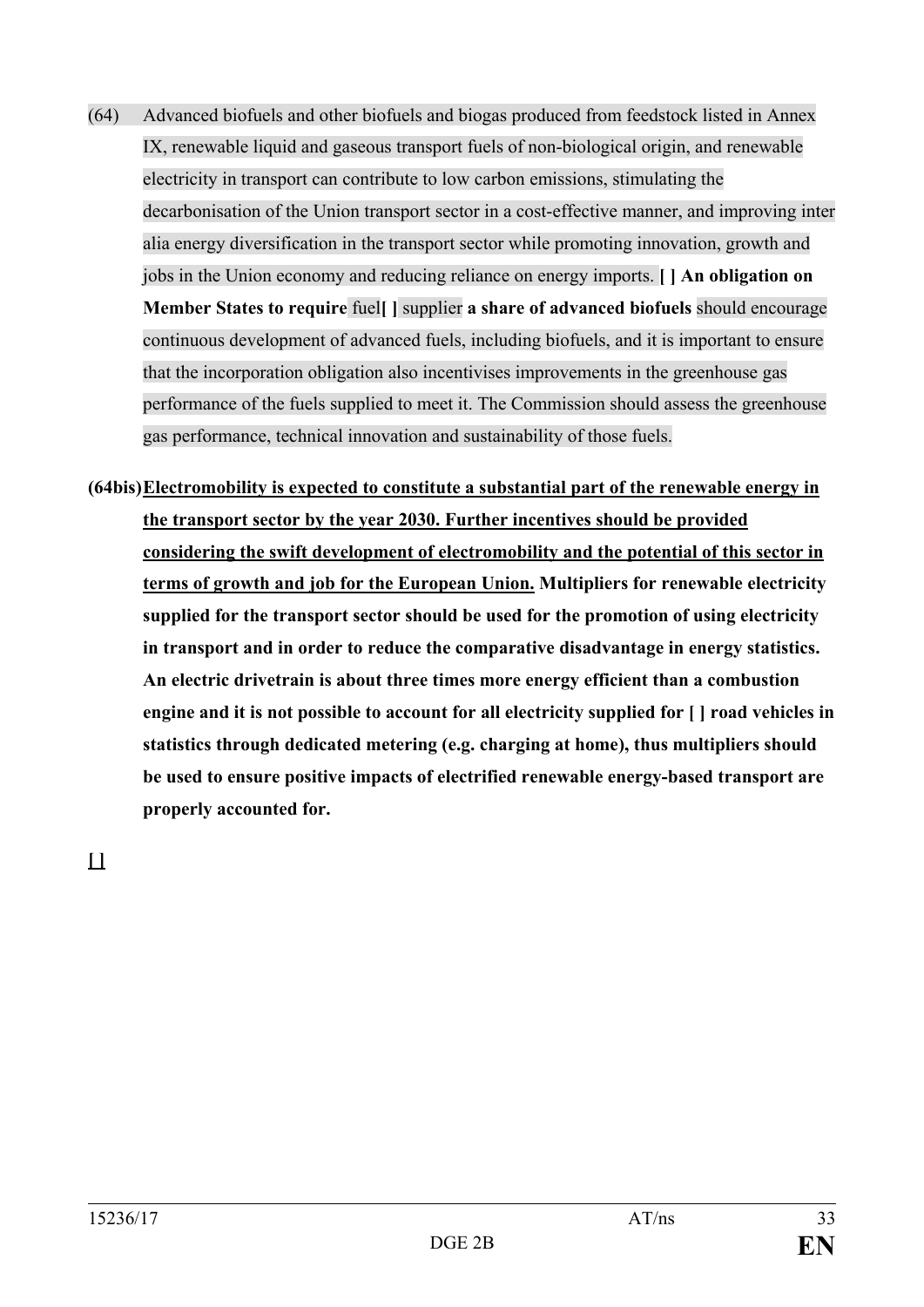- (65) The promotion of **recycled carbon fuels [ ]** that are produced from **[ ] waste processing gases and exhaust gases of non-renewable origin from industrial installations** can also contribute towards the policy objectives of energy diversification and transport decarbonisation **when they fulfil the appropriate minimum greenhouse gas savings threshold.** It is therefore appropriate to include those fuels in the **[ ]** obligation on fuel suppliers**, whilst giving Member States the option not to consider these fuels in the obligation if they do not wish to do so.**
- (66) Feedstocks which have low indirect land use change impacts when used for biofuels, should be promoted for their contribution to the decarbonisation of the economy. Especially feedstocks for advanced biofuels, for which technology is more innovative and less mature and therefore needs a higher level of support, should be included in an annex to this Directive. In order to ensure that this annex is up to date with the latest technological developments while avoiding unintended negative effects, an evaluation should take place after the adoption of the Directive in order to assess the possibility to extend the annex to new feedstocks.
- (67) The costs of connecting new producers of gas from renewable energy sources to the gas grids should be based on objective, transparent and non-discriminatory criteria and due account should be taken of the benefit that embedded local producers of gas from renewable sources bring to the gas grids.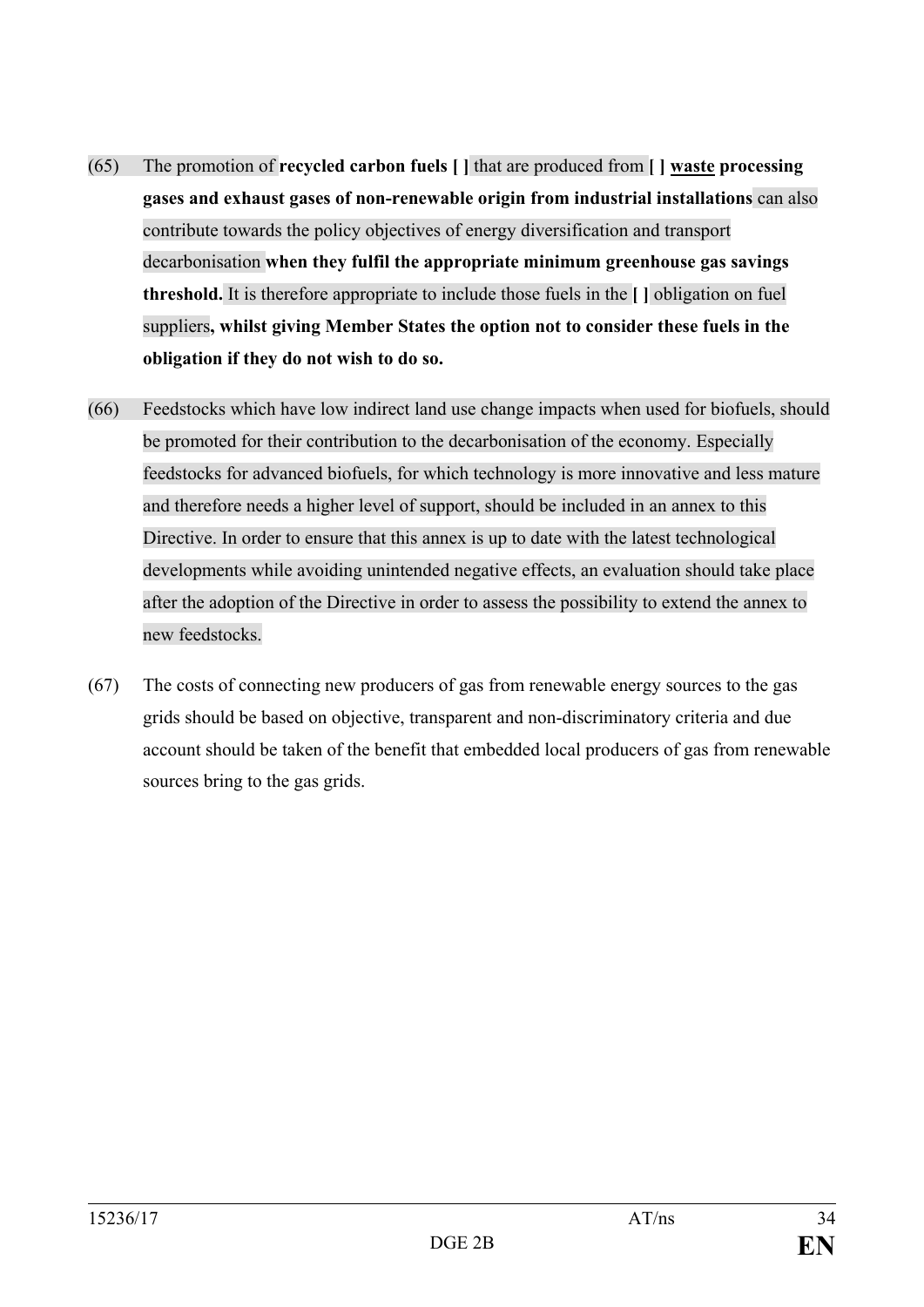- (68) In order to exploit the full potential of biomass to contribute to the decarbonisation of the economy through its uses for materials and energy , the Union and the Member States should promote greater sustainable mobilisation of existing timber and agricultural resources and the development of new forestry and agriculture production systems. **Examples of such systems are cultivation of intermediate or cover crops, which are cultivated when the growing conditions are not optimal or favourable for the cultivation of main crop. Since grown on the same land used for the main crop production, intermediate crops do not trigger demand for additional land. Intermediate crops increase the agricultural output per unit area improving soil quality and reducing soil erosion.**
- (69) Biofuels, bioliquids and biomass fuels should always be produced in a sustainable manner. Biofuels, bioliquids and biomass fuels used for compliance with the Union target laid down in this Directive, and those which benefit from support schemes, should therefore be required to fulfil sustainability and greenhouse gas emissions savings criteria. **The harmonisation of these criteria for biofuels, bioliquids and biomass is essential for the achievement of energy policy objectives of the Union as set out in Article 194(1) of Treaty on the Functioning of the European Union. In this context, it ensures the functioning of the internal energy market and thus facilitates, especially with regard to Article 26(9) of this Directive, trade between Member States in compliant biofuels, bioliquids and biomass fuels. The positive effects of the harmonisation of the above criteria on the smooth functioning of the internal energy market and on the avoidance of distortion of competition in the Union cannot be frustrated. However, in order to allow for a smooth phasing in of the harmonised sustainability and greenhouse gas emissions savings criteria for biomass fuels used in heat and power, Member States should be allowed to apply, as a transitional measure, the national sustainability and greenhouse gas emissions savings criteria existing prior to the date of entry into force of this Directive to those plants which receive support under already approved schemes, until expiration of the subsidies granted under those schemes.**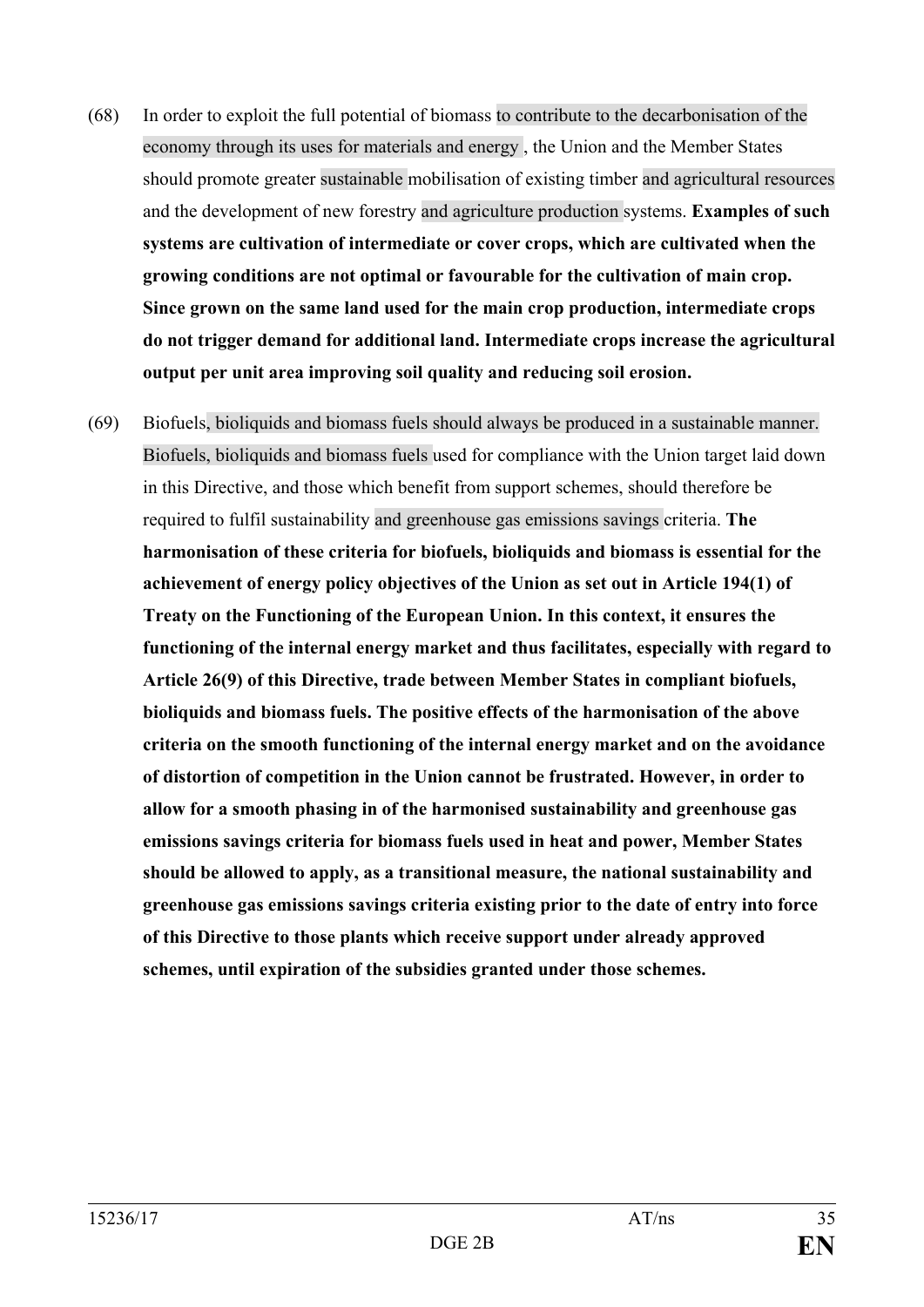- (70) The Union should take appropriate steps in the context of this Directive, including the promotion of sustainability and greenhouse gas emissions savings criteria for biofuels, and for bioliquids and biomass fuels used for heating or cooling and electricity generation .
- (71) The production of agricultural raw material for biofuels, bioliquids and biomass fuels , and the incentives for their use provided for in this Directive, should not have the effect of encouraging the destruction of biodiverse lands. Such finite resources, recognised in various international instruments to be of value to all mankind, should be preserved. It is therefore necessary to provide sustainability and greenhouse gas emissions savings criteria ensuring that biofuels, bioliquids and biomass fuels qualify for the incentives only when it is guaranteed that the agricultural raw material does not originate in biodiverse areas or, in the case of areas designated for nature protection purposes or for the protection of rare, threatened or endangered ecosystems or species, the relevant competent authority demonstrates that the production of the agricultural raw material does not interfere with such purposes. Forests should be considered as biodiverse according to the sustainibility criteria, where they are primary forests in accordance with the definition used by the Food and Agriculture Organisation of the United Nations (FAO) in its Global Forest Resource Assessment, or where they are protected by national nature protection law. Areas where the collection of non-wood forest products occurs should be considered to be biodiverse forests, provided the human impact is small. Other types of forests as defined by the FAO, such as modified natural forests, semi-natural forests and plantations, should not be considered as primary forests. Having regard, furthermore, to the highly biodiverse nature of certain grasslands, both temperate and tropical, including highly biodiverse savannahs, steppes, scrublands and prairies, biofuels, bioliquids and biomass fuels made from agricultural raw materials originating in such lands should not qualify for the incentives provided for by this Directive. The Commission should establish appropriate criteria to define such highly biodiverse grasslands in accordance with the best available scientific evidence and relevant international standards.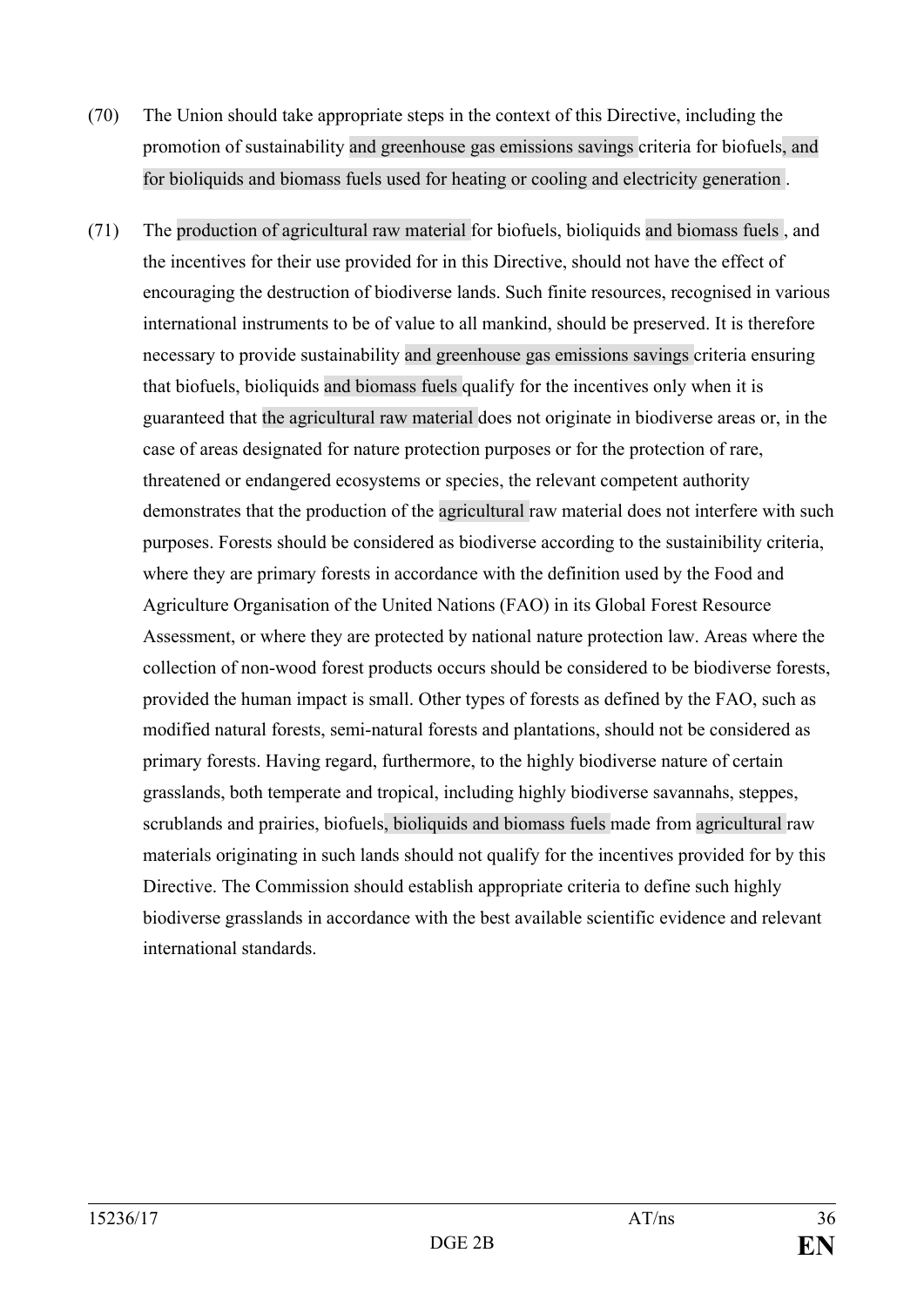(72) Land should not be converted for the production of agricultural raw material for biofuels, bioliquids and biomass fuels if its carbon stock loss upon conversion could not, within a reasonable period, taking into account the urgency of tackling climate change, be compensated by the greenhouse gas emission saving resulting from the production and use of biofuels, bioliquids and biomass fuels. This would prevent unnecessary, burdensome research by economic operators and the conversion of high-carbon-stock land that would prove to be ineligible for producing agricultural raw materials for biofuels bioliquids and biomass fuels. Inventories of worldwide carbon stocks indicate that wetlands and continuously forested areas with a canopy cover of more than 30 % should be included in that category.

# **[ ]**

- (74) In the framework of the Common Agricultural Policy Union, farmers should comply with a comprehensive set of environmental requirements in order to receive direct support. Compliance with those requirements can be most effectively verified in the context of agricultural policy. Including those requirements in the sustainability scheme is not appropriate as the sustainability criteria for bioenergy should set out rules that are objective and apply globally. Verification of compliance under this Directive would also risk causing unnecessary administrative burden.
- (75) It is appropriate to introduce Union-wide sustainability and greenhouse gas emission saving criteria for biomass fuels used in the electricity and heating and cooling generation, in order to continue to ensure high greenhouse gas savings compared to fossil fuel alternatives, to avoid unintended sustainability impacts, and to promote the internal market.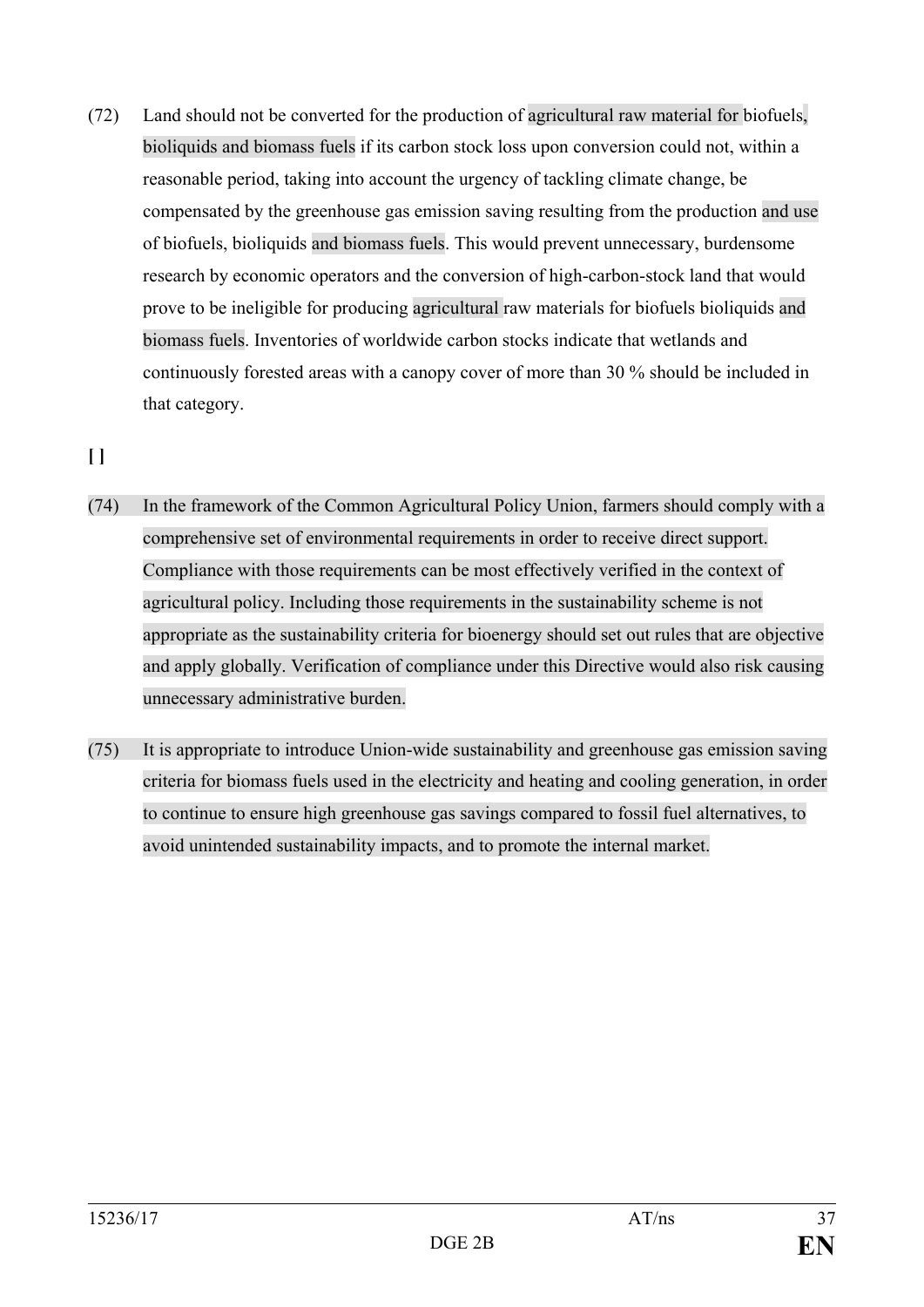- (76) To ensure that, despite the growing demand for forest biomass, harvesting is carried out in a sustainable manner in forests where regeneration is ensured, that special attention is given to areas explicitly designated for the protection of biodiversity, landscapes and specific natural elements, that biodiversity resources are preserved and that carbon stocks are tracked, woody raw material should come only from forests that are harvested in accordance with the principles of sustainable forest management developed under international forest processes such as Forest Europe and are implemented through national laws or the best management practices at the forest holding level. Operators should take the appropriate steps in order to minimise the risk of using unsustainable forest biomass for the production of bioenergy. To that end, operators should put in place a risk-based approach. In this context, it is apporpriate for the Commission to develop operational guidance on the verification of compliance with the risk based approach, following the consultation of the Energy Union Governance Committee, and the Standing Forestry Committee established by Council Decision 89/367/EEC**[15](#page-37-0)**.
- (77) In order to minimise the administrative burden, the Union sustainability and greenhouse gas saving criteria should apply only to electricity and heating from biomass fuels produced in installations with a **[ ] total rated thermal input** equal or above to 20 MW.

<span id="page-37-0"></span>**<sup>15</sup>** Council Decision 89/367/EEC of 29 May 1989 setting up a Standing Forestry Committee (OJ L 165, 15.6.1989, p. 14).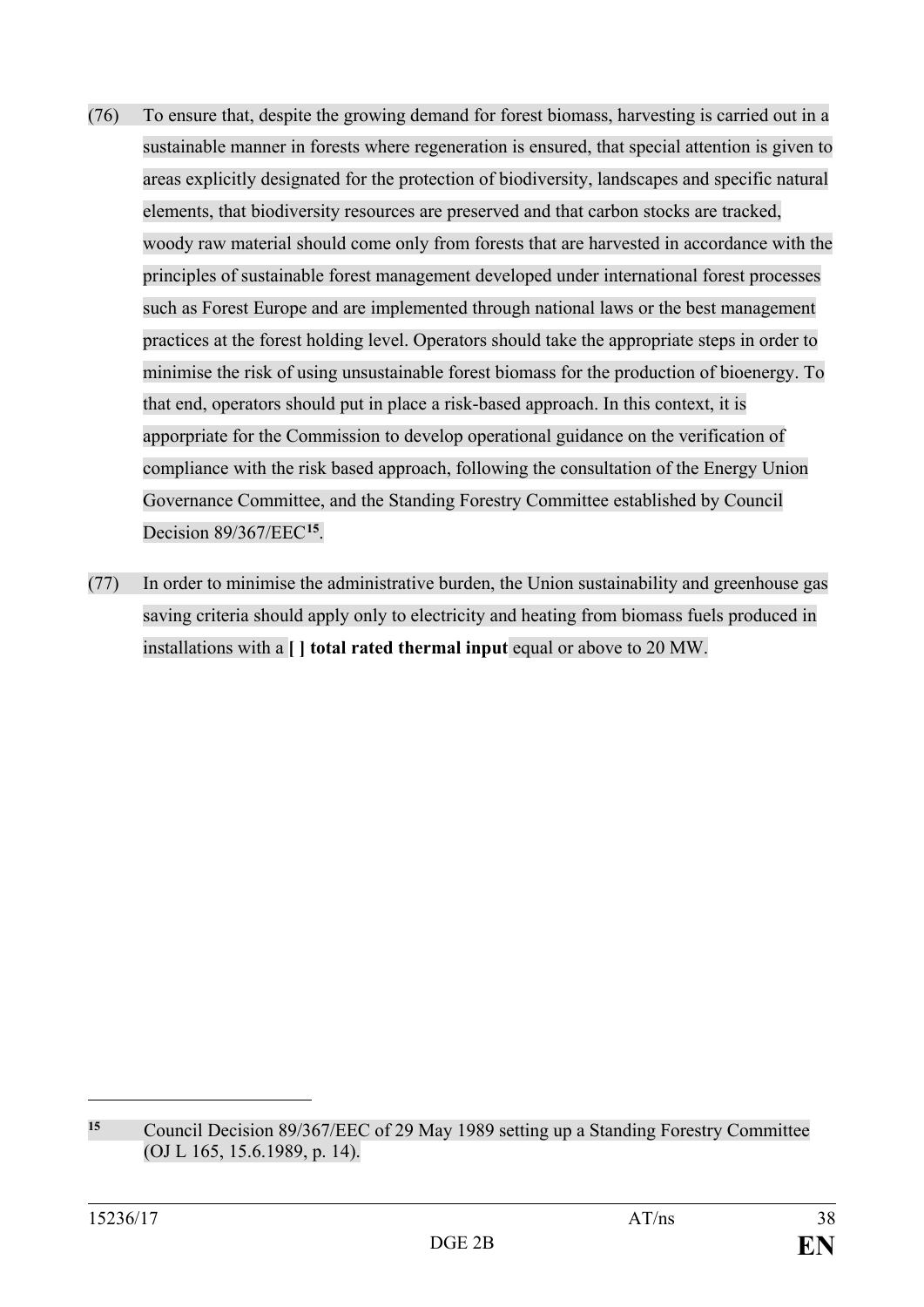- (78) Biomass fuels should be converted into electricity and heat in an efficient way in order to maximise energy security and greenhouse gas savings, as well as to limit emissions of air pollutants and minimise the pressure on limited biomass resources. For this reason, public support to installations with a **[ ] total rated thermal input** equal to or exceeding 20 MW, if needed, should only be given to highly efficient combined power and heat installations as defined Article 2(34) of Directive 2012/27/EU. Existing support schemes for biomass-based electricity should however be allowed until their due end date for all biomass installations. In addition electricity produced from biomass in new installations with a **[ ] total rated thermal input** equal to or exceeding 20 MW should only count towards renewable energy targets and obligations in the case of highly efficient combined power and heat installations. In accordance with State aid rules, Member States should however be allowed to grant public support for the production of renewables to installations, and count the electricity they produce towards renewable energy targets and obligations, in order to avoid an increased reliance on fossil fuels with higher climate and environmental impacts where, after exhausting all technical and economic possibilities to install highly efficient combined heat and power biomass installations, Member States would face a substantiated risk to security of supply of electricity.
- (79) The minimum greenhouse gas emission savings threshold for biofuels and bioliquids produced in new installations should be increased in order to improve their overall greenhouse gas balance as well as to discourage further investments in installations with a low greenhouse gas emission savings performance. This increase provides investment safeguards for biofuels and bioliquids production capacities.
- (80) Based on experience in the practical implementation of the Union sustainability criteria, it is appropriate to strengthen the role of voluntary international and national certification schemes for verification of compliance with the sustainability criteria in a harmonised manner.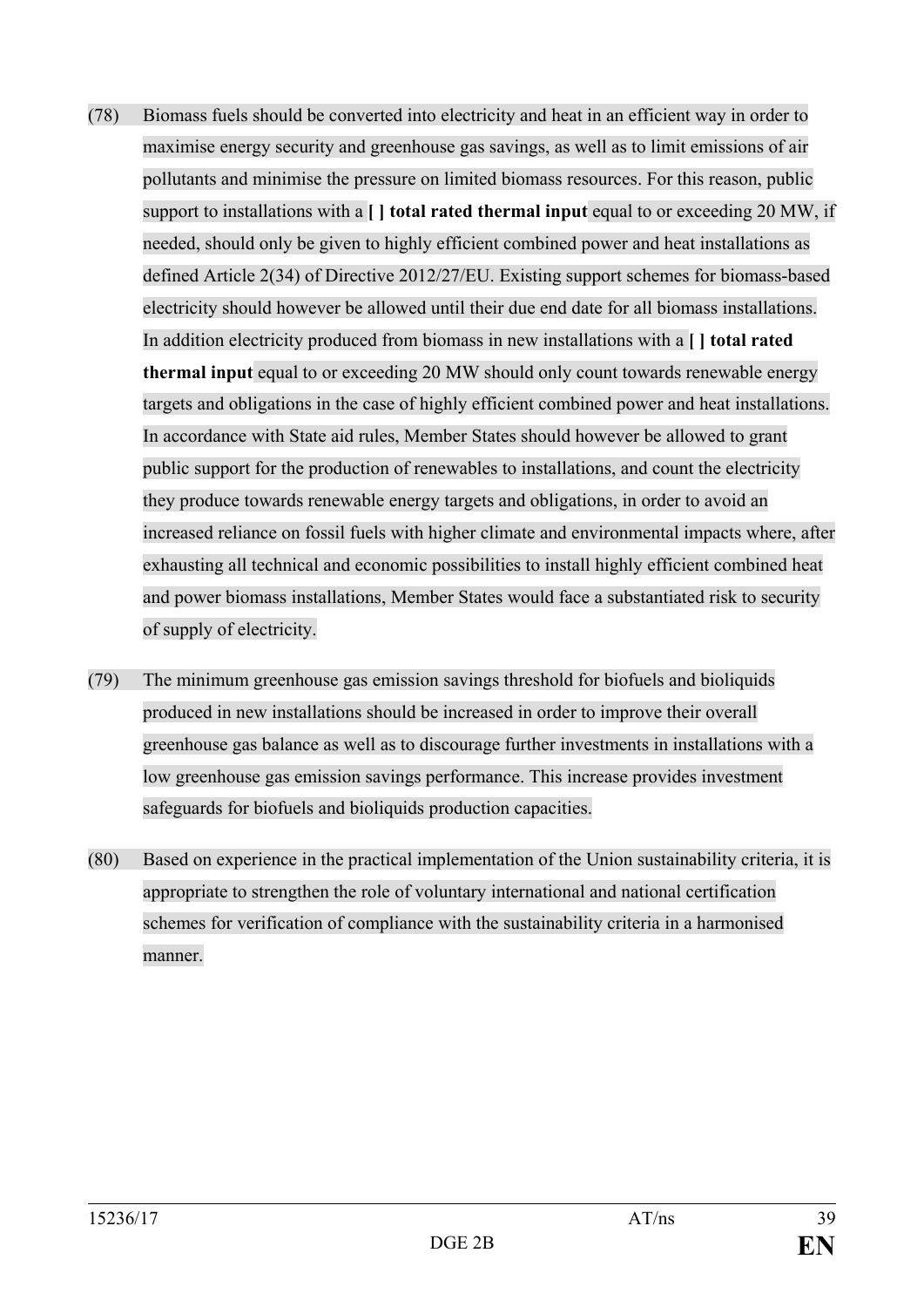- (81) It is in the interests of the Union to encourage the development of voluntary international or national schemes that set standards for the production of sustainable biofuels, bioliquids, and biomass fuels and that certify that the production of biofuels, bioliquids, and biomass fuels meets those standards. For that reason, provision should be made for schemes should be recognised as providing reliable evidence and data, where they meet adequate standards of reliability, transparency and independent auditing. In order to ensure that the compliance with the sustainability and greenhouse gas emissions savings criteria is verified in a robust and harmonised manner and in particular to prevent fraud, the Commission should be empowered to set out detailed implementing rules, including adequate standards of reliability, transparency and independent auditing to be applied by the voluntary schemes.
- (82) Voluntary schemes play an increasingly important role in providing evidence of compliance with the sustainability and greenhouse gas emissions saving criteria for biofuels, bioliquids and biomass fuels. It is therefore appropriate for the Commission to require voluntary schemes, including those already recognised by the Commission, to report regularly on their activity. Such reports should be made public in order to increase transparency and to improve supervision by the Commission. Furthermore, such reporting would provide the necessary information for the Commission to report on the operation of the voluntary schemes with a view to identifying best practice and submitting, if appropriate, a proposal to further promote such best practice.
- (83) To facilitate the functioning of the internal market, evidence regarding the sustainability and greenhouse gas emissions criteria for biomass for energy that has been obtained in accordance with a scheme that has been recognised by the Commission should be accepted in all Member States. Member States should contribute towards ensuring the correct implementation of the certification principles of voluntary schemes by supervising the operation of certification bodies that are accredited by the national accreditation body and by informing the voluntary schemes about relevant observations.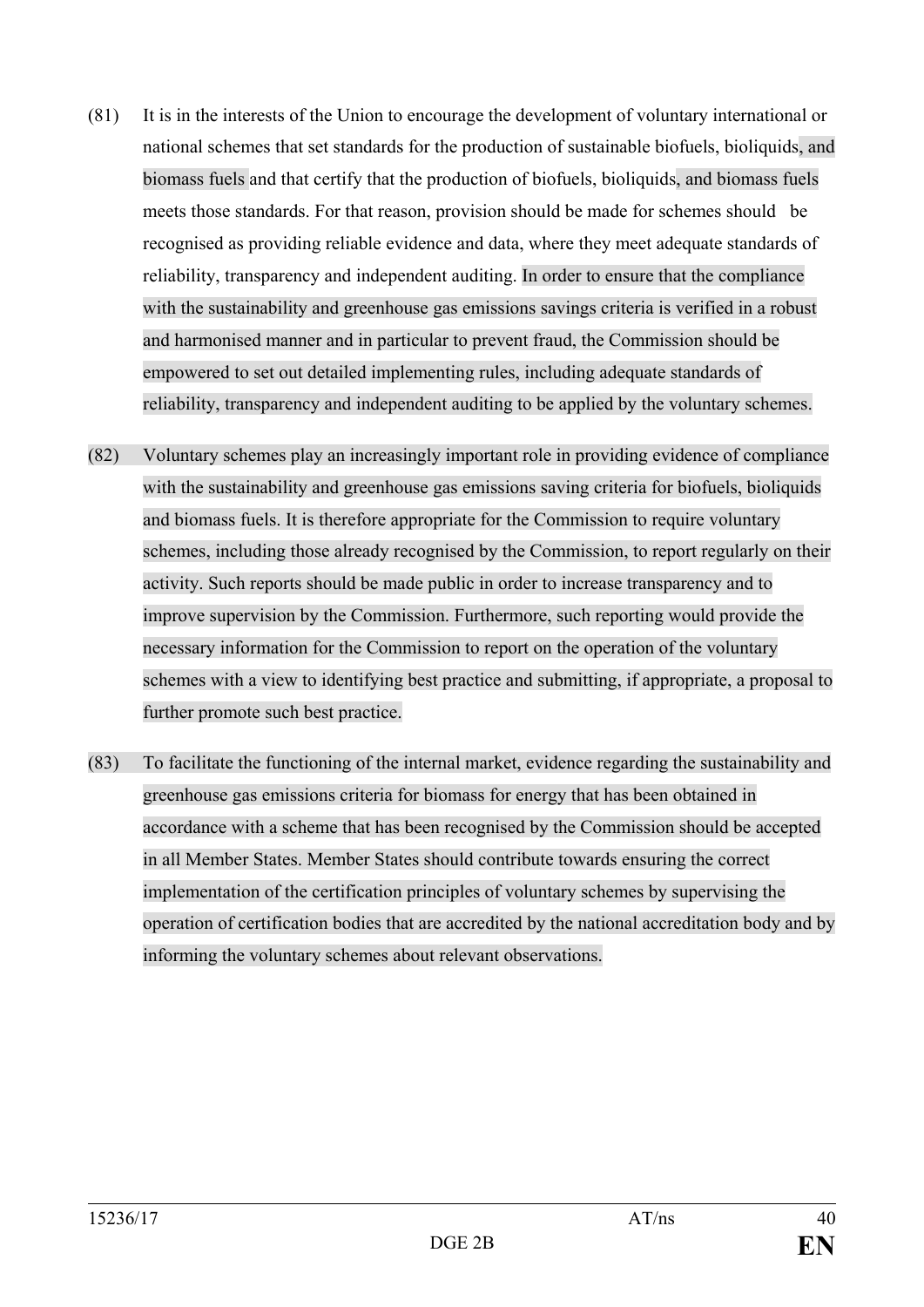- (84) In order to avoid a disproportionate administrative burden, a list of default values should be laid down for common biofuel , bioliquid and biomass fuel production pathways and that list should be updated and expanded when further reliable data is available. Economic operators should always be entitled to claim the level of greenhouse gas emission saving for biofuels, bioliquids and biomass fuels established by that list. Where the default value for greenhouse gas emission saving from a production pathway lies below the required minimum level of greenhouse gas emission saving, producers wishing to demonstrate their compliance with this minimum level should be required to show that actual emissions from their production process are lower than those that were assumed in the calculation of the default values.
- (85) It is necessary to lay down clear rules for the calculation of greenhouse gas emission savings from biofuels, bioliquids and biomass fuels and their fossil fuel comparators.
- (86) In accordance with the current technical and scientific knowledge, the greenhouse gas accounting methodology should take into account the transformation of the solid and gaseous biomass fuels into final energy in order to be consistent with the calculation of renewable energy for the purposes of counting towards the Union target laid down in this Directive. The allocation of emissions to co-products, as distinct from wastes and residues, should also be reviewed in cases where electricity and/or heating and cooling are produced in co-generation or multi-generation plants.
- **[ ]**
- (88) If land with high stocks of carbon in its soil or vegetation is converted for the cultivation of raw materials for biofuels, bioliquids and biomass fuels, some of the stored carbon will generally be released into the atmosphere, leading to the formation of carbon dioxide. The resulting negative greenhouse gas impact can offset the positive greenhouse gas impact of the biofuels, bioliquids or biomass fuels, in some cases by a wide margin. The full carbon effects of such conversion should therefore be taken into account in calculating the greenhouse gas emission saving of particular biofuels, bioliquids and biomass fuels. This is necessary to ensure that the greenhouse gas emission saving calculation takes into account the totality of the carbon effects of the use of biofuels, bioliquids and biomass fuels.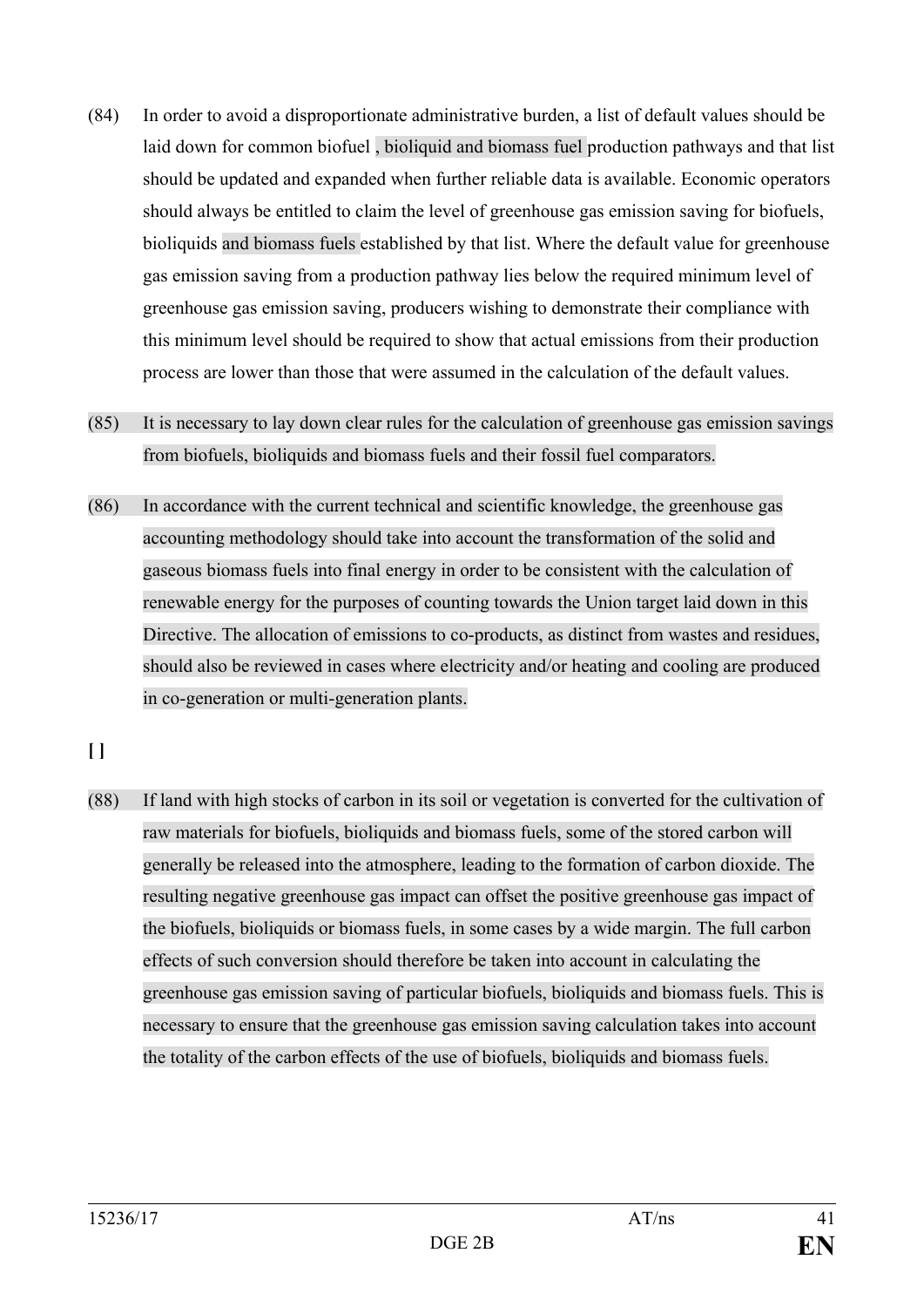- (89) In calculating the greenhouse gas impact of land conversion, economic operators should be able to use actual values for the carbon stocks associated with the reference land use and the land use after conversion. They should also be able to use standard values. The methodology of the Intergovernmental Panel on Climate Change is the appropriate basis for such standard values. That work is not currently expressed in a form that is immediately applicable by economic operators. The Commission should therefore revise the guidelines of 10 June 2010 for the calculation of land carbon stocks for the purpose of Annex V to this Directive, while ensuring coherence with Regulation (EU) No 525/2013 of the European Parliament and of the Council**[16](#page-41-0)**.
- (90) Co-products from the production and use of fuels should be taken into account in the calculation of greenhouse gas emissions. The substitution method is appropriate for the purposes of policy analysis, but not for the regulation of individual economic operators and individual consignments of transport fuels. In those cases the energy allocation method is the most appropriate method, as it is easy to apply, is predictable over time, minimises counter-productive incentives and produces results that are generally comparable with those produced by the substitution method. For the purposes of policy analysis the Commission should also, in its reporting, present results using the substitution method.
- (91) Co-products are different from residues and agricultural residues, as they are the primary aim of the production process. It is therefore appropriate to clarify that agricultural crop residues are residues and not co-products. This has no implications on the existing methodology but clarifies the existing provisions.

<span id="page-41-0"></span>**<sup>16</sup>** Regulation No 525/2013 of the European Parliament and of the Council of 21 May 2013 on a mechanism for monitoring and reporting greenhouse gas emissions and for reporting other information at national and Union level relevant to climate change and repealing Decision No 280/2004/EC (OJ L 165, 18.6.2013, p. 13)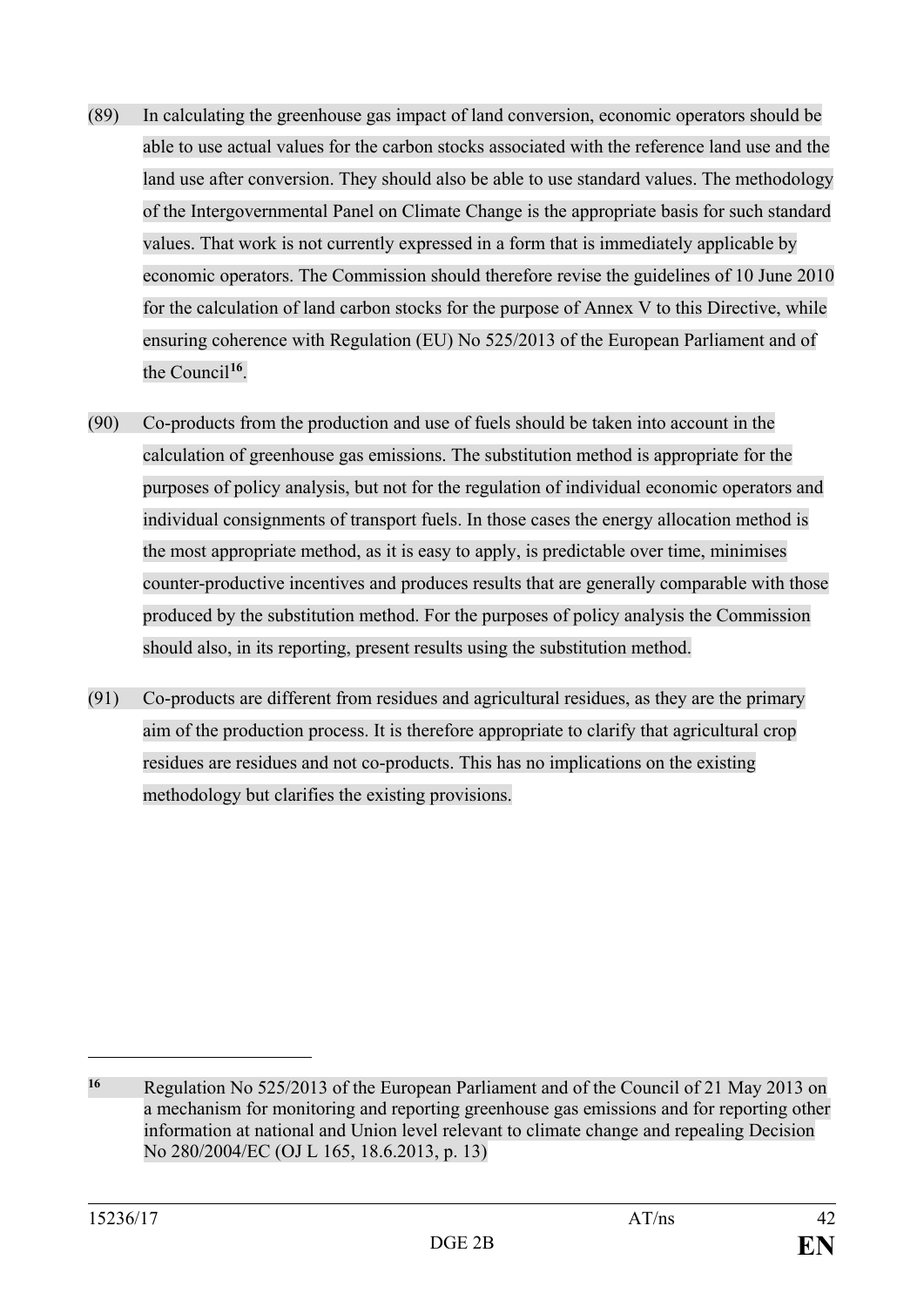- (92) The established method of using energy allocation as a rule for dividing greenhouse gas emissions between co-products has worked well and should be continued. It is appropriate to align the methodology for calculating greenhouse gas emissions coming from the use of cogeneration of heat and electricity (CHP) when the CHP is used in processing biofuels, bioliquids and biomass fuels to the methodology applied to a CHP being the end use.
- (93) The methodology takes into account the reduced greenhouse gas emissions arising from the use of CHP, compared to the use of electricity- and heat-only plants, by taking into account the utility of heat compared to electricity, and the utility of heat at different temperatures. It follows that higher temperature should bear a larger part of the total greenhouse gas emissions, than heat at low temperature, when the heat is co-produced with electricity. The methodology takes into account the whole pathway to final energy, including conversion to heat or electricity.
- (94) It is appropriate for the data used in the calculation of the default values to be obtained from independent, scientifically expert sources and to be updated as appropriate as those sources progress their work. The Commission should encourage those sources to address, when they update their work, emissions from cultivation, the effect of regional and climatological conditions, the effects of cultivation using sustainable agricultural and organic farming methods, and the scientific contribution of producers, within the Union and in third countries, and civil society.
- (95) Global demand for agricultural commodities is growing. Part of that increased demand will be met through an increase in the amount of land devoted to agriculture. The restoration of land that has been severely degraded and therefore cannot be used, in its present state, for agricultural purposes is a way of increasing the amount of land available for cultivation. The sustainability scheme should promote the use of restored degraded land because the promotion of biofuels, bioliquids and biomass fuels will contribute to the growth in demand for agricultural commodities.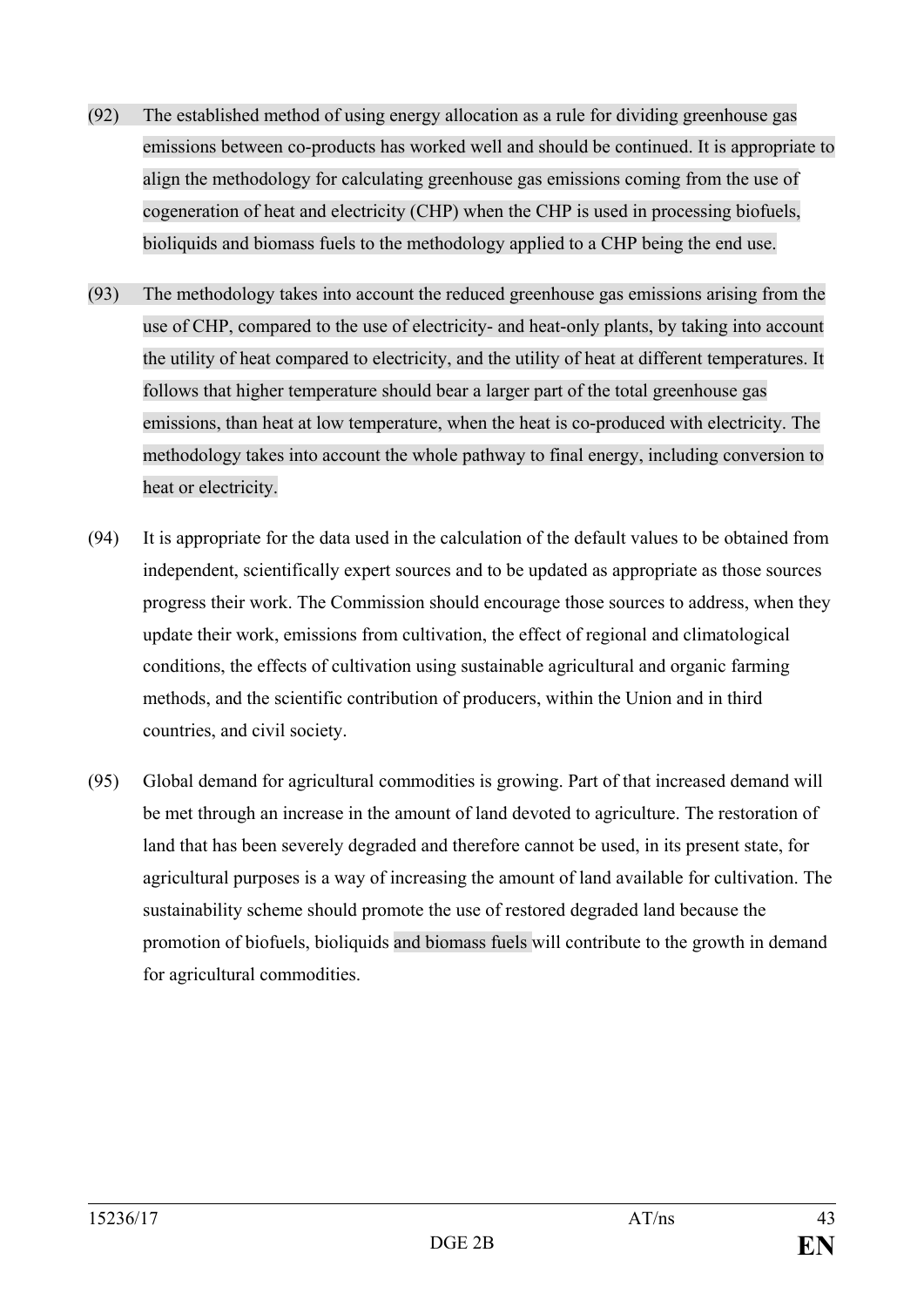- (96) In order to ensure a harmonised implementation of the greenhouse gas emissions calculation methodology and to align to the latest scientific evidence the Commission should be empowered to adapt the methodological principles and values necessary for assessing whether greenhouse gas emissions savings criteria have been fulfilled and to decide that reports submitted by Member States and third countries contain accurate data on cultivation emissions of feedstock.
- **(96bis)European gas grids are becoming more integrated. The promotion of the production and use of biomethane, its injection into natural gas grid and cross-border trade create a need to ensure proper accounting of renewable energy as well as avoiding double incentives resulting from different support schemes in various Member States. The mass balance system related to verification of bioenergy sustainability should contribute to address these issues.**
- (97) The achievement of the objectives of this Directive requires that the Union and Member States dedicate a significant amount of financial resources to research and development in relation to renewable energy technologies. In particular, the European Institute of Innovation and Technology should give high priority to the research and development of renewable energy technologies.
- (98) The implementation of this Directive should reflect, where relevant, the provisions of the Convention on Access to Information, Public Participation in Decision-Making and Access to Justice in Environmental Matters, in particular as implemented through Directive 2003/4/EC of the European Parliament and of the Council**[17](#page-43-0)**.

<span id="page-43-0"></span>**<sup>17</sup>** Directive 2003/4/EC of the European Parliament and of the Council of 28 January 2003 on public access to environmental information (OJ L 41, 14.2.2003, p. 26).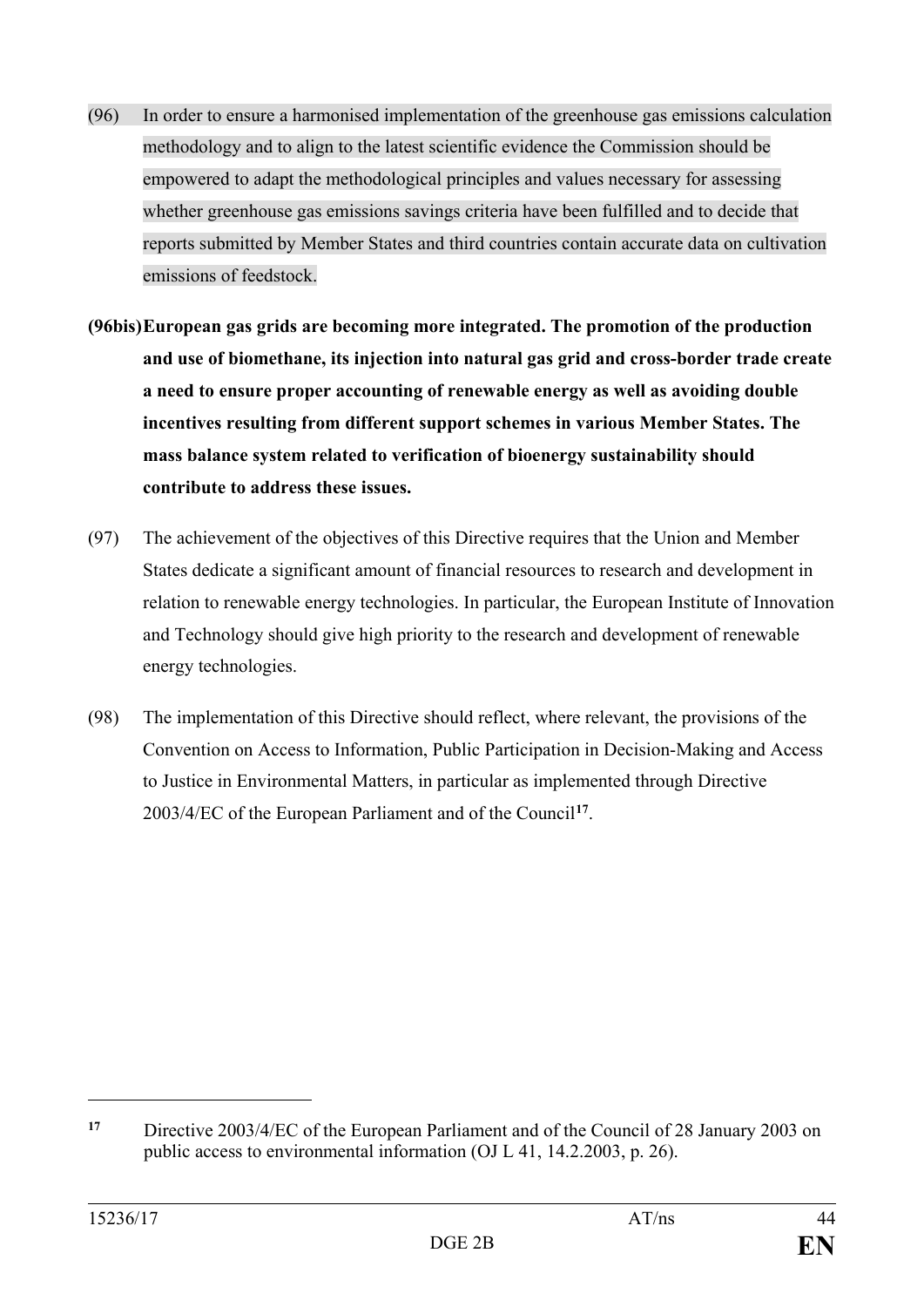(99) In order to amend or supplement non-essential elements of the provisions of this Directive, the power to adopt acts in accordance with Article 290 of the Treaty on the Functioning of the European Union should be delegated to the Commission in respect of the list of feedstocks for the production of advanced biofuels, the contribution of which towards the fuel suppliers' obligation in transport is limited; the adaptation of the energy content of transport fuels to scientific and technical progress; the methodology to determine the share of biofuel resulting from biomass being processed with fossil fuels in a common process; the implementation of agreements on mutual recognition of guarantees of origin; the establishment of rules to monitor the functioning of the system of guarantees of origin; and the rules for calculating the greenhouse gas impact of biofuels, bioliquids and their fossil fuel comparators. It is of particular importance that the Commission carry out appropriate consultations during its preparatory work, including at expert level, and that those consultations be conducted in accordance with the principles laid down in the Interinstitutional Agreement of 13 April 2016 on Better Law-Making. In particular, to ensure equal participation in the preparation of delegated acts, the European Parliament and the Council receive all documents at the same time as Member States' experts, and their experts systematically have access to meetings of Commission expert groups dealing with the preparation of delegated acts.

# **[ ]**

(101) Since the objectives of this Directive, namely to achieve at least 27% share of energy from renewable sources in the Union's gross final consumption of energy by 2030, cannot be sufficiently achieved by the Member States but can rather, by reason of the scale of the action, be better achieved at Union level, the Union may adopt measures, in accordance with the principle of subsidiarity as set out in Article 5 of the Treaty on European Union. In accordance with the principle of proportionality, as set out in that Article, this Directive does not go beyond what is necessary in order to achieve those objectives.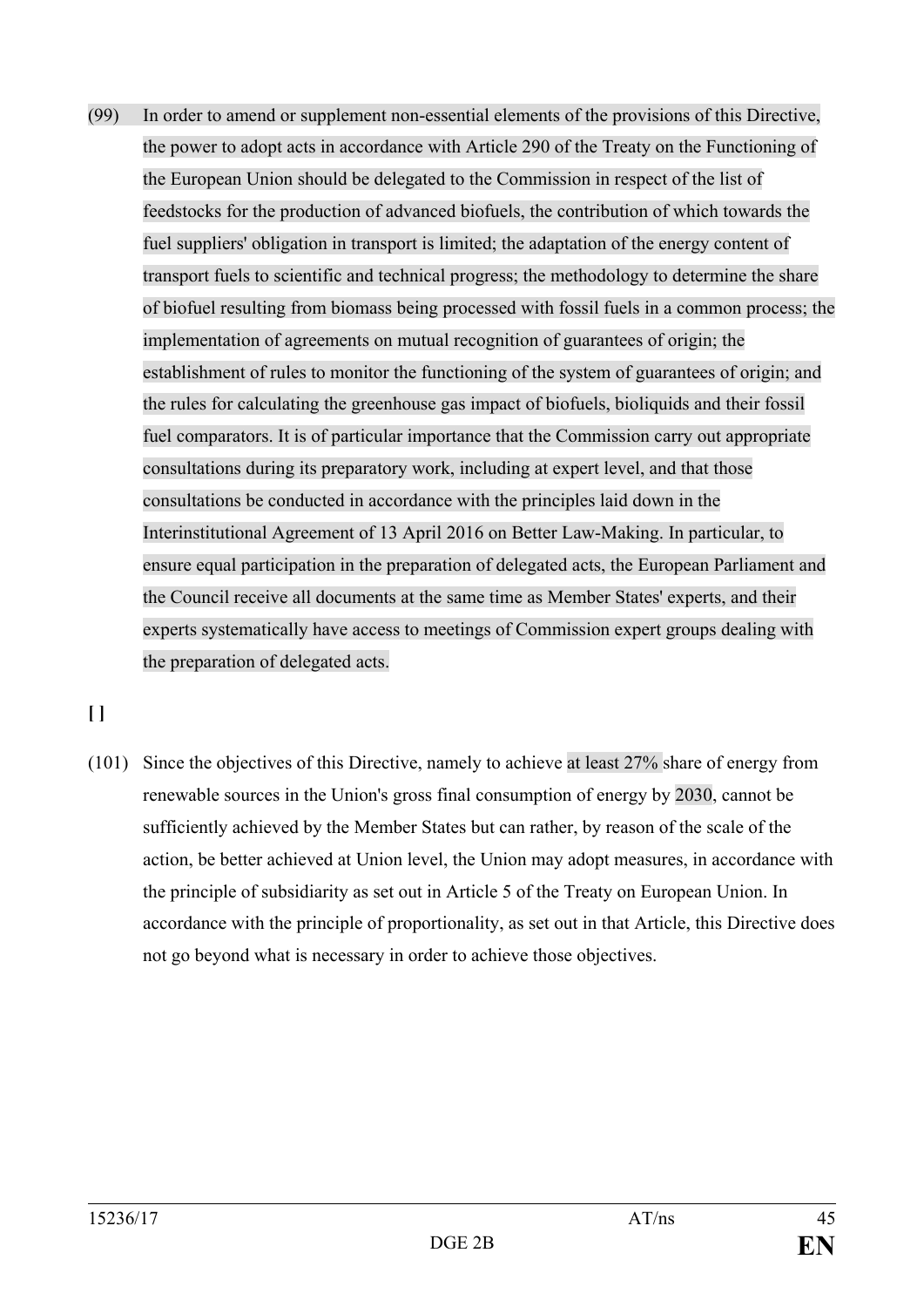- (102) The obligation to transpose this Directive into national law should be confined to those provisions which represent a substantive amendment as compared to the earlier Directive. The obligation to transpose provisions which are unchanged arises under the earlier Directive.
- (103) In accordance with the Joint Political Declaration of Member States and the Commission on explanatory documents of 28 September 2011 **[18](#page-45-0)**, Member States have undertaken to accompany, in justified cases, the notification of their transposition measures with one or more documents explaining the relationship between the components of a directive and the corresponding parts of national transposition instruments.
- (104) This Directive should be without prejudice to the obligations of the Member States relating to the time-limit for the transposition into national law of the Directives set out in part B of Annex XI.

HAVE ADOPTED THIS DIRECTIVE:

#### *Article 1*

### **Subject**-**matter**

This Directive establishes a common framework for the promotion of energy from renewable sources. It sets a binding Union target for the overall share of energy from renewable sources in gross final consumption of energy in 2030. It also lays down rules on financial support to electricity produced from renewable sources, self-consumption of renewable electricity, and renewable energy use in the heating and cooling and transport sectors, regional cooperation between Member States and with third countries, guarantees of origin, administrative procedures and information and training. It establishes sustainability and greenhouse gas emissions saving criteria for biofuels, bioliquids and biomass fuels.

<span id="page-45-0"></span>**<sup>18</sup>** OJ C 369, 17.12.2011, p. 14.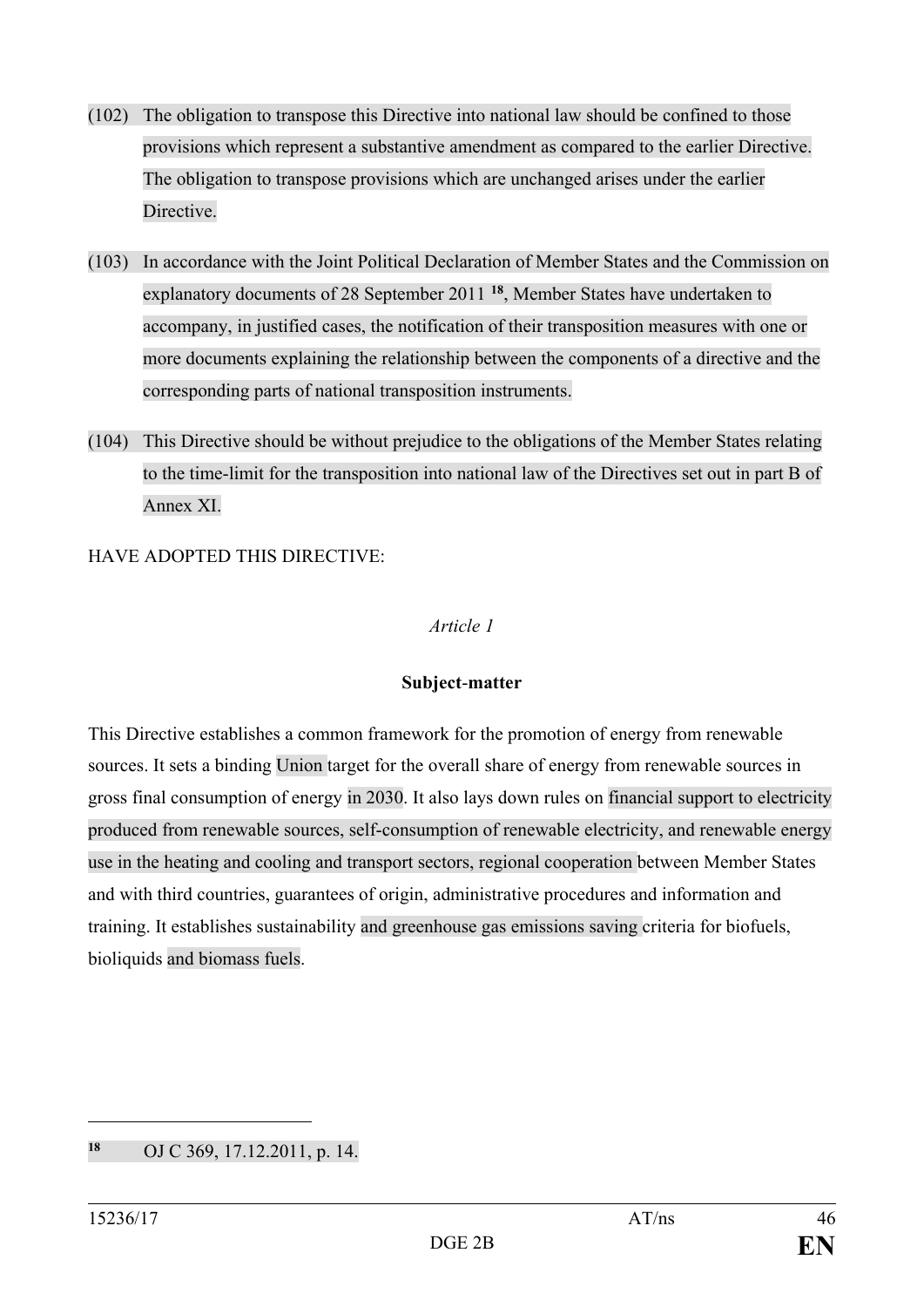## *Article 2*

## **Definitions**

For the purposes of this Directive, the definitions in Directive 2009/72/EC of the European Parliament and of the Council<sup>[19](#page-46-0)</sup> apply.

The following definitions also apply:

(a)'energy from renewable sources' means energy from renewable non-fossil sources, namely wind, solar (solar thermal and solar photovoltaic) and geothermal energy, ambient **energy [ ]**, tide, wave and other ocean energy, hydropower, biomass, landfill gas, sewage treatment plant gas and biogases;

(b)'ambient **energy [ ]'** means **naturally occuring [ ] thermal** energy **[ ] and energy accumulated in the environment with constrained boundaries,** which **[ ]** can be stored in the ambient air **[ ]**, beneath the surface of solid earth or in surface water. **[ ]**;

# **(b bis)'geothermal energy' means energy stored in the form of heat beneath the surface of solid earth;**

(c)'biomass' means the biodegradable fraction of products, waste and residues from biological origin from agriculture, including vegetal and animal substances, forestry and related industries including fisheries and aquaculture, as well as the biodegradable fraction of waste, including industrial and municipal waste of biological origin ;

<span id="page-46-0"></span>**<sup>19</sup>** Directive 2009/72/EC of the European Parliament and of the Council of 13 July 2009 concerning common rules for the internal market in electricity and repealing Directive 2003/54/EC (OJ L 211, 14.8.2009, p. 55).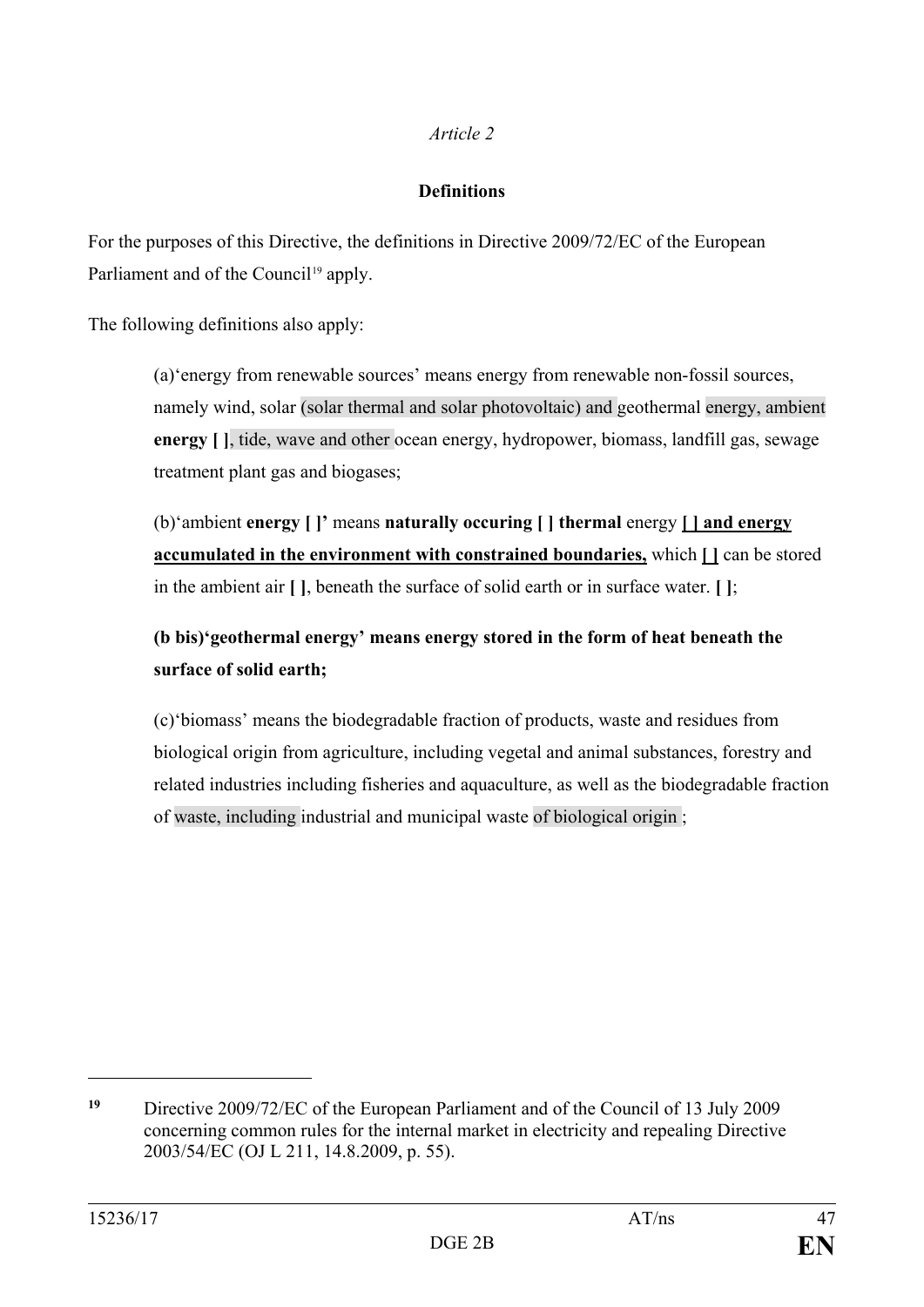(d)'gross final consumption of energy' means the energy commodities delivered for energy purposes to industry, transport, households, services including public services, agriculture, forestry and fisheries, including the consumption of electricity and heat by the energy branch for electricity and heat production and including losses of electricity and heat in distribution and transmission;

(e)'district heating' or 'district cooling' means the distribution of thermal energy in the form of steam, hot water or chilled liquids, from a central source of production through a network to multiple buildings or sites, for the use of space or process heating or cooling;

(f)'bioliquids' means liquid fuel for energy purposes other than for transport, including electricity and heating and cooling, produced from biomass;

(g)'biofuels' means liquid fuel for transport produced from biomass;

(h)'guarantee of origin' means an electronic document which has the sole function of providing proof to a final customer that a given share or quantity of energy was produced from renewable sources ;

(i)'support scheme' means any instrument, scheme or mechanism applied by a Member State or a group of Member States, that promotes the use of energy from renewable sources by reducing the cost of that energy, increasing the price at which it can be sold, or increasing, by means of a renewable energy obligation or otherwise, the volume of such energy purchased. This includes, but is not restricted to, investment aid, tax exemptions or reductions, tax refunds, renewable energy obligation support schemes including those using green certificates, and direct price support schemes including feed-in tariffs and **sliding and fixed** premium payments;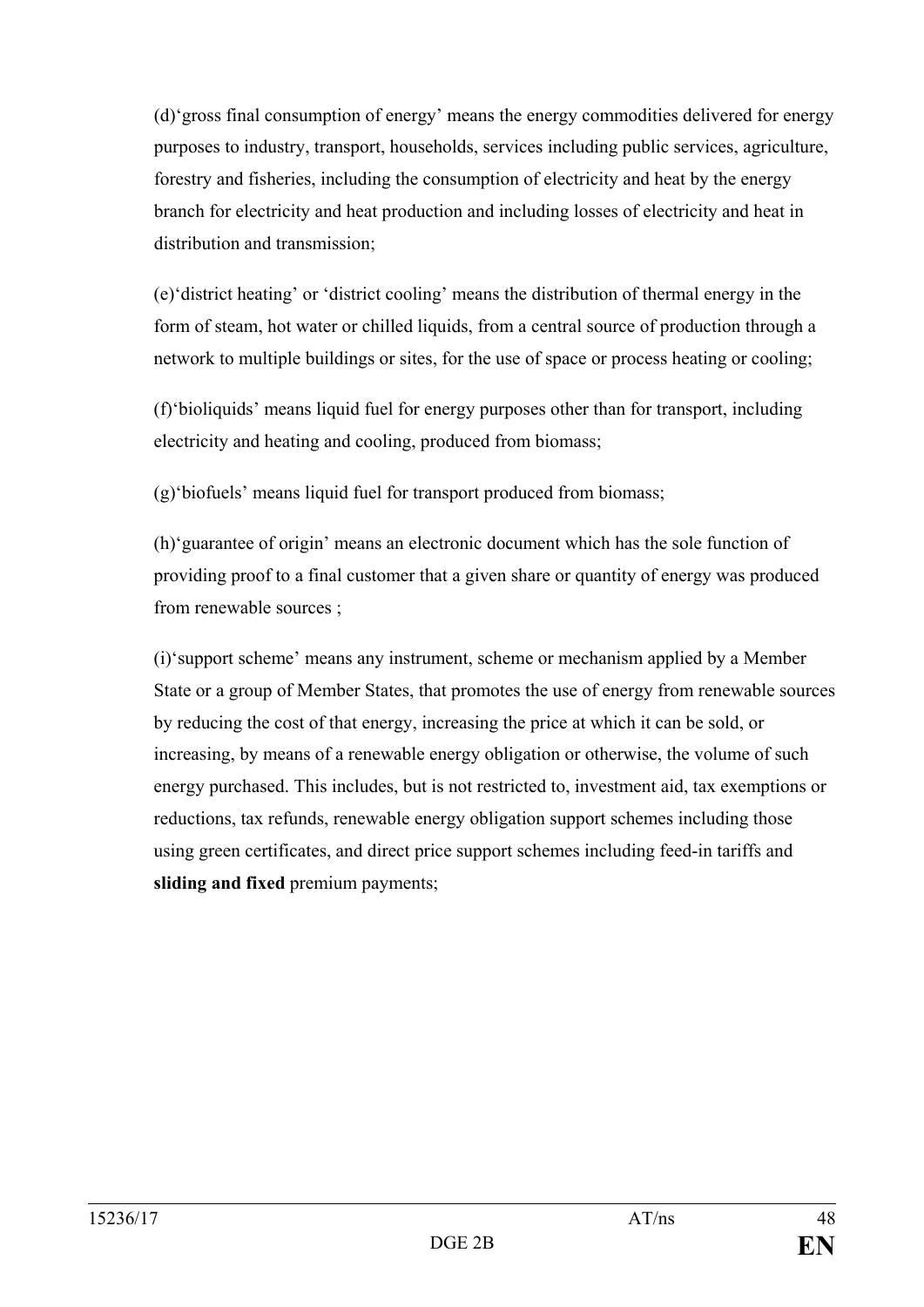(j)'renewable energy obligation' means a support scheme requiring energy producers to include a given proportion of energy from renewable sources in their production, requiring energy suppliers to include a given proportion of energy from renewable sources in their supply, or requiring energy consumers to include a given proportion of energy from renewable sources in their consumption. This includes schemes under which such requirements may be fulfilled by using green certificates;

(k)'actual value' means the greenhouse gas emission saving for some or all of the steps of a specific biofuel production process calculated in accordance with the methodology laid down in part C of Annex V;

(l)'typical value' means an estimate of the greenhouse gas emissions and emission saving for a particular biofuel, bioliquid or biomass fuel production pathway, which is representative of the Union consumption ;

(m)'default value' means a value derived from a typical value by the application of predetermined factors and that may, in circumstances specified in this Directive, be used in place of an actual value;

(n)'waste' shall be defined as in Article 3(1) of Directive 2008/98/EC; substances that have been intentionally modified or contaminated to meet that definition are not covered by this definition;

(o)'starch-rich crops' means crops comprising mainly cereals (regardless of whether only the grains are used, or the whole plant, such as in the case of green maize, is used), tubers and root crops (such as potatoes, Jerusalem artichokes, sweet potatoes, cassava and yams), and corm crops (such as taro and cocoyam);

(p)'ligno-cellulosic material' means material composed of lignin, cellulose and hemicellulose such as biomass sourced from forests, woody energy crops and forest-based industries' residues and wastes;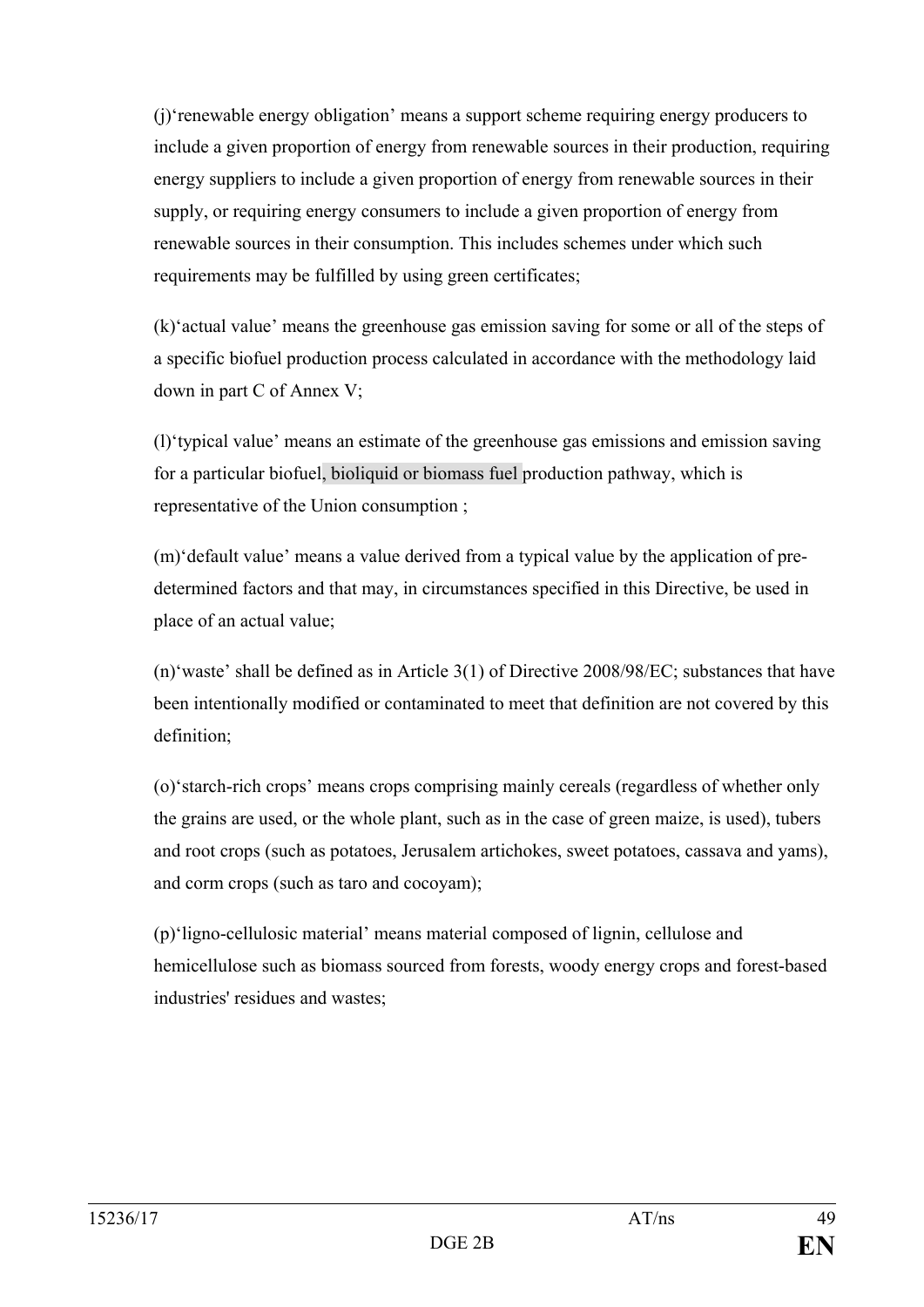(q)'non-food cellulosic material' means feedstocks mainly composed of cellulose and hemicellulose, and having a lower lignin content than ligno-cellulosic material; it includes food and feed crop residues (such as straw, stover, husks and shells), grassy energy crops with a low starch content (such as ryegrass, switchgrass, miscanthus, giant cane**)** and cover crops before and after main crops **[ ]**, industrial residues (including from food and feed crops after vegetal oils, sugars, starches and protein have been extracted), and material from biowaste;

(r)'residue' means a substance that is not the end product(s) that a production process directly seeks to produce; it is not a primary aim of the production process and the process has not been deliberately modified to produce it;

(s)'renewable liquid and gaseous transport fuels of non-biological origin' means liquid or gaseous fuels other than biofuels whose energy content comes from renewable energy sources other than biomass, and which are used in transport;

(t)'agricultural, aquaculture, fisheries and forestry residues' means residues that are directly generated by agriculture, aquaculture, fisheries and forestry; they do not include residues from related industries or processing;

(u)'low indirect land-use change-risk biofuels and bioliquids' means biofuels and bioliquids, the feedstocks of which were produced within schemes which reduce the displacement of production for purposes other than for making biofuels and bioliquids and which were produced in accordance with the sustainability criteria for biofuels and bioliquids set out in Article 26;

(x) 'distribution system operator' means an operator as defined in Article 2(6) of Directive 2009/72/EC;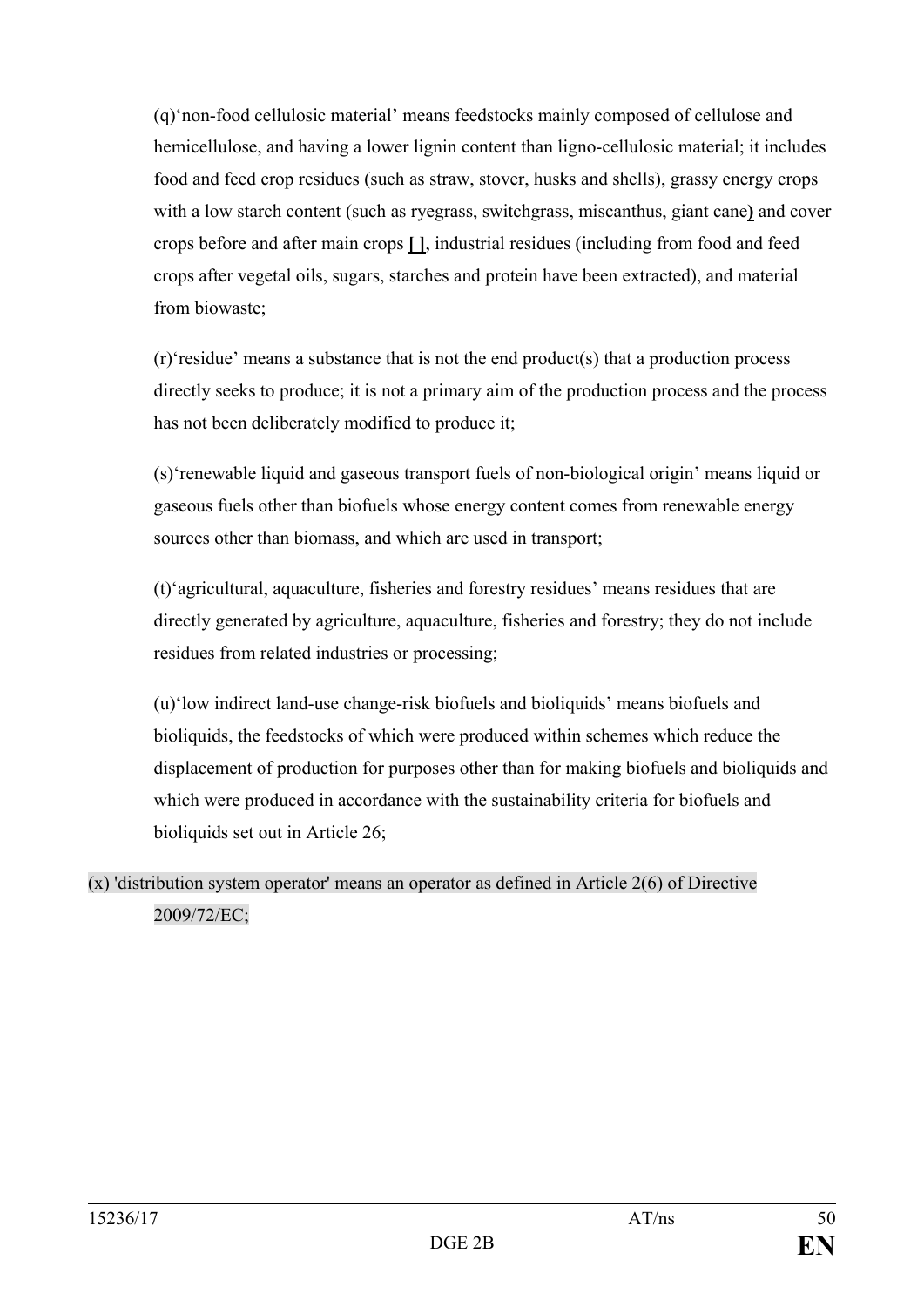- (y) 'waste heat or cold' means heat or cold which is generated as by-product in industrial**, tertiary sector[ ]** or power generation installations**, except where combined heat and power generation is used,** and which would be dissipated unused in air or water without access tfo a district heating or cooling system;
- (z) 'repowering' means renewing power plants producing renewable energy, including the full or partial replacement of installations or operation systems and equipment, in order to replace capacity or **to** increase efficiency **or capacity of the installation**;
- (aa) 'renewable self-consumer' means an active customer as defined in Directive [MDI Directive] **operating within confined boundaries** who **generates renewable electricity for it's own needs, [ ]** and may store and sell **self-generated** renewable electricity **[ ]**, provided that, for non-household renewable self-consumers, those activities do not constitute their primary commercial or professional activity;

**[ ]**

- (cc) 'power purchase agreement' means a contract under which a legal person agrees to purchase renewable electricity directly from an energy generator;
- (dd) 'food and feed crops' means starch-rich crops, sugars and oil crops produced on agricultural land as a main crop excluding residues, waste or ligno-cellulosic material**. Intermediate crops such as catch crops and cover crops are not considered main crops**;
- (ee) 'advanced biofuels' means biofuels that are produced from feedstocks listed in part A of Annex IX;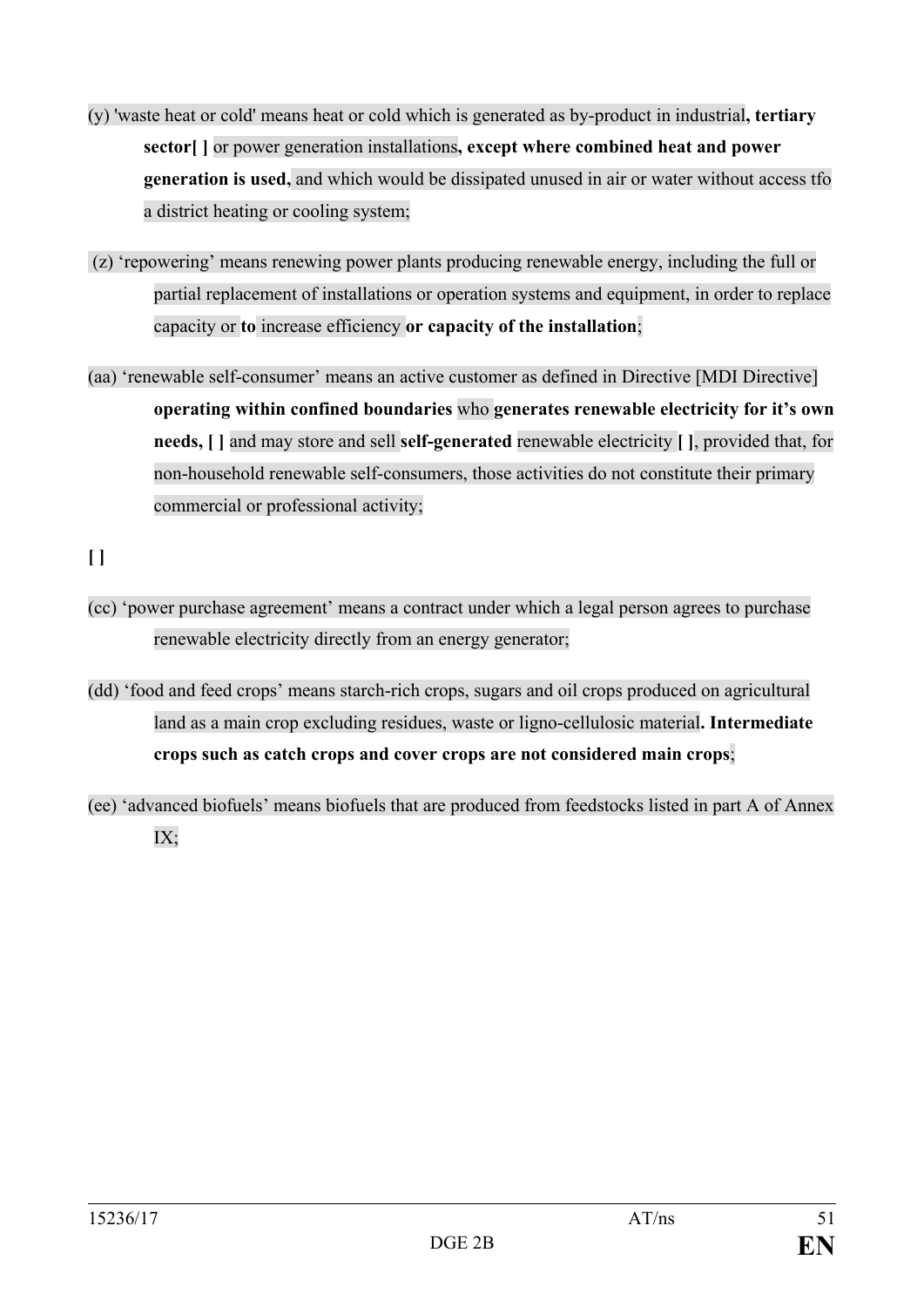- **(ff)** '**recycled carbon fuels' [20](#page-51-0) means liquid and gaseous fuels that are produced from waste processing gases and exhaust gases of non-renewable origin from industrial installations;**
- (gg) 'fuel supplier' means the entity supplying fuel to the market **that is** responsible for passing fuel **[ ]** through an excise duty point or, **in case of electricity or** where no excise is due, any other relevant entity designated by a Member State;
- (hh) 'agricultural biomass' means biomass produced from agriculture;
- (ii) 'forest biomass' means biomass produced from forestry;

- (kk) 'SME' means a micro, small or medium sized enterprise as defined in Commission Recommendation 2003/361/EC **[21](#page-51-1)**;
- (ll) 'forest regeneration' means the re-establishment of a forest stand by natural or artificial means following the removal of the previous stand by felling or as a result of natural causes, including fire or storm;
- (mm) 'forest holding' means one or more parcels of forest and other wooded land which constitute a single unit from the point of view of management or utilisation;

**<sup>[ ]</sup>**

<span id="page-51-0"></span>**<sup>20</sup> Note: for these 'recycled carbon fuels', the methodology for the calculation of their greenhouse gas savings is to be determined via a delegated act under Article 25(6) and the GHG emissions savings level is set at 70% in Article 25.**

<span id="page-51-1"></span>**<sup>21</sup>** Commission Recommendation of 6 May 2003 concerning the definition of micro, small and medium-sized enterprises (OJ L 124, 20.5.2003, p. 36).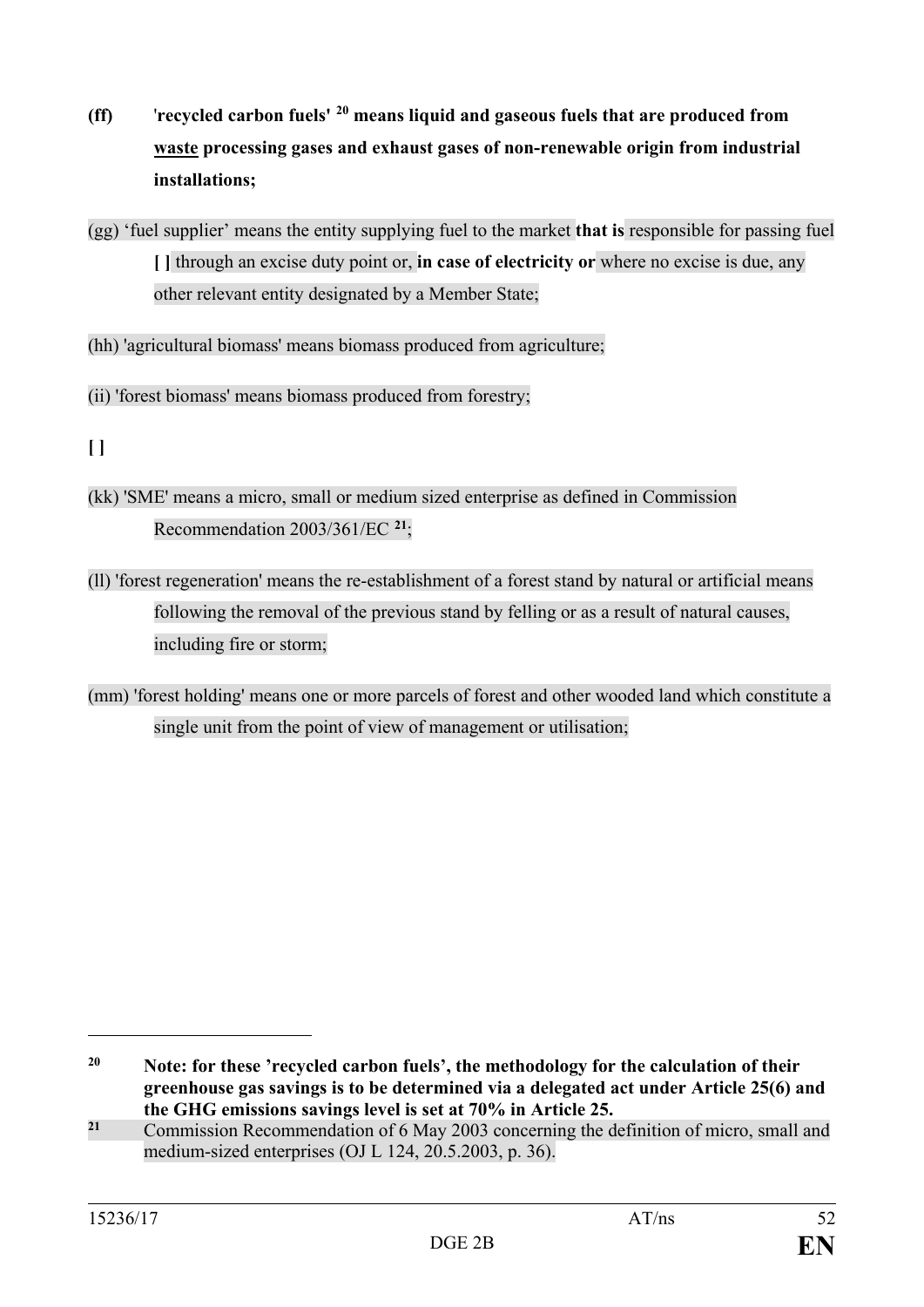- (nn) 'biowaste' means **biowaste as defined in Article 3(4) of Directive 2008/98/EC [ ]**;
- (oo) 'residual energy mix' means the total annual energy mix for a Member State, excluding the share covered by the cancelled guarantees of origin;
- (pp) 'biomass fuels' means gaseous and solid fuels produced from biomass;
- (qq) 'biogas' means gaseous fuels produced from biomass;
- (rr) 'opened tender' means a tender procedure for the installation of renewable energy plants organised by a Member State and opened for bids from projects located in one or several other Member States;
- (ss) 'joint tender' means a tender procedure for the installation of renewable energy plants jointly designed and organised by two or more Member States, that is open to projects located in all Member States involved;
- (tt) 'opened certificate scheme' means a certificate scheme implemented by a Member State, that is open to installations located in one or several other Member States;
- (uu) 'financial instruments' means financial instruments as defined in Regulation (EU, Euratom) No 966/2012 of the European Parliament and of the Council**[22;](#page-52-0)**
- **(vv) 'sourcing area' means the geographically defined area from which the forest biomass is sourced, from which reliable and independent information is available and where conditions are sufficiently homogeneous to evaluate the risk of the sustainability and legality characteristics of the forest biomass;**

<span id="page-52-0"></span>**<sup>22</sup>** Regulation (EU, Euratom) No 966/2012 of the European Parliament and of the Council of 25 October 2012 on the financial rules applicable to the general budget of the Union and repealing Council Regulation (EC, Euratom) No 1605/2002 [\(OJ L 298, 26.10.2012, p. 1\)](http://eur-lex.europa.eu/legal-content/EN/AUTO/?uri=OJ:L:2012:298:TOC).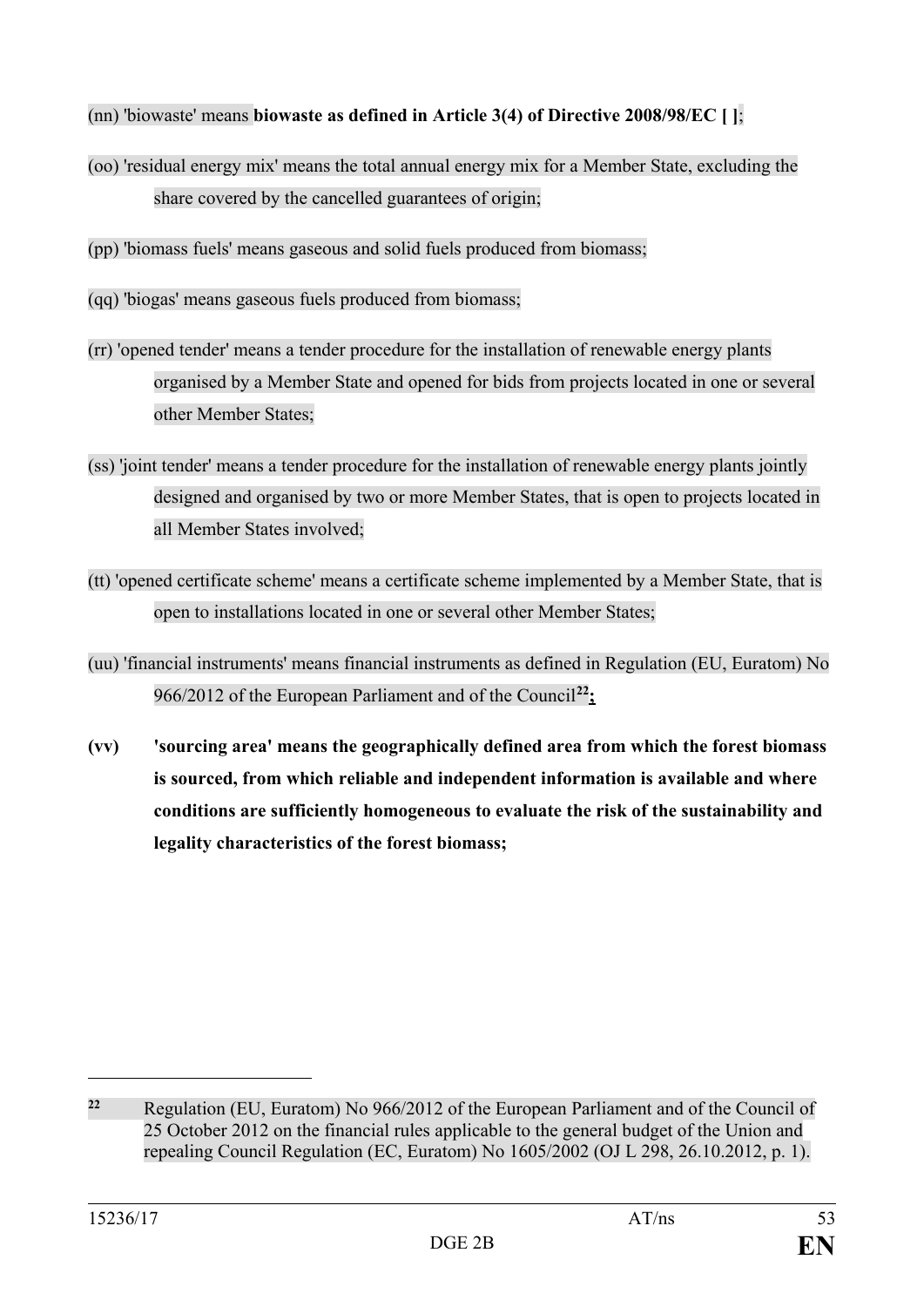**(ww) 'renewable energy community' means a legal entity which, according to applicable national law, is effectively controlled by shareholders or members who are natural persons, local authorities, including municipalities, or small and micro enterprises located in the proximity of the renewable energy projects owned and developed by that community. The primary purpose of an energy community is to provide environmental, economic or social community benefits for its members or the local areas where it operates rather than financial profits. With regard to the activities in the electricity sector, it shall be considered an energy community as defined in Directive [MDI Directive].**

**[ ]**

# *Article 3*

# *Union binding overall target for 2030*

1. Member States shall collectively ensure that the share of energy from renewable sources in the Union's gross final consumption of energy in 2030 is at least 27%.

2. Member States' respective contributions to this overall 2030 target shall be set and notified to the Commission as part of their Integrated National Energy and Climate Plans in accordance with Articles 3 to 5 and Articles 9 to 11 of Regulation [Governance].

**3. From 1 January 2021 onwards, the share of energy from renewable sources in each Member State's gross final consumption of energy shall not be lower than that shown in the third column of the table in part A of Annex I. Member States shall take the necessary measures to ensure compliance with the baseline. If a Member State does not maintain its baseline share as measured over a one-year period, the first and second sub-paragraphs of Article 27(4bis) of Regulation [Governance] shall apply.**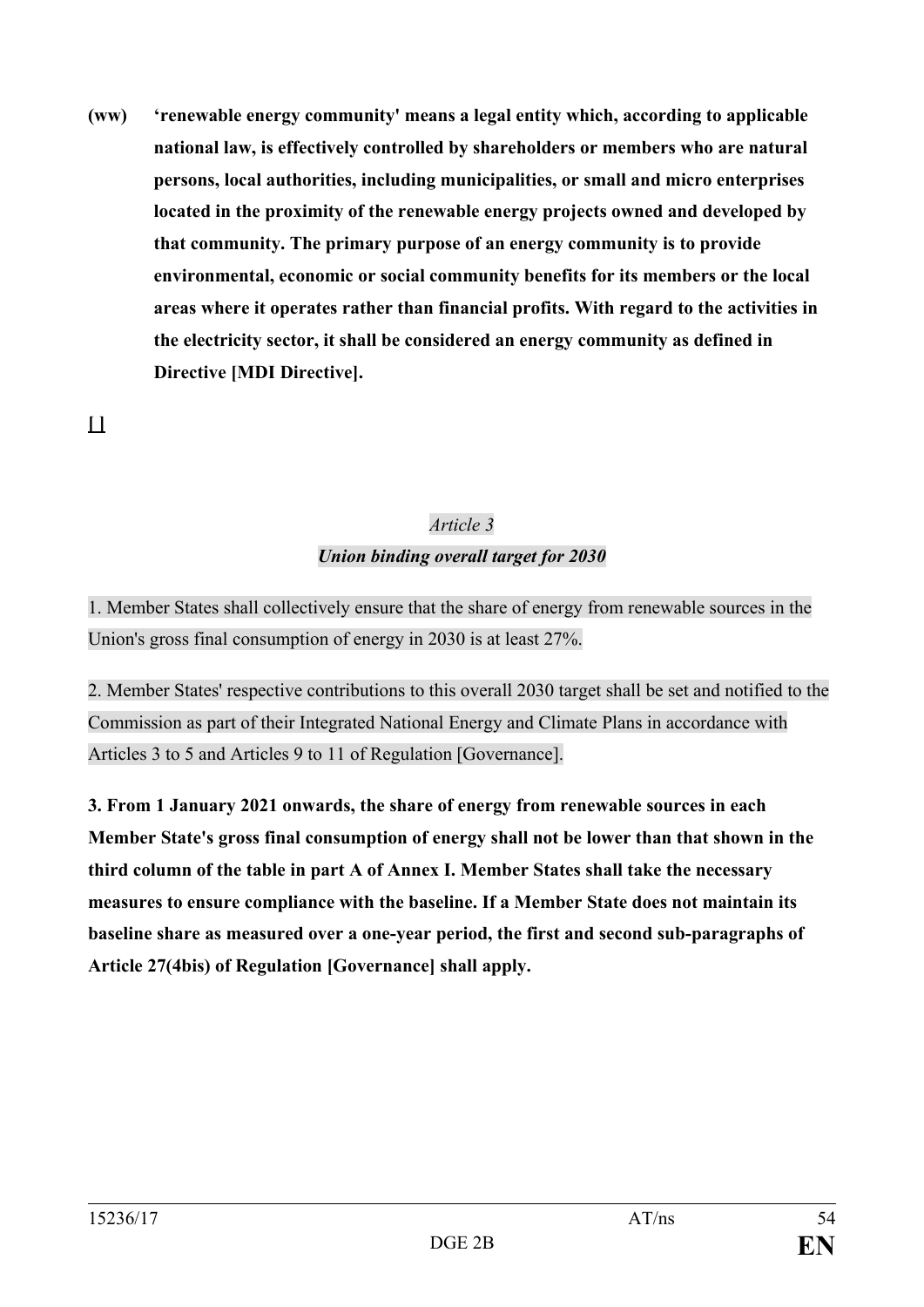4. The Commission shall support the high ambition of Member States through an enabling framework comprising the enhanced use of Union funds, in particular financial instruments, especially **[ ] for the following purposes:**

**a) Reducing the cost of capital for renewable energy projects.**

**b) The development of transmission and distribution grid infrastructure, intelligent networks, storage facilities and interconnections, [ ] in particular with a view of [ ] aiming for an electricity interconnectivity target level of 15% [ ] by 2030, to increase the technically and economically affordable level of renewables in the electricity system.**

**c) Enhanced regional cooperation between Member States and between Member States and third countries, through joint projects, joint support schemes and the opening of support schemes for renewable electricity to generators located in other Member States**.

**4bis. The Commission shall support Member States who choose to contribute to the Union binding overall target using cooperation mechanisms by establishing a facilitative platform.**

## *Article 4*

## *Financial support for electricity from renewable sources*

1. **[ ] I**n order to reach the Union target set in Article 3(1**), and Member State's respective contributions to this target set at a national level for the deployment of renewable energy**, Member States may apply support schemes. Support schemes for electricity from renewable sources shall **incentivise integration of electricity from renewable energy sources in the electricity market in a market-based and market-responsive way [ ],** avoid**ing** unnecessary distortions of electricity markets **[ ].**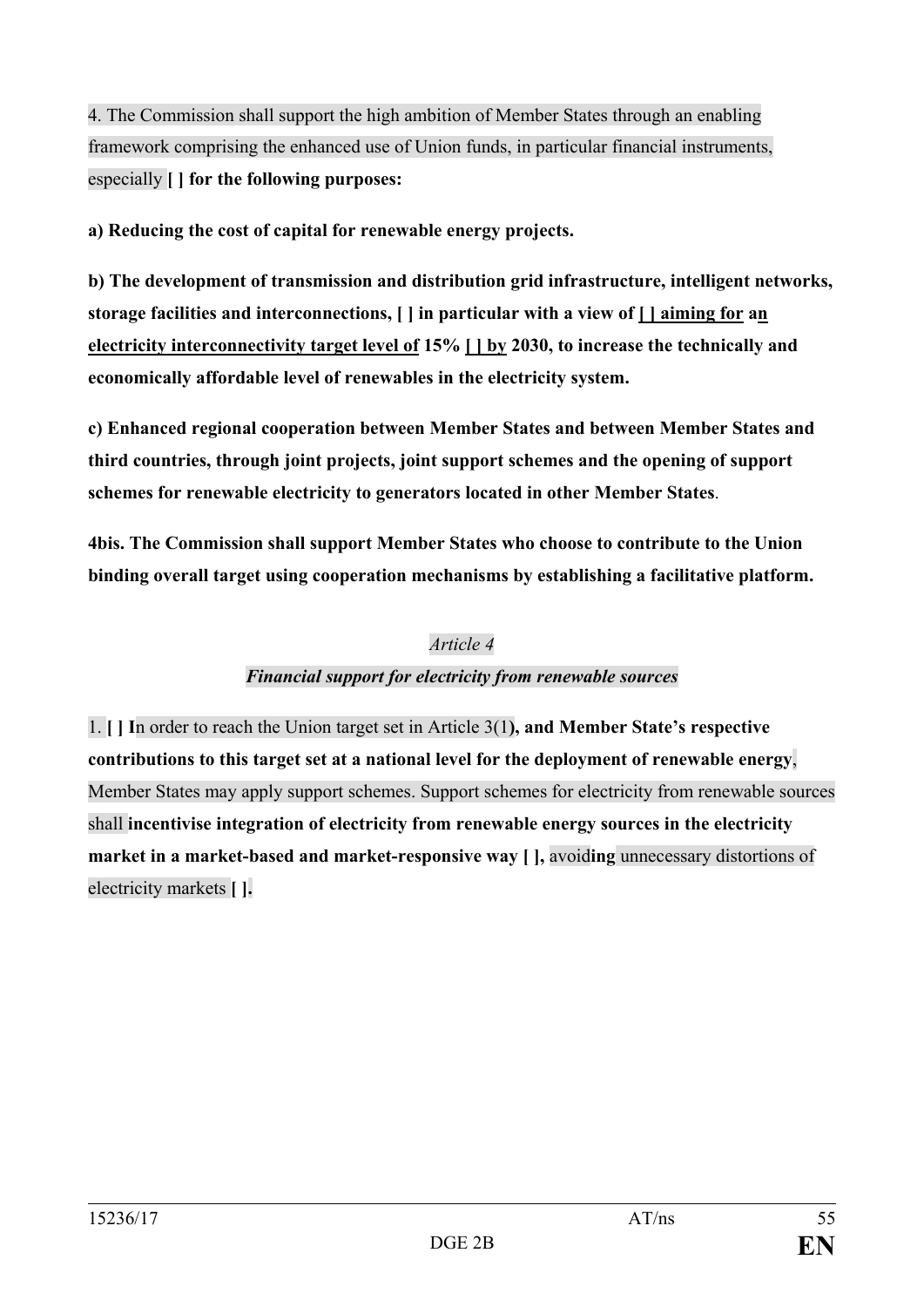2. Support for electricity from renewable sources shall be designed so as to integrate electricity from renewable sources in the electricity market and ensure that renewable energy producers are responding to market price signals and maximise their market revenues. **To this end, in direct price support schemes support shall be granted in the form of a [ ] market premium, which could be, inter alia, sliding or fixed. Member States may consider, in accordance with [***Electricity Directive***] and [***Electricity Regulation***], developing specific conditions for supporting small-scale installations and demonstration projects.**

3. Member States shall ensure that support for renewable electricity is granted in an open, transparent, competitive, non-discriminatory and cost-effective manner. **Member States may consider developing specific conditions or providing exemptions from competitive bidding processes particularly for small-scale installations and demonstration projects.**

**Member States may also consider mechanisms to ensure the regional diversification of renewables depolyment particularly to ensure cost-efficient system integration.**

**3bis. Member States may consider limiting competition between technologies on the basis of one or several of the following objectives, where such objectives cannot be addressed in the design of the support: grid and system development objectives, the longer term potential of a particular technology, the objective to diversify the energy mix, the objective to avoid distortions on the raw material markets, and system integration costs.**

**[ ]**

**5. This article shall apply without prejudice to Articles 107 and 108 of the Treaty on the Functioning of the European Union [ ].**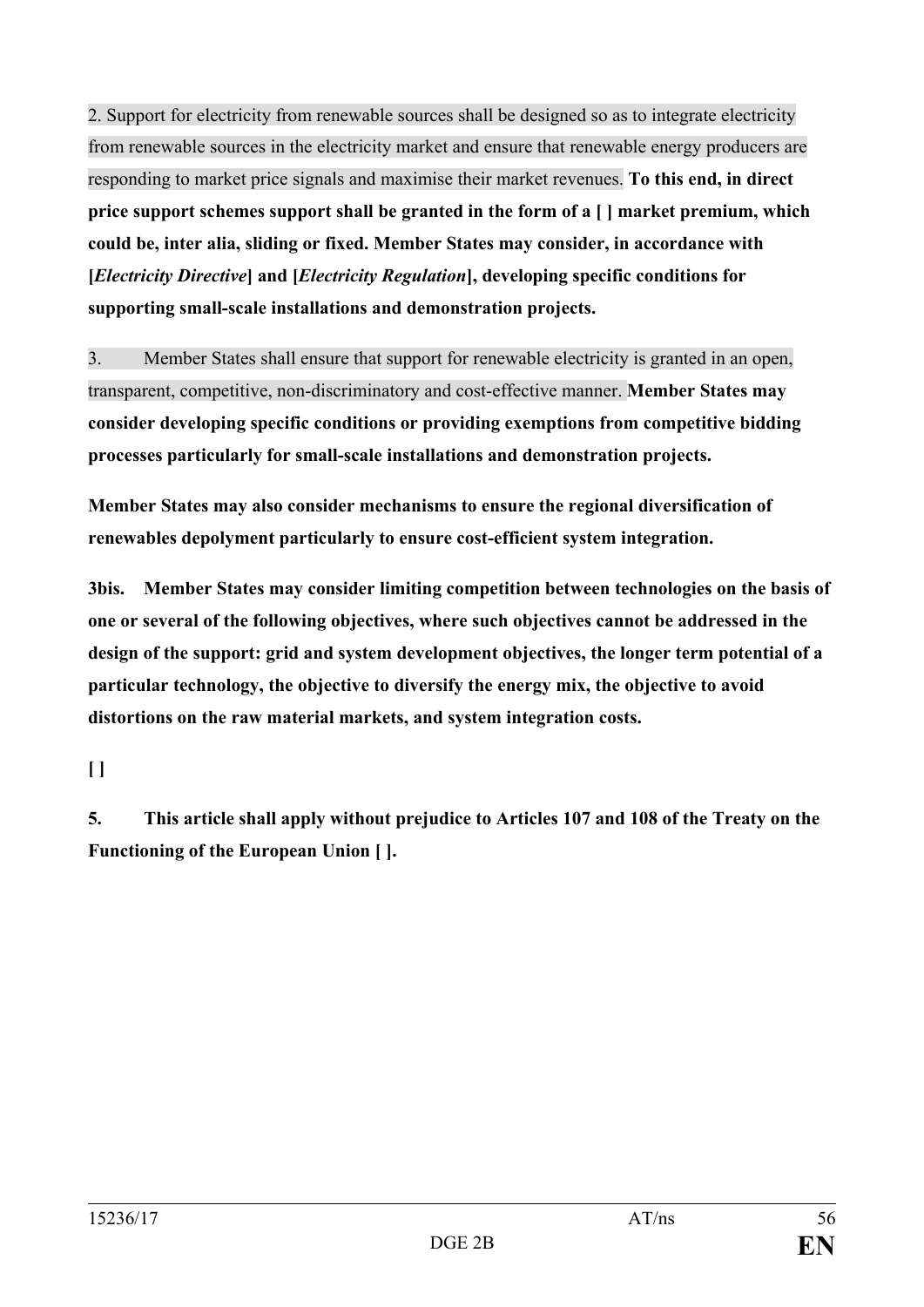### *Article 5*

## *Opening of support schemes for renewable electricity*

1. **Member States shall have the right to decide, in accordance with Articles 7 to 13 of this Directive, to which extent they support energy from renewable sources which is produced in a different Member State. However,** Member States **[ ] may** open support for electricity generated from renewable sources to generators located in other Member States under the conditions laid down in this Article.

**[ ] Thus** Member States **[ ] may provide** that support for **[ ] a share** of the newly-supported capacity**, or of the budget allocated thereto,** in each year **[ ]** is open to installations located in other Member States.

**Member States are encouraged to [ ] aim for this share to be, in each year, at least 10% between 2021 and 2025 and at least 15% between 2026 and 2030, but may also deviate from these shares due to, inter alia, a lower level of electricity interconnectivity of a Member State in any given year. [ ]**

**2bis. Member States may ask for the proof of physical import. However, they shall not change, alter or otherwise impact cross-zonal schedules and capacity allocation due to generators participating in cross-border support schemes. Cross-border electricity transfers shall be determined solely by the outcome of capacity allocation pursuant to [Article 14 of the Electricity Market Regulation].**

**[ ]** 3. **[ ] If a Member State decides to open support to generators located in other Member States, those participating Member States shall agree on the principles of participating in the cross-border support schemes for renewable energy. Such agreements shall cover at least the principles of** allocation of renewable electricity **that is** benefiting from **crossborder** support **[ ]**.

4. The Commission shall assess by 2025 the **costs and** benefits on the **[ ]** deployment of renewable electricity in the Union of provisions set out in this Article. **[ ]**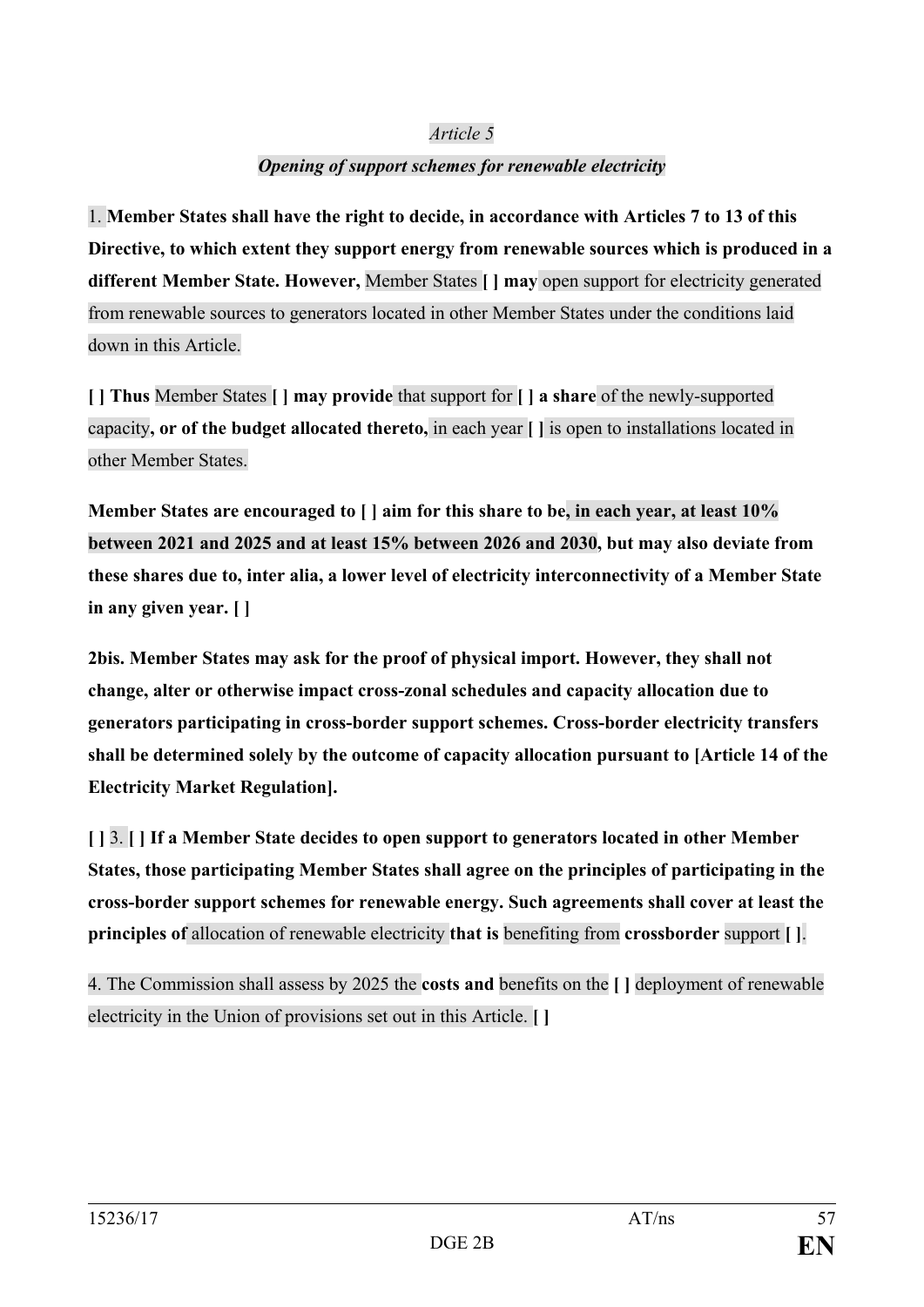### *Article 6*

### *Stability of financial support*

Without prejudice to adaptations necessary to comply with **Articles 107 and 108 of the Treaty on the Functioning of the European Union [ ]**, Member States shall ensure that the level of, and the conditions attached to, the support **that has been** granted to renewable energy projects are not revised in a way that **[ ] restricts** the rights conferred thereunder and **undermines** the economic **viability** of supported projects.**[23](#page-57-0) This provision shall not affect the possibility for Member States to adjust the level of support according to objective criteria [ ], provided that such criteria [ ] are established in the original design of the support scheme [ ].**

### *Article 7*

### **Calculation of the share of energy from renewable sources**

1. The gross final consumption of energy from renewable sources in each Member State shall be calculated as the sum of:

- (a) gross final consumption of electricity from renewable energy sources;
- (b) gross final consumption of energy from renewable sources for heating and cooling; and
- (c) final consumption of energy from renewable sources in transport.

Gas, electricity and hydrogen from renewable energy sources shall be considered only once in point (a), (b), or (c) of the first subparagraph, for calculating the share of gross final consumption of energy from renewable sources.

<span id="page-57-0"></span>**<sup>23</sup> Note: see text added to recital 18.**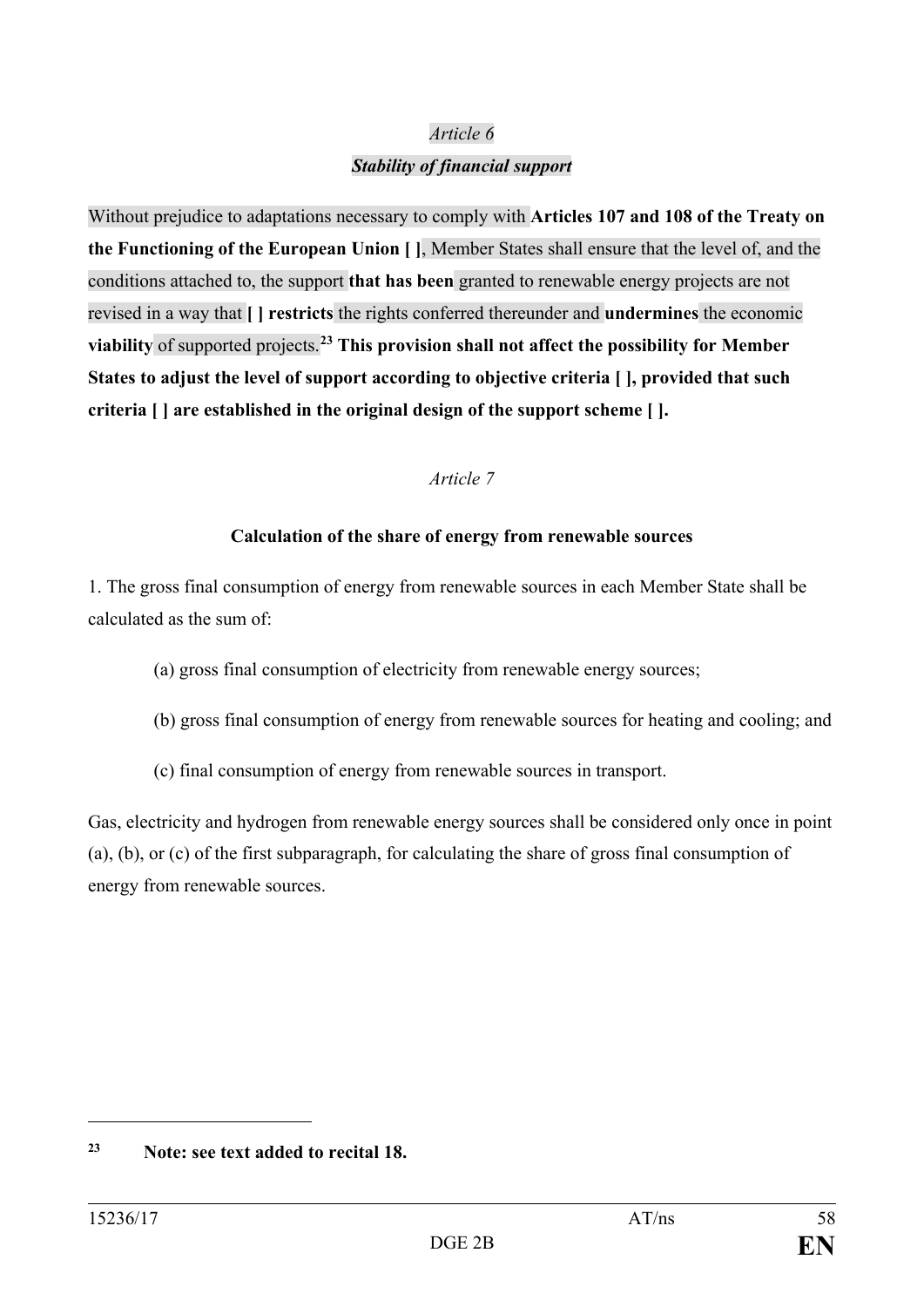Subject to the second subparagraph of Article 26 (1), biofuels, bioliquids and biomass fuels that do not fulfil the sustainability and greenhouse gas emissions saving criteria set out in Article 26 (2) to (7) shall not be taken into account.

# **[ ] [24](#page-58-0)**

2. For the purposes of paragraph 1(a), gross final consumption of electricity from renewable energy sources shall be calculated as the quantity of electricity produced in a Member State from renewable energy sources, including the production of electricity from renewable self-consumers and energy communities and excluding the production of electricity in pumped storage units from water that has previously been pumped uphill.

In multi-fuel plants using renewable and conventional sources, only the part of electricity produced from renewable energy sources shall be taken into account. For the purposes of this calculation, the contribution of each energy source shall be calculated on the basis of its energy content.

The electricity generated by hydropower and wind power shall be accounted for in accordance with the normalisation rules set out in Annex II.

3. For the purposes of paragraph 1(b), the gross final consumption of energy from renewable sources for heating and cooling shall be calculated as the quantity of district heating and cooling produced in a Member State from renewable sources, plus the consumption of other energy from renewable sources in industry, households, services, agriculture, forestry and fisheries, for heating, cooling and processing purposes.

In multi-fuel plants using renewable and conventional sources, only the part of heating and cooling produced from renewable energy sources shall be taken into account. For the purposes of this calculation, the contribution of each energy source shall be calculated on the basis of its energy content.

<span id="page-58-0"></span>**<sup>24</sup> Note:** t**his subparagraph has been moved to Article 25 on mainstreaming renewable energy in the transport sector.**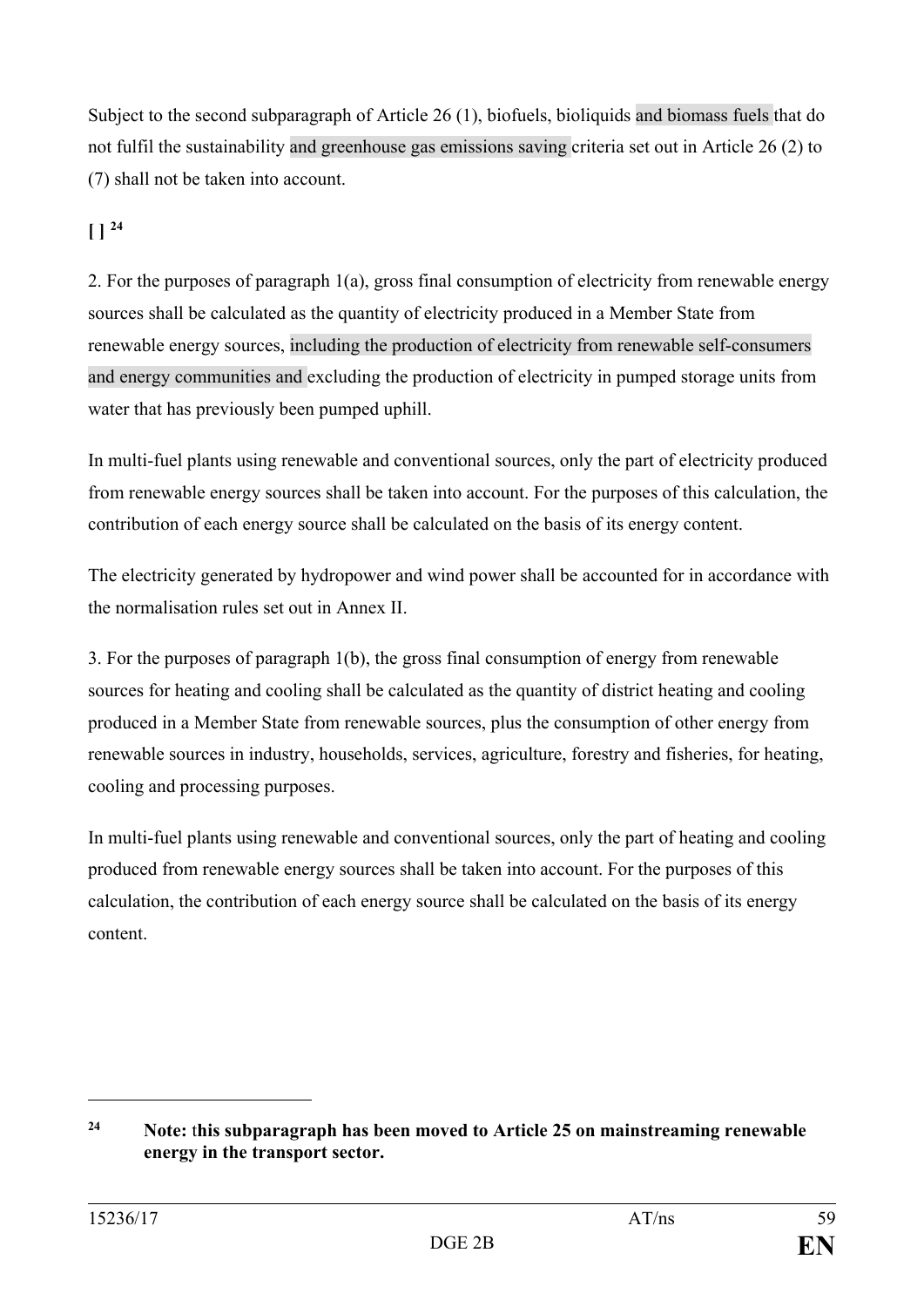Ambient **[ ] and geothermal** energy **used for heating and cooling by means of [ ]** heat pumps **and [ ] district cooling systems** shall be taken into account for the purposes of paragraph 1(b) provided that the final energy output significantly exceeds the primary energy input required to drive the heat pumps. The quantity of heat **or cold** to be considered as energy from renewable sources for the purposes of this Directive shall be calculated in accordance with the methodology laid down in Annex VII **and shall take into account energy use in all end-use sectors**.

Thermal energy generated by passive energy systems, under which lower energy consumption is achieved passively through building design or from heat generated by energy from non-renewable sources, shall not be taken into account for the purposes of paragraph 1(b).

**The Commission shall adopt, by means of implementing acts in accordance with Article 31, an interim methodology for calculating the quantity of renewable energy used for cooling and district cooling, by 31 December 2018 at the latest.**

**The Commission shall amend, by means of delegated acts in accordance with Article 32, Annex VII by a methodology for calculating the quantity of renewable energy used for cooling and district cooling in order to further develop and define the interim methodology referred to in the fifth subparagraph, by 31 December 2021 at the latest.** 

**Both methodologies shall include minimum seasonal performance factors for heat pumps operating in reverse mode. The implementing acts referred to in the fifth subparagraph shall cease to apply as soon as delegated act referred to in the sixth subparagraph becomes applicable. [25](#page-59-0)**

<span id="page-59-0"></span>**<sup>25</sup> Note: for the purposes of draft energy and climate plans the Commission should provide timely guidance. In addition, a first draft for the calculation of renewable district cooling should be presented by 31 December 2020 at the latest.**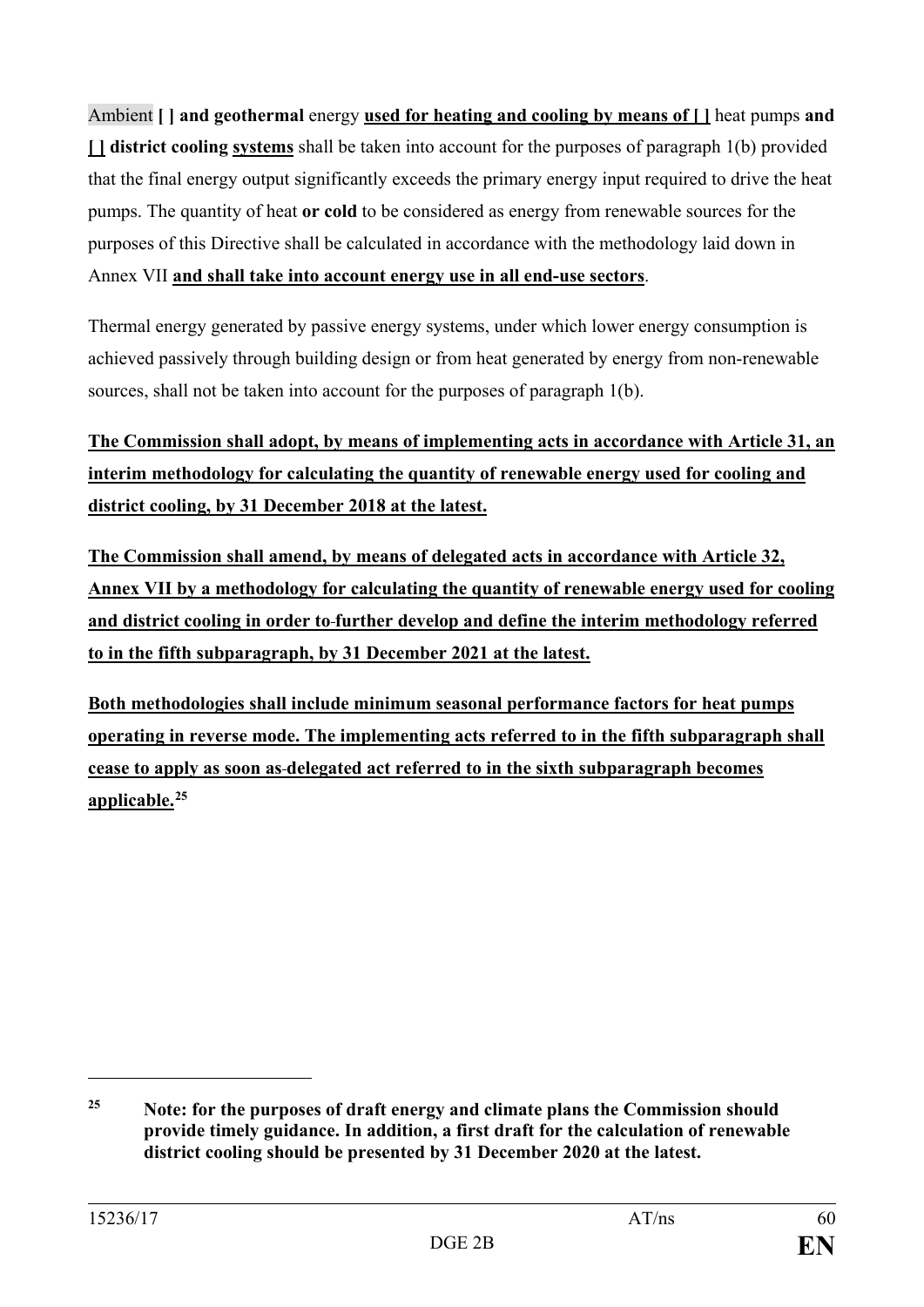4. For the purposes of paragraph 1(c), **[ ] t**he gross final consumption of energy from renewable sources in transport shall be calculated as the sum of all biofuels, biomass fuels and renewable liquid and gaseous transport fuels of non-biological origin consumed in the transport sector. However, renewable liquid and gaseous transport fuels of non-biological origin that are produced from renewable electricity shall only be considered to be part of the calculation pursuant to paragraph 1(a) when calculating the quantity of electricity produced in a Member State from renewable energy sources.

 $\lceil \, \rceil \cdot \rceil$ <sup>[26](#page-60-0)</sup>

7. The share of energy from renewable sources shall be calculated as the gross final consumption of energy from renewable sources divided by the gross final consumption of energy from all energy sources, expressed as a percentage.

For the purposes of the first subparagraph, the sum referred to in paragraph 1 shall be adjusted in accordance with Articles **5,** 8, 10, 12 and 13.

In calculating a Member State's gross final energy consumption for the purpose of measuring its compliance with the targets and indicative trajectory laid down in this Directive, the amount of energy consumed in aviation shall, as a proportion of that Member State's gross final consumption of energy, be considered to be no more than 6,18 %. For Cyprus and Malta the amount of energy consumed in aviation shall, as a proportion of those Member States' gross final consumption of energy, be considered to be no more than 4,12 %.

8. The methodology and definitions used in the calculation of the share of energy from renewable sources shall be those of Regulation (EC) No 1099/2008.

Member States shall ensure coherence of statistical information used in calculating those sectoral and overall shares and statistical information reported to the Commission under Regulation (EC) No 1099/2008.

<span id="page-60-0"></span>**<sup>26</sup> Note: This removed text relating to the transport sector has been now incorporated into Article 25.**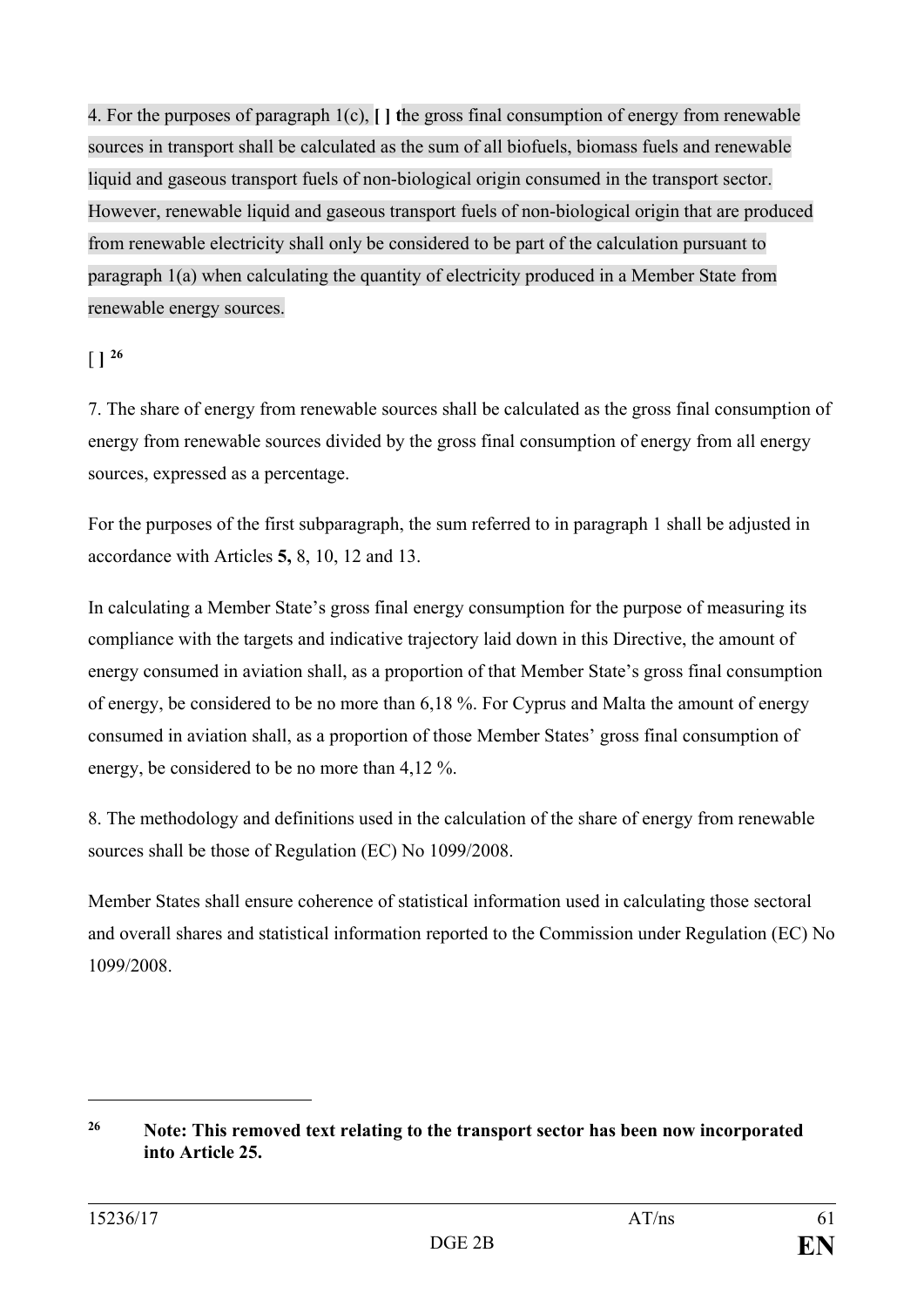#### *Article 8*

# **European Union Renewable Development Platform and statistical transfers between Member States**

1. Member States may agree on the statistical transfer of a specified amount of energy from renewable sources from one Member State to another Member State. The transferred quantity shall be: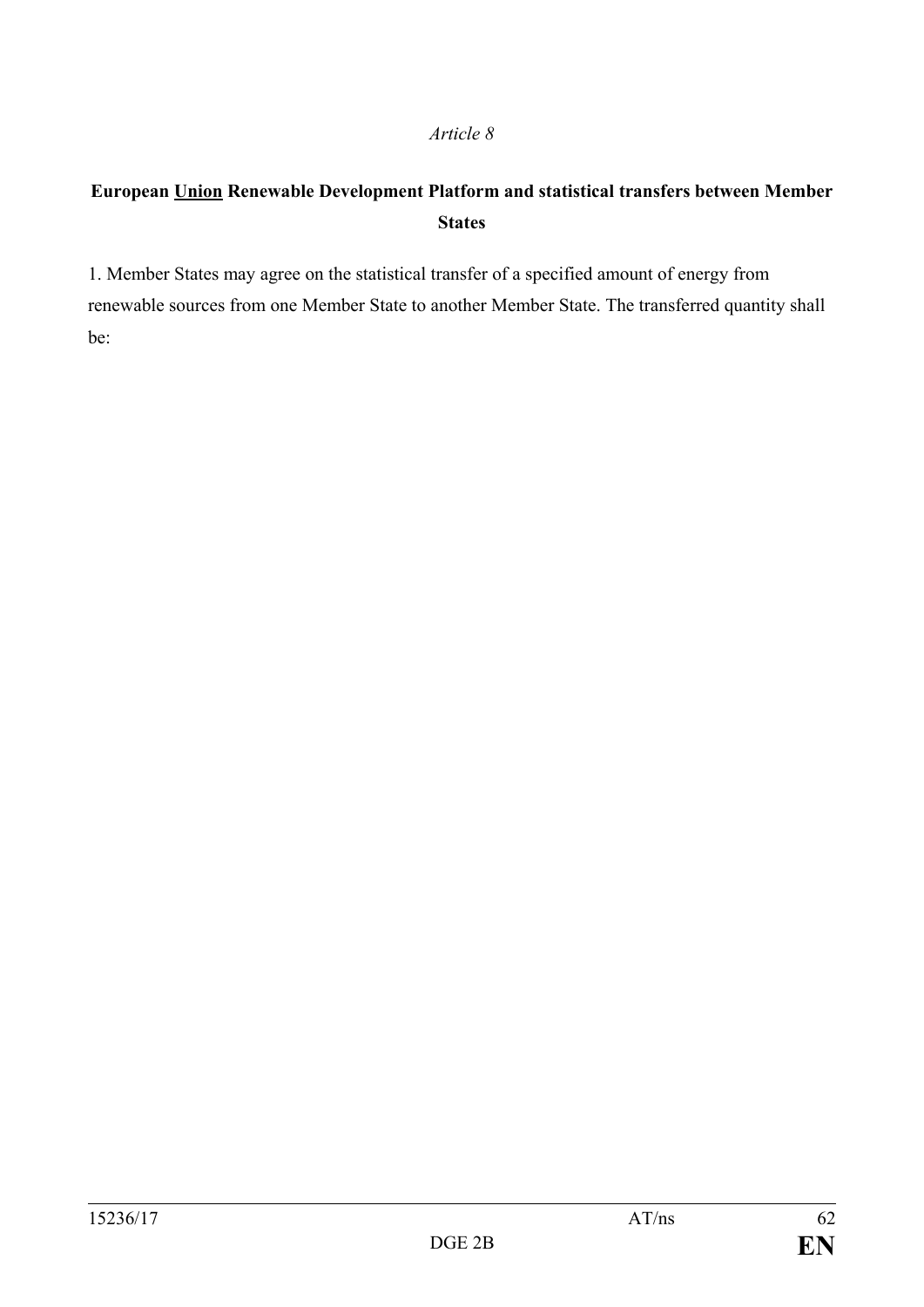(a) deducted from the amount of energy from renewable sources that is taken into account in measuring the renewable energy share of the Member State making the transfer for the purposes of this Directive ; and

(b) added to the amount of energy from renewable sources that is taken into account in measuring the renewable energy share of **the** Member State accepting the transfer for the purposes of this Directive.

**1bis. In order to facilitate the achievement of the Union binding target, Member States' respective contributions to this target as set out in Article 3 of this Directive and statistical transfers in accordance with paragraph 1 of this Article, the Commission shall establish a European Union Renewable Development Platform ("ERDP"). Member States may submit to this platform on a voluntary basis yearly data on their contributions to the EU binding target for 2030 or any benchmark set for monitoring the progress in Regulation [Governance], including the expected shortfall or overachievement thereof, and an indication of price on which they would accept to transfer any excess production of energy from renewable sources from or to another Member State. The actual price of these transfers will be set on a case by case basis based on the ERDP demand and offer matching mechanism.**

**1ter. The Commission shall ensure that the ERDP is able to match the demand and offer for amounts of energy from renewable energy sources that is taken into account in measuring the renewable energy share of Member State based on prices or any other additional criteria specified by the Member State that the energy is transferred to.**

**The Commission is empowered to adopt delegated acts in accordance with Article 32 for the establishment of the ERDP and setting the conditions of finalising transactions as referred to in paragraph 3 of this Article.**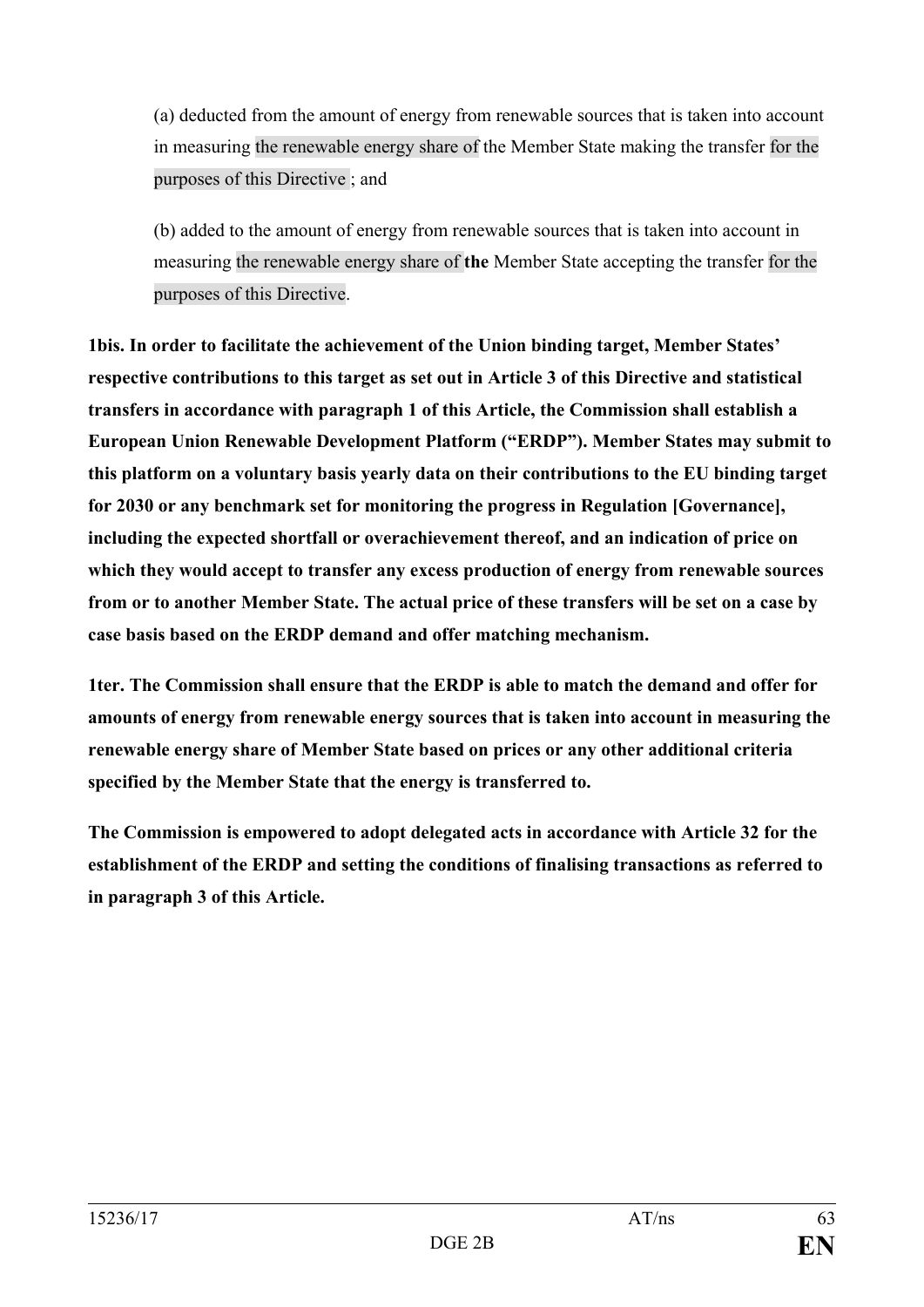2. The arrangements referred to in paragraph 1 **and 1bis** may have a duration of one or more years. **[ ] Such arrangements between Member States** shall be notified to the Commission **or finalised on the ERDP** not later than 12 months after the end of each year in which they have effect. The information sent to the Commission shall include the quantity and price of the energy involved. **For transfers finalised on the ERDP, the parties involved in any particular transfer and any other parameters of those transactions shall be disclosed only when Member States involved request to do so.**

3. Transfers shall become effective **after clearing conditions are met on the ERDP or [ ]** after all Member States involved in the transfer have notified the transfer to the Commission.

#### *Article 9*

### **Joint projects between Member States**

1. Two or more Member States may cooperate on all types of joint projects relating to the production of electricity, heating or cooling from renewable energy sources. That cooperation may involve private operators.

2. Member States shall notify the Commission of the proportion or amount of electricity, heating or cooling from renewable energy sources produced by any joint project in their territory, that became operational after 25 June 2009, or by the increased capacity of an installation that was refurbished after that date, which is to be regarded as counting towards the national overall renewable energy share of another Member State for the purposes of this Directive.

3. The notification referred to in paragraph 2 shall:

(a) describe the proposed installation or identify the refurbished installation;

(b) specify the proportion or amount of electricity or heating or cooling produced from the installation which is to be regarded as counting towards the national overall renewable energy share of another Member State;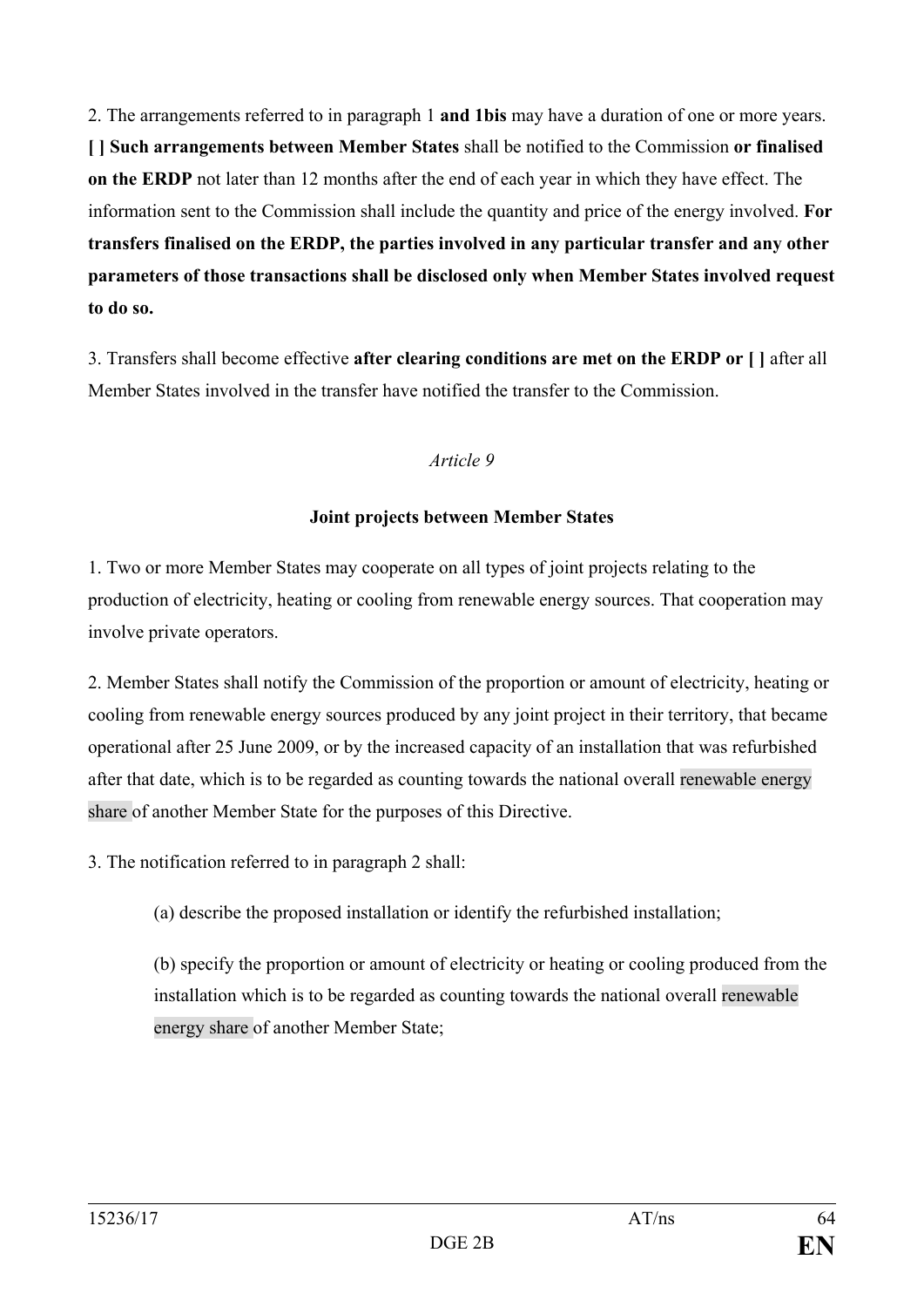(c) identify the Member State in whose favour the notification is being made; and

(d) specify the period, in whole calendar years, during which the electricity or heating or cooling produced by the installation from renewable energy sources is to be regarded as counting towards the national overall renewable energy share of the other Member State.

4. The duration of a joint project may extend beyond 2030 .

5. A notification made under this Article shall not be varied or withdrawn without the joint agreement of the Member State making the notification and the Member State identified in accordance with paragraph 3(c).

## *Article 10*

# **Effects of joint projects between Member States**

1. Within three months of the end of each year falling within the period specified under Article 9 (3)(d), the Member State that made the notification under Article 9 shall issue a letter of notification stating:

(a) the total amount of electricity or heating or cooling produced during the year from renewable energy sources by the installation which was the subject of the notification under Article 9; and

(b) the amount of electricity or heating or cooling produced during the year from renewable energy sources by that installation which is to count towards the national overall renewable energy share of another Member State in accordance with the terms of the notification.

2. The notifying Member State shall send the letter of notification to the Member State in whose favour the notification was made and to the Commission.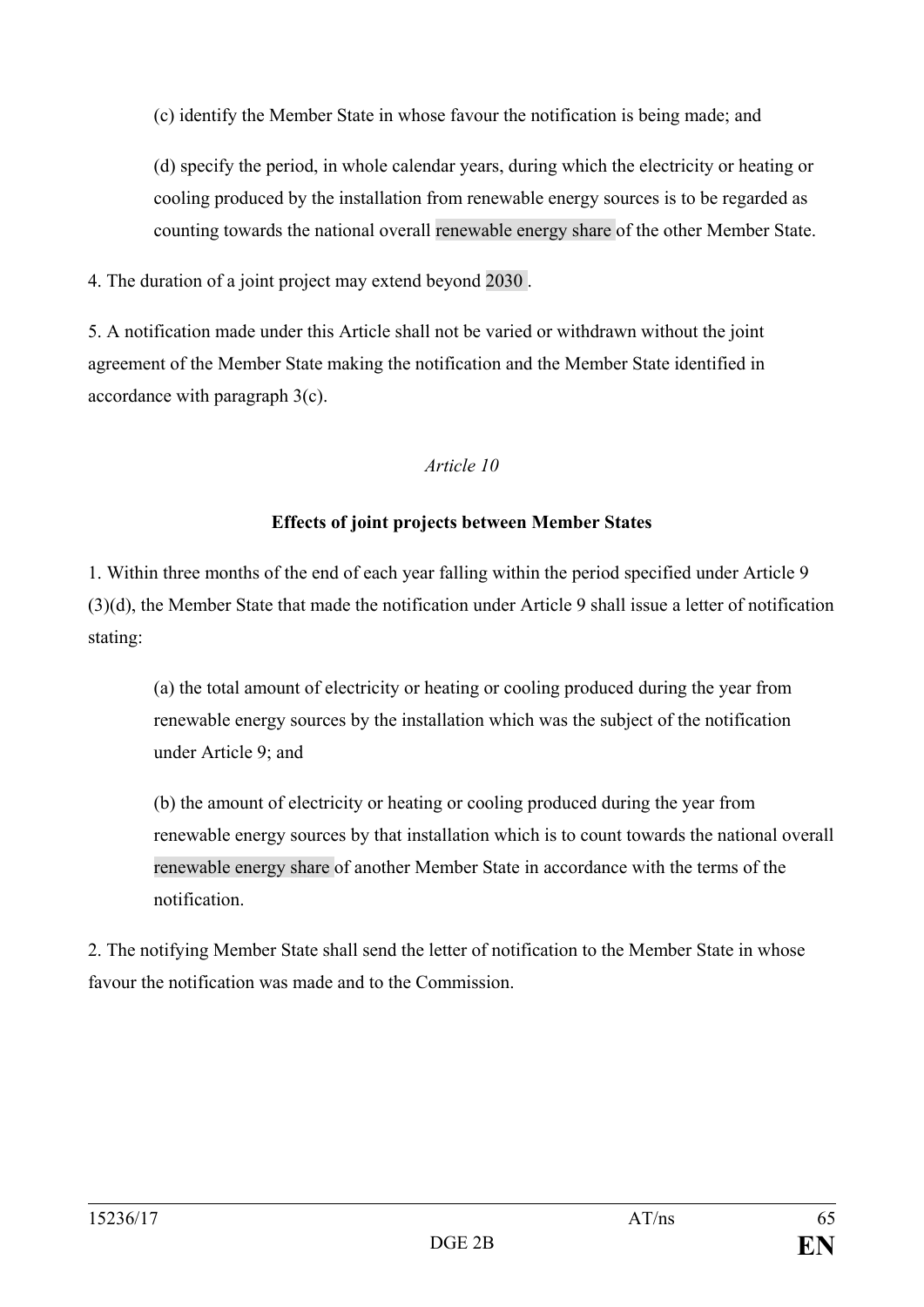3. For the purposes of this Directive, the amount of electricity or heating or cooling from renewable energy sources notified in accordance with paragraph 1(b) shall be:

(a) deducted from the amount of electricity or heating or cooling from renewable energy sources that is taken into account, in measuring the renewable energy share of the Member State issuing the letter of notification under paragraph 1; and

(b) added to the amount of electricity or heating or cooling from renewable energy sources that is taken into account in measuring the renewable energy share of the Member State receiving the letter of notification in accordance with paragraph 2.

### *Article 11*

## **Joint projects between Member States and third countries**

1. One or more Member States may cooperate with one or more third countries on all types of joint projects regarding the production of electricity from renewable energy sources. Such cooperation may involve private operators.

2. Electricity from renewable energy sources produced in a third country shall be taken into account only for the purposes of measuring Member States' renewable energy shares if the following conditions are met:

(a) the electricity is consumed in the Union. This requirement is deemed to be met where:

(i) an equivalent amount of electricity to the electricity accounted for has been firmly nominated to the allocated interconnection capacity by all responsible transmission system operators in the country of origin, the country of destination and, if relevant, each third country of transit;

(ii) an equivalent amount of electricity to the electricity accounted for has been firmly registered in the schedule of balance by the responsible transmission system operator on the Union side of an interconnector; and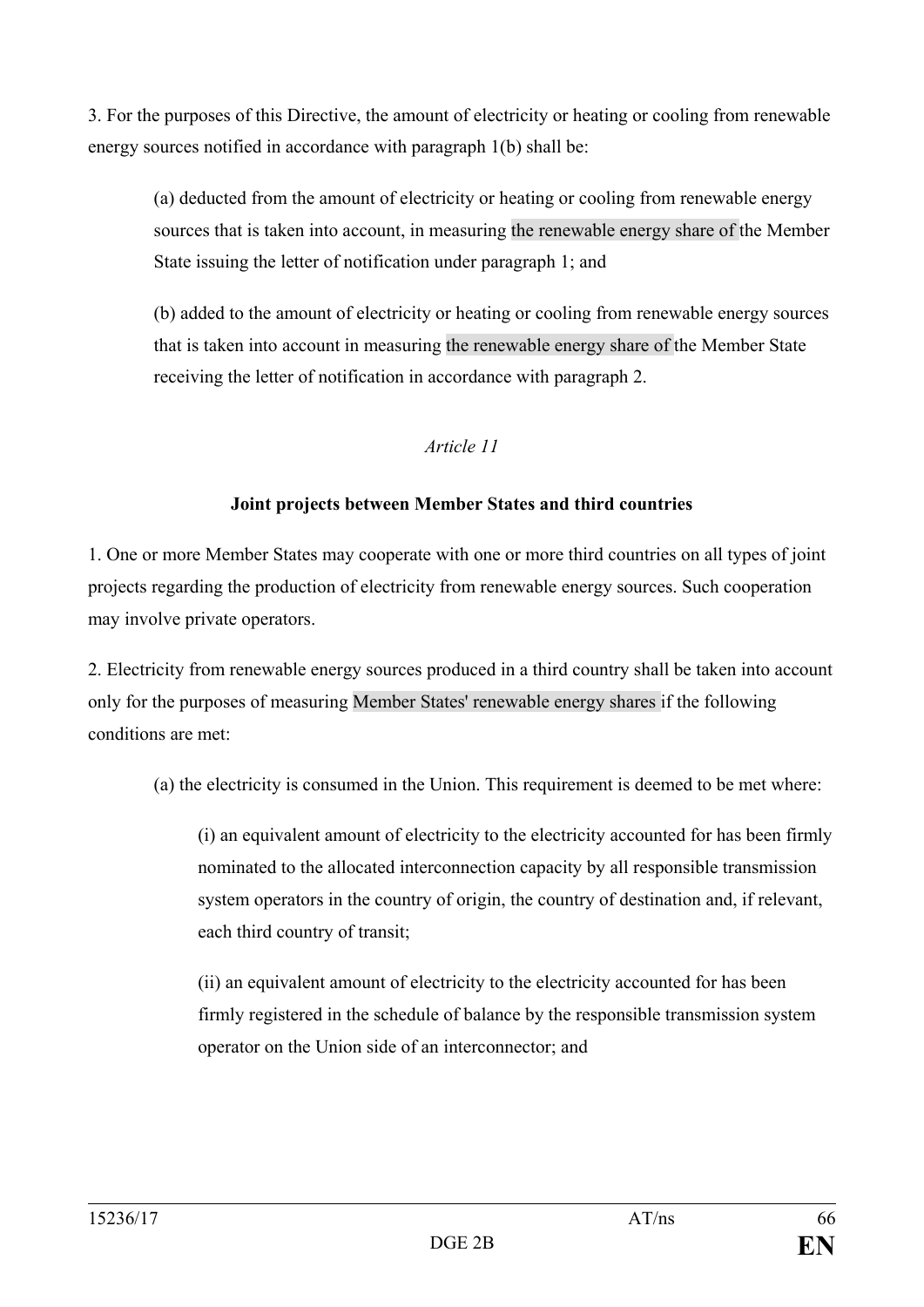(iii) the nominated capacity and the production of electricity from renewable energy sources by the installation referred to in paragraph 2(b) refer to the same period of time;

(b) the electricity is produced by a newly constructed installation that became operational after 25 June 2009 or by the increased capacity of an installation that was refurbished after that date, under a joint project as referred to in paragraph 1; and

(c) the amount of electricity produced and exported has not received support from a support scheme of a third country other than investment aid granted to the installation.

3. Member States may apply to the Commission, for the purposes of Article 7, for account to be taken of electricity from renewable energy sources produced and consumed in a third country, in the context of the construction of an interconnector with a very long lead-time between a Member State and a third country if the following conditions are met:

(a) construction of the interconnector started by 31 December 2026 ;

(b) it is not possible for the interconnector to become operational by 31 December 2030;

(c) it is possible for the interconnector to become operational by 31 December 2032;

(d) after it becomes operational, the interconnector will be used for the export to the Union, in accordance with paragraph 2, of electricity generated from renewable energy sources;

(e) the application relates to a joint project that fulfils the criteria in points (b) and (c) of paragraph 2 and that will use the interconnector after it becomes operational, and to a quantity of electricity that is no greater than the quantity that will be exported to the Union after the interconnector becomes operational.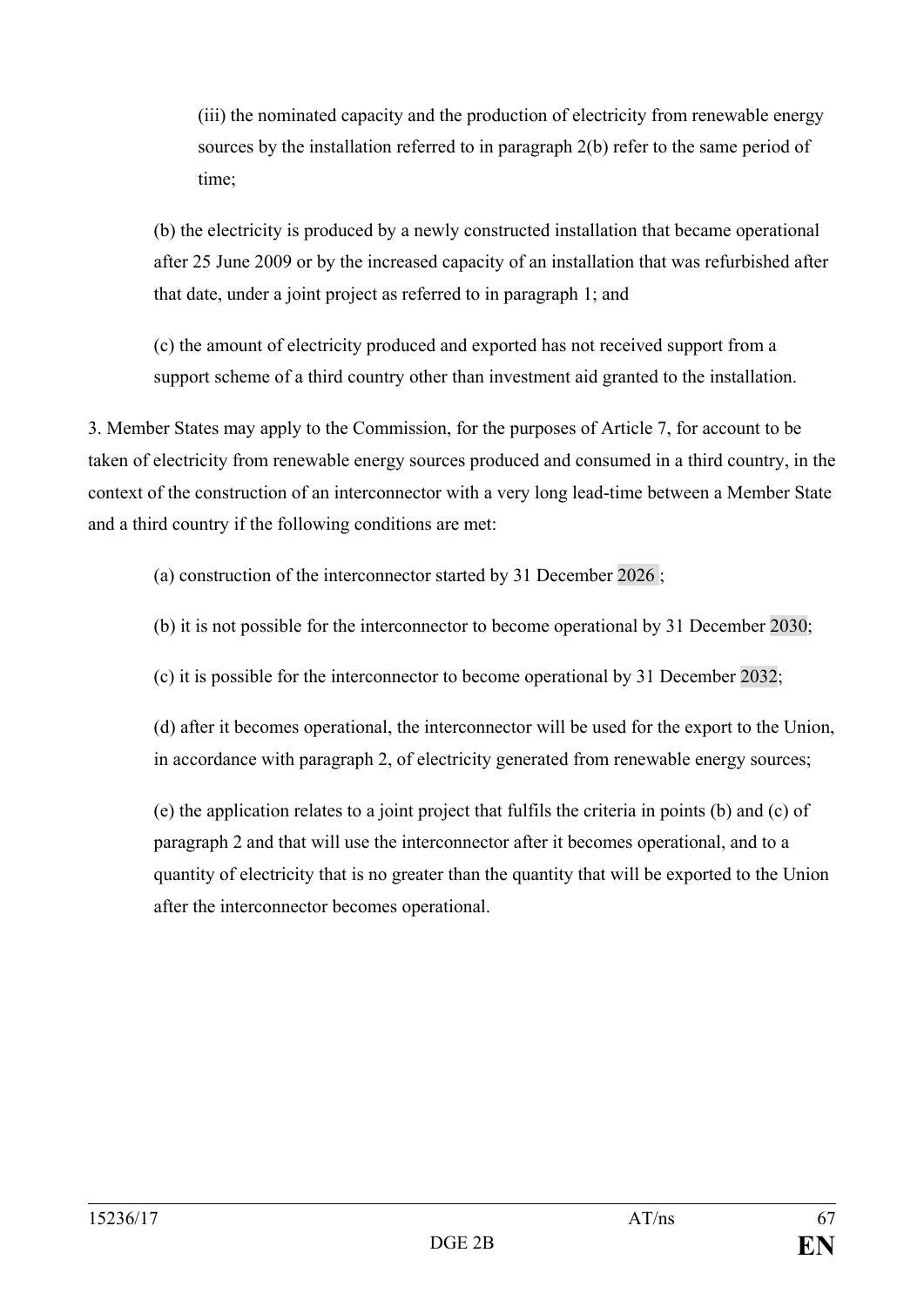4. The proportion or amount of electricity produced by any installation in the territory of a third country, which is to be regarded as counting towards the national overall energy share of one or more Member States for the purposes of this Directive , shall be notified to the Commission. When more than one Member State is concerned, the distribution between Member States of this proportion or amount shall be notified to the Commission. This proportion or amount shall not exceed the proportion or amount actually exported to, and consumed in, the Union , corresponding to the amount referred to in paragraph  $2(a)(i)$  and (ii) of this Article and meeting the conditions as set out in its paragraph (2)(a). The notification shall be made by each Member State towards whose overall national target the proportion or amount of electricity is to count.

5. The notification referred to in paragraph 4 shall:

(a) describe the proposed installation or identify the refurbished installation;

(b) specify the proportion or amount of electricity produced from the installation which is to be regarded as counting towards the national renewable energy share of a Member State as well as, subject to confidentiality requirements, the corresponding financial arrangements;

(c) specify the period, in whole calendar years, during which the electricity is to be regarded as counting towards the national overall renewable energy share of the Member State; and

(d) include a written acknowledgement of points (b) and (c) by the third country in whose territory the installation is to become operational and the proportion or amount of electricity produced by the installation which will be used domestically by that third country.

6. The duration of a joint project may extend beyond 2030.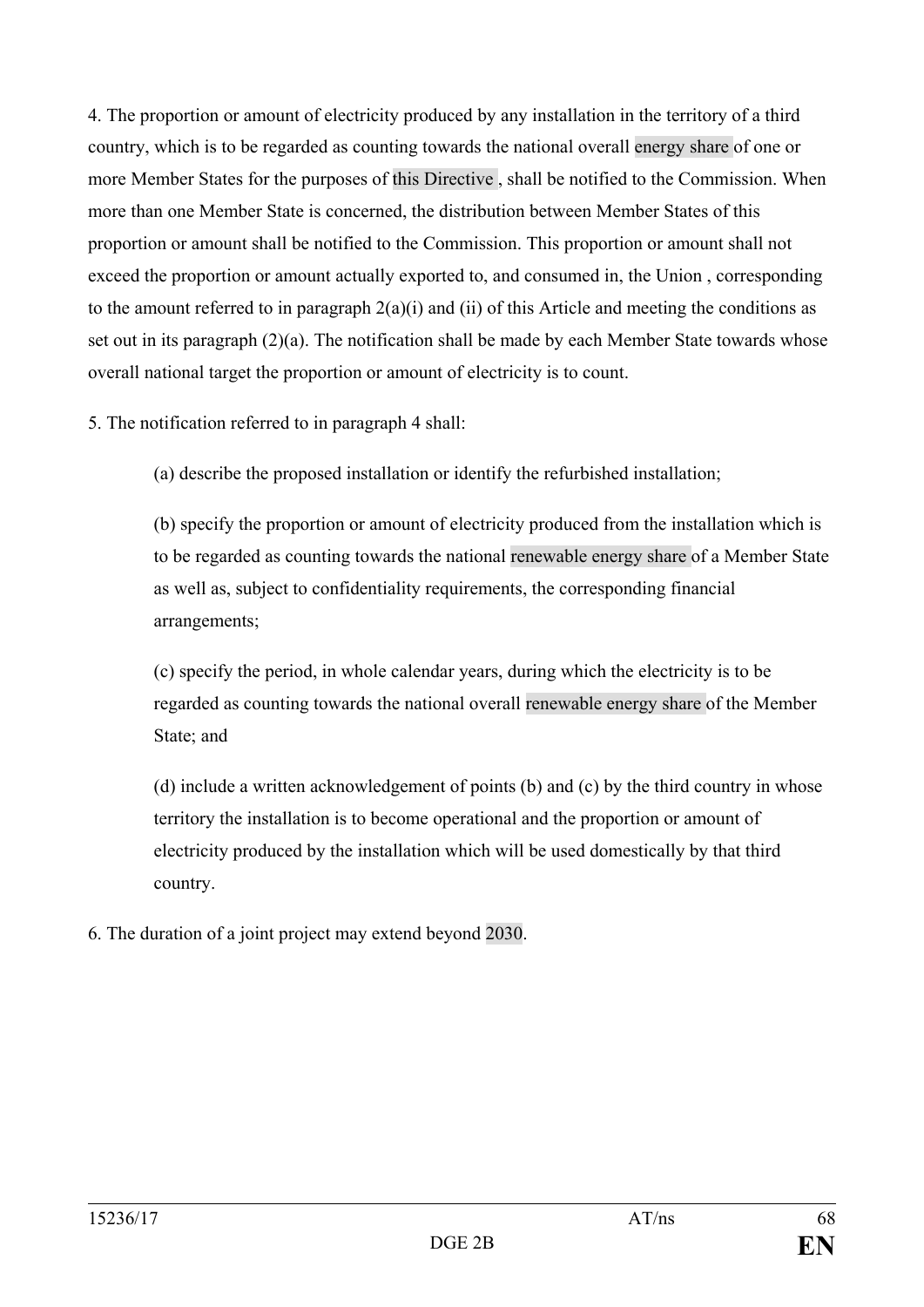7. A notification made under this Article may not be varied or withdrawn without the joint agreement of the Member State making the notification and the third country that has acknowledged the joint project in accordance with paragraph 5(d).

8. Member States and the Union shall encourage the relevant bodies of the Energy Community Treaty to take, in conformity with the Energy Community Treaty, the measures which are necessary so that the Contracting Parties to that Treaty can apply the provisions on cooperation laid down in this Directive between Member States.

## *Article 12*

## **Effects of joint projects between Member States and third countries**

1. Within 12 months of the end of each year falling within the period specified under Article 11 (5)(c), the Member State having made the notification under Article 11 shall issue a letter of notification stating:

(a) the total amount of electricity produced during that year from renewable energy sources by the installation which was the subject of the notification under Article 11;

(b) the amount of electricity produced during the year from renewable energy sources by that installation which is to count towards its national overall renewable energy share in accordance with the terms of the notification under Article 11; and

(c) proof of compliance with the conditions set out in Article 11 (2).

2. The Member State shall send the letter of notification to the third country which has acknowledged the project in accordance with Article 11 (5)(d) and to the Commission.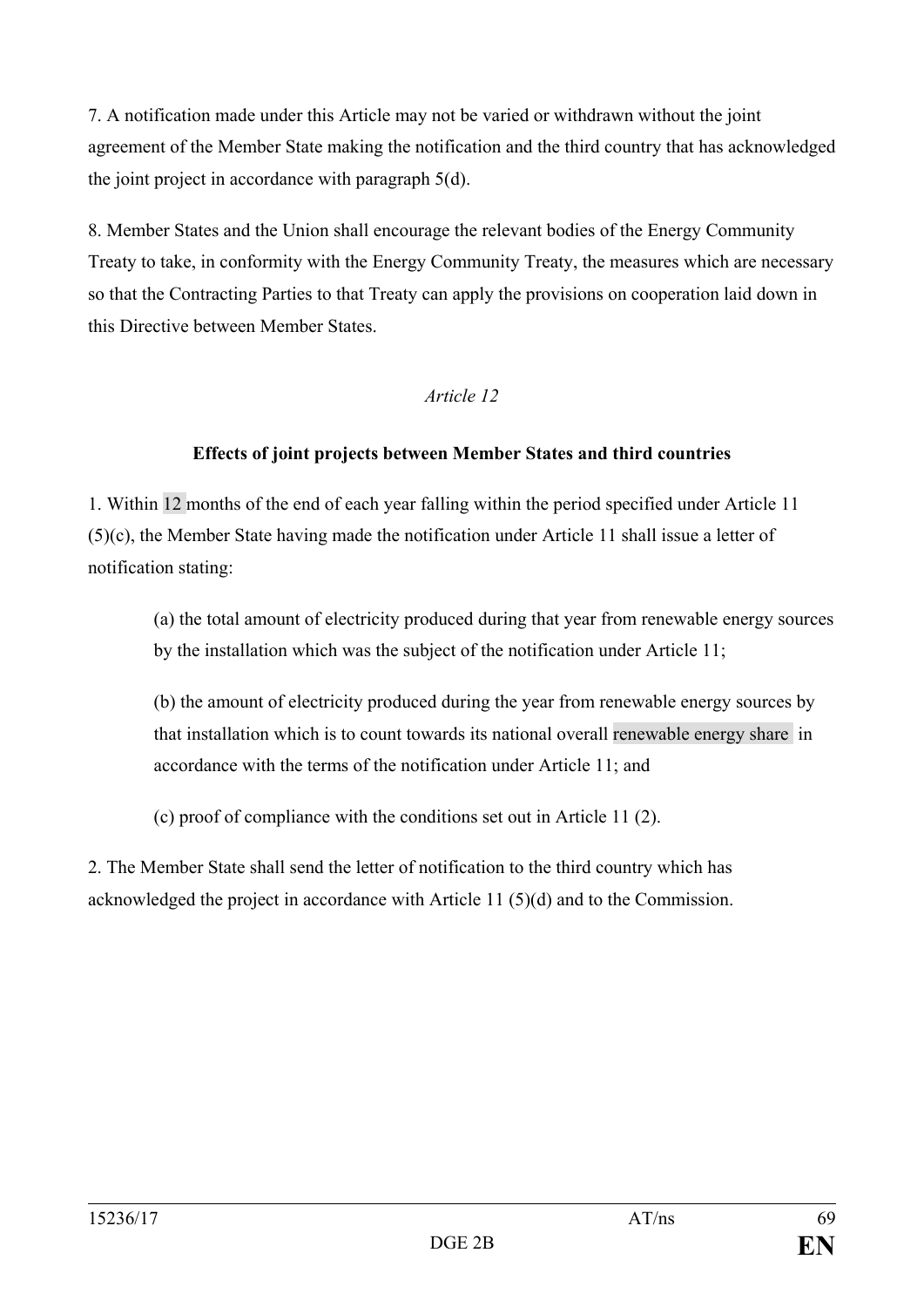3. For the purposes of calculating the national overall renewable energy shares under this Directive, the amount of electricity produced from renewable energy sources notified in accordance with paragraph 1(b) shall be added to the amount of energy from renewable sources that is taken into account, in measuring the renewable energy shares of the Member State issuing the letter of notification.

### *Article 13*

#### **Joint support schemes**

1. Without prejudice to the obligations of Member States under Article 5, two or more Member States may decide, on a voluntary basis, to join or partly coordinate their national support schemes. In such cases, a certain amount of energy from renewable sources produced in the territory of one participating Member State may count towards the national renewable energy share of another participating Member State if the Member States concerned:

(a) make a statistical transfer of specified amounts of energy from renewable sources from one Member State to another Member State in accordance with Article 8; or

(b) set up a distribution rule agreed by participating Member States that allocates amounts of energy from renewable sources between the participating Member States. Such a rule shall be notified to the Commission no later than three months after the end of the first year in which it takes effect.

2. Within three months of the end of each year each Member State having made a notification under paragraph 1(b) shall issue a letter of notification stating the total amount of electricity or heating or cooling from renewable energy sources produced during the year which is to be the subject of the distribution rule.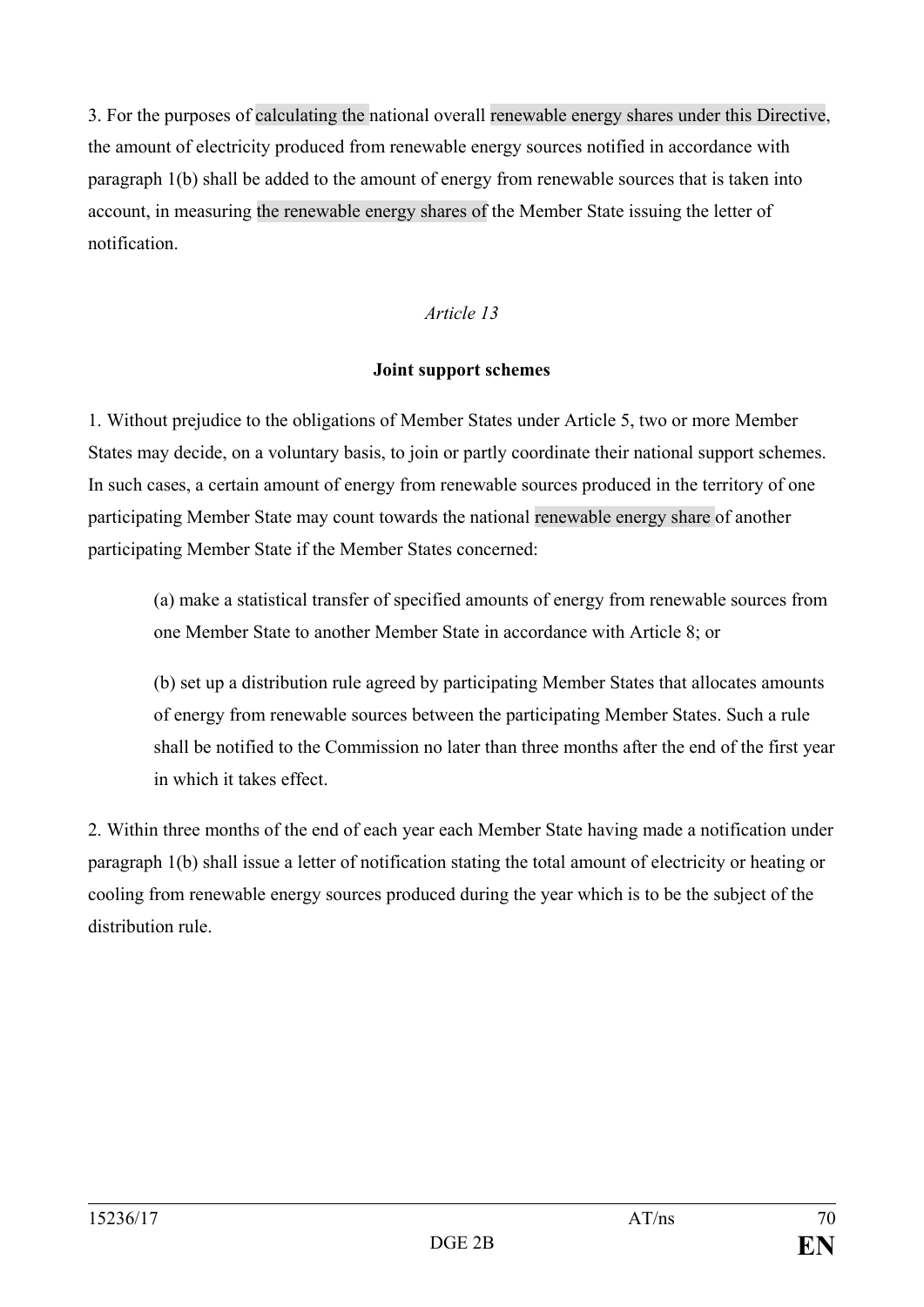3. For the purposes of calculating the national overall renewable energy shares under this Directive, the amount of electricity or heating or cooling from renewable energy sources notified in accordance with paragraph 2 shall be reallocated between the concerned Member States in accordance with the notified distribution rule.

### *Article 14*

## **Capacity increases**

For the purpose of Article 9 (2) and Article 11 (2)(b), units of energy from renewable sources imputable to an increase in the capacity of an installation shall be treated as if they were produced by a separate installation becoming operational at the moment at which the increase of capacity occurred.

## *Article 15*

## **Administrative procedures, regulations and codes**

1. Member States shall ensure that any national rules concerning the authorisation, certification and licensing procedures that are applied to plants and associated transmission and distribution network infrastructures for the production of electricity, heating or cooling from renewable energy sources, and to the process of transformation of biomass into biofuels or other energy products, are proportionate and necessary.

Member States shall, in particular, take the appropriate steps to ensure that:

(a) administrative procedures are streamlined and expedited at the appropriate administrative level;

(b) rules governing authorisation, certification and licensing are objective, transparent, proportionate, do not discriminate between applicants and take fully into account the particularities of individual renewable energy technologies;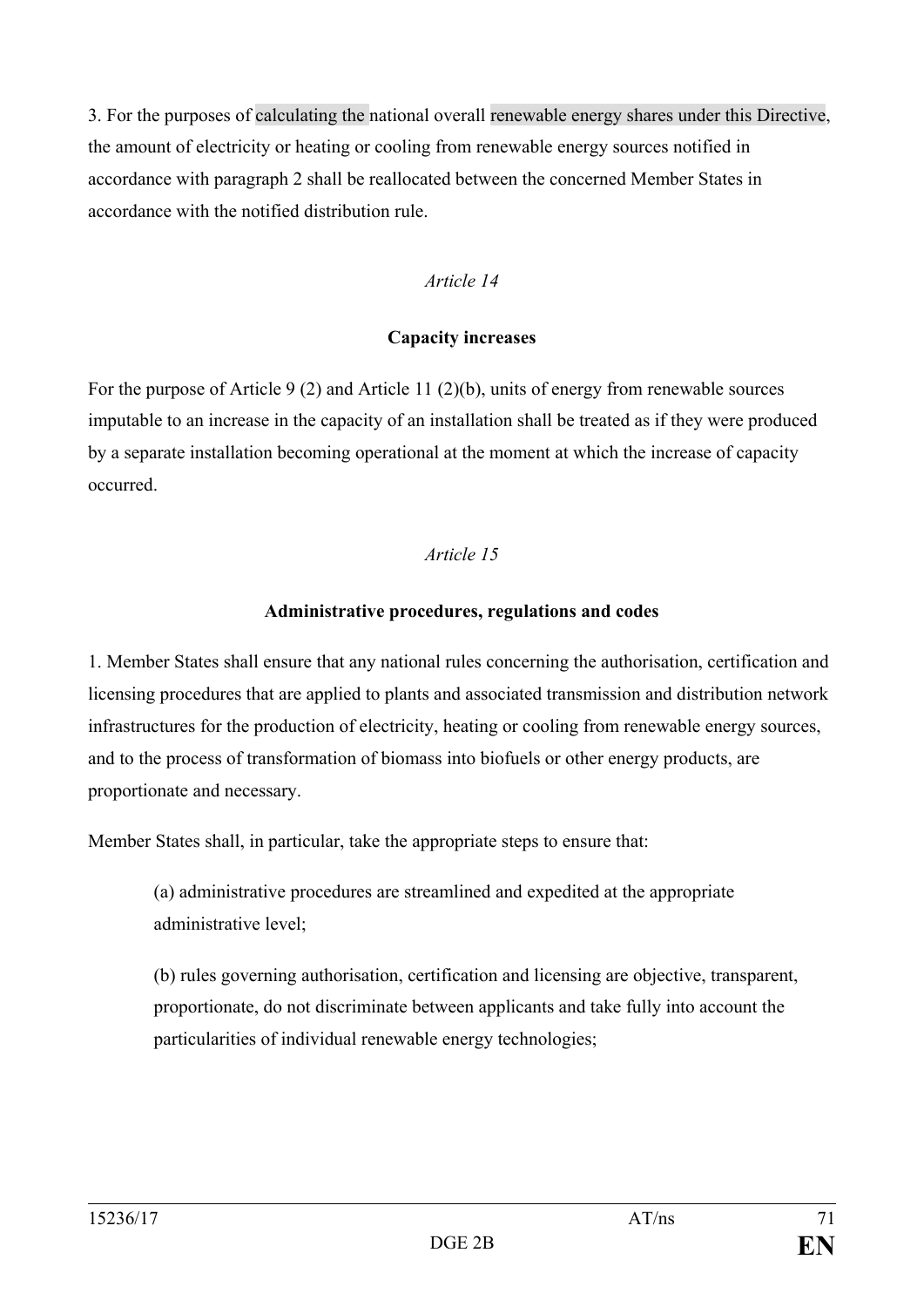(c) administrative charges paid by consumers, planners, architects, builders and equipment and system installers and suppliers are transparent and cost-related; and

(d) simplified and less burdensome authorisation procedures, including through simple notification if allowed by the applicable regulatory framework, are established for decentralised devices for producing energy from renewable sources.

2. Member States shall clearly define any technical specifications which must be met by renewable energy equipment and systems in order to benefit from support schemes. Where European standards exist, including eco-labels, energy labels and other technical reference systems established by the European standardisation bodies, such technical specifications shall be expressed in terms of those standards. Such technical specifications shall not prescribe where the equipment and systems are to be certified and should not impede the operation of the internal market.

3. Member States shall ensure that investors have sufficient predictability of the planned support for energy from renewable sources. To this aim, Member States shall define and publish a **[ ]** schedule **foreseeing the [ ]** expected allocation for support, covering at least the following three years and including for each scheme the indicative timing **and [ ]** capacity, the **expected** budget **[ ]** as well as **[ ] principles for the** consultation of stakeholders on the design of the support.

# **For market based support and tax schemes where no capacity or budget is allocated Member States should report on the main parameters for the support.**

4. Member States shall ensure that their competent authorities at national, regional and local level include provisions for the integration and deployment of renewable energy and the use of unavoidable waste heat or cold when planning, designing, building and renovating urban infrastructure, industrial or residential areas and energy infrastructure, including electricity, district heating and cooling, natural gas and alternative fuel networks .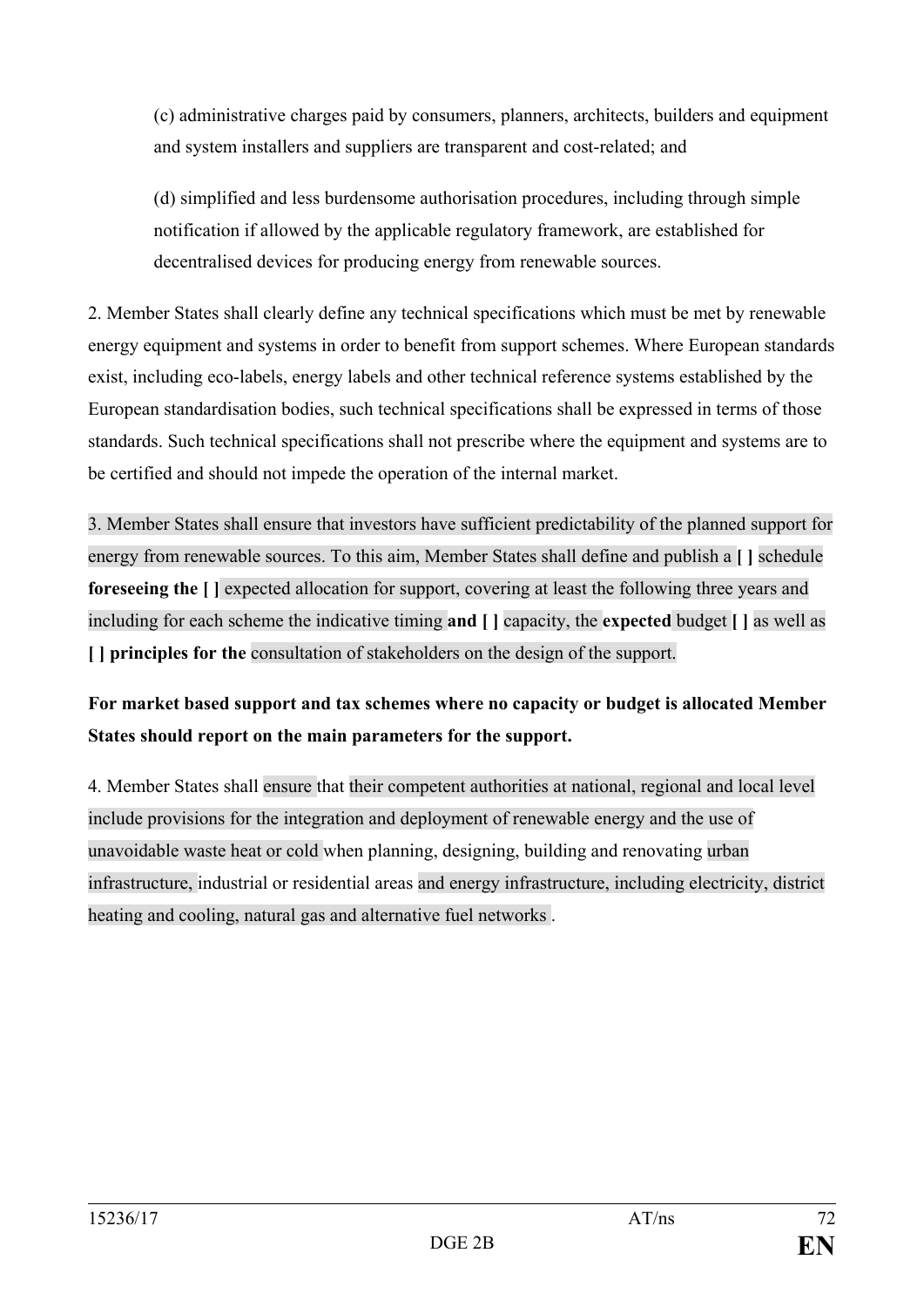5. Member States shall introduce in their building regulations and codes appropriate measures in order to increase the share of all kinds of energy from renewable sources in the building sector.

In establishing such measures or in their support schemes, Member States may take into account national measures relating to substantial increases in energy efficiency and relating to cogeneration and to passive, low or zero-energy buildings.

Member States shall, in their building regulations and codes or by other means with equivalent effect, require the use of minimum levels of energy from renewable sources in new buildings and in existing buildings that are subject to major renovation **in so far as this is technically, functionally and economically feasible and does not affect negatively indoor air [ ].** Member States shall permit those minimum levels to be fulfilled, inter alia, **through efficient district heating and cooling [ ]** using a significant proportion of renewable energy sources.

The requirements of the first subparagraph shall apply to the armed forces, only to the extent that its application does not cause any conflict with the nature and primary aim of the activities of the armed forces and with the exception of material used exclusively for military purposes.

6. Member States shall ensure that new public buildings, and existing public buildings that are subject to major renovation, at national, regional and local level fulfil an exemplary role in the context of this Directive from 1 January 2012 onwards. Member States may, inter alia, allow that obligation to be fulfilled by providing that the roofs of public or mixed private-public buildings are used by third parties for installations that produce energy from renewable sources.

7. With respect to their building regulations and codes, Member States shall promote the use of renewable energy heating and cooling systems and equipment that achieve a significant reduction of energy consumption. Member States shall use energy or eco-labels or other appropriate certificates or standards developed at national or Union level, where these exist, as the basis for encouraging such systems and equipment.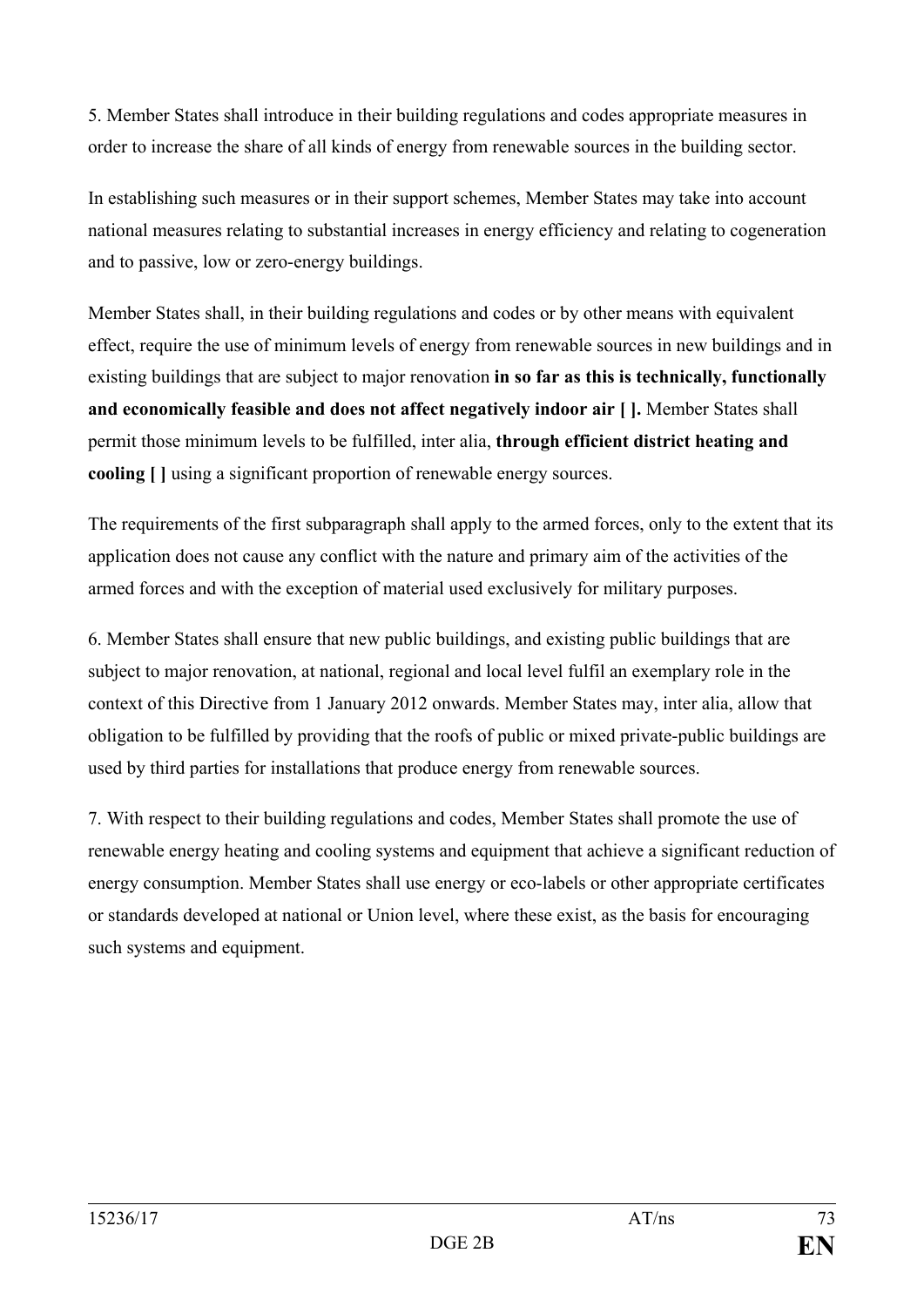8. Member States shall carry out an assessment of their potential of renewable energy sources and of the use of waste heat and cold for heating and cooling. That assessment shall be included in the second comprehensive assessment required pursuant to Article 14(1) of Directive 2012/27/EU for the first time by 31 December 2020 and in the updates of the comprehensive assessments thereafter.

9. Member States shall remove administrative barriers to corporate long-term power purchase agreements to finance renewables and facilitate their uptake.

### *Article 16*

### *Organisation and duration of the permit granting process*

1. By 1 January 2021 Member States shall set up **or designate one or more [ ]** contact points **[ ] that, on request by the applicant, shall provide guidance throughout [ ]** the entire **administrative** permit **application and** granting process **[ ]. [ ] An applicant shall only have to contact one contact point for the entire administrative process. The permit granting process shall cover relevant administrative** permits to build and operate plants and **assets necessary for their [ ] connection to the grid [ ]** for the production of energy from renewable energy sources **as well as repowering applications**. **The permit granting process shall comprise all procedures from the acknowledgment of the receipt of the application to transmitting the outcome of the procedure as referred to in paragraph 2 of this Article.**

2. The **[ ]** contact point shall guide the applicant through the application process in a transparent manner, provide the applicant with all necessary information **[ ]** and involve, where appropriate, other **administrative** authorities **[ ]**.

3. The **[ ]** contact point **[ ]** shall **make available [ ]** a manual of procedures for renewable **energy production** project developers, **addressing distinctly also [ ]** small scale projects and renewable self-consumers projects.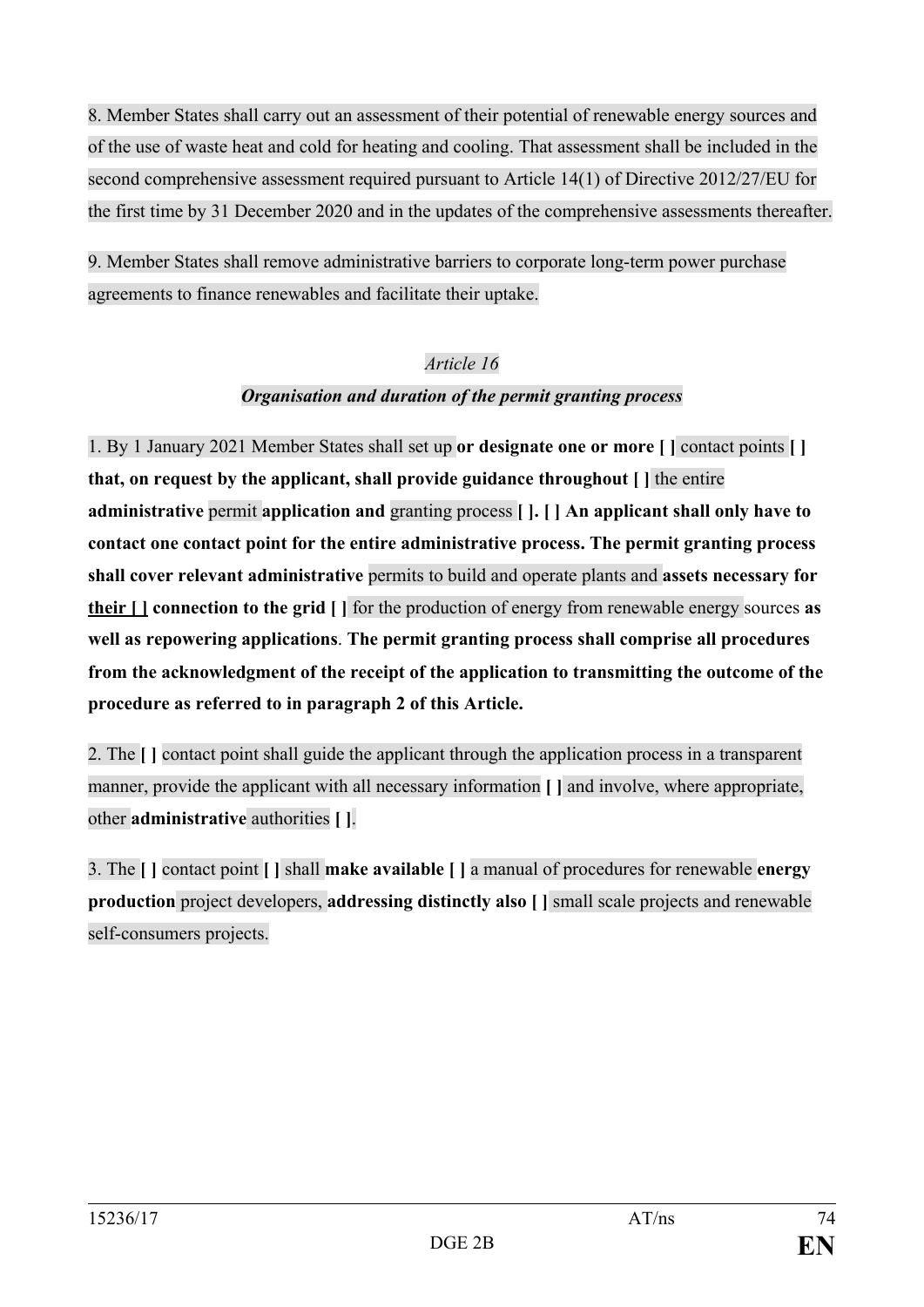4. The permit granting process referred to in paragraph 1 shall not exceed a period of three years **[ ]**.

**However, the period of three years may be extended if the applicant has not provided all of the required information to enable the relevant authority to assess the application or when diligent decision making requires more time. The period [ ] may also be extended with the mutual agreement of the relevant consenting authority and the applicant. This period is without prejudice to judicial appeals, remedies and other proceedings before a court or tribunal and may be extended at most by the duration of such procedures.**

5. **Without prejudice to applicable environmental obligations, as well as obligations concerning planning and safety of buildings,** Member States shall facilitate the repowering of existing renewable energy plants by, inter alia, ensuring a simplified and swift permit granting process**, with timeframes of three years. [ ] The timeframe may be extended with the mutual agreement of the relevant consenting authority and the applicant.**

# *Article 17 Simple notification procedures for grid connection*

1. **[ ] Member States shall establish a simple notification procedure whereby** installations **or aggregated production units of renewable self-consumers and demonstration projects** with an electric**al** capacity of **equal or** less than **[ ] 10.8** kW **for a three phase connection (3.6 kW per phase)** shall be **[ ]** connect**ed** to the grid following a **notification** to the distribution system operator**, unless the safety or technical requirements of the grid are not met.**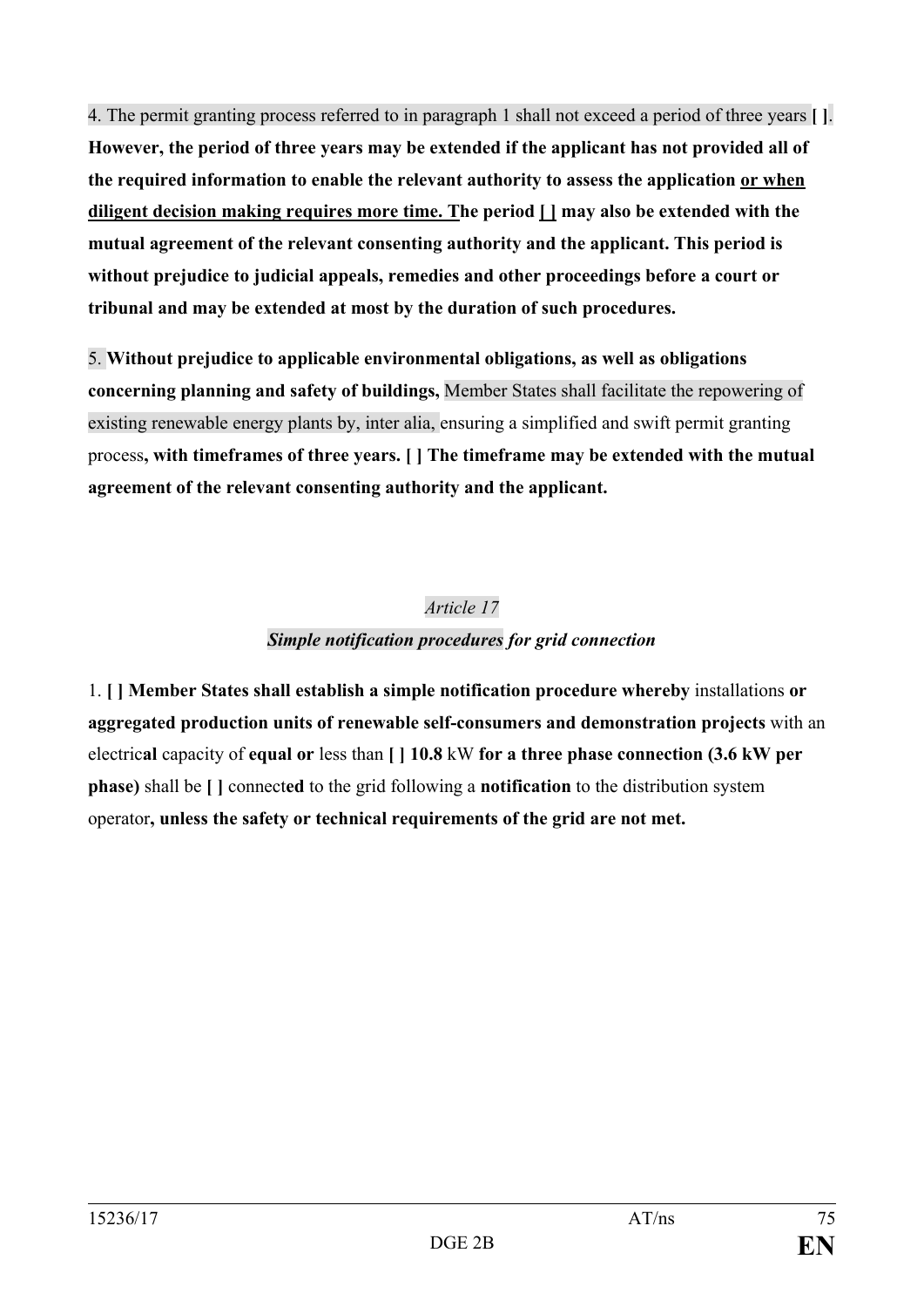**The distribution system operator may decide to reject or propose an alternative grid connection point on grounds of safety concerns or technical incompatibility of the system components within one month following the notification. In case of a positive decision by the distribution system operator, or in the absence of a decision by the distribution system operator within one month following the notification, the installation or aggregated production unit may be connected, unless the connection fees or charges, if any, have not been paid.**

**Member States may allow simple notification procedures for installations or aggregated production units with a higher electrical capacity than set in paragraph 1, provided that grid stability, reliability and safety is maintained.**

**[ ]**

# *Article 18 Information and training*

1. Member States shall ensure that information on support measures is made available to all relevant actors, such as consumers, builders, installers, architects, and suppliers of heating, cooling and electricity equipment and systems and of vehicles compatible with the use of energy from renewable sources.

2. Member States shall ensure that information on the net benefits, cost and energy efficiency of equipment and systems for the use of heating, cooling and electricity from renewable energy sources is made available either by the supplier of the equipment or system or by the national competent authorities.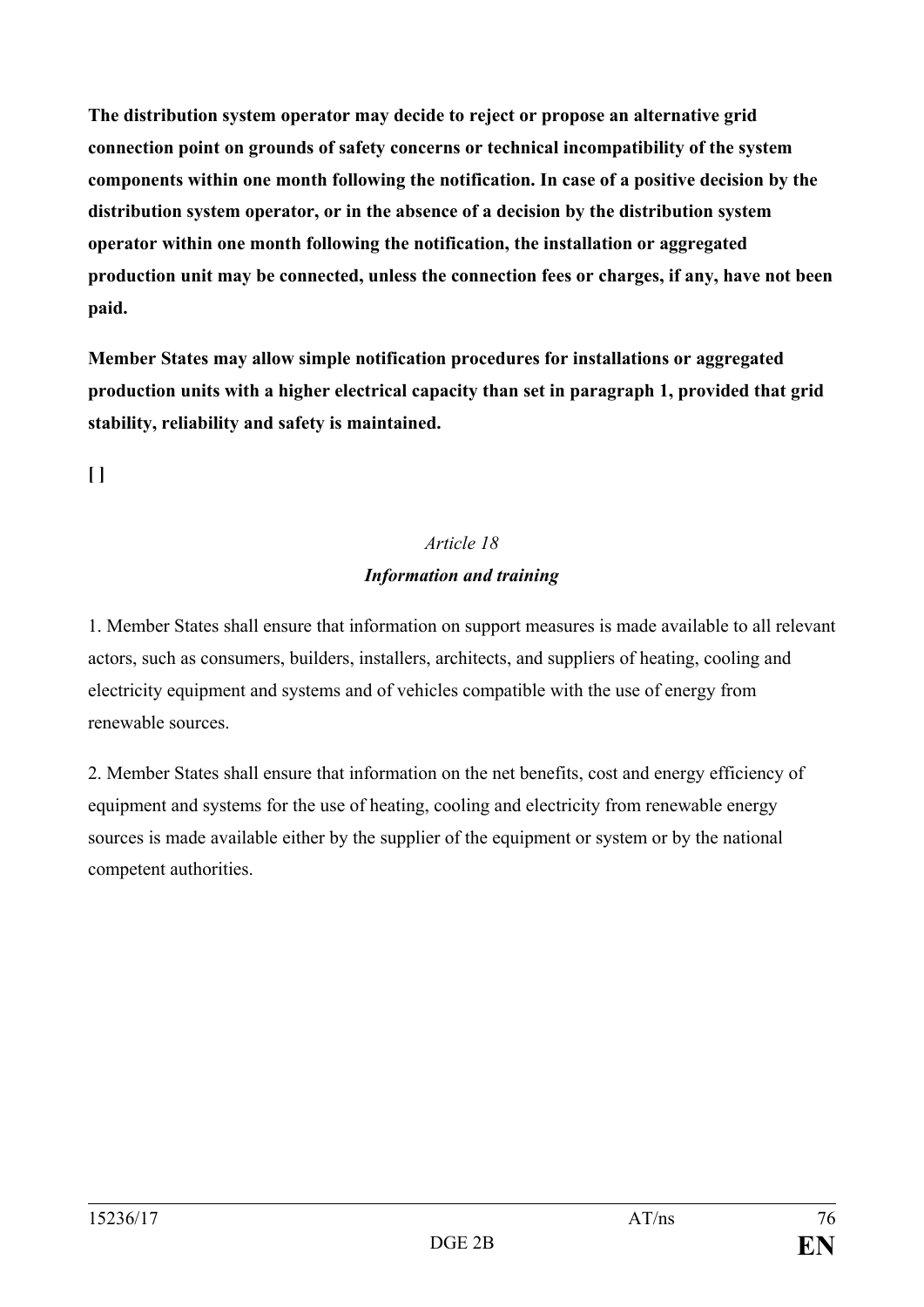3. Member States shall ensure that certification schemes or equivalent qualification schemes are available for installers of small-scale biomass boilers and stoves, solar photovoltaic and solar thermal systems, shallow geothermal systems and heat pumps. Those schemes may take into account existing schemes and structures as appropriate, and shall be based on the criteria laid down in Annex IV. Each Member State shall recognise certification awarded by other Member States in accordance with those criteria.

4. Member States shall make available to the public information on certification schemes or equivalent qualification schemes as referred to in paragraph 3. Member States may also make available the list of installers who are qualified or certified in accordance with the provisions referred to in paragraph 3.

5. Member States shall ensure that guidance is made available to all relevant actors, notably for planners and architects so that they are able properly to consider the optimal combination of renewable energy sources, of high-efficiency technologies and of district heating and cooling when planning, designing, building and renovating industrial, commercial or residential areas.

6. Member States, with the participation of local and regional authorities, shall develop suitable information, awareness-raising, guidance or training programmes in order to inform citizens of the benefits and practicalities of developing and using energy from renewable sources.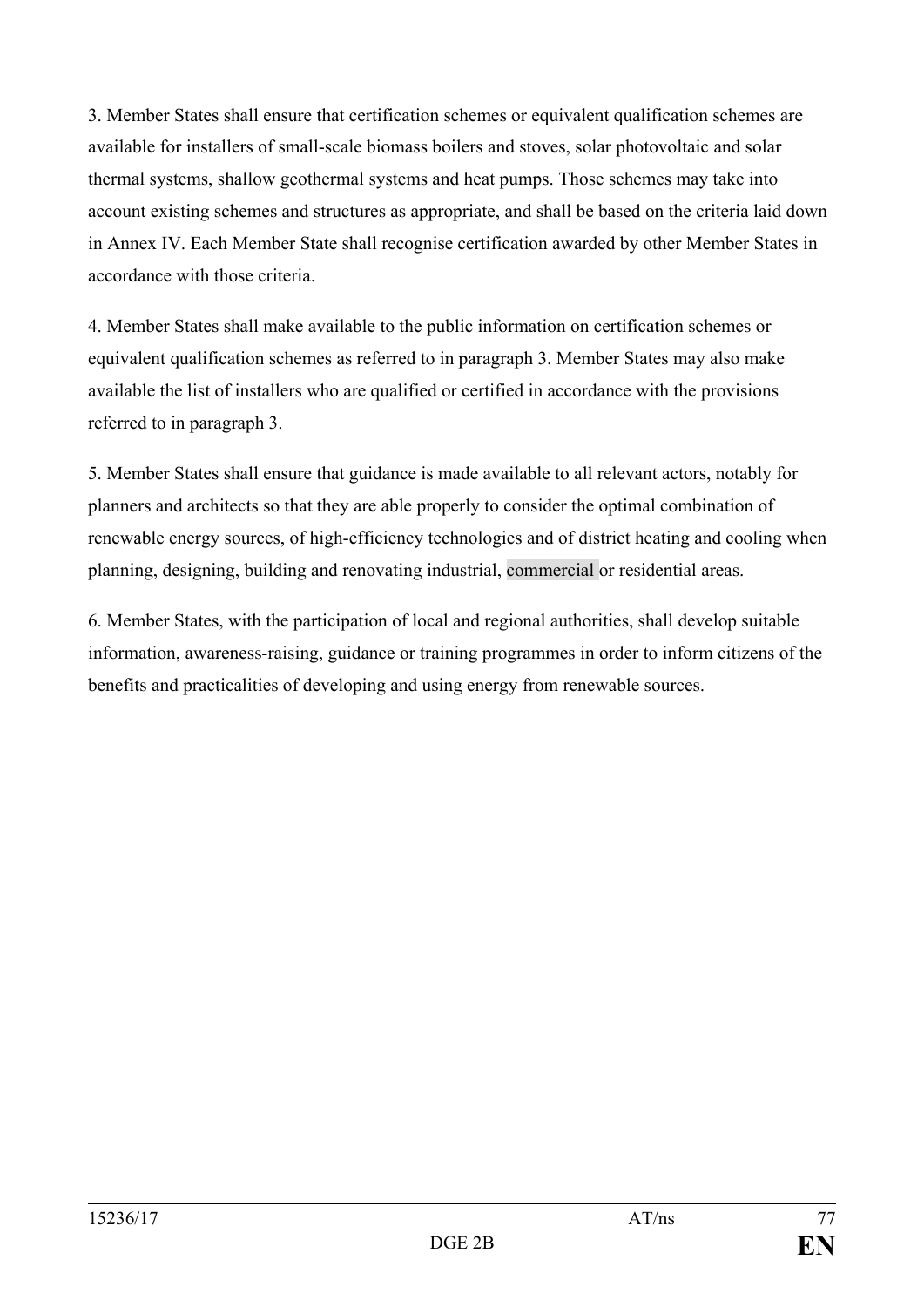### *Article 19*

### **Guarantees of origin of electricity, heating and cooling produced from renewable energy sources**

1. For the purposes of proving to final customers the share or quantity of energy from renewable sources in an energy supplier's energy mix and in the energy supplied to consumers under contracts marketed with reference to the consumption of energy from renewable sources , Member States shall ensure that the origin of **[ ] electricity and gas** produced from renewable energy sources can be guaranteed as such within the meaning of this Directive, in accordance with objective, transparent and non-discriminatory criteria.

2. To that end, Member States shall ensure that a guarantee of origin is issued in response to a request from a producer of **[ ] electricity and gas** from renewable sources**, unless for the purposes of accounting for the market value of the guarantee of origin Member States decide not to issue one to a producer that receives financial support from a support scheme**. Member States may arrange for guarantees of origin to be issued for **heating and cooling from renewable sources as well as for electricity, gas or heating and cooling from** non-renewable energy sources. Issuance of guarantees of origin may be made subject to a minimum capacity limit. A guarantee of origin shall be of the standard size of 1 MWh. No more than one guarantee of origin shall be issued in respect of each unit of energy produced.

Member States shall ensure that the same unit of energy from renewable sources is taken into account only once.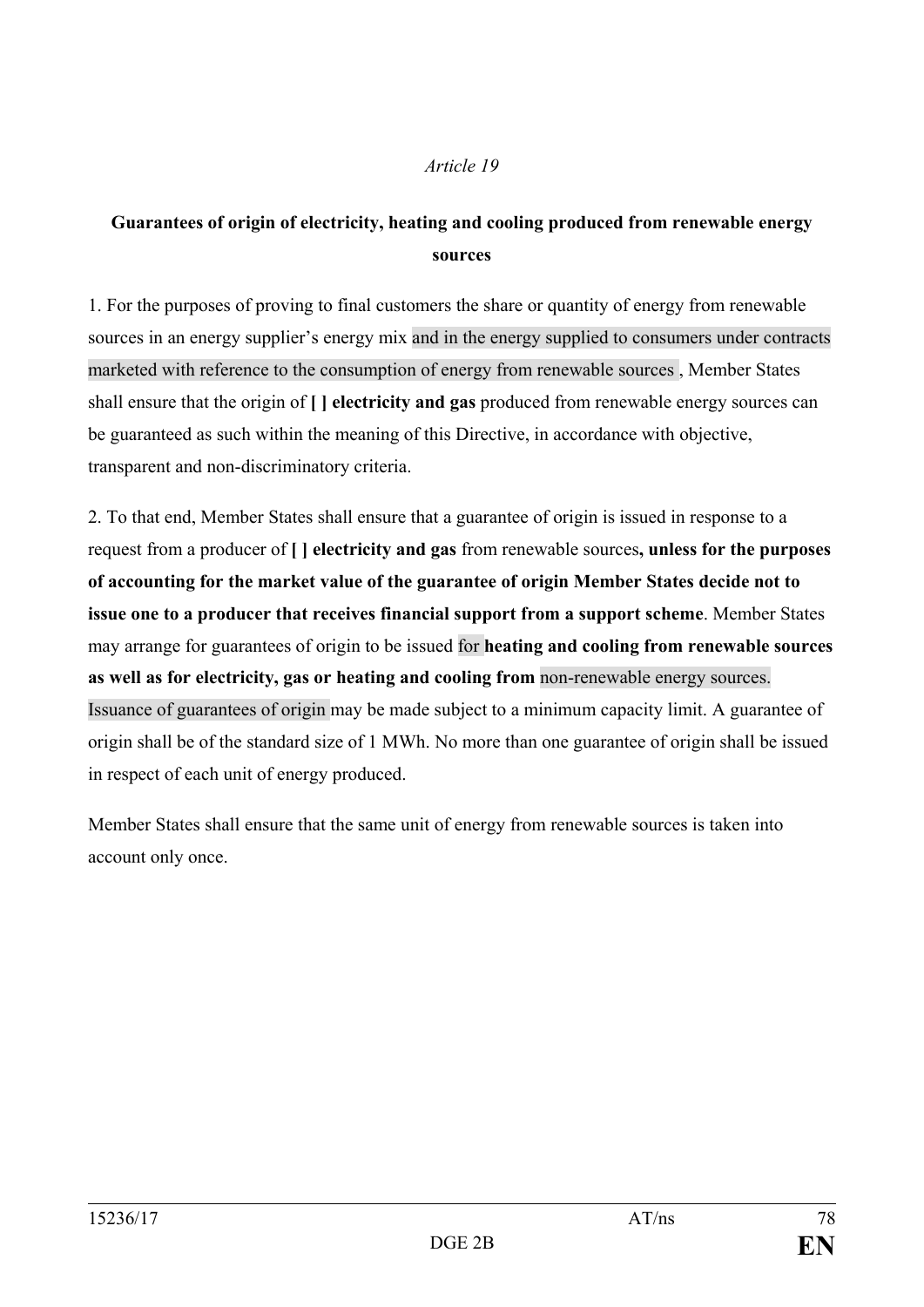Member States shall ensure that **[ ] when [ ]** a producer **[ ]** receives financial support from a support scheme for the **[ ]** production of energy from renewable sources**, the market value of the guarantee of origin for the same production is appropriately taken into account in the relevant support scheme**. **To take into account the market value of the guarantee of origin Member States may, inter alia, decide to issue a guarantee of origin to the producer and cancel it immediately or to** issue such guarantees of origin and transfer them to the market by auctioning them. The revenues raised as a result of the auctioning shall be used to offset the costs of renewables support.

The guarantee of origin shall have no function in terms of a Member State's compliance with Article 3. Transfers of guarantees of origin, separately or together with the physical transfer of energy, shall have no effect on the decision of Member States to use statistical transfers, joint projects or joint support schemes for target compliance or on the calculation of the gross final consumption of energy from renewable sources in accordance with Article 7.

3. For the purposes of paragraph 1, guarantees of origin shall be valid **for [ ] twelve months after the production of the relevant energy unit**. Member States shall ensure that all guarantees of origin **[ ]** that have not been cancelled shall expire. Expired guarantees of origin shall be included by Member States in the calculation of the residual energy mix.

4. For the purposes of disclosure referred to in paragraphs 8 and 13, Member States shall ensure that guarantees of origin are cancelled by energy companies **within the period of validity [ ]**.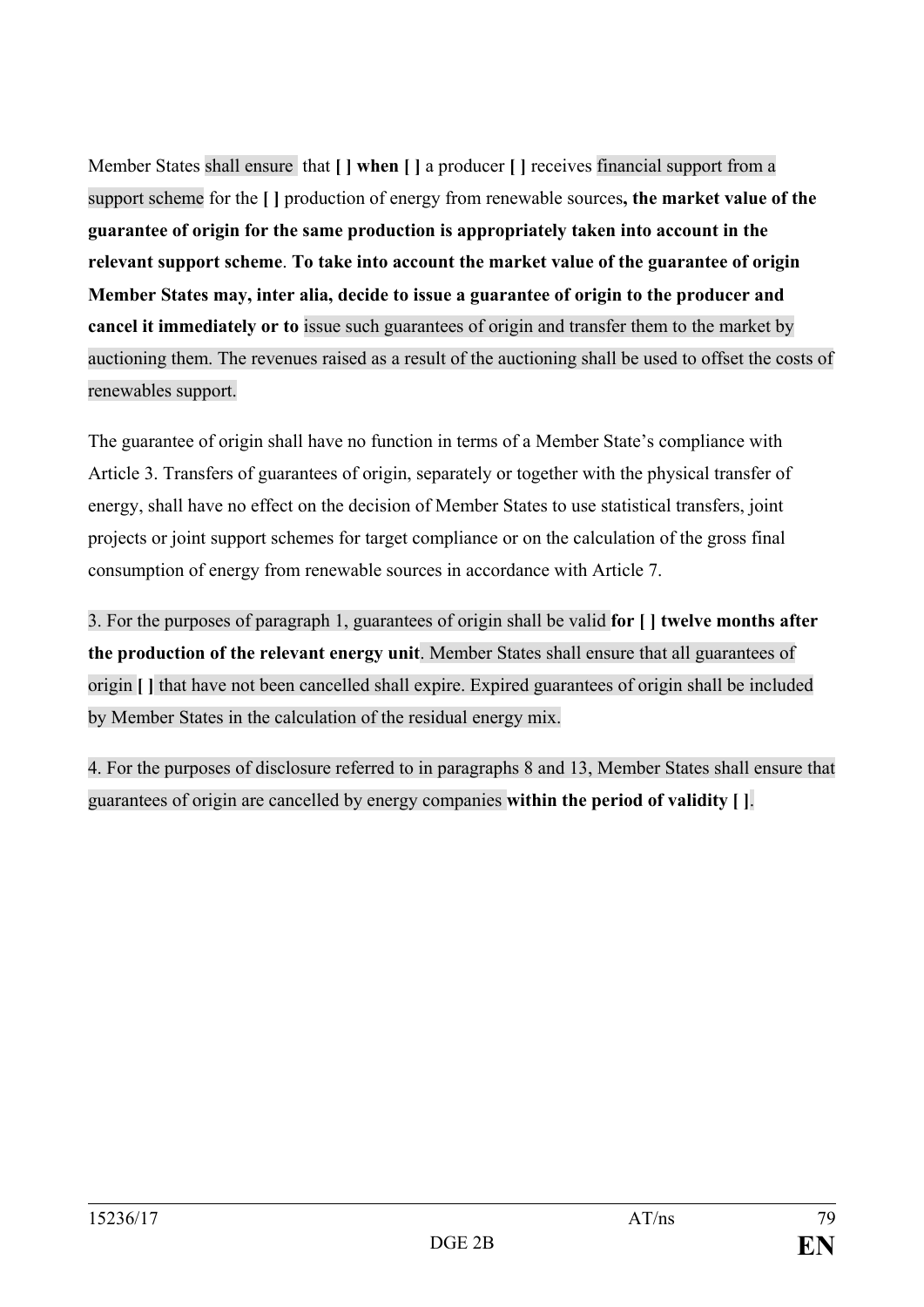5. Member States or designated competent bodies shall supervise the issuance, transfer and cancellation of guarantees of origin. The designated competent bodies shall have non-overlapping geographical responsibilities, and be independent of production, trade and supply activities.

6. Member States or the designated competent bodies shall put in place appropriate mechanisms to ensure that guarantees of origin shall be issued, transferred and cancelled electronically and are accurate, reliable and fraud-resistant. **[ ]**

7. A guarantee of origin shall specify at least:

(a) the energy source from which the energy was produced and the start and end dates of production;

(b) whether it relates to:

(i) electricity; or

(ii) gas, or

(iii) heating or cooling;

(c) the identity, location, type and capacity of the installation where the energy was produced;

(d) whether the installation has benefited from investment support and whether the unit of energy has benefited in any other way from a national support scheme, and the type of support scheme;

(e) the date on which the installation became operational; and

(f) the date and country of issue and a unique identification number.

Simplified information may be specified on guarantees of origin from installations **of less than 50 kW**.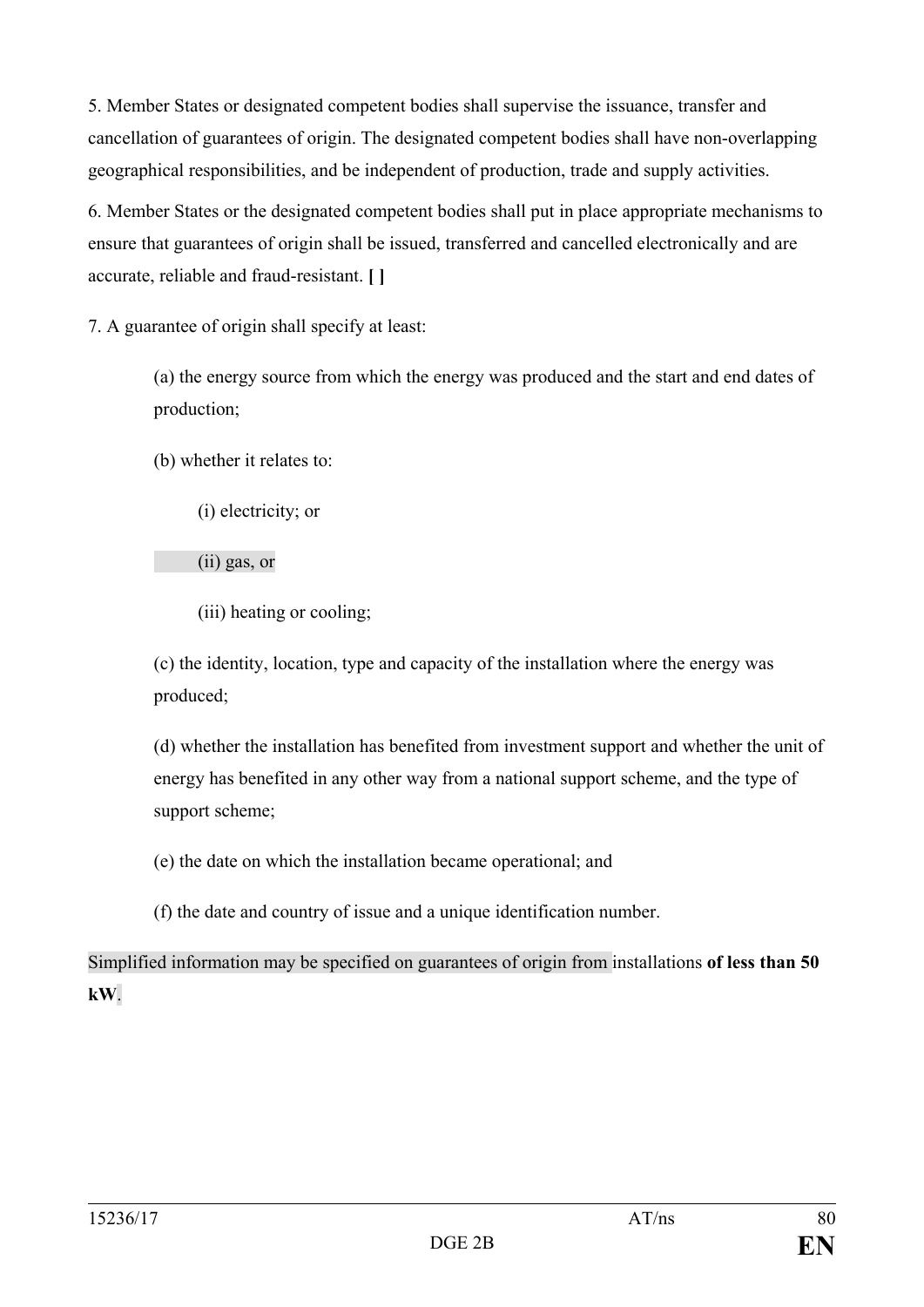8. Where an electricity supplier is required to prove the share or quantity of energy from renewable sources in its energy mix for the purposes of Article 3 of Directive 2009/72/EC, it **[ ] may** do so by using guarantees of origin. **Where Member States have arranged to have guarantees of origin for other types of energy, suppliers shall always use for disclosure the same type of guarantees of origin as the energy supplied.** Likewise, guarantees of origin created pursuant to Article 14(10) of Directive 2012/27/EC **[ ] may** be used to substantiate any requirement to prove the quantity of electricity produced from high-efficiency cogeneration. **For the purposes of paragraph 2, where electricity is generated from high efficiency cogeneration using renewable sources only one guarantee of origin may be issued specifying both characteristics. [ ]**

9. Member States shall recognise guarantees of origin issued by other Member States in accordance with this Directive exclusively as proof of the elements referred to in paragraph 1 and paragraph 7 (a) to (f). A Member State may refuse to recognise a guarantee of origin only when it has wellfounded doubts about its accuracy, reliability or veracity. The Member State shall notify the Commission of such a refusal and its justification.

10. If the Commission finds that a refusal to recognise a guarantee of origin is unfounded, the Commission may adopt a decision requiring the Member State in question to recognise it.

11. Member States shall not recognise guarantees of origins issued by a third country except where the Commission has signed an agreement with that third country on mutual recognition of guarantees of origin issued in the Union and compatible guarantees of origin systems established in that country, **and only** where there is direct import or export of energy. The Commission is empowered to adopt **[ ] implementing** acts in accordance with Article 3**1** to enforce these agreements.

12. A Member State may introduce, in conformity with Union law, objective, transparent and nondiscriminatory criteria for the use of guarantees of origin in complying with the obligations laid down in Article 3(9) of Directive 2009/72/EC.

**[ ]**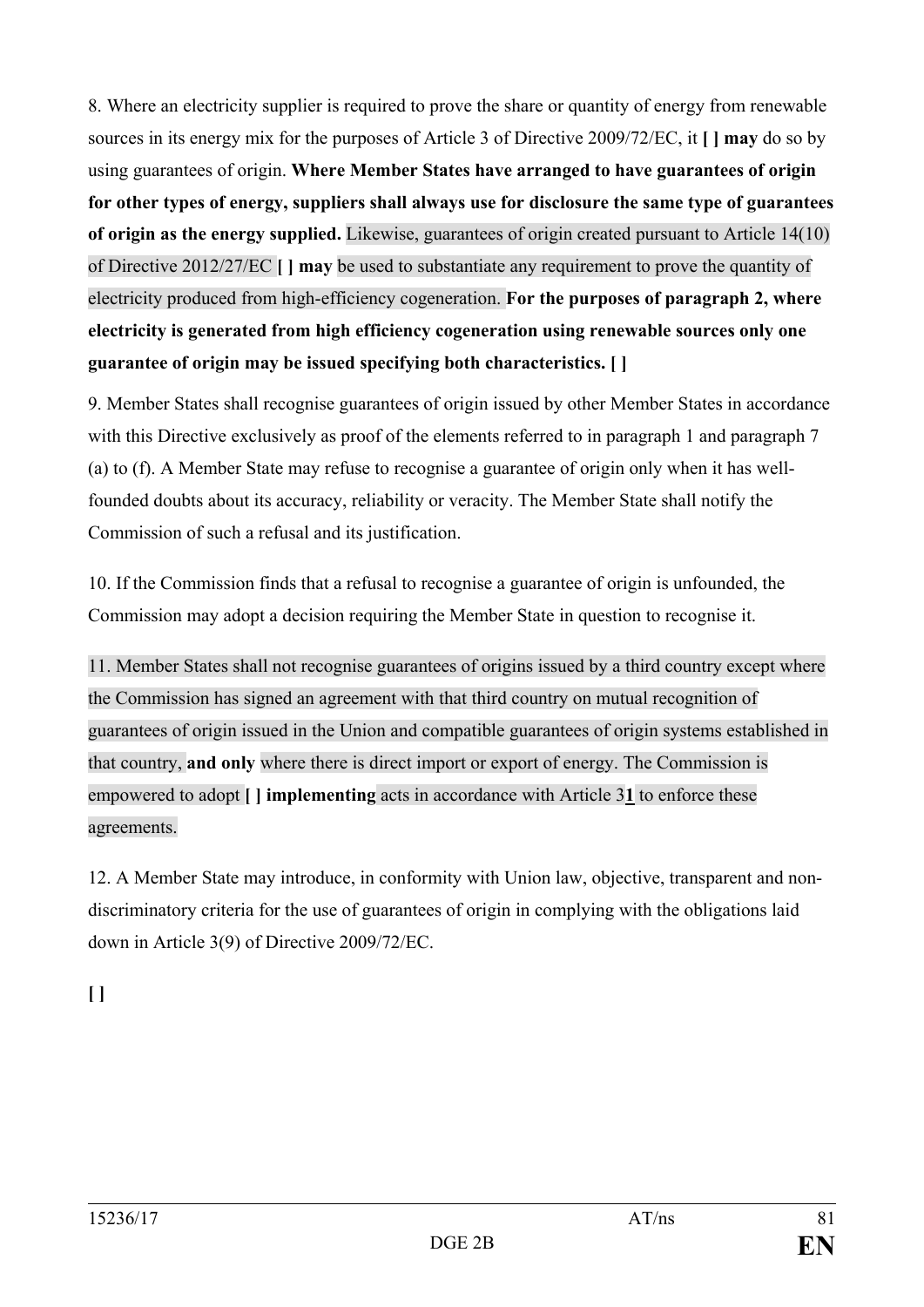# *Article 20 Access to and operation of the grids*

1. Where relevant, Member States shall assess the need to extend existing gas network infrastructure to facilitate the integration of gas from renewable energy sources.

2. Where relevant, Member States shall require transmission system operators and distribution system operators in their territory to publish technical rules in line with Article 6 of Directive 2003/55/EC of the European Parliament and of the Council**[27](#page-81-0)**, in particular regarding network connection rules that include gas quality, gas odoration and gas pressure requirements. Member States shall also require transmission and distribution system operators to publish the connection tariffs to connect renewable gas sources based on transparent and non-discriminatory criteria.

3. Subject to their assessment included in the integrated national energy and climate plans in accordance with Annex I of Regulation [Governance], on the necessity to build new infrastructure for district heating and cooling produced from renewable energy sources in order to achieve the Union target referred to in Article 3(1) of this Directive, Member States shall, where relevant, take steps with a view to developing a district heating infrastructure to accommodate the development of heating and cooling production from large biomass, solar and **[ ] ambient energy** facilities **and waste heat or cold**.

 $\overline{a}$ 

<span id="page-81-0"></span>**<sup>27</sup>** Directive 2003/55/EC of the European Parliament and of the Council of 26 June 2003 concerning common rules for the internal market in natural gas and repealing Directive 98/30/EC (OJ L 176, 15.7.2003, p. 57).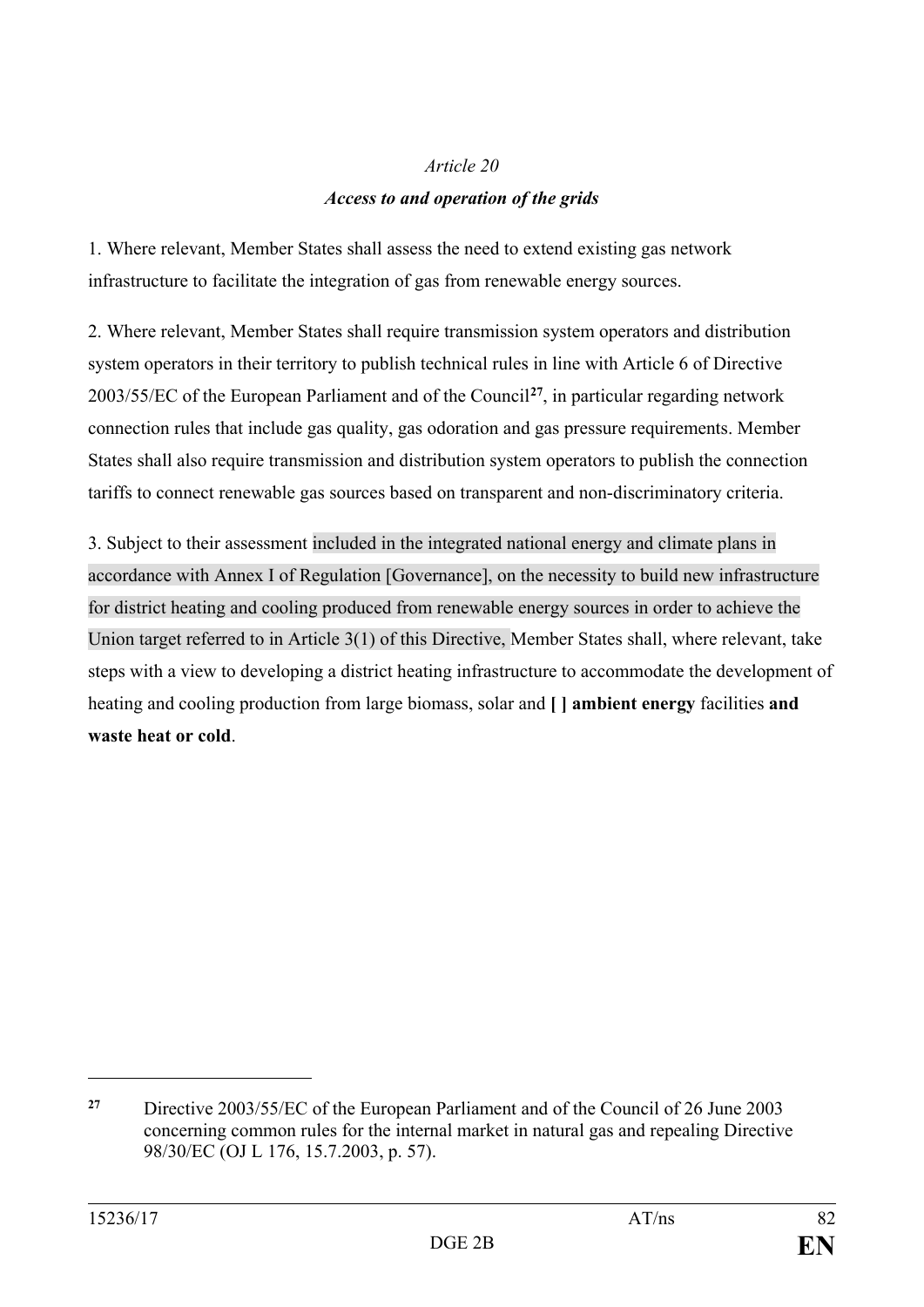### *Article 21*

### *Renewable self-consumers*

1. Member States shall ensure that renewable self-consumers **[ ]:**

(a) are entitled to**: [ ] generate renewable energy, including for their own consumption [ ]; store** and sell, including through power purchase agreements**, aggregators and electricity suppliers**, their excess production of renewable electricity without being subject to disproportionate procedures and **[ ] network** charges **that are not cost reflective, ensuring they contribute in an adequate and balanced way to the overall cost sharing of the system [ ][28](#page-82-0)**;

(b) maintain their rights **and obligations** as consumers;

(c) are not considered as **[ ] electricity** suppliers according to **Directive [MDI Directive] [ ]** in relation to the **[ ]** renewable electricity they **have produced and consumed themselves [ ]**; and

(d) **are [ ] able to be** remunerat**ed [ ] appropriately** for the self-generated renewable electricity they feed into the grid**, [ ] reflecting** the market value of the electricity fed in **and the relevant support schemes, if any in place; and**

**(e) are subject to a non-discriminatory treatment with regard to their activities, rights and obligations as final customers, generators, suppliers, or as other market participants as relevant**.

**[ ]**

 $\overline{a}$ 

<span id="page-82-0"></span>**<sup>28</sup> Note: see added text in recital 53 on proportionality of charges and the proposal for Electricity Regulation Art. 16 about network tariffs (no changes).**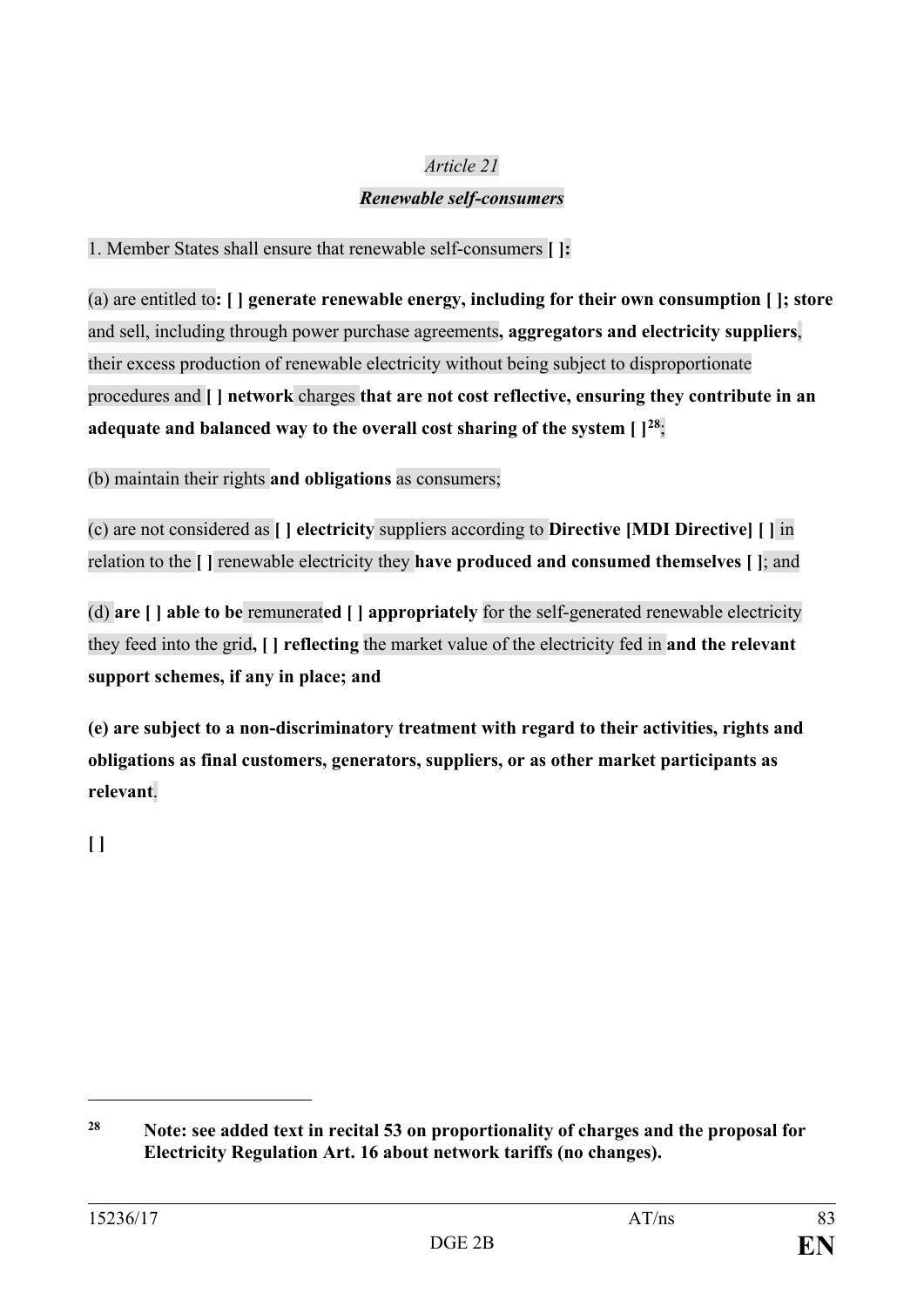2. Member States shall ensure that renewable self-consumers living in the same multi-apartment block, or located in the same commercial, or shared services, site or closed distribution system, are**, without prejudice to applicable grid costs and other relevant charges, levies and taxes applicable [ ],** allowed to **arrange sharing of renewable energy that is produced on their site or sites between themselves**. **[ ] Member States may have different governing provisions for individual and jointly acting renewable self-consumers in their national legislation.**

3. The renewable self-consumer's installation may be managed by a third party for installation, operation, including metering, and maintenance.

#### Article 22

#### **Renewable energy communities**

1. Member States shall **provide an enabling regulatory framework for renewable energy communities ensuring that:**

- **(a) renewable energy communities are entitled to generate, consume, store and sell renewable energy;**
- **(b) their shareholders or members are natural persons, local authorities, including municipalities, or SMEs;**
- **(c) participation in a renewable energy community is voluntary;**
- **(d) their shareholders or members are allowed to leave a renewable energy community;**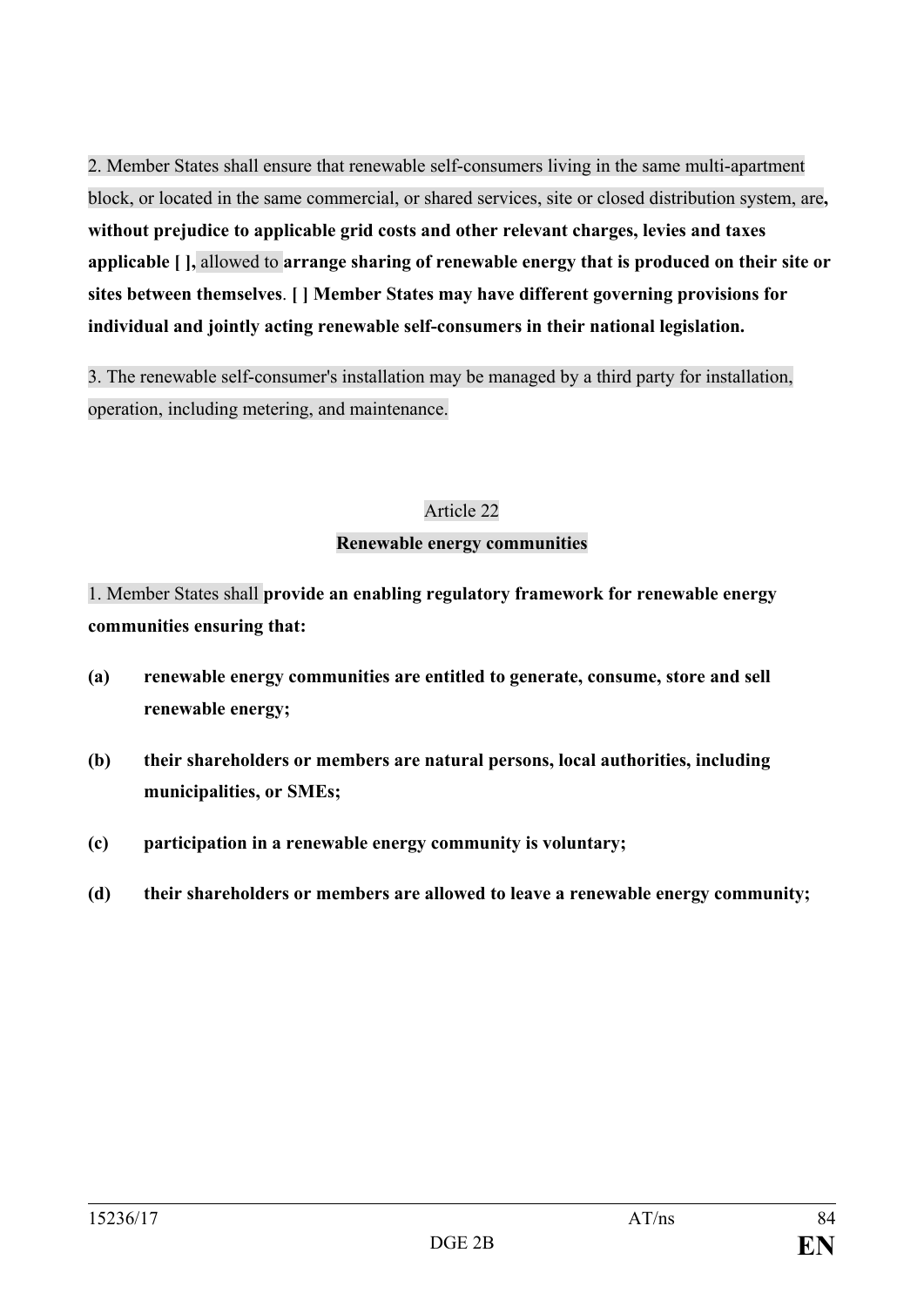- **(e) renewable energy communities that supply energy, provide aggregation or other commercial energy services are subject to the provisions relevant for such activities;**
- **(f) renewable energy communities are entitled to arrange sharing of renewable energy within the community that is produced by the production units owned by the community, subject to the provisions of this article and retaining community members' rights and obligations as consumers;**
- **(g) the relevant distribution system operator cooperates with renewable energy communities to facilitate energy transfers within renewable energy communities, which shall not impact the obligations of renewable energy communities or their members may have as balance responsible parties and in particular their financial responsibility for the imbalances they cause in the system;**
- **(h) renewable energy communities are subject to fair, proportionate and transparent procedures, including registration and licensing, and cost reflective network charges, as well as relevant levies and taxes, ensuring they contribute in an adequate and balanced way to the overall cost sharing of the system;**
- **(i) renewable energy communities are allowed to access all energy markets either directly or through aggregation in a non-discriminatory manner;**
- **(j) renewable energy communities are subject to a non-discriminatory treatment with regard to their activities, rights and obligations as final customers, generators, suppliers, distribution system operators, or as other market participants;**
- **2. Member States may provide in the enabling regulatory framework referred to in paragraph 1 that renewable energy communities are open to cross-border participation.**
- **3. Without prejudice to State aid rules, Member States shall take into account the specificities of renewable energy communities when designing support schemes, in order to allow them to compete for support on an equal footing with other producers.**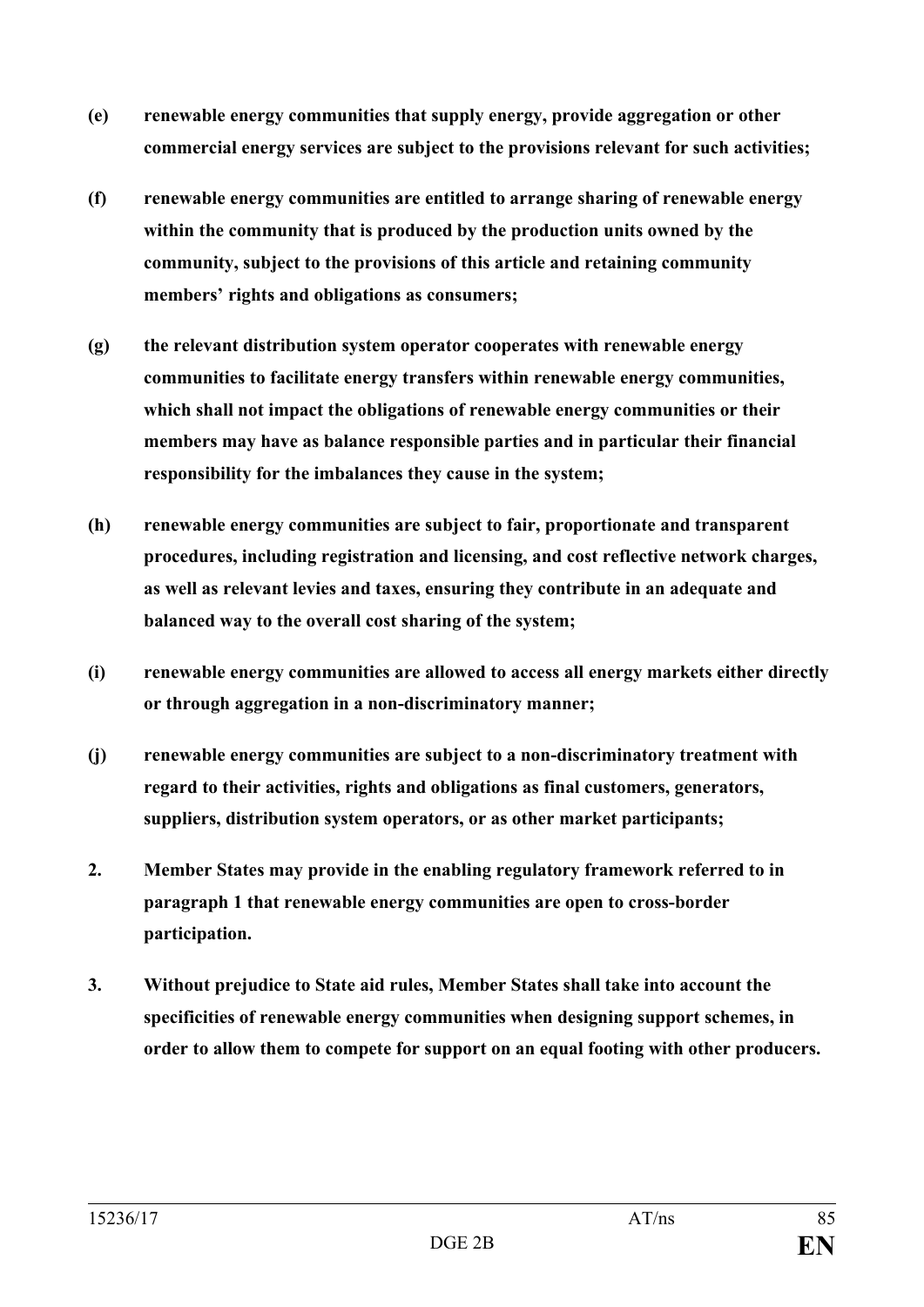#### *Article 23*

### *Mainstreaming renewable energy in the heating and cooling installations*

1. In order to facilitate the penetration of renewable energy in the heating and cooling sector, each Member State shall endeavour to increase the share of renewable energy supplied for heating and cooling **[ ] by an indicative 1 percentage point (pp) as a yearly average calculated for the periods of 2021-2025 and 2026-2030[29](#page-85-0) [ ] starting from the level achieved in 2020**, **[ ],** expressed in terms of national share of final energy consumption and calculated according to the methodology set out in Article 7**, without prejudice to the fourth sub-paragraph below**.

**Member States may also decide to take into account a contribution from waste heat and cold to further incentivise efficiency in their systems.**

**Member States with a share of renewable energy in heating and cooling above 50% may count any such share as fulfilling the yearly increase referred to in the first subparagraph.**

**[ ]**

**Member States may take into account cost-effectiveness in deciding on the measures to deploy renewable energy sources in heating and cooling reflecting structural barriers from the high share of natural gas, cooling and dispersed settlement structure with low population density. Where these measures would result in lower level of average yearly increase as referred to in the first or second subparagraph, they shall provide reasoning with reference to the assessment carried out in accordance with paragraph 15(8) in their national energy and climate plan.**

2. Member States may designate and make public, on the basis of objective and non-discriminatory criteria, a list of measures and the implementing entities, such as fuel suppliers, **public or professional bodies,** which shall contribute to the increase set out in paragraph 1.

 $\overline{a}$ 

<span id="page-85-0"></span>**<sup>29</sup> Note: In order to ensure a good pace of development for H&C the yearly average would be calculated separately for two periods.**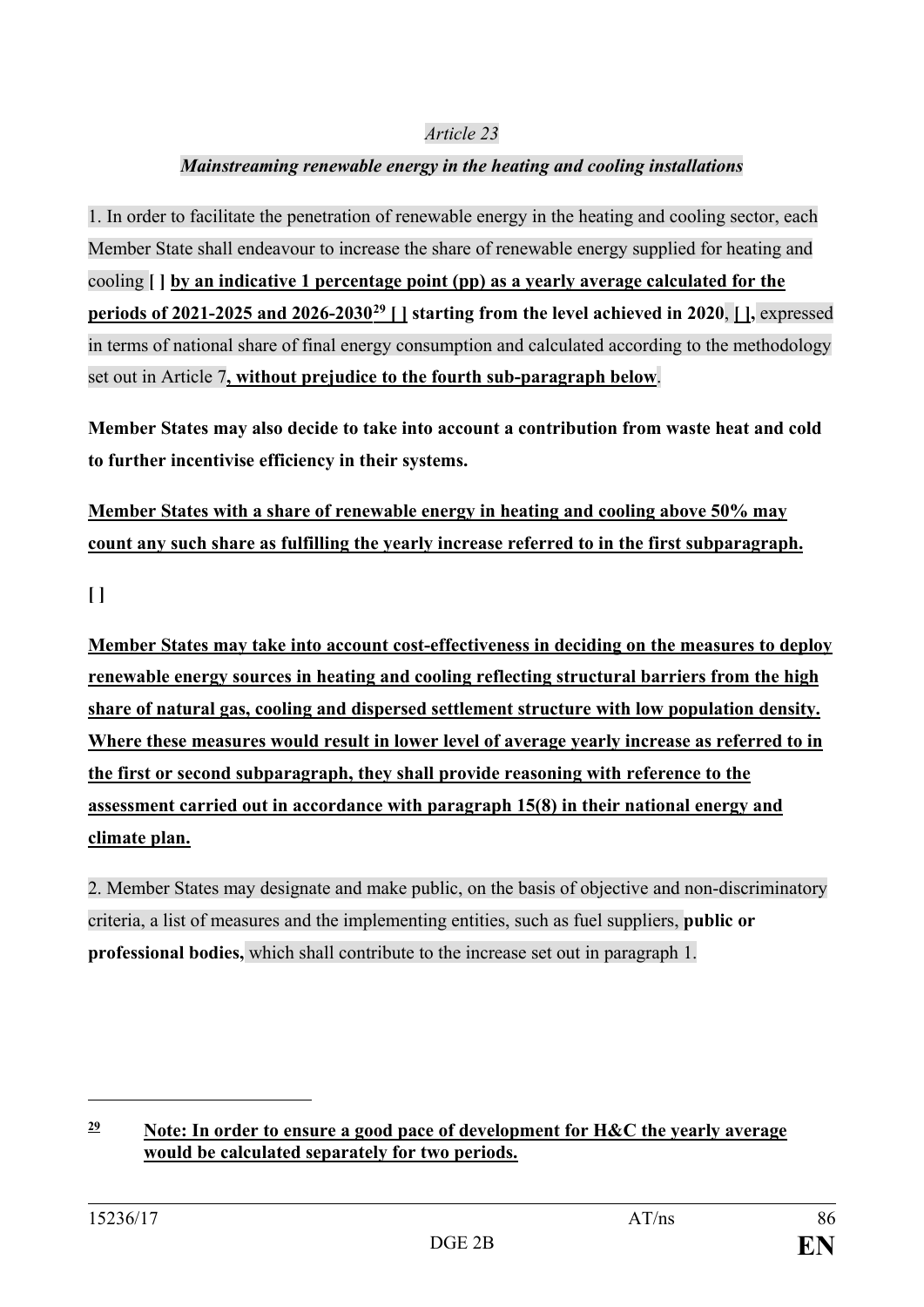3. The increase set out in paragraph 1 may be implemented through**,** *inter alia***,** one or more of the following options:

(a) physical incorporation of renewable energy in the energy and energy fuel supplied for heating and cooling;

(b) direct mitigation measures such as installation of highly efficient renewable heating and cooling systems in buildings or renewable energy use for industrial heating and cooling processes;

(c) indirect mitigation measures covered by tradable certificates proving compliance with the obligation through support to indirect mitigation measures, carried out by another economic operator such as an independent renewable technology installer or energy service company - ESCO providing renewable installation services.

**(d) other policy measures, including fiscal measures or other financial incentives.**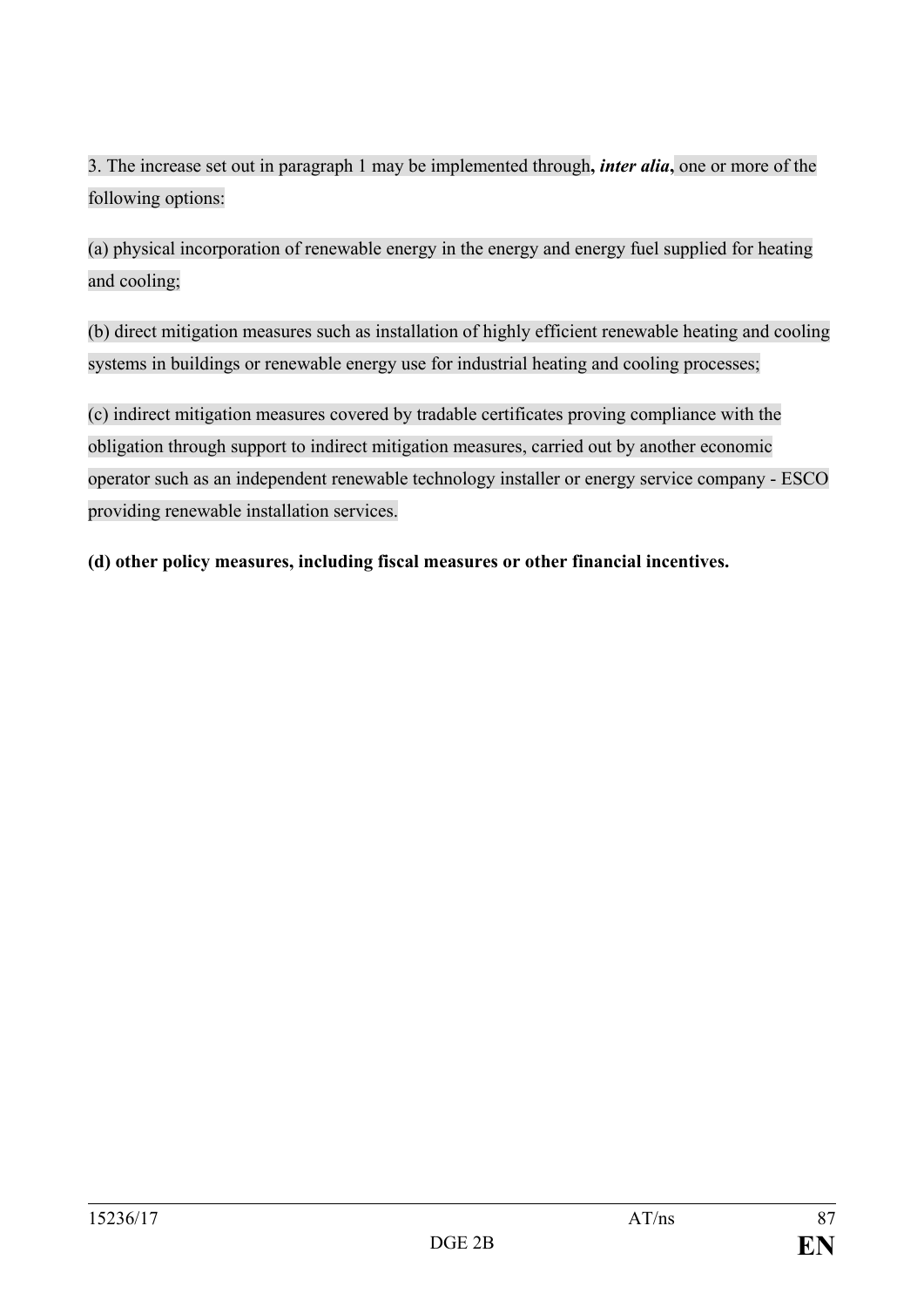4. Member States may use the established structures under the national energy efficiency obligation schemes set out in Article 7 of Directive 2012/27/EU to implement and monitor the measures referred to in paragraph 2.

5. **Where [ ]** entities **are** designated under paragraph 2 **Member States** shall ensure that their contribution is measurable and verifiable and **that the designated entities [ ]** report annually **[ ]** on:(a) the total amount of energy supplied for heating and cooling;

(b) the total amount of renewable energy supplied for heating and cooling;

(c) the share of renewable energy in the total amount of energy supplied for heating and cooling; and

(d) the type of renewable energy source.

**[ ]**

### *Article 24 District Heating and Cooling*

1. Member States shall ensure that **[ ]** information **is provided** to **[ ] final [ ] users** on **[ ] the** energy performance and the share of renewable energy in their **district heating and cooling** systems **in an easy to access manner, such as on suppliers' websites or bills in accordance with point (3)(b) of Annex VIIa of [amending Directive 2012/27/EU, COM(2016) 761]**.

2. Member States shall lay down the necessary measures **and conditions** to allow customers of those district heating or cooling systems which are not 'efficient district heating and cooling' within the meaning of Article 2(41) of Directive 2012/27/EU to**:**

**[ ] terminate their contract** in order to produce heating or cooling from renewable energy sources themselves **[ ]**.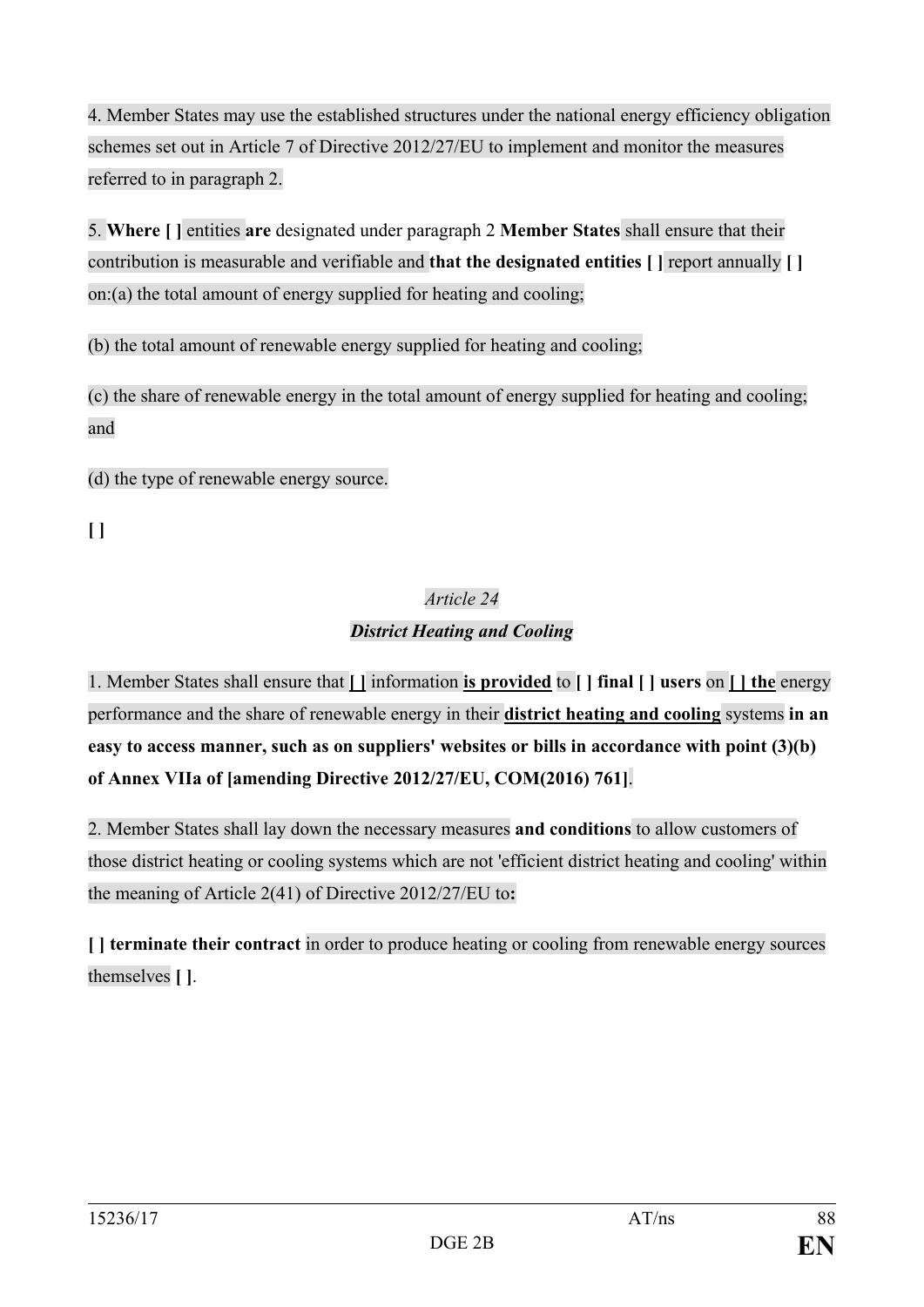**Termination of the contract [ ] may be made conditional on the compensation for cost directly caused by disconnection and the undepreciated portion of assets needed to provide heat and cold to that customer.**

3. Member States may restrict the right to **[ ] terminate their contract [ ]** to customers who can prove that the planned alternative supply solution for heating or cooling results in a significantly better energy performance. The performance assessment of the alternative supply solution may be based on the Energy Performance Certificate as defined in Directive 2010/31/EU.

4. Member States shall lay down the necessary measures to ensure **that district heating or cooling systems contribute to the increase referred to in Article 23 paragraph 1 by implementing at least one of the two following options:**

**a) Endeavour to increase the share of renewable energy sources and from waste heat and cold sources in district heating and cooling by at least 1 percentage point (pp) every year starting from the level achieved in 2020, expressed in terms of share of final energy consumption for district heating and cooling, by implementing measures that can be expected to trigger this yearly increase in years with normal climatic conditions**

**Member States with a share of renewable energy and waste heat and cold in district heating and cooling above 60% may count any such share as fulfilling the yearly increase referred to in the first subparagraph.**

**Member States shall lay down the necessary measures to implement the increase set out in**

**paragraph 4 (a) in their national energy and climate plans.**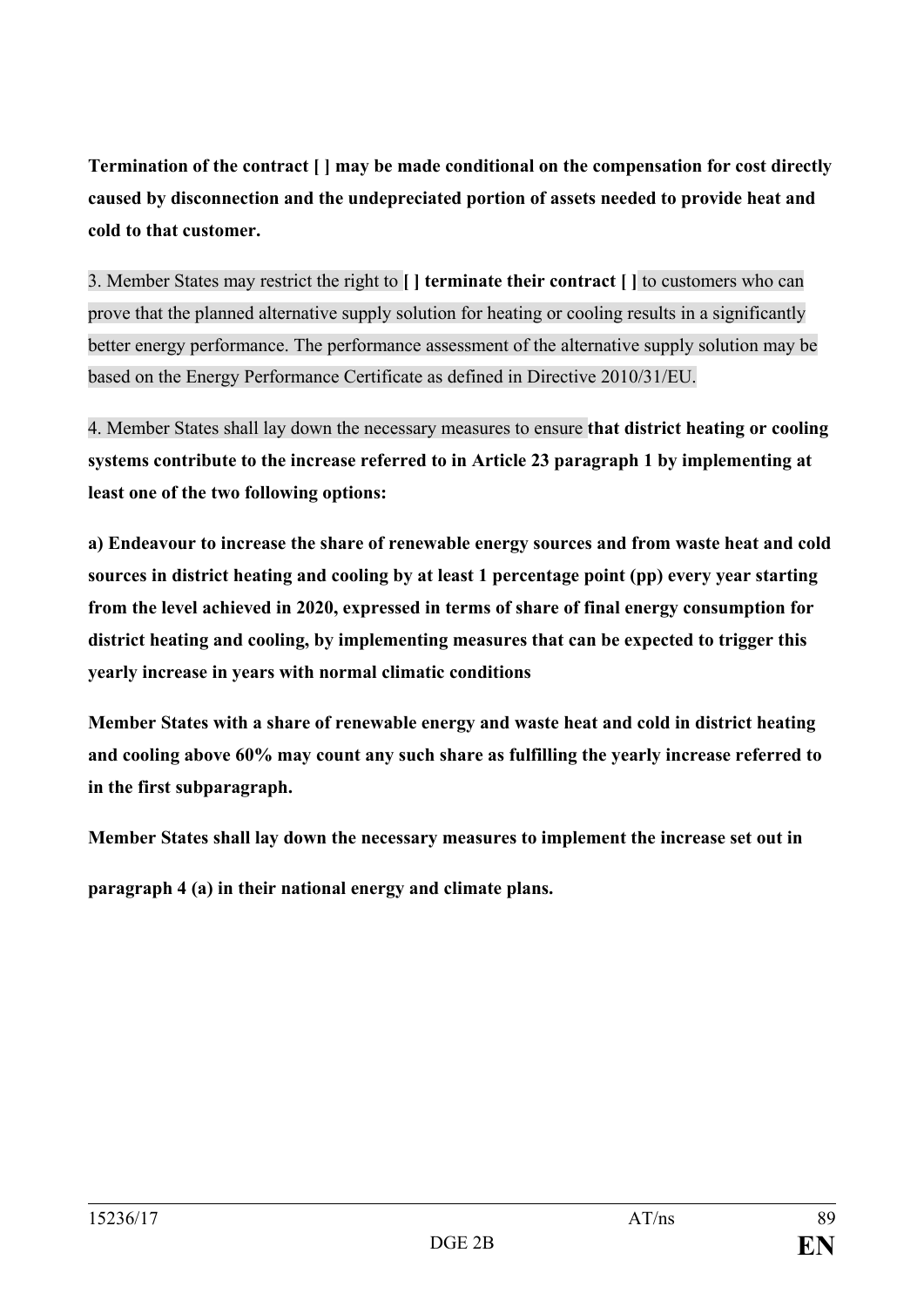**b) Ensure that operators of district heating or cooling systems are obliged to connect suppliers of energy from renewable energy sources and waste heat and cold or have to offer to connect and purchase heat and cold produced from renewable energy sources and waste heat and cold from third party suppliers when they need to:**

**i) meet demand from new customers and respond to requests from customers made under paragraph 2(b);**

**ii) replace existing heat and cold generation capacities; and** 

**iii) expand existing heat and cold generation capacities.** 

5. **[ ] When the option in paragraph 4 (b) is implemented, a**n operator of a district heating or cooling system may refuse **to connect and buy heat or cold from [ ] third party** suppliers where**:**

**(a)** the system lacks the necessary capacity due to other supplies of waste heat or cold, of heat or cold from renewable energy sources or of heat or cold produced by high-efficiency cogeneration**;**

**(b) the heat or cold supplied from the third party does not meet the technical parameters necessary to connect and ensure the reliable and safe operation of the district heating and cooling system; or**

**(c) it can demonstrate that the total cost of the heat or cold supply to final customers would increase compared to the situation without heat or cold supplied from the third party added to the system.**

Member States shall ensure that whe**n [ ]** the operator of the district heating or cooling system **[ ] refuses to connect a supplier of heating or cooling [ ]** information **is provided by the operator** to the competent authority according to paragraph 9 on **the reasons for the refusal, as well as the conditions and** measures that would **[ ] need to be taken in** the system **in order to enable the connection**.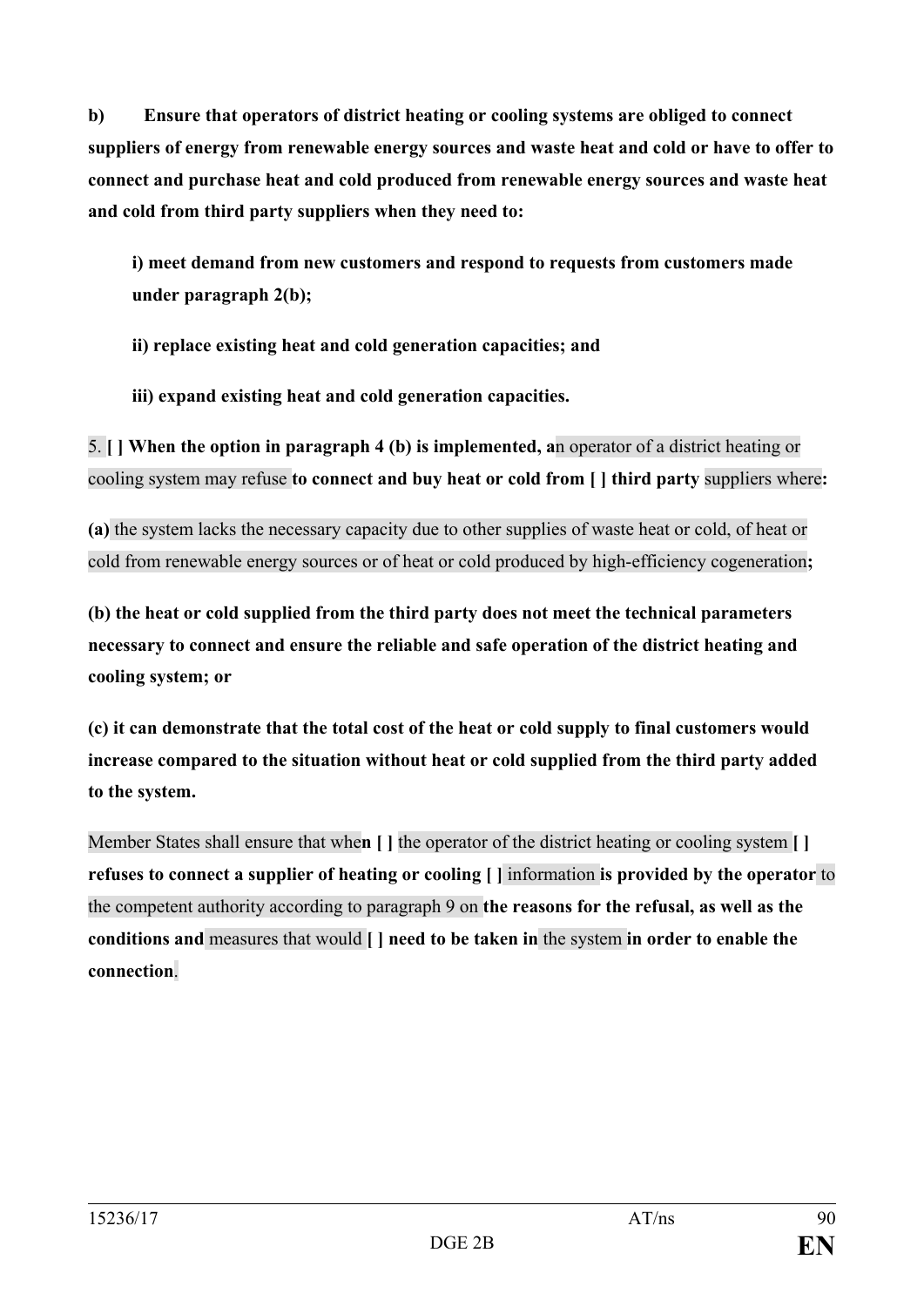# 6. **When the option in paragraph 4 (b) is implemented, Member States may exempt from the application of paragraph 4 (b):**

**a)** district heating or cooling systems **that constitute** 'efficient district heating and cooling' within the meaning of Article 2(41) of Directive 2012/27/EU**;**

## **b) existing district heating or cooling systems that become efficient in the sense of Article 2(41) of Directive 2012/27/EU by 2025 based on a plan approved by the competent authority;**

**c) district heating and cooling systems with a total rated thermal input below 20 MW [ ].**

7. The right to **terminate their contract [ ] [ ]** may be exercised by individual customers, by joint undertakings formed by customers or by parties acting on the behalf of customers. For multiapartment blocks, such **termination of their contract [ ]** may only be exercised at whole building level **in accordance with the applicable dwelling law**.

8. Member States shall require electricity distribution system operators to assess at least **every four years** [1], in cooperation with the operators of district heating or cooling systems in their respective area, the potential of district heating or cooling systems to provide balancing and other system services, including demand response and storing of excess electricity produced from renewable sources and if the use of the identified potential would be more resource- and cost-efficient than alternative solutions.

9. Member States shall **[ ]** ensure that the rights of consumers and the rules for operating district heating and cooling systems in accordance with this Article are clearly defined and enforced.

**10. Member States may decide not to apply paragraphs 2 to 9 of this Article if:**

**a) their share of district heating and cooling is less than 2% of the overall consumption of energy for heating and cooling at [the entry into force of this Directive]; or**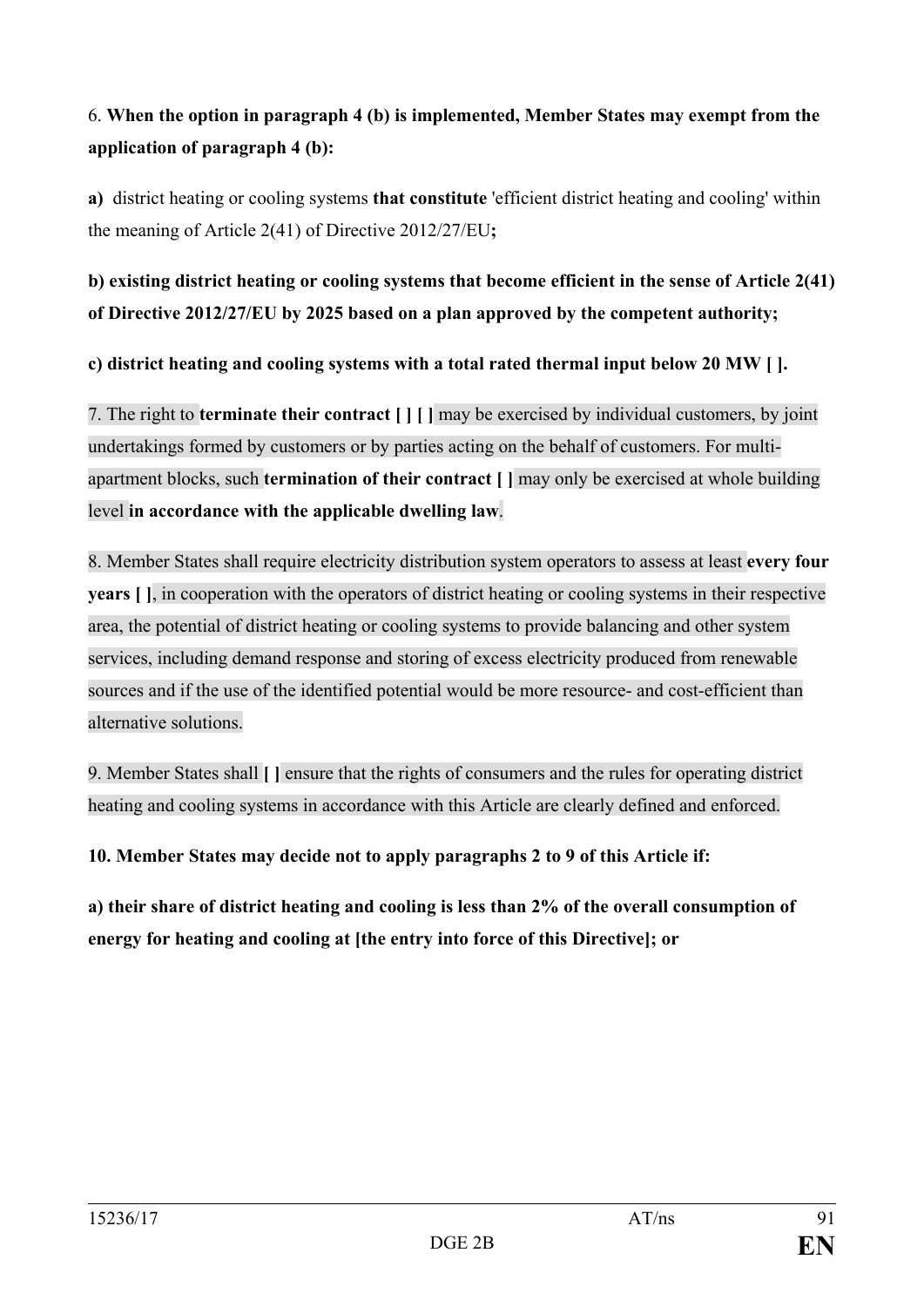**b) if they are increasing the share in point (a) of this paragraph beyond 2% by developing new efficient district heating and cooling systems as referred to in Article 2(41) of Directive 2012/27/EU based on their integrated national energy and climate plans or the assessment referred to in Article 15(8); or**

**c) the share of systems referred in the paragraph 6 of this article constitute over 90 % of total sales of district heating and cooling in a member state.**

### *Article 25*

### *Mainstreaming renewable energy in the transport sector*

1. **[ ] In order to mainstream renewable energy use in the transport sector, each** Member State shall **[ ] set an obligation on fuel suppliers to ensure the share of renewable energy supplied for final consumption in the transport sector is at least 14% by 2030, following an indicative trajectory set by the Member State and calculated in accordance to the methodology set out in this article. Member States may decide to include in such a minimum share also the contribution from recycled carbon fuels. Member States may exempt or distinguish between different fuel suppliers and energy carriers when setting this obligation, ensuring varied maturity and cost of technologies is taken into account.** 

**[ ] Within this total share, [ ]** the contribution of **[ ]** biofuels and biogas produced from feedstock listed in part A of Annex IX shall **be 1% in 2025 and []** [], increasing up to at least  $\boxed{13\%}$  by 2030 **[ ]**.

**Within this total share, the contribution of renewable electricity shall be considered to be 5 times its energy content when supplied to road vehicles.**

**When setting the obligation under the first and second sub-paragraphs to ensure the achievement of the share set out therein, Member States may do so, inter alia, by renewable energy obligations or other measures targeting volumes, energy content or greenhouse gas emission savings provided that it is demonstrated that the shares set out in the first and second sub-paragraph are achieved.**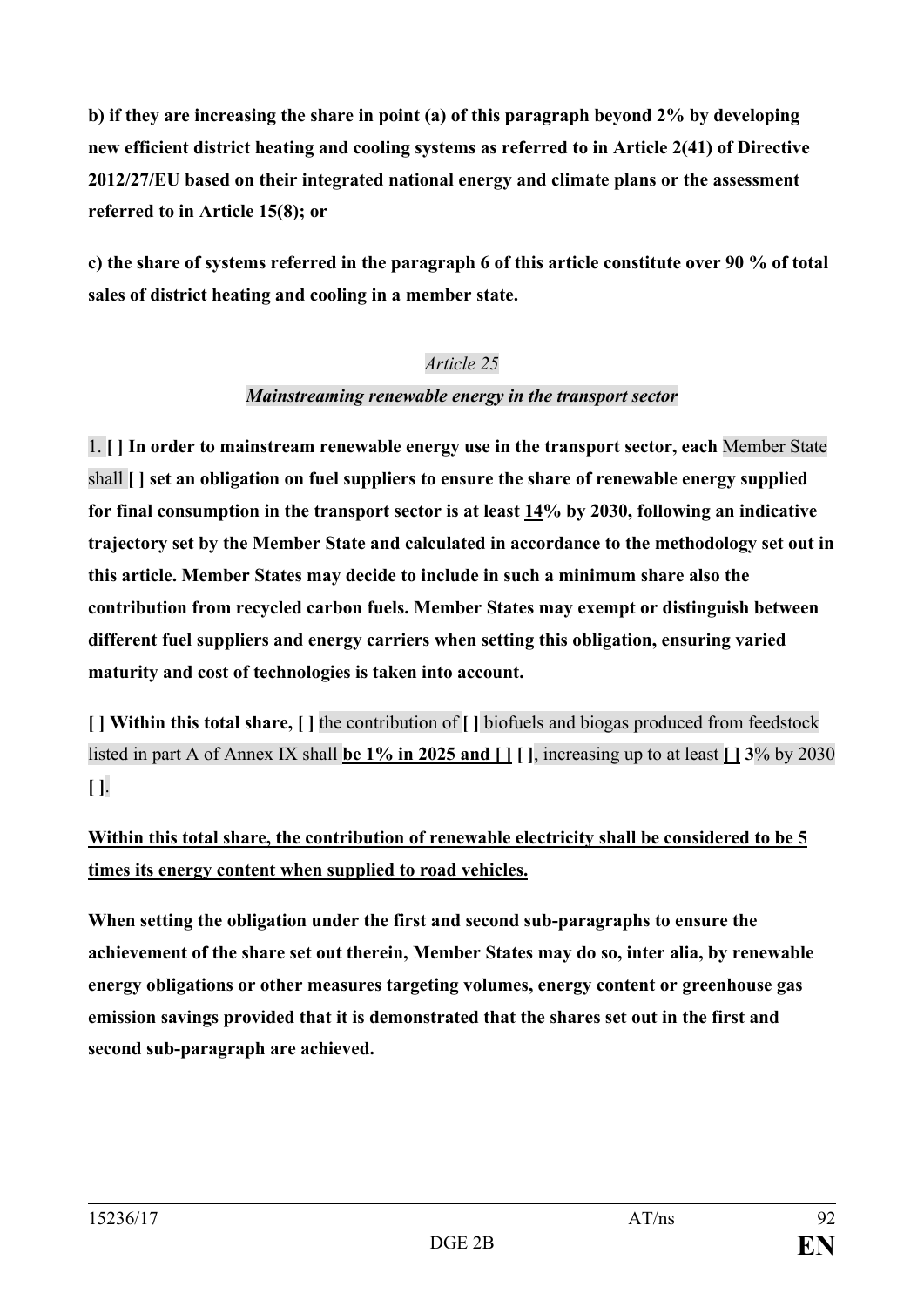**For the purpose of demonstrating compliance with the obligation under the first and second sub-paragraphs, [ ] Member States may consider the contribution of biofuels and biogas produced from feedstock listed in Annex IX to be twice their energy content.**

**The greenhouse gas emission savings from the use of renewable liquid and gaseous transport fuels of non-biological origin and recycled carbon fuels shall be at least 70% as of 1 January 2021.**

**For the calculation of a Member State's gross final consumption of energy from renewable energy sources set out in Article 7 and the share set out in the first sub-paragraph of this Article, each Member State shall ensure that the share of energy from renewable fuels produced from food or feed crops shall be no more than 7% of energy consumption in road and rail transport. [ ] Member States may set a lower limit and may distinguish for the purposes of Article 26(1) between types of biofuels, bioliquids and biomass fuels produced from food and feed crops, based on categories set out in Annex VIII, for instance by setting a lower limit for the contribution from food or feed crop based biofuels produced from oil crops, taking into account indirect land use change impact. In case a Member State decides to limit the contribution from biofuels produced from food and feed crops to a share lower than 7%, that Member State may accordingly reduce the overall share referred to in Article 26(1) first subparagraph.**

For the calculation of the shares referred to in the **[ ] first and second [ ]** sub-paragraph, the following provisions shall apply:

a) for the calculation of the denominator, that is the energy content of road and rail transport fuels supplied for consumption or use on the market, petrol, diesel, natural gas, biofuels, biogas, **[ ]** renewable liquid and gaseous transport fuels of non-biological origin**, [ ]** and electricity **supplied to road and rail transport [ ]**, shall be taken into account;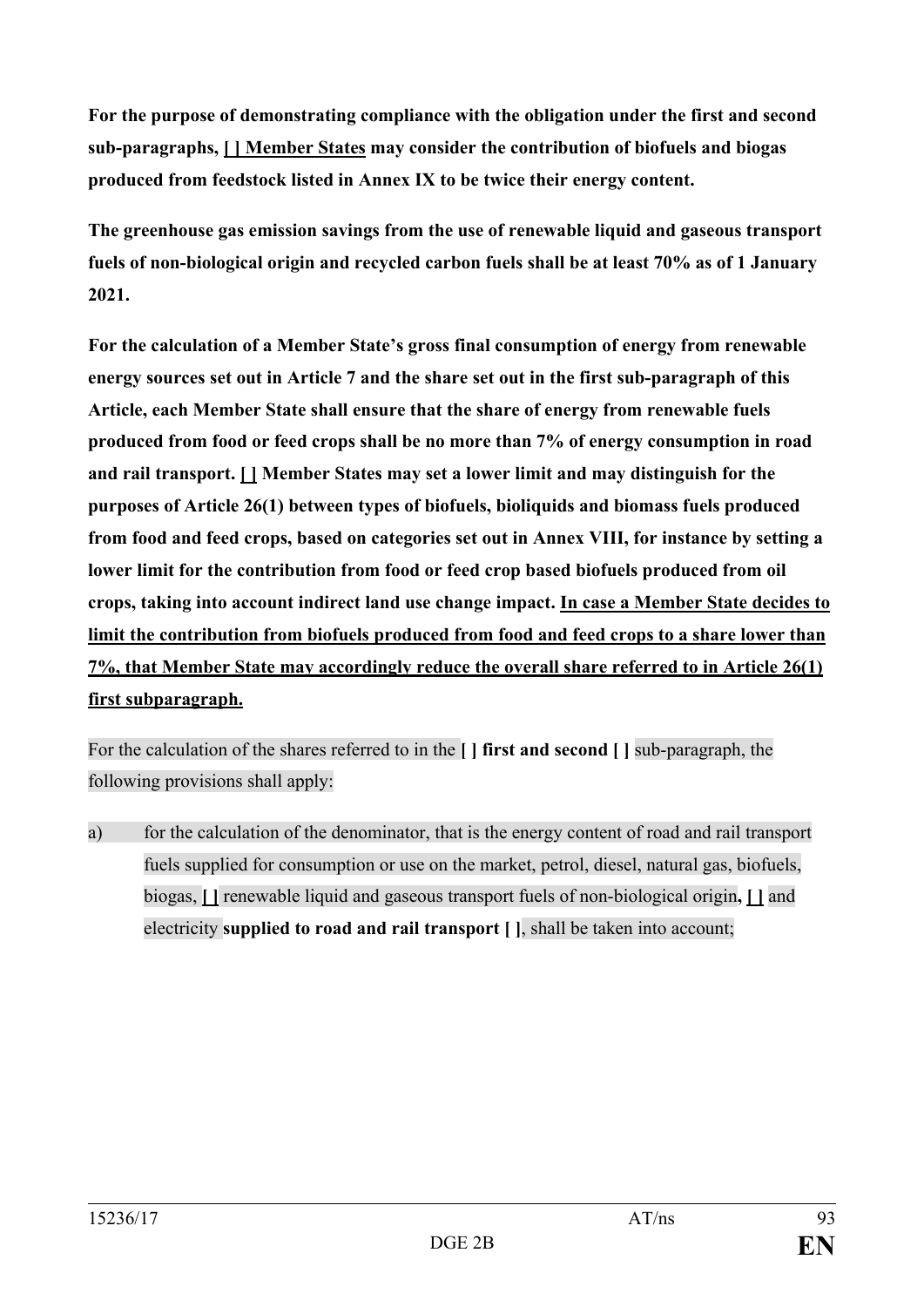b) for the calculation of the numerator, **that is the amount of energy from renewable sources consumed in transport for the purposes of the first subparagraph,** the energy content of **all types of energy from renewable sources [ ]** supplied to all transport sectors, and renewable electricity supplied to road **and rail transport [ ]**, shall be taken into account. **Recycled carbon fuels shall be taken into account if a Member State decides to do so.**

For the calculation of the numerator, **Member States may limit** the contribution from biofuels and biogas produced from feedstock included in part B of Annex IX**, [ ] taking into account the availability of feedstock included in part B of Annex IX [ ]. T**he contribution of fuels supplied in the aviation and maritime sector shall be considered to be 1.2 times their energy content.

**[ ]**

c) For the calculation of both numerator and denominator, the values regarding the energy content of transport fuels, as set out in Annex III, shall be used. For the determination of the energy content of transport fuels not included in Annex III, the Member States shall use the respective ESOs standards for determination of calorific values of fuels. Where no ESOs standard has been adopted for this purpose, the respective ISO standards shall be used.

**The Commission is empowered to adopt delegated acts in accordance with Article 32 concerning the adaptation of the energy content of transport fuels, as set out in Annex III, to scientific and technical progress.**

**[ ]**

3. To determine the share of renewable electricity for the purposes of paragraph 1 either the average share of electricity from renewable energy sources in the Union or the share of electricity from renewable energy sources in the Member State where the electricity is supplied, as measured two years before the year in question may be used. **[ ]**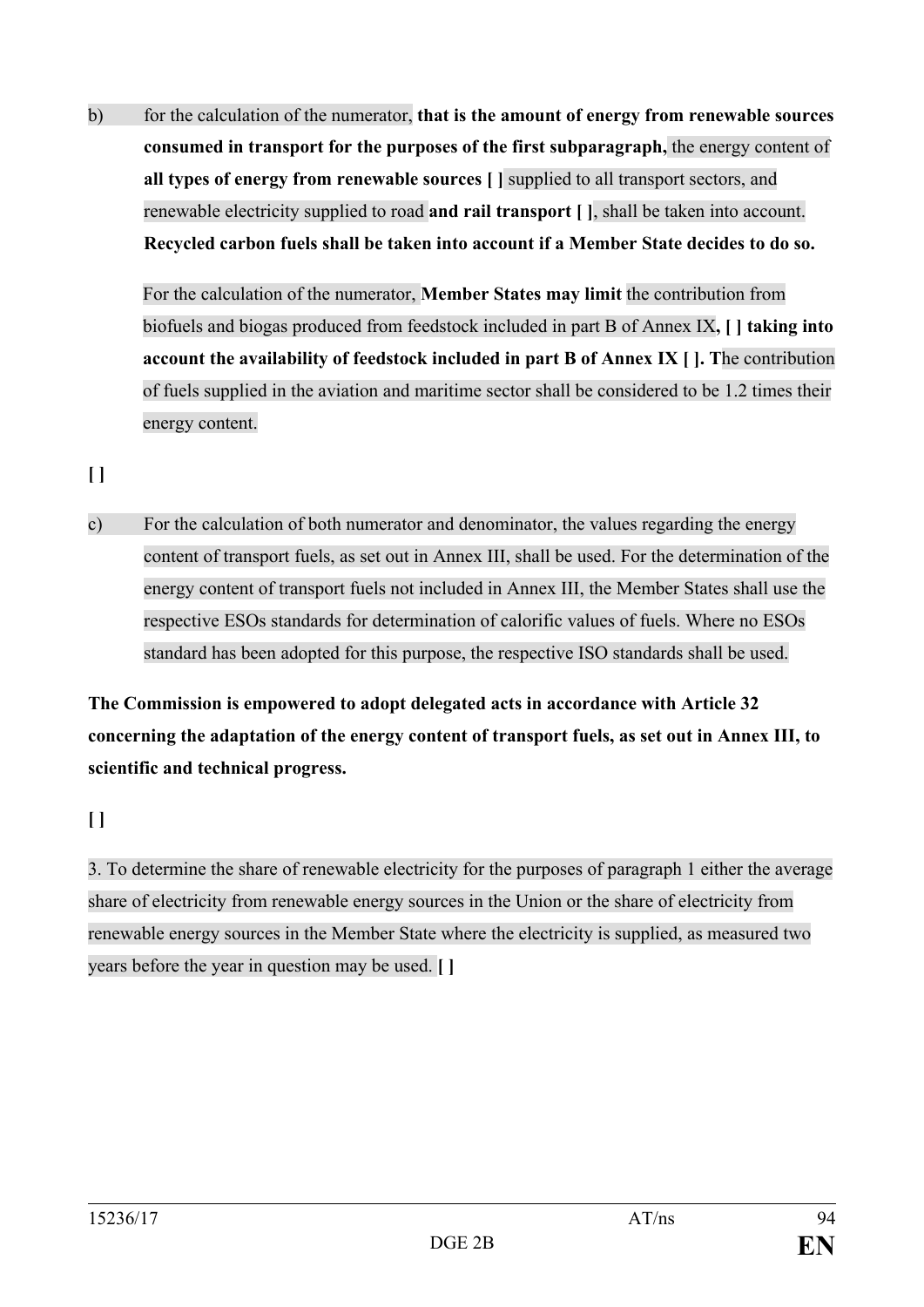The share of renewable energy in liquid and gaseous transport fuels shall be determined on the basis of the share of renewable energy in the total energy input used for the production of the fuel.

For the purposes of this paragraph, the following provisions shall apply:

(a) When electricity is used for the production of renewable liquid and gaseous transport fuels of non-biological origin, either directly or for the production of intermediate products, either the average share of electricity from renewable energy sources in the Union or the share of electricity from renewable energy sources in the country of production, as measured two years before the year in question, may be used to determine the share of renewable energy. **[ ]**

However, electricity obtained from direct connection to an installation generating renewable electricity **(i)** that comes into operation after or at the same time as the installation producing the renewable liquid and gaseous transport fuel of non-biological origin and **[ ] (ii)** is not connected to the grid**[ ] or is connected to the grid but can provide evidence that the respective electricity has been provided without importing electricity from the grid**, can be fully counted as renewable electricity for the production of that renewable liquid and gaseous transport fuel of nonbiological origin.

**In addition, [ ] electricity that has been imported from the grid [ ] may be counted as fully renewable if the electricity is produced exclusively from renewable energy sources [ ] and:**

**(a) the renewable electricity generation would have been curtailed if not consumed by the plant or**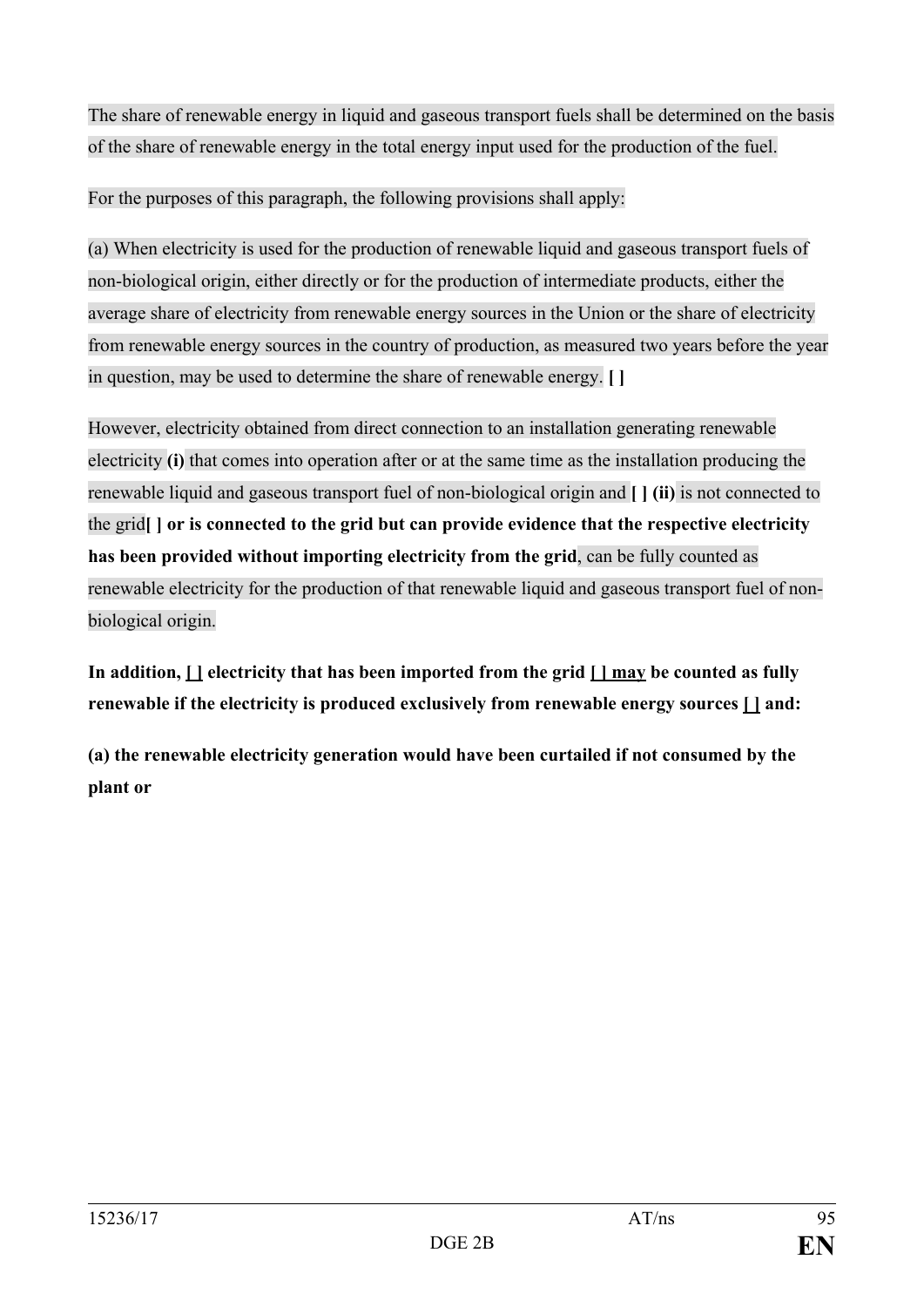**(b) the renewable properties and any other appropriate criteria [ ] have been demonstrated, ensuring that the renewable properties of this electricity are claimed only once and only in one end-use sector.**

**The Commission shall adopt an implementing act in accordance with Article 31 to establish a common European methodology, setting out detailed rules for economic operators to comply with the requirements set out in this sub-paragraph by December 2021.**

### **[ ]**

**3bis. With a view to minimising the risk of single consignments being claimed more than once in the Union, Member States and the Commission shall strengthen cooperation among national systems and between national systems and voluntary schemes and verifiers established pursuant to Article 27, including, where appropriate, the exchange of data. Where an authority suspects or detects a fraud it shall, where appropriate, inform other Member States of the issue.**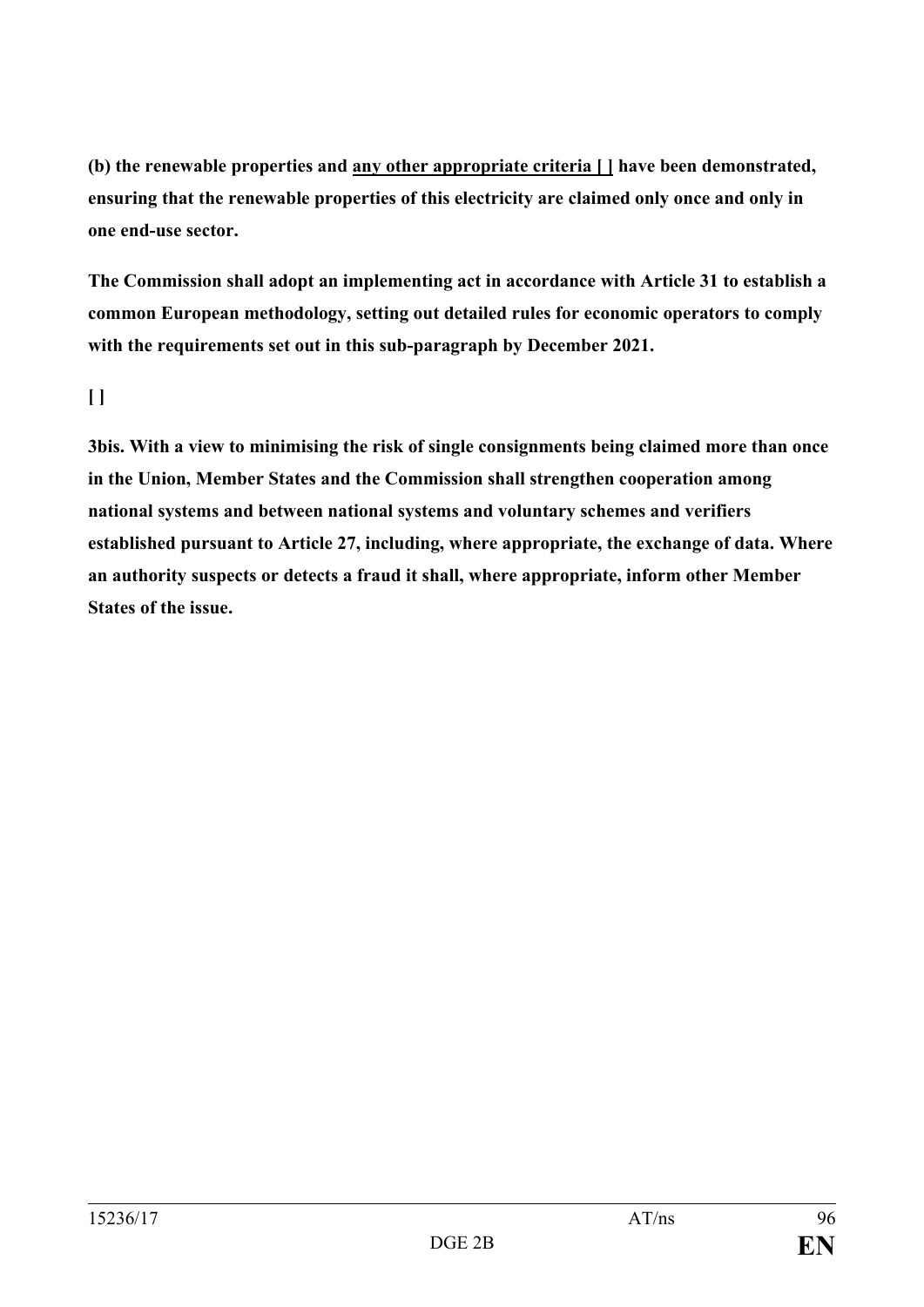4. **The Commission [ ]** shall **ensure that [ ]** a database **is put in place** enabling tracing of **liquid and gaseous** transport fuels that are eligible for counting towards the numerator set out in paragraph 1(b) **or taken into account for the purposes referred to in points (a), (b), and (c) of Article 26(1),** and **Member States shall** require the relevant economic operators to enter information on the transactions made and the sustainability characteristics of the**se [ ]** fuels, including their life cycle greenhouse gas emissions, starting from their point of production to the fuel supplier that places the fuel on the market. **Member States may set up a national database that is linked to the one put in place by the Commission ensuring that information entered is instantly transferred.** 

# **The fuel suppliers shall enter the information necessary to verify compliance with the requirements set out in paragraph 1, first subparagraph.**

**[ ]**

**5. Member States shall have access to the database and take measures to ensure that within each Member States economic operators enter the correct information. The Commission shall require the schemes that are the subject of a decision pursuant to paragraph 4 of Article 27 to verify compliance with this requirement when checking compliance with the sustainability criteria for biofuels, bioliquids and biomass fuels.**

**The Commission shall set out detailed rules for economic operators to comply with the requirement set out in paragraph 4 and this paragraph, including independent auditing and technical specifications for transfers of information from national databases to the Commission database set out in paragraph 4, by means of implementing acts adopted in accordance with the examination procedure referred to in Article 31.**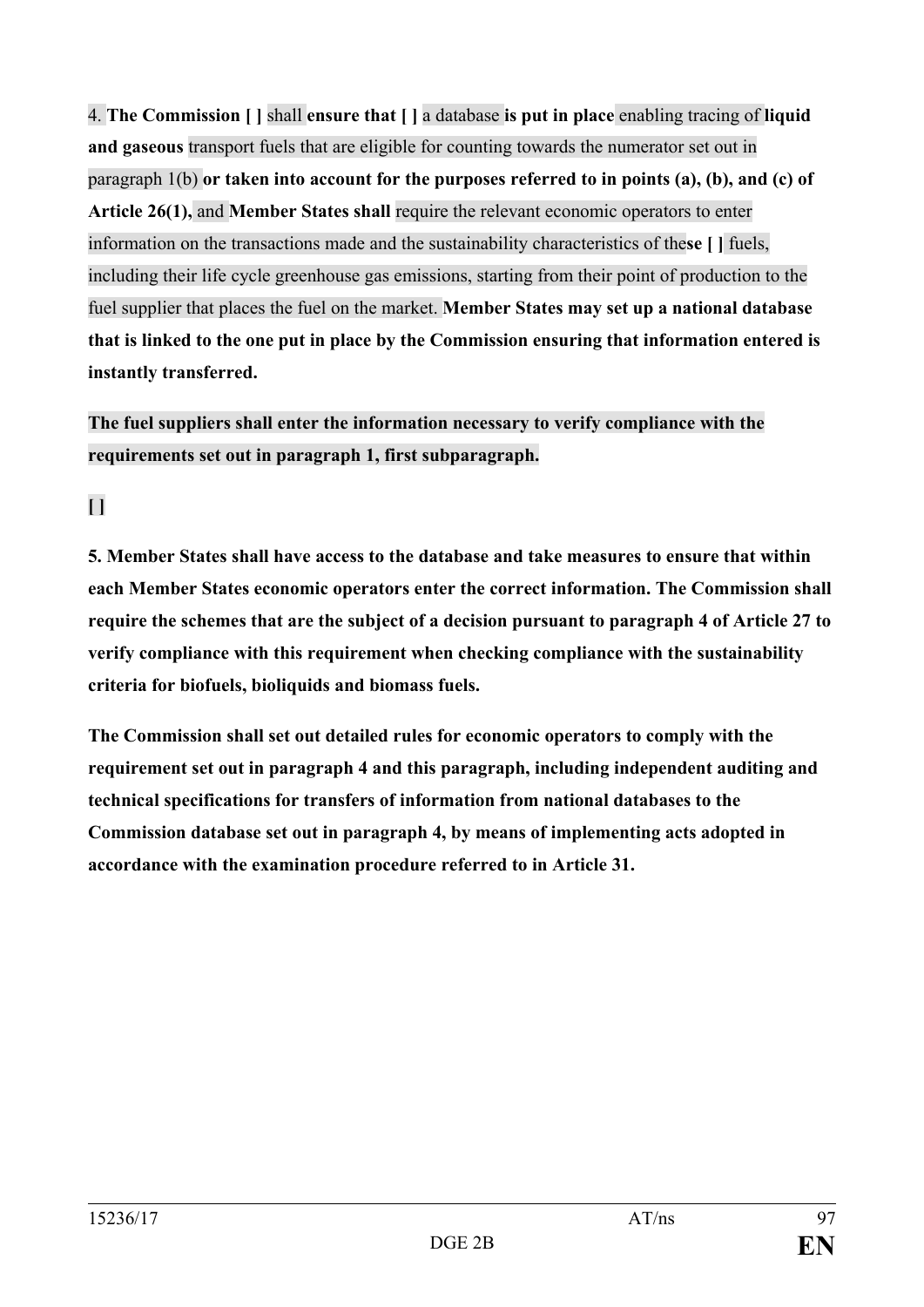6. The Commission is empowered to adopt **[ ] implementing** acts in accordance with Article 3**1 [ ]** to **[ ]** specify the methodology **[ ]** to determine the share of biofuel resulting from biomass being processed with fossil fuels in a common process, **and** to specify the methodology for assessing greenhouse gas emission savings from renewable liquid and gaseous transport fuels of nonbiological origin **[ ] and recycled carbon fuels**. **The Commission shall adopt such methodologies no later than December 2021.**

**6bis. The Commission is empowered to amend the list of feedstocks in parts A and B of Annex IX in order to add feedstocks, but not to remove them. Feedstocks that can only be processed with advanced technologies shall be added to Annex IX part A while feedstocks that can be processed into biofuels with mature technologies shall be added to Annex IX Part B.**

**Each implementing act amending the list of feedstocks in parts A and B shall be based on an analysis of the potential of the raw material as a feedstock for the production of biofuels taking into account:**

**i) the principles of the waste hierarchy established in Directive 2008/98/EC;**

**ii) the Union sustainability criteria set out in Article 27;** 

**iii) [ ] significant distortive effects on markets for (by-) products, wastes or residues;**

**iv) the potential for delivering substantial greenhouse gas emission savings compared to fossil fuels; and**

**v) the risk of negative impacts on the environment and biodiversity.**

**Every 2 years, the Commission shall carry out an evaluation of the list of feedstocks in parts A and B of Annex IX in order to add feedstocks, in line with the principles set out in this paragraph. The first evaluation shall be carried out no later than 6 months after [date of entry into force of this Directive].**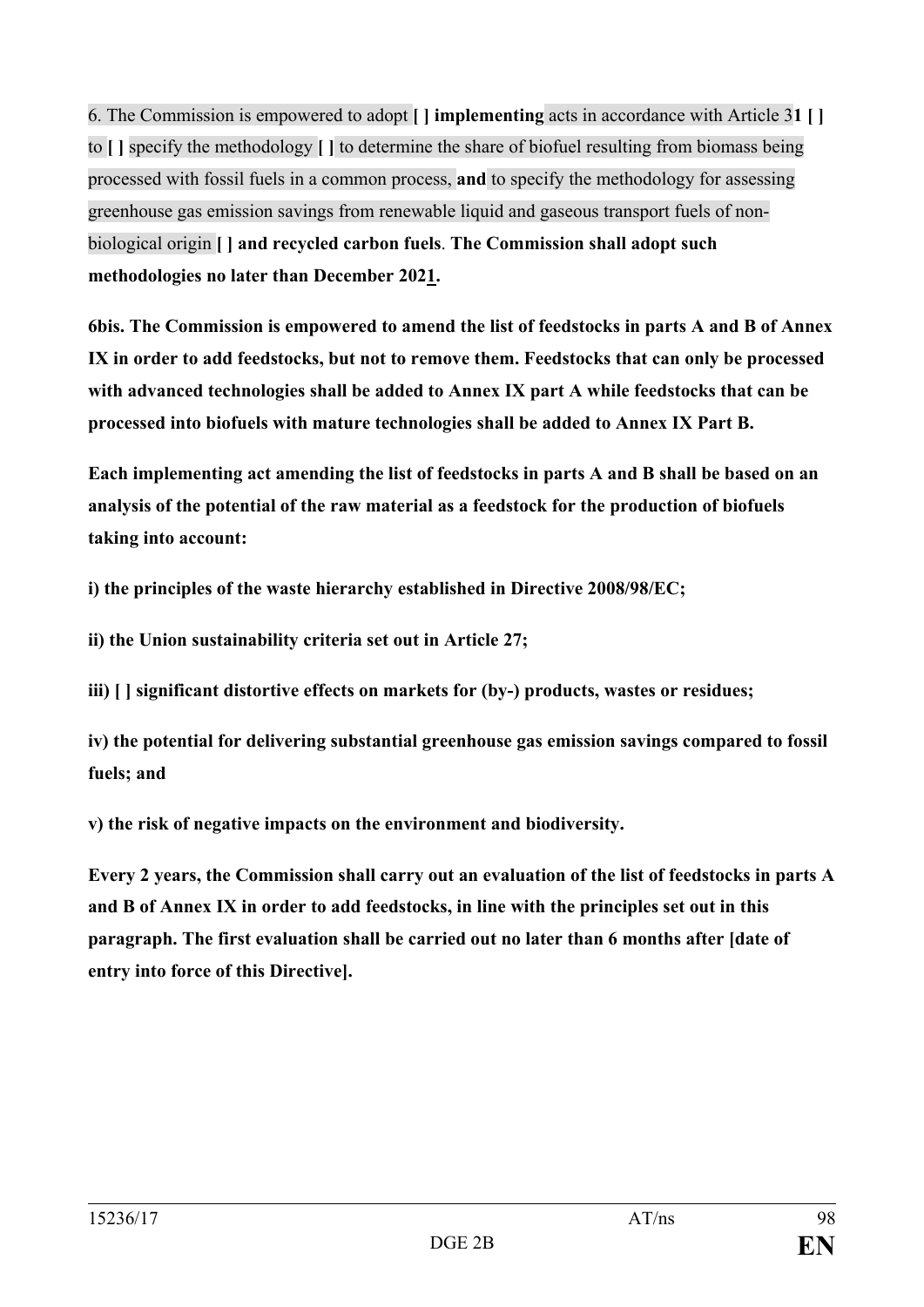7. By 31 December 2025, in the context of the biennial assessment of progress made pursuant to Regulation [Governance], the Commission shall assess whether the obligation laid down in paragraph 1 effectively stimulates innovation and promotes greenhouse gas savings in the transport sector, and whether the applicable greenhouse gas savings requirements for biofuels and biogas are appropriate. The Commission shall, if appropriate, present a proposal to modify the obligation laid down in paragraph 1.

#### *Article 26*

# *Sustainability and greenhouse gas emissions saving criteria for biofuels, bioliquids and biomass fuels*

1. Energy from biofuels, bioliquids and biomass fuels shall be taken into account for the purposes referred to in points (a), (b) and (c) of this paragraph only if they fulfil the sustainability criteria set out in paragraphs 2 to 6 and the greenhouse gas emissions saving criteria set out in paragraph 7:

(a) contributing towards the Union target and Member States renewable energy share ;

(b) measuring compliance with renewable energy obligations , including the **obligation [ ]** set out in Article**[ ]** 25 ;

(c) eligibility for financial support for the consumption of biofuels, bioliquids and biomass fuels.

However, biofuels, bioliquids and biomass fuels produced from waste and residues, other than agricultural, aquaculture, fisheries and forestry residues, need only fulfil the greenhouse gas emissions saving criteria set out in paragraph 7 in order to be taken into account for the purposes referred to in points (a), (b) and (c) of this paragraph. This provision shall also apply to waste and residues that are first processed into a product before being further processed into biofuels, bioliquids and biomass fuels. **Electricity, heating and cooling produced from municipal solid waste shall not be subject to the greenhouse gas emissions savings criteria set out in paragraph 7.**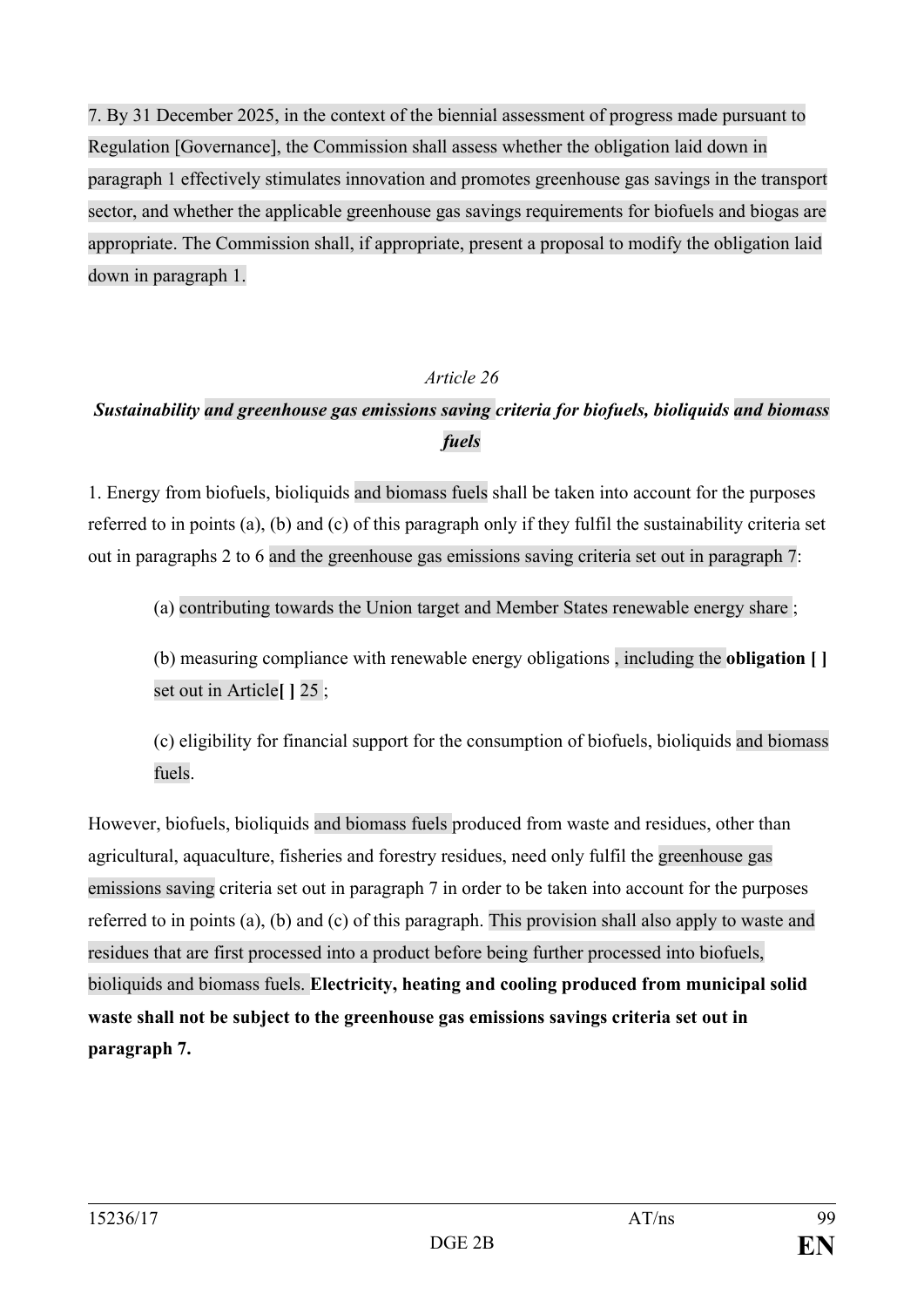Biomass fuels shall have to fulfil the sustainability and greenhouse gas emissions saving criteria set out in paragraphs 2 to 7 **[ ]** if used in installations producing electricity, heating and cooling or fuels with a **[ ] total rated thermal input** equal to or exceeding 20 MW in case of solid biomass fuels and with a **[ ] total rated thermal input** capacity equal to or exceeding **[ ] 2** MW in case of gaseous biomass fuels. **[ ] Member States may apply the sustainability and greenhouse gas emission saving criteria to installations with lower fuel capacity.**

The sustainability criteria set out in paragraphs 2 to 6 and the greenhouse gas emissions saving criteria set out in paragraph 7 shall apply irrespectively of the geographical origin of the biomass.

2. Biofuels, bioliquids and biomass fuels produced from agricultural biomass taken into account for the purposes referred to in points (a), (b) and (c) of paragraph 1 shall not be made from raw material obtained from land with high biodiversity value, namely land that had one of the following statuses in or after January 2008, whether or not the land continues to have that status:

(a) primary forest and other wooded land, namely forest and other wooded land of native species, where there is no clearly visible indication of human activity and the ecological processes are not significantly disturbed;

(b) areas designated:

(i) by law or by the relevant competent authority for nature protection purposes; or

(ii) for the protection of rare, threatened or endangered ecosystems or species recognised by international agreements or included in lists drawn up by intergovernmental organisations or the International Union for the Conservation of Nature, subject to their recognition in accordance with the first subparagraph of Article 27(4);

unless evidence is provided that the production of that raw material did not interfere with those nature protection purposes;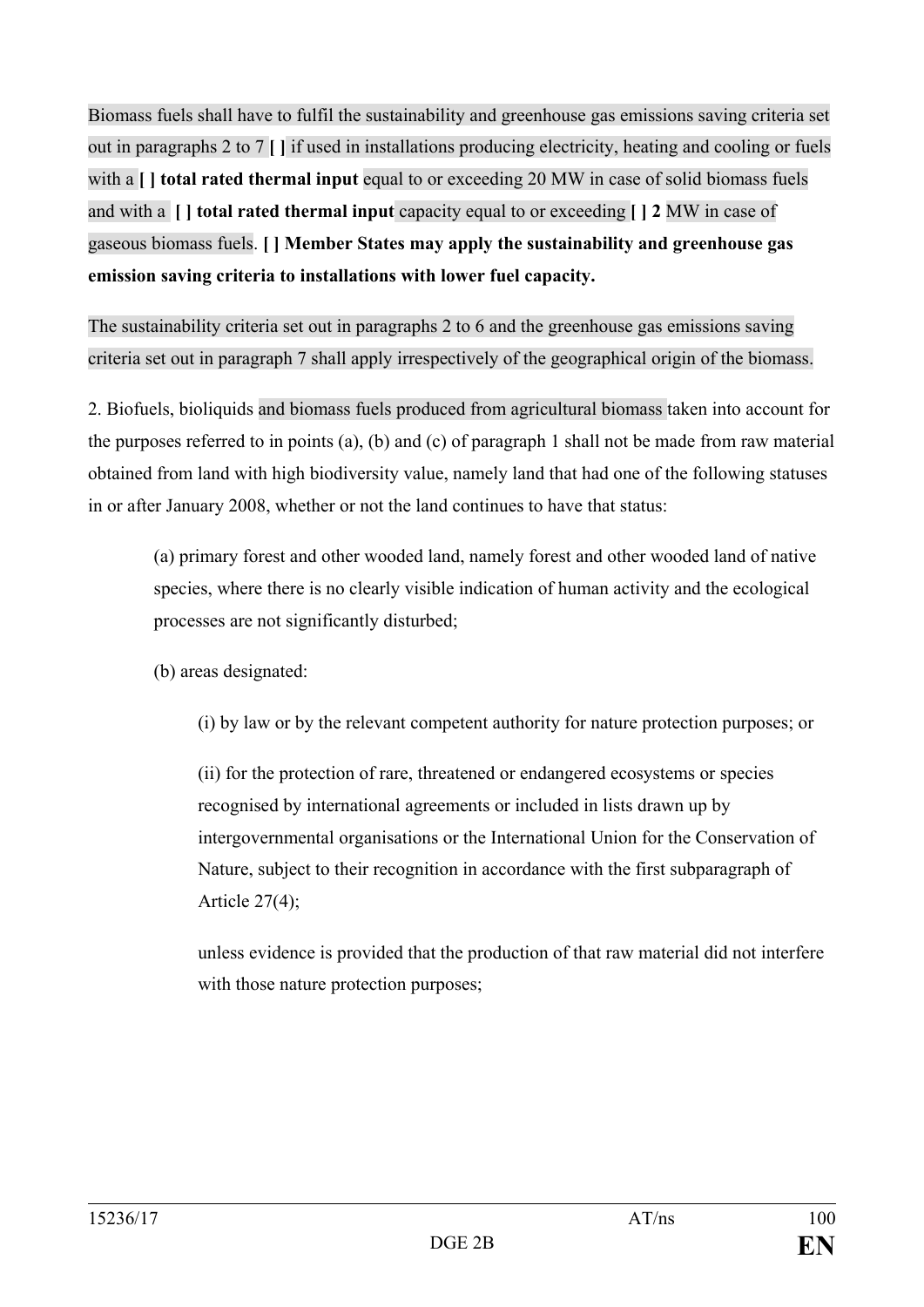(c) highly biodiverse grassland **[ ]** that is:

(i) natural, namely grassland that would remain grassland in the absence of human intervention and which maintains the natural species composition and ecological characteristics and processes; or

(ii) non-natural, namely grassland that would cease to be grassland in the absence of human intervention and which is species-rich and not degraded and has been identified as being highly biodiverse by the relevant competent authority, unless evidence is provided that the harvesting of the raw material is necessary to preserve its status as highly biodiverse grassland.

The Commission may **further specify [ ]** the criteria to determine which grassland shall be covered by point (c) by means of implementing acts adopted in accordance with the examination procedure referred to in Article 31(2).

3. Biofuels, bioliquids and biomass fuels produced from agricultural biomass taken into account for the purposes referred to in points (a), (b) and (c) of paragraph 1 shall not be made from raw material obtained from land with high carbon stock, namely land that had one of the following statuses in January 2008 and no longer has that status:

(a) wetlands, namely land that is covered with or saturated by water permanently or for a significant part of the year;

(b) continuously forested areas, namely land spanning more than one hectare with trees higher than five metres and a canopy cover of more than 30 %, or trees able to reach those thresholds in situ;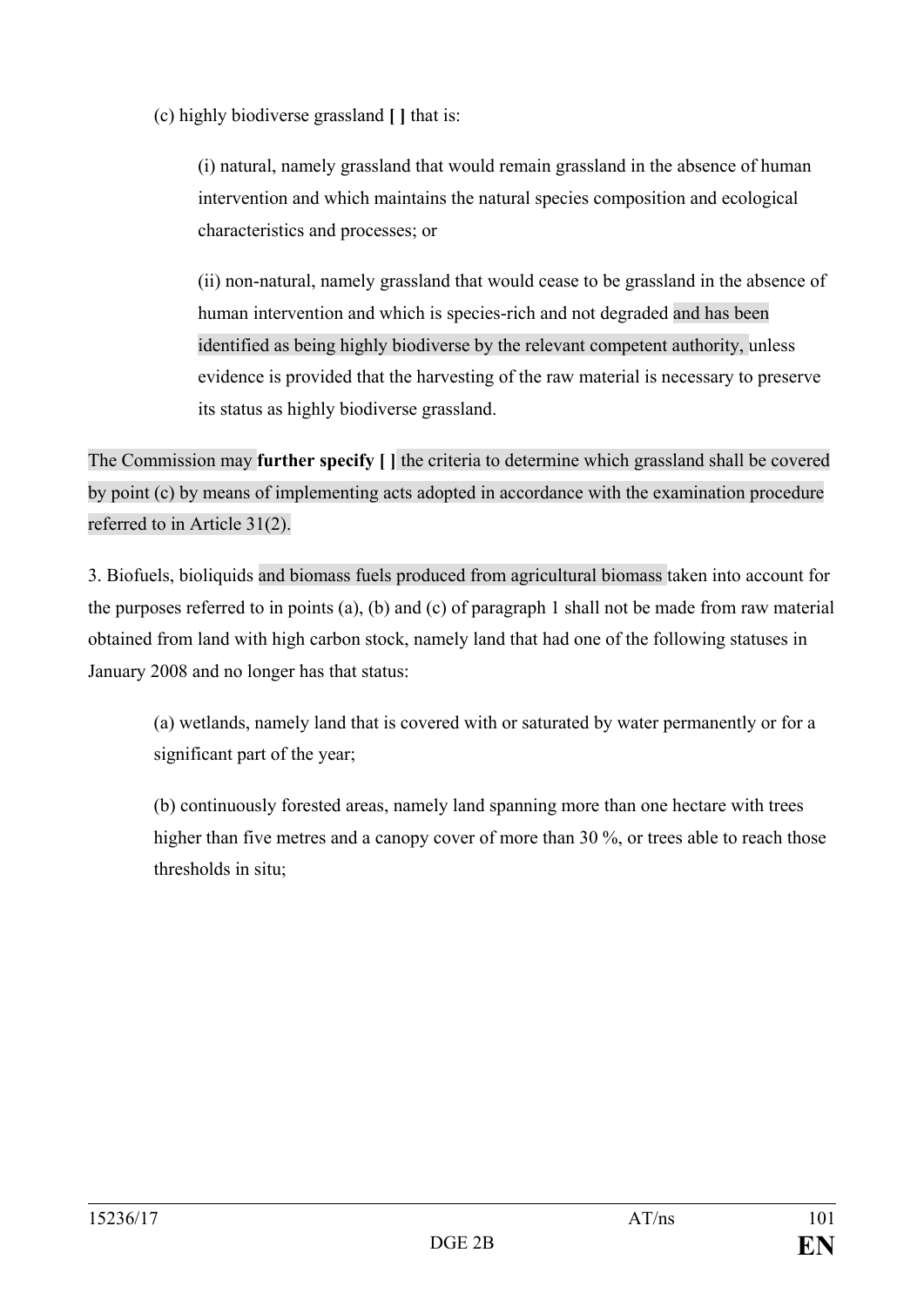(c) land spanning more than one hectare with trees higher than five metres and a canopy cover of between 10 % and 30 %, or trees able to reach those thresholds in situ, unless evidence is provided that the carbon stock of the area before and after conversion is such that, when the methodology laid down in part C of Annex V is applied, the conditions laid down in paragraph 7 of this Article would be fulfilled.

The provisions of this paragraph shall not apply if, at the time the raw material was obtained, the land had the same status as it had in January 2008.

4. Biofuels, bioliquids and biomass fuels produced from agricultural biomass taken into account for the purposes referred to in points (a), (b) and (c) of paragraph 1 shall not be made from raw material obtained from land that was peatland in January 2008**, unless evidence is provided that the cultivation and harvesting of that raw material does not involve drainage of previously undrained soil.**

5. Biofuels, bioliquids and biomass fuels produced from forest biomass taken into account for the purposes referred to in points (a), (b) and (c) of paragraph 1 shall meet the following requirements to minimise the risk of using **[ ]** forest biomass **derived from unsustainable** production:

(a) the country in which forest biomass was harvested has national and/or sub-national laws applicable in the area of harvest as well as monitoring and enforcement systems in place ensuring:

i) **[ ] the legality of harvesting operations**;

ii) forest regeneration of harvested areas **[ ]**;

iii) areas **designated by law or by the relevant competent authority for nature protection purposes [ ]**, including wetlands and peatlands, **[ ]** are protected;

iv) the impacts of forest harvesting activities on soil quality and biodiversity are **taken into account.** 

**[ ]**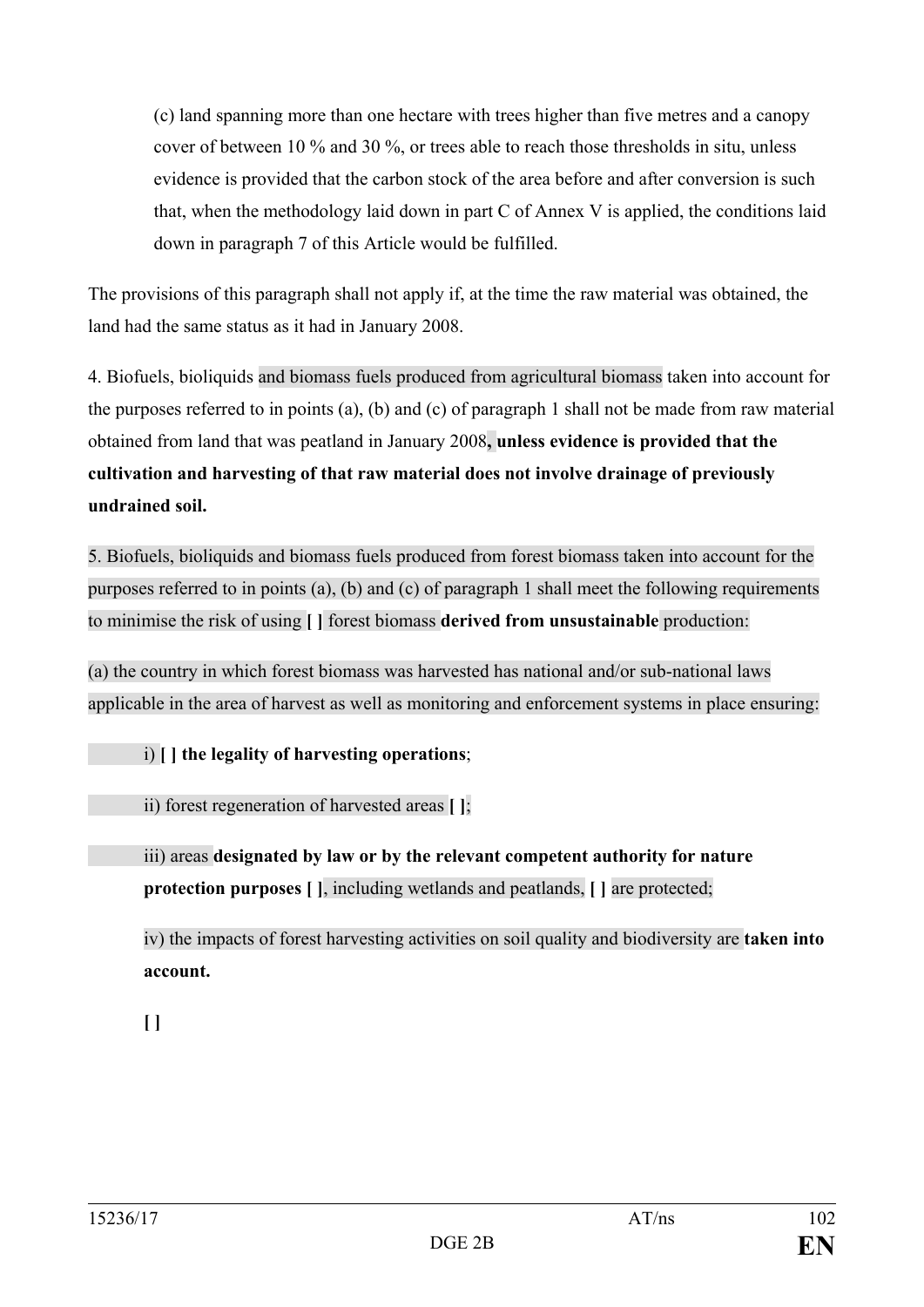(b) when evidence referred to in the first subparagraph is not available, the biofuels, bioliquids and biomass fuels produced from forest biomass shall be taken into account for the purposes referred to in points (a), (b) and (c) of paragraph 1 if management systems are in place at forest **sourcing area [ ]** level to ensure **[ ]**:

i) **[ ] the legality of harvesting operations**;

ii) forest regeneration of harvested areas **[ ]**;

iii) areas **designated by law or by the relevant competent authority for nature protection purposes [ ]**, including wetlands and peatlands, **unless evidence is provided that the harvesting of that raw material did not interfere with those nature protection purposes,** are protected;

(iv) impacts of forest harvesting activities on soil quality and biodiversity are **taken into account.** 

**[ ]**

6. Biofuels, bioliquids and biomass fuels produced from forest biomass **[ ]** taken into account for the purposes referred to in points (a), (b) and (c) of paragraph 1 **[ ] shall** meet**[ ]** the following LULUCF requirements:

**a) the country or regional economic integration organisation of origin of the forest biomass:**

(i) is a Party to, and has ratified, the Paris agreement;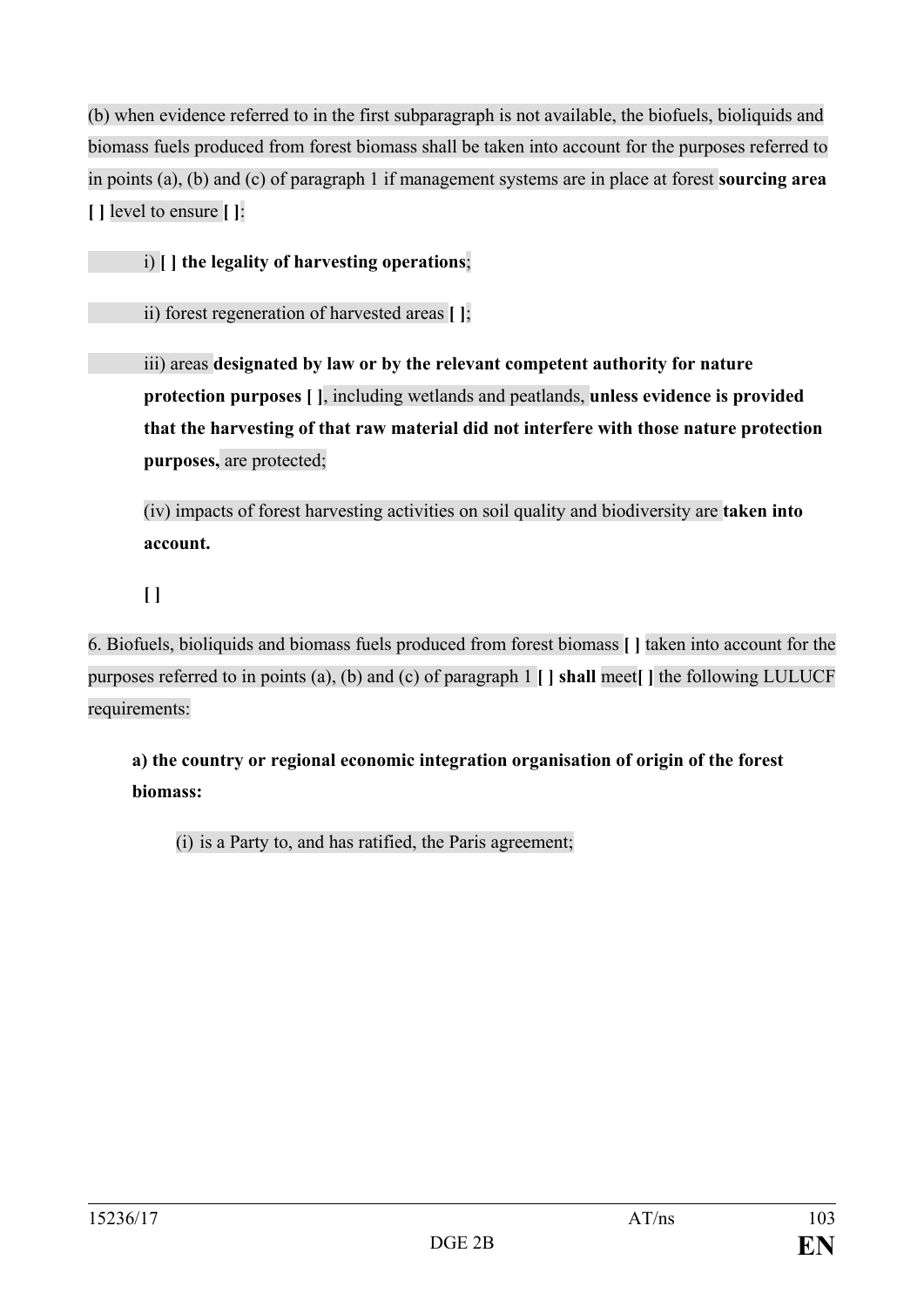(ii)has submitted a Nationally Determined Contribution (NDC) to the United Nations Framework Convention on Climate Change (UNFCCC), covering emissions and removals from agriculture, forestry and land use which ensures that either changes in carbon stock associated with biomass harvest are accounted towards the country's commitment to reduce or limit greenhouse gas emissions as specified in the NDC, or there are national or sub-national laws in place, in accordance with Article 5 of the Paris Agreement, applicable in the area of harvest, to conserve and enhance carbon stocks and sinks;

iii)has a national system in place for reporting greenhouse gas emissions and removals from land use including forestry and agriculture, which is in accordance with the requirements set out in decisions adopted under the United Nations Framework Convention on Climate Change (UNFCCC) and the Paris Agreement;

**(b) w**hen evidence referred to in **point (a) [ ]** is not available, the biofuels, bioliquids and biomass fuels produced from forest biomass shall be taken into account for the purposes referred to in points (a), (b) and (c) of paragraph 1 if management systems are in place at forest **sourcing area [ ]** level to ensure that carbon stocks and sinks levels in the forest are maintained **over the long term**.

The Commission may establish the operational **guidance on the [ ]** evidence for demonstrating compliance with the requirements set out in paragraphs 5 and 6, by means of implementing acts adopted in accordance with the examination procedure referred to in Article 31(2).

By 31 December **2026 [ ]**, the Commission shall assess whether the criteria set out in paragraphs 5 and 6 effectively minimise the risk of using **[ ]** forest biomass **derived from unsustainable production** and address LULUCF requirements, on the basis of available data. The Commission shall, if appropriate, present a proposal to modify the requirements laid down in paragraphs 5 and 6.

7. The greenhouse gas emission saving from the use of biofuels, bioliquids and biomass fuels taken into account for the purposes referred to in paragraph 1 shall be: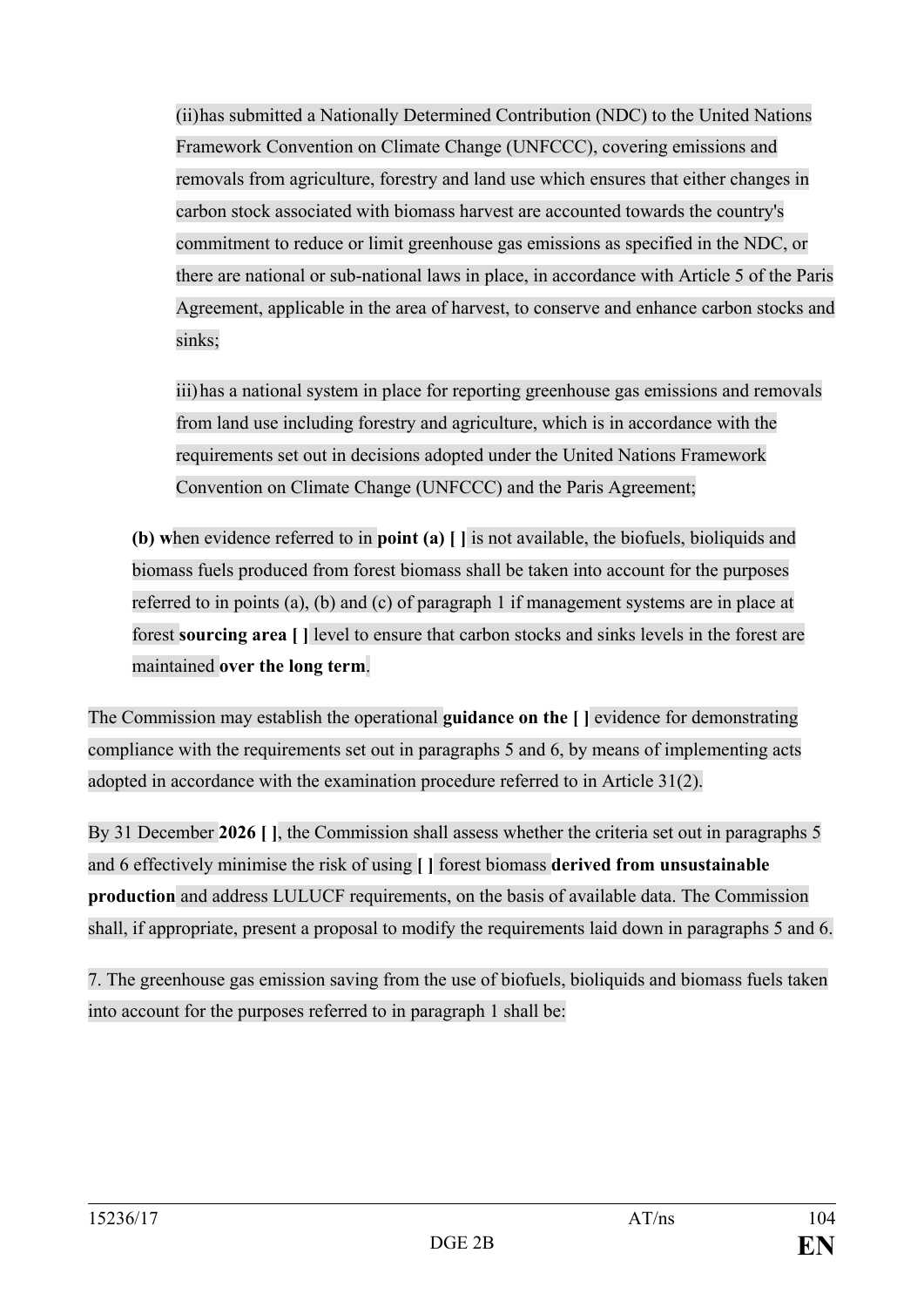(a) at least 50 % for biofuels**, biogas consumed in transport** and bioliquids produced in installations in operation on or before 5 October 2015;

(b) at least 60 % for biofuels**, biogas consumed in transport** and bioliquids produced in installations starting operation from 5 October 2015;

(c) at least 70 % for biofuels**, biogas consumed in transport** and bioliquids produced in installations starting operation after 1 January 2021;

(d) at least **[ ] 7**0 % for electricity, heating and cooling production from biomass fuels used in installations starting operation after 1 January 2021 and **[ ] 7**5% for installations starting operation after 1 January 2026.

An installation shall be considered to be in operation once the physical production of biofuels or bioliquids and of heating and cooling, and electricity for biomass fuels has started.

The greenhouse gas emission saving from the use of biofuels, bioliquids and biomass fuels used in installations producing heating, cooling and electricity shall be calculated in accordance with Article 28(1).

8. Electricity from **cofiring** biomass fuels produced in installations with a **[ ] total rated thermal input** equal to or exceeding **75 [ ]** MW shall be taken into account for the purposes referred to in points (a), (b) and (c) of paragraph 1 only if it is produced applying high efficient cogeneration technology as defined under Article 2(34) of Directive 2012/27/EU**, Biomass Carbon Capture and Storage or other efforts to develop negative emissions delivering substantial greenhouse gas emission savings**.

For the purposes of points (a) and (b) of paragraph 1, this provision shall only apply to installations starting operation after [3 years from date of adoption of this Directive]. For the purposes of point (c) of paragraph 1, this provision is without prejudice to public support provided under schemes approved by [3 years after date of adoption of this Directive].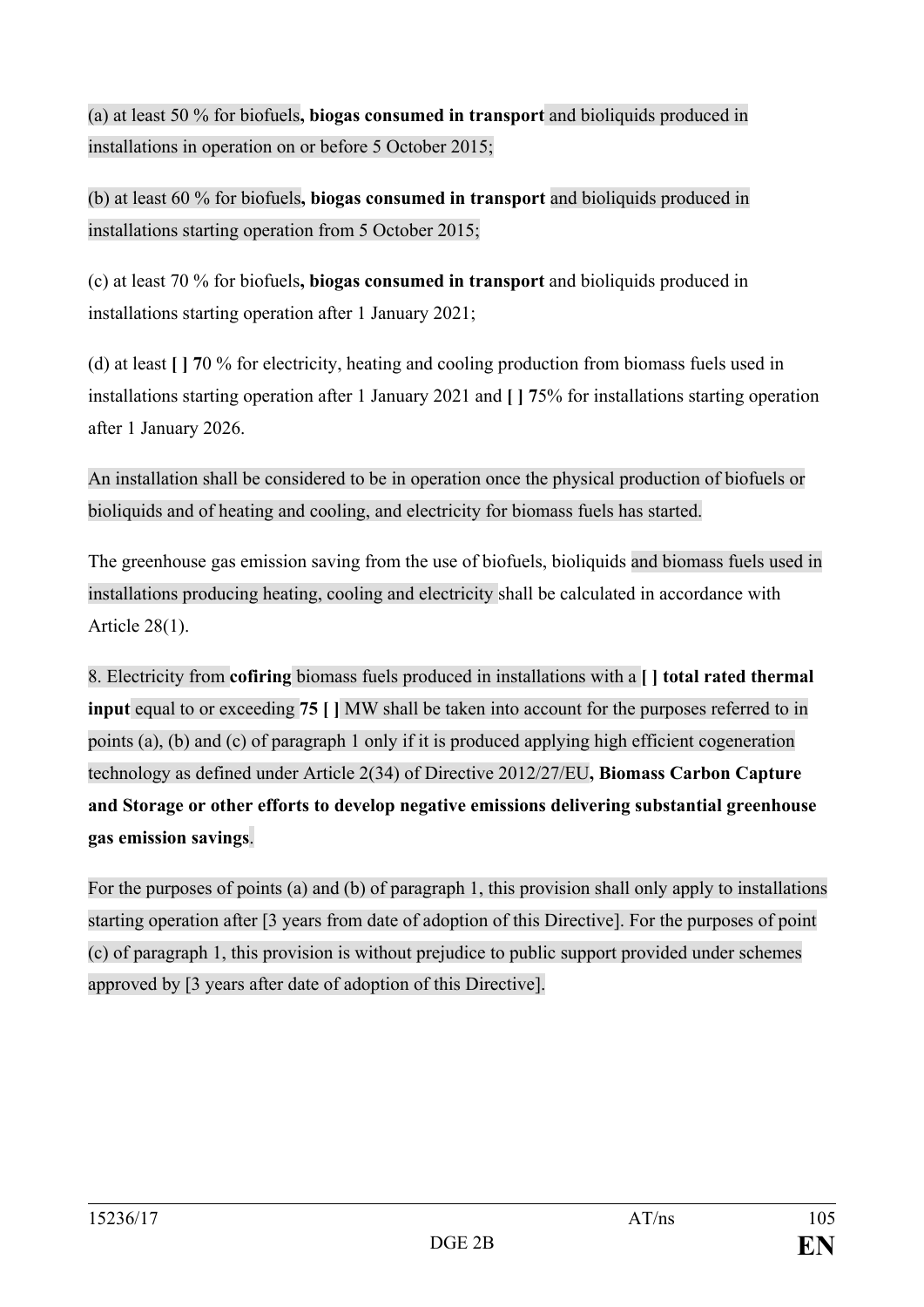The first sub-paragraph shall not apply to electricity from installations which are the object of a specific notification by a Member State to the Commission based on the duly substantiated existence of risks for the security of supply of electricity. Upon assessement of the notification, the Commission shall adopt a decision taking into account the elements included therein.

9. For the purposes referred to in points (a), (b) and (c) of paragraph 1, **and without prejudice to Article 25(1),** Member States **[ ] [] shall not refuse to take into account, on other sustainability grounds, biofuels, bioliquids and biomass fuels [ ]** obtained in compliance with this Article. **This provision is without prejudice to public support granted under schemes approved before [date of entry into force of this Directive].**

**9bis. For the purpose referred to in point (c) of paragraph 1, Member States may derogate from the sustainability and greenhouse gas emission saving criteria set out in paragraphs 1 to 7 of this Article and from the energy efficiency requirements in paragraph 8 of this Article by adopting different sustainability, greenhouse gas emission saving criteria and energy efficiency requirements applying to:**

**(a) installations located in an outermost region as referred to in Article 349 TFEU to the extent that such facilities produce electricity or heating or cooling from biomass fuels; and**

**(b) biomass fuels used in the installations referred to in point (a), irrespective of the place origin of that biomass,**

**provided that such criteria are objectively justified for reasons of ensuring, for this outermost region, a smooth phase-in of the sustainability, greenhouse gas emissions saving criteria and energy efficiency requirements set out in paragraphs 1 to 8 of this Article and thereby incentivise the transition from fossil fuels to sustainable biomass fuels.**

**[ ]**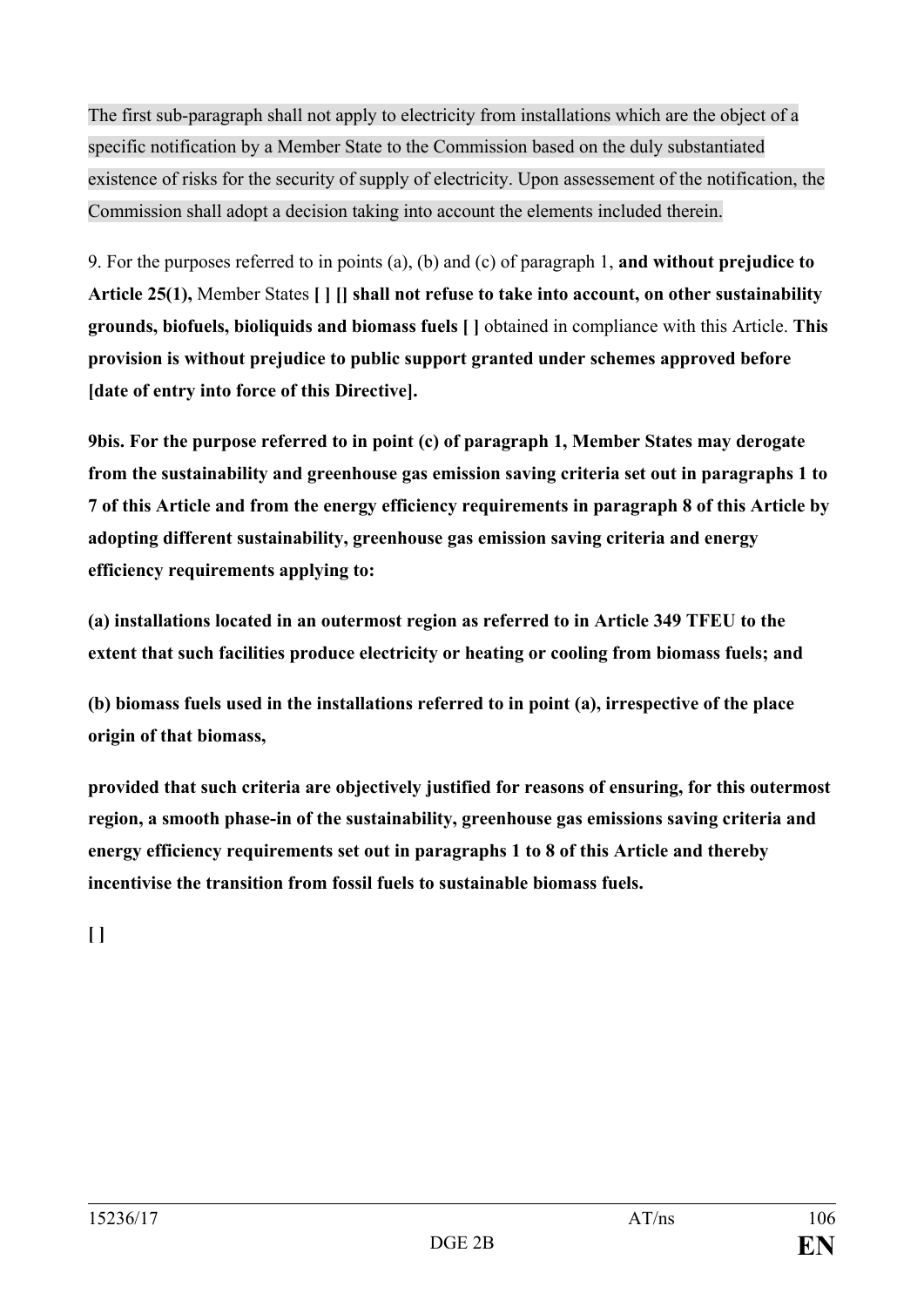#### *Article 27*

### **Verification of compliance with the sustainability and greenhouse gas emissions saving criteria [ ]**

1. Where biofuels, bioliquids **[ ]** biomass fuels **and/or other fuels that are eligible for counting towards the numerator set out in Article 25(1)(b)** are to be taken into account for the purposes referred to in Articles 23 and 25 and in points (a), (b) and (c) of Article 26(1), Member States shall require economic operators to show that the sustainability and greenhouse gas emissions saving criteria set out in Article 26 (2) to (7) have been fulfilled. For th**ose** purpose**s** they shall require economic operators to use a mass balance system which:

(a) allows consignments of raw material or **[ ]** fuels with differing sustainability and greenhouse gas emissions saving characteristics to be mixed for instance in a container, processing or logistical facility, transmission and distribution infrastructure or site;

(b) allows consignments of raw material with differing energy content to be mixed for the purpose of further processing, provided that the size of consignments is adjusted according to their energy content;

(c) requires information about the sustainability and greenhouse gas emissions saving characteristics and sizes of the consignments referred to in point (a) to remain assigned to the mixture; and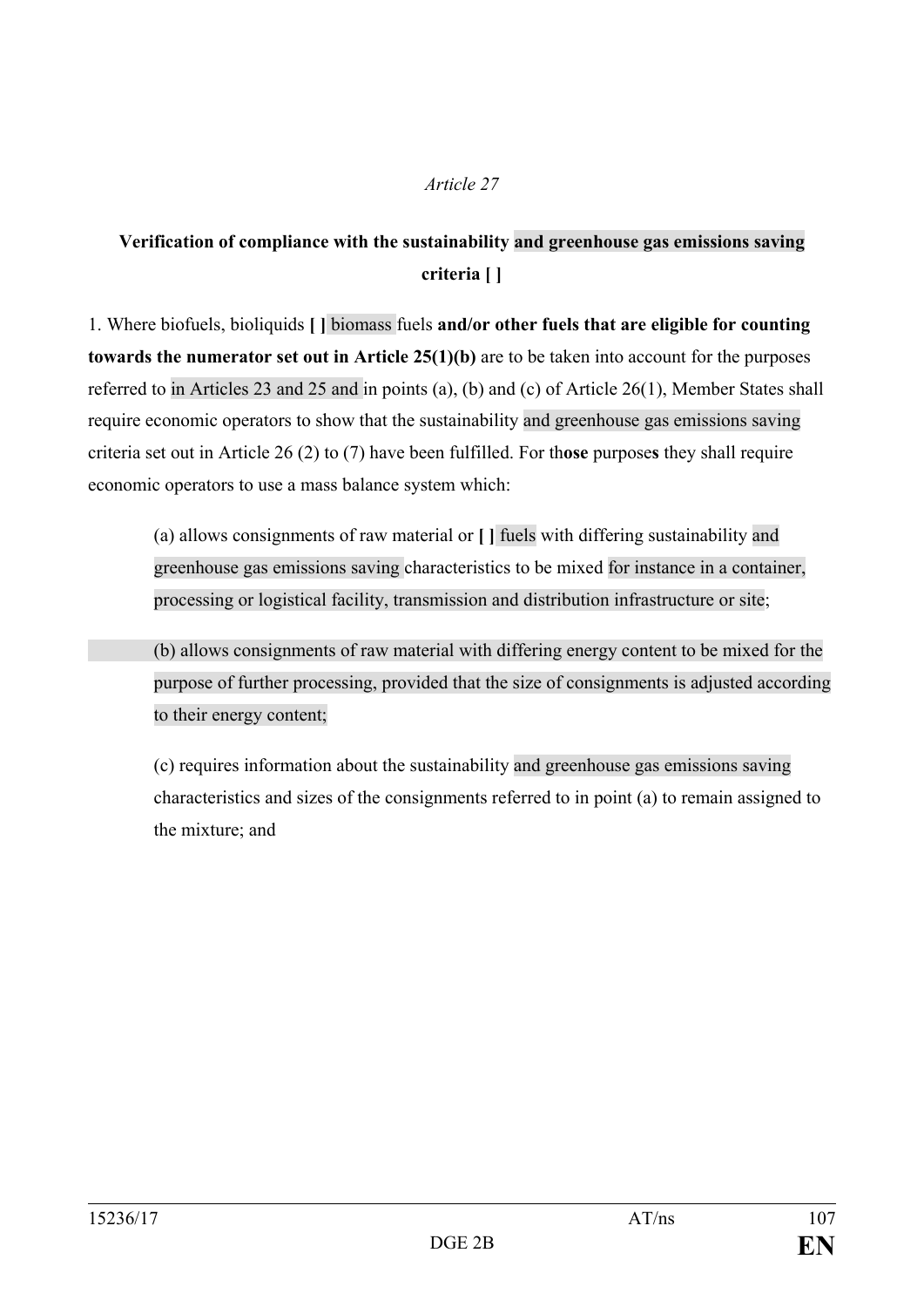(d) provides for the sum of all consignments withdrawn from the mixture to be described as having the same sustainability characteristics, in the same quantities, as the sum of all consignments added to the mixture and requires that this balance be achieved over an appropriate period of time .

**The mass balance system shall furthermore ensure that each consignment is [ ] considered only once in point (a), (b) or (c) of the first subparagraph of article 7(1), for calculating the gross final consumption of energy from renewable sources and that information is given whether support has been provided to the production of that consignment, and the type of support scheme.**

2. Where a consignment is processed, information on the sustainability and greenhouse gas emissions saving characteristics of the consignment shall be adjusted and assigned to the output in accordance with the following rules:

(a) when the processing of a consignment of raw material yields only one output that is intended for the production of biofuels, bioliquids **[ ]** biomass fuels, **renewable liquid and gaseous transport fuels of non-biological origin or [ ] recycled carbon fuels** the size of the consignment and the related quantities of sustainability and greenhouse gas emissions saving characteristics shall be adjusted applying a conversion factor representing the ratio between the mass of the output that is intended for the production of biofuels, bioliquids or biomass fuels and the mass of the raw material entering the process;

(b) when the processing of a consignment of raw material yields more than one output that is intended for the production of biofuels, bioliquids **[ ]** biomass fuels, **renewable liquid and gaseous transport fuels of non-biological origin or [ ] recycled carbon fuels** for each output a separate conversion factor shall be applied and a separate mass balance shall be used.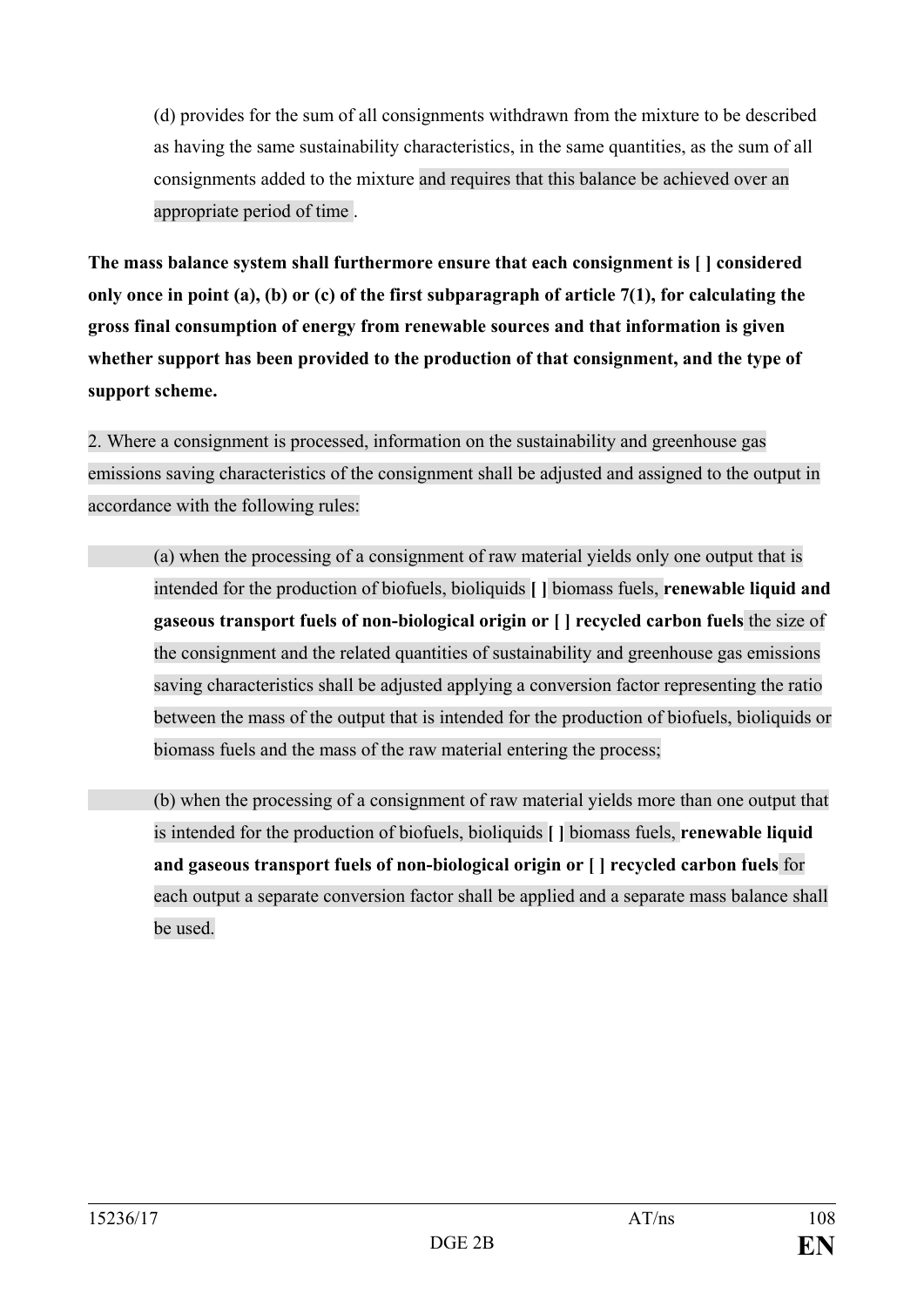3. Member States shall take measures to ensure that economic operators submit reliable information regarding the compliance with the sustainability and greenhouse gas emissions saving criteria set out in **Article 25(6) and** Article 26(2) to (7) and make available to the Member State, on request, the data that were used to develop the information. Member States shall require economic operators to arrange for an adequate standard of independent auditing of the information submitted, and to provide evidence that this has been done**. For the compliance with articles 26(5)a and 26(6)a on forest biomass first or second party auditing may be used up to the first gathering point of the biomass.** The auditing shall verify that the systems used by economic operators are accurate, reliable and protected against fraud. It shall evaluate the frequency and methodology of sampling and the robustness of the data.

The obligations laid down in this paragraph shall apply whether the biofuels, bioliquids, **[ ]** biomass fuels**, renewable liquid and gaseous transport fuels of non-biological origin and recycled carbon fuels** are produced within the Union or imported.

Member States shall submit to the Commission, in aggregated form, the information referred to in the first subparagraph of this paragraph. The Commission shall publish that information on the ereporting platform referred to in Article 24 of Regulation [Governance] in summary form preserving the confidentiality of commercially sensitive information.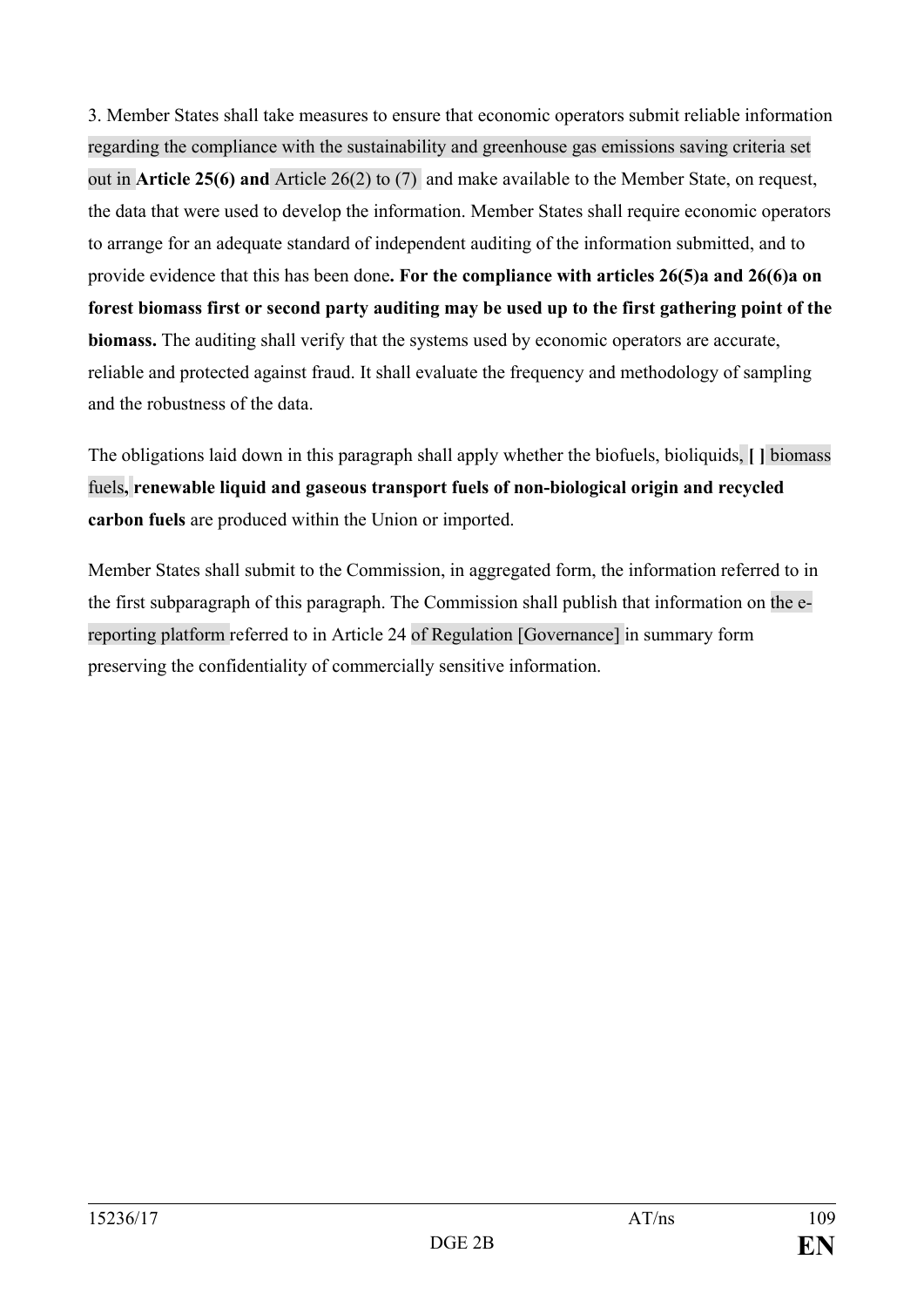4. The Commission may decide that voluntary national or international schemes setting standards for the production of **[ ] biofuels, bioliquids, biomass fuels and/or other fuels that are eligible for counting towards the numerator set out in Article 25(1)(b) provide** accurate data **on greenhouse gas emission savings** for the purposes of **Article 25 and** Article 26(7), **and/or demonstrate that the provisions set out in Article 25(3), (4) and (5) have been respected** and/or demonstrate that consignments of biofuels, bioliquids or biomass fuels comply with the sustainability criteria set out in Article 26(2), (3), (4), (5) and (6) **[ ]**. When demonstrating that requirements set out in Article 26(5) and (6) for forest biomass are met, the operators may decide to directly provide the required evidence at the **sourcing area [ ]** level. The Commission may also recognise areas for the protection of rare, threatened or endangered ecosystems or species recognised by international agreements or included in lists drawn up by intergovernmental organisations or the International Union for the Conservation of Nature for the purposes of Article  $26(2)(b)(ii)$ .

The Commission may decide that those schemes contain accurate information on measures taken for soil, water and air protection, the restoration of degraded land, the avoidance of excessive water consumption in areas where water is scarce, and for certification of biofuels and bioliquids with low indirect land-use change-risk .

5. The Commission shall adopt decisions under paragraph 4 only if the scheme in question meets adequate standards of reliability, transparency and independent auditing **and provides adequate assurances that no materials have been intentionally modified or discarded so that the consignment or part thereof would fall under Annex IX**. In the case of schemes to measure greenhouse gas emission saving, such schemes shall also comply with the methodological requirements in Annex V or Annex VI . Lists of areas of high biodiversity value as referred to in Article 26 (2)(b)(ii) shall meet adequate standards of objectivity and coherence with internationally recognised standards and provide for appropriate appeal procedures.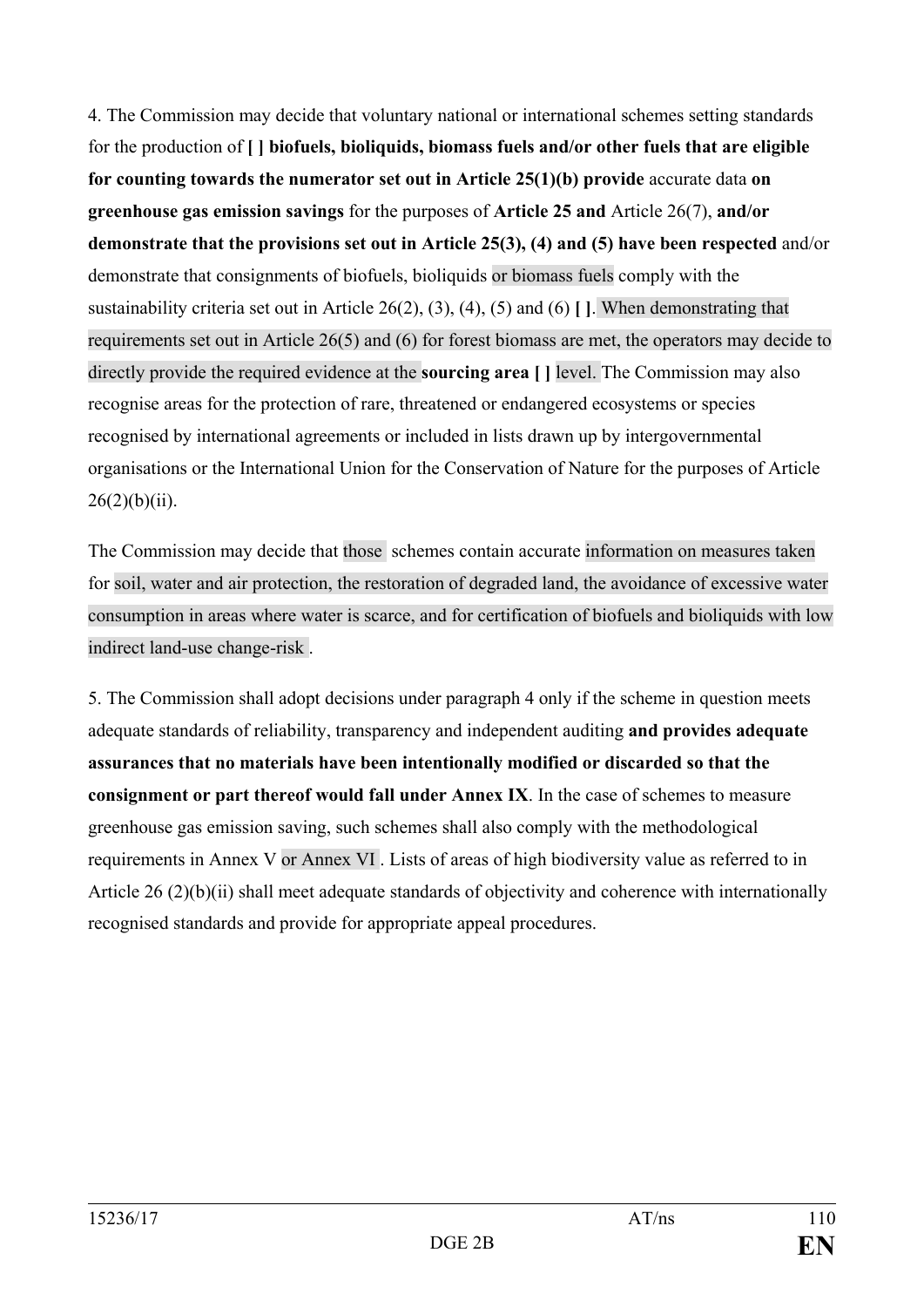The voluntary schemes referred to in paragraph 4 shall regularly, and at least once per year, publish a list of their certification bodies used for independent auditing, indicating for each certification body by which entity or national public authority it was recognised and which entity or national public authority is monitoring it.

In order to ensure that compliance with the sustainability and greenhouse gas emissions saving criteria is verified in an efficient and harmonised manner and in particular to prevent fraud, the Commission may specify detailed implementing rules, including adequate standards of reliability, transparency and independent auditing and require all voluntary schemes to apply those standards. When specifying these standards, the Commission shall pay special attention to the need to minimize administrative burden. This shall be done by means of implementing acts adopted in accordance with the examination procedure referred to in Article 31 (**2**). Such acts shall set a time frame by which voluntary schemes need to implement the standards. The Commission may repeal decisions recognising voluntary schemes in the event that those schemes fail to implement such standards in the time frame provided for. **Should a Member State raise concerns that a scheme is not operating according to the standards of reliability, transparency and independent auditing that constitute the basis for the Decision under paragraph 4, the Commission shall investigate the matter and take appropriate action.**

6. Decisions under paragraph 4 of this Article shall be adopted in accordance with the examination procedure referred to in Article 31(**2**). Such decisions shall be valid for a period of no more than five years.

The Commission shall require that each voluntary scheme on which a decision has been adopted under paragraph 4 submit **[ ]** annually **[ ]** by 30 April**[ ]** a report to the Commission covering each of the points set out in **Annex IX of Regulation [Governance] [ ]**. **[ ] T**he report shall cover the preceding calendar year. **[ ]** The requirement to submit a report shall apply only to voluntary schemes that have operated for at least 12 months.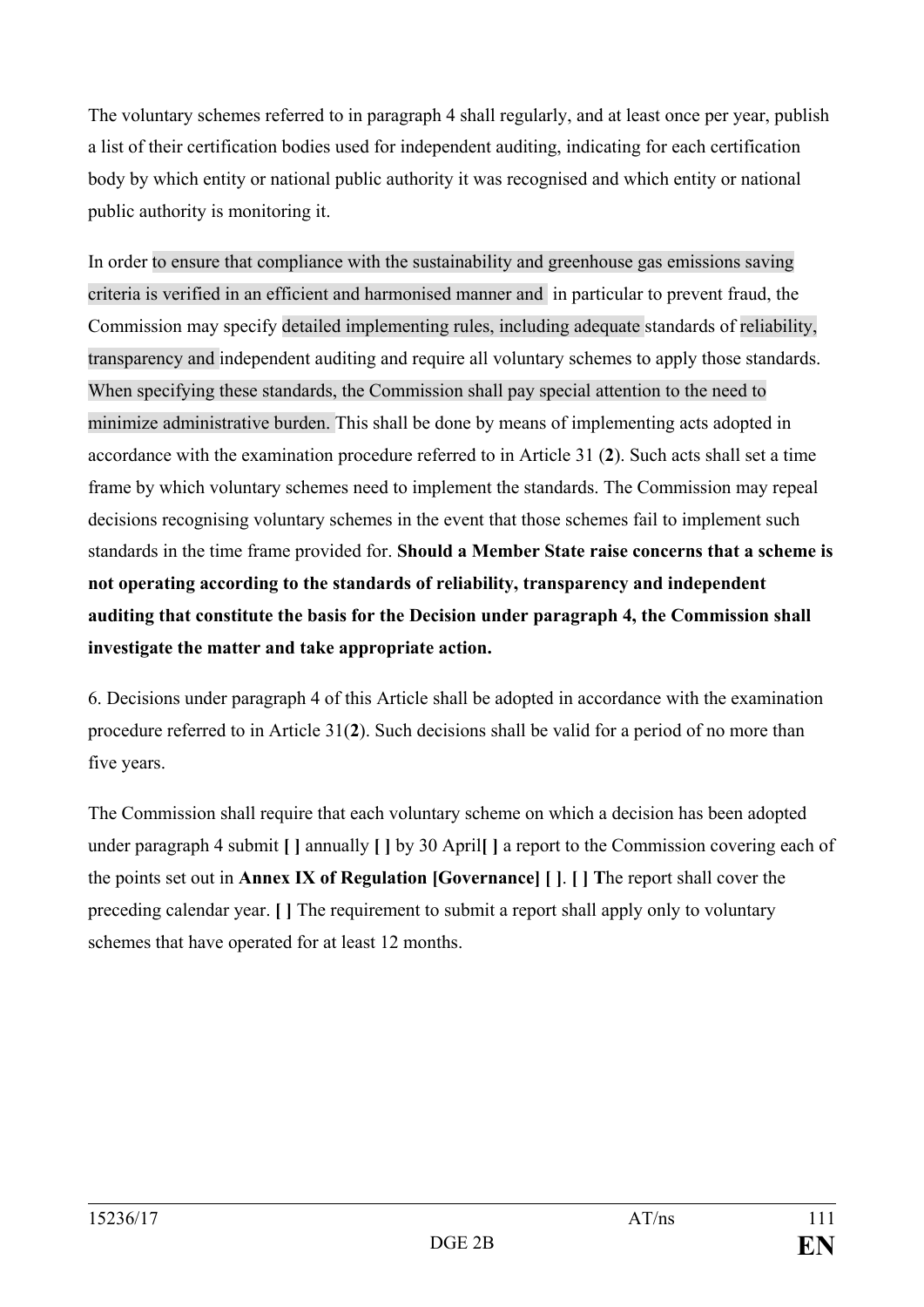The Commission shall make the reports drawn up by the voluntary schemes available, in an aggregated form or in full if appropriate, on the e-reporting platform referred to in Article 24 of Regulation [Governance] .

Member States may set up national schemes where compliance with the sustainability and greenhouse gas emissions saving criteria set out in Article 26(2) to (7) is verified throughout the entire chain of custody involving competent national authorities.

A Member State may notify its national scheme to the Commission. The Commission shall give priority to the assessment of such a scheme. A decision on the compliance of such a notified national scheme with the conditions set out in this Directive shall be adopted in accordance with the examination procedure referred to in Article 31(**2**), in order to facilitate mutual bilateral and multilateral recognition of schemes for verification of compliance with the sustainability and greenhouse gas emissions saving criteria for biofuels, bioliquids and biomass fuels . Where the decision is positive, schemes established in accordance with this Article shall not refuse mutual recognition with that Member State's scheme, as regards the verification of compliance with the sustainability and greenhouse gas emissions saving criteria set out in Article 26(2) to (7).

7. When an economic operator provides proof or data obtained in accordance with a scheme that has been the subject of a decision pursuant to paragraph 4 or 6, to the extent covered by that decision, a Member State shall not require the supplier to provide further evidence of compliance with the sustainability and greenhouse gas emissions saying criteria set out in Article 26(2) to (7).

Competent authorities of the Member States shall **[ ]** supervise the operation of certification bodies that are **[ ]** conducting independent auditing under a voluntary scheme **in accordance with Regulation (EC) No 765/2008**. **Certification bodies shall upon request of competent authorities submit all relevant information necessary to supervise the operation including the exact date, time and location of audits. In case Member States find issues of non-conformity, they shall inform promptly the voluntary scheme and the accreditation body.**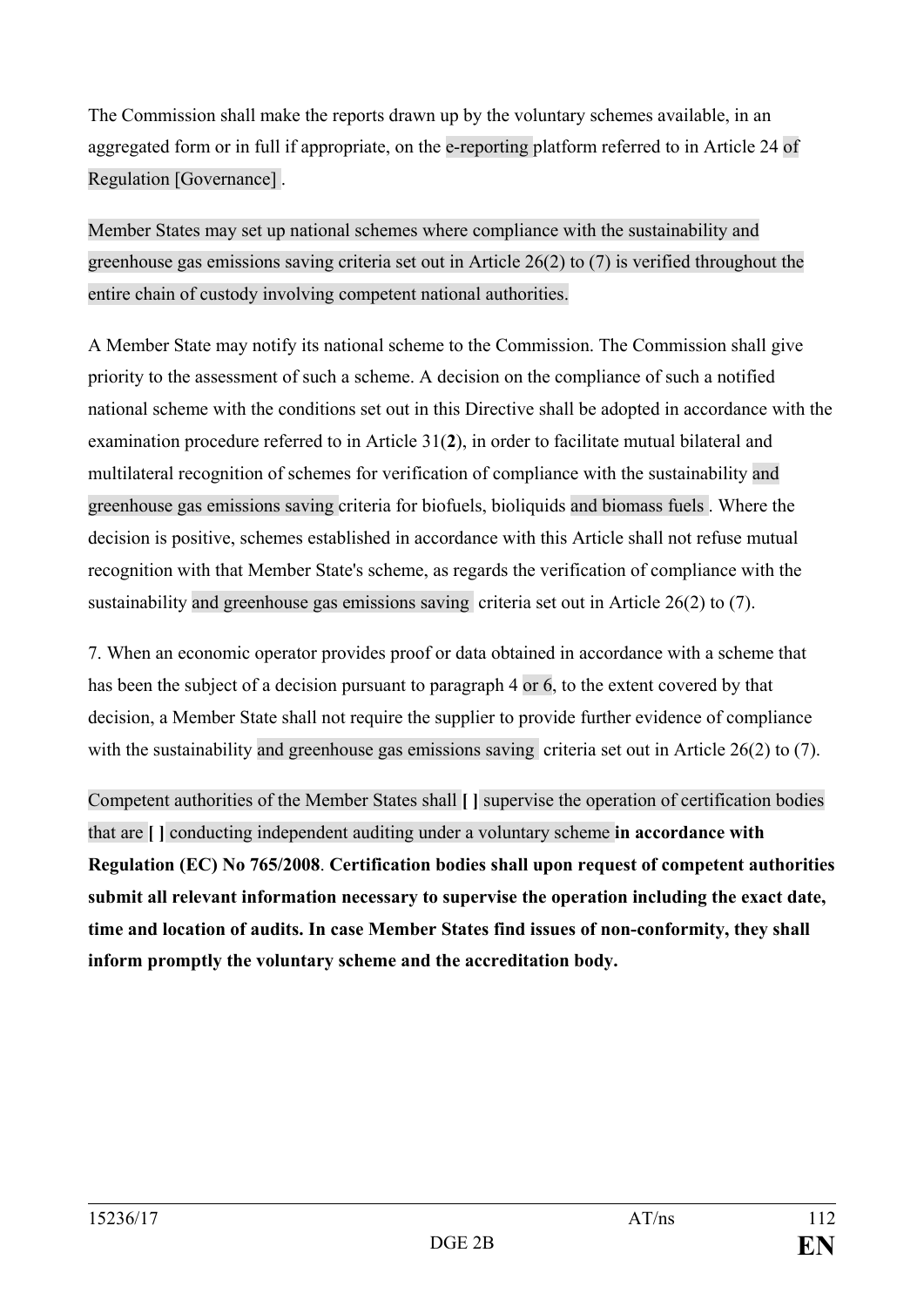**7bis. At the request of a Member State, the Commission shall, on the basis of available evidence, examine whether the sustainability and greenhouse gas emissions saving criteria set out in Article 26 in relation to a source of biofuel, bioliquid or biomass fuel have been met. Within six months of receipt of such a request and in accordance with the examination procedure referred to in Article 31, the Commission shall decide whether the Member State concerned may take biofuel or bioliquid from that source into account for the purposes referred to in points (a), (b) and (c) of Article 25(1) or whether, as a derogation from paragraph 7, the Member State may require the supplier of the source of biofuel, bioliquid or biomass fuel to provide further evidence of compliance with the sustainability and greenhouse gas emissions saving criteria.**

### *Article 28*

### **Calculation of the greenhouse gas impact of biofuels**, bioliquids **and biomass fuels**

1. For the purposes of Article 26 (7), the greenhouse gas emission saving from the use of biofuel, bioliquids and biomass fuels shall be calculated as follows:

(a) where a default value for greenhouse gas emission saving for the production pathway is laid down in part A or B of Annex V for biofuels and bioliquids and in part A of Annex VI for biomass fuels **and** where the *el* value for those biofuels or bioliquids calculated in accordance with point 7 of part C of Annex V and for those biomass fuels calculated in accordance with point 7 of part B of Annex VI is equal to or less than zero, by using that default value;

(b) by using an actual value calculated in accordance with the methodology laid down in part C of Annex V for biofuels and bioliquids and in part B of Annex VI for biomass fuels;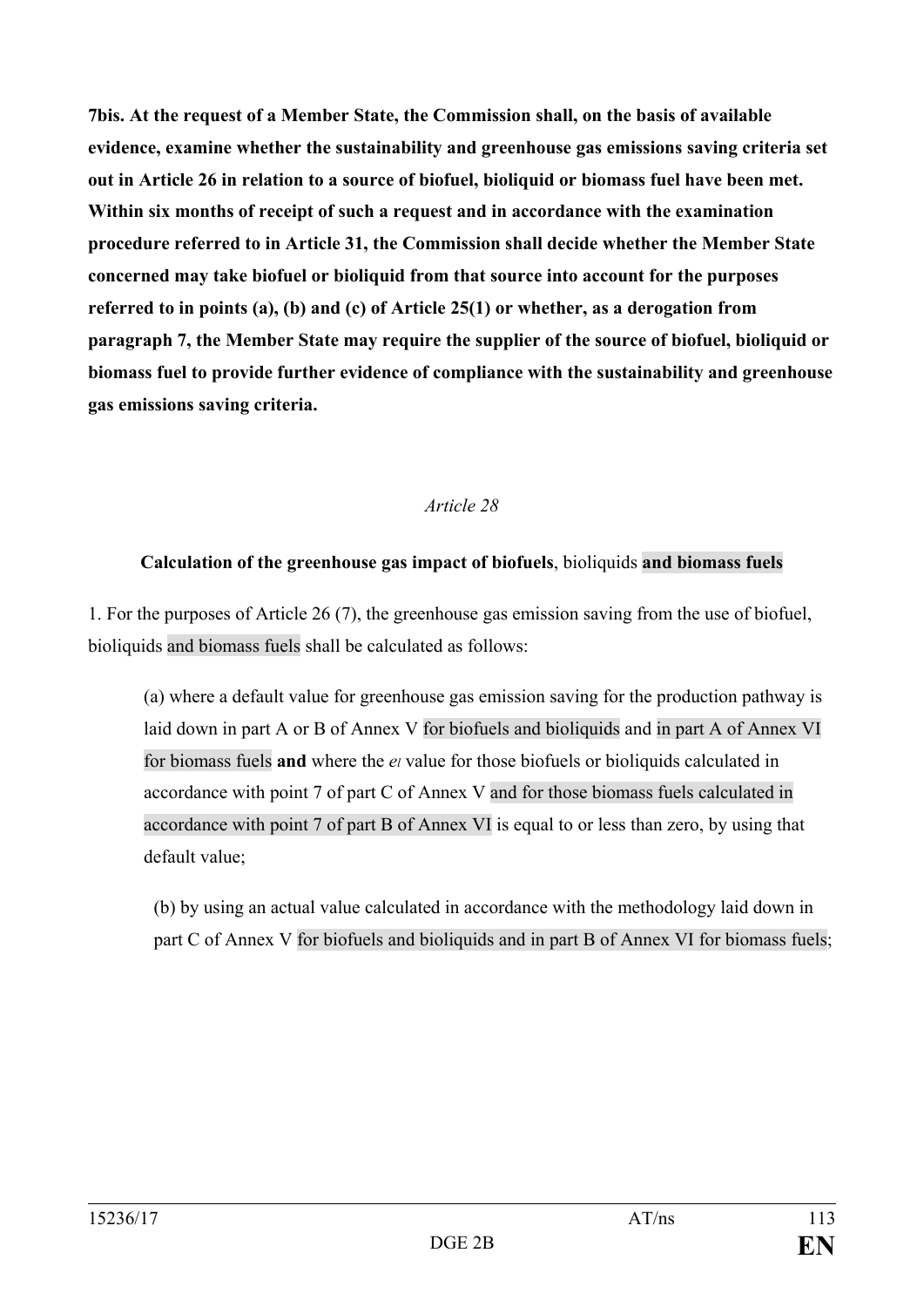(c) by using a value calculated as the sum of the factors of the formulas referred to in point 1 of part C of Annex V, where disaggregated default values in part D or E of Annex V may be used for some factors, and actual values, calculated in accordance with the methodology laid down in part C of Annex V, for all other factors; or

(d) by using a value calculated as the sum of the factors of the formulas referred to in point 1 of part B of Annex VI, where disaggregated default values in part C of Annex VI may be used for some factors, and actual values, calculated in accordance with the methodology laid down in part B of Annex VI, for all other factors.

2. Member States may submit to the Commission reports including information on the typical greenhouse gas emissions from cultivation of agricultural raw materials of those areas on their territory classified as level 2 in the nomenclature of territorial units for statistics (NUTS) or as a more disaggregated NUTS level in accordance with Regulation (EC) No 1059/2003 of the European Parliament and of the Council**[30](#page-113-0)** The reports shall be accompanied by a description of the method and data sources used to calculate the level of emissions. That method shall take into account soil characteristics, climate and expected raw material yields.

3. In the case of territories outside the Union, reports equivalent to those referred to in paragraph 2 and drawn up by competent bodies, may be reported to the Commission.

4. The Commission may decide, by means of an implementing act adopted in accordance with the examination procedure referred to in Article 31(2), that the reports referred to in paragraphs 2 and 3 of this Article contain accurate data for the purposes of measuring the greenhouse gas emissions associated with the cultivation of agriculture biomass feedstocks produced in the areas included in such reports for the purposes of Article 26(7). These data may therefore be used instead of the disaggregated default values for cultivation laid down in part D or E of Annex V for biofuels and bioliquids and in Part C of Annex VI for biomass fuels.

 $\overline{a}$ 

<span id="page-113-0"></span>**<sup>30</sup>** [Regulation \(EC\) No 1059/2003 of the European Parliament and of the Council of 26 May](http://eur-lex.europa.eu/legal-content/AUTO/?uri=CELEX:32003R1059&qid=1487587354916&rid=1)  [2003 on the establishment of a common classification of territorial](http://eur-lex.europa.eu/legal-content/AUTO/?uri=CELEX:32003R1059&qid=1487587354916&rid=1) units for statistics [\(NUTS\)](http://eur-lex.europa.eu/legal-content/AUTO/?uri=CELEX:32003R1059&qid=1487587354916&rid=1) (OJ L 154, 21.6.2003, p. 1).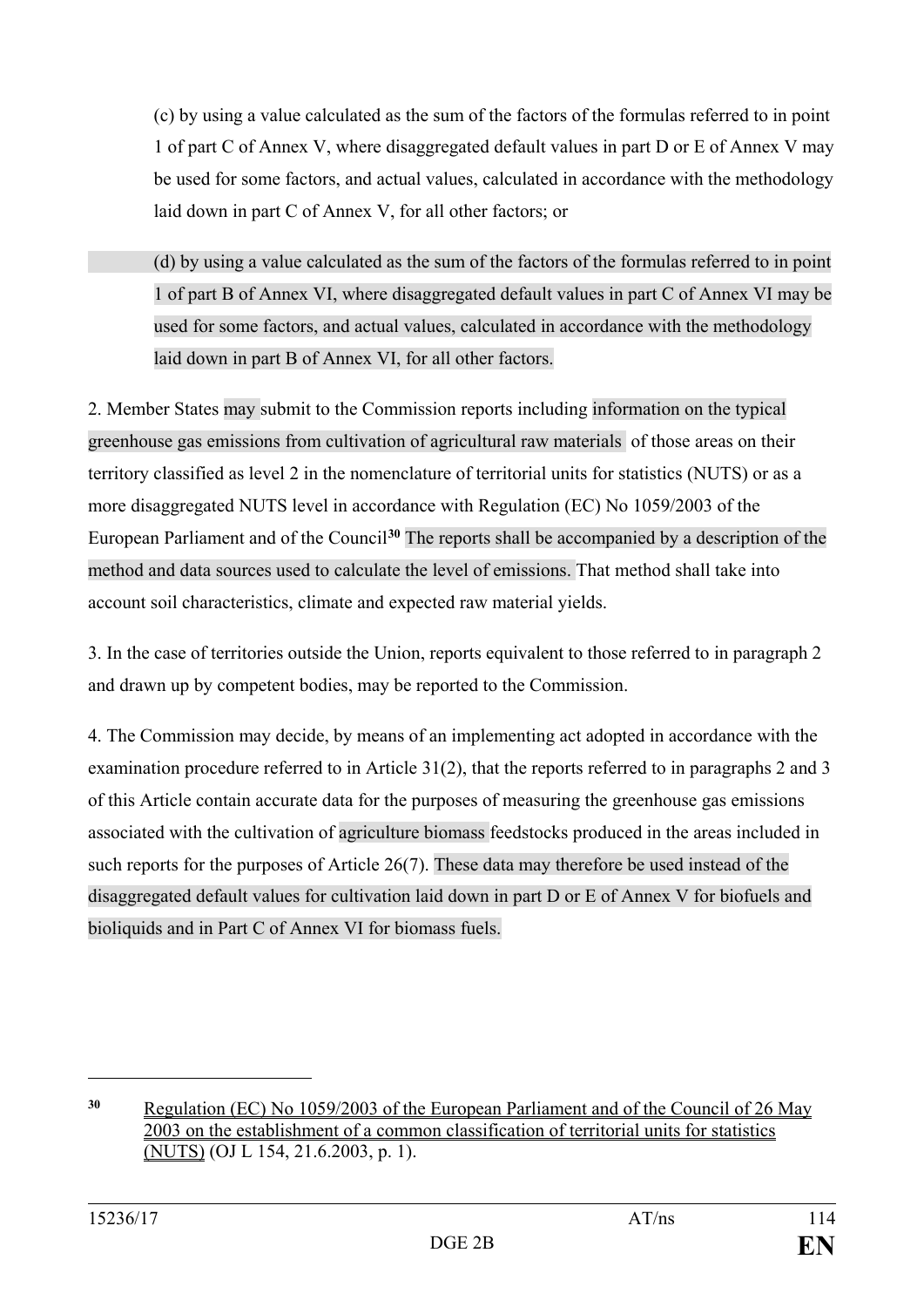5. The Commission shall keep Annex V and Annex VI under review, with a view, where justified, to add ing or revising values for biofuel , bioliquid and biomass fuel production pathways. That review shall also consider the modification of the methodology laid down in part C of Annex V and in part B of Annex VI.

In the event that the Commission's review concludes that changes to Annex V or Annex VI should be made, the Commission is empowered to adopt delegated acts pursuant to Article 32.

In the case of any adaptation of or addition to the list of default values in Annex V and Annex VI:

**(a)** where the contribution of a factor to overall emissions is small, or where there is limited variation, or where the cost or difficulty of establishing actual values is high, default values shall be typical of normal production processes.

# **(b) in all other cases default values must be conservative compared to normal production processes.**

6. Where necessary in order to ensure the uniform application of Part C of Annex V and Part B of Annex VI , the Commission may adopt implementing acts setting out detailed technical specifications including definitions, conversion factors, calculation of annual cultivation emissions and/ or emission savings caused by changes above and below-ground carbon stocks on already cultivated land, calculation of emission savings from carbon capture, carbon replacement and carbon geological storage. Those implementing acts shall be adopted in accordance with the examination procedure referred to in Article 31 (2).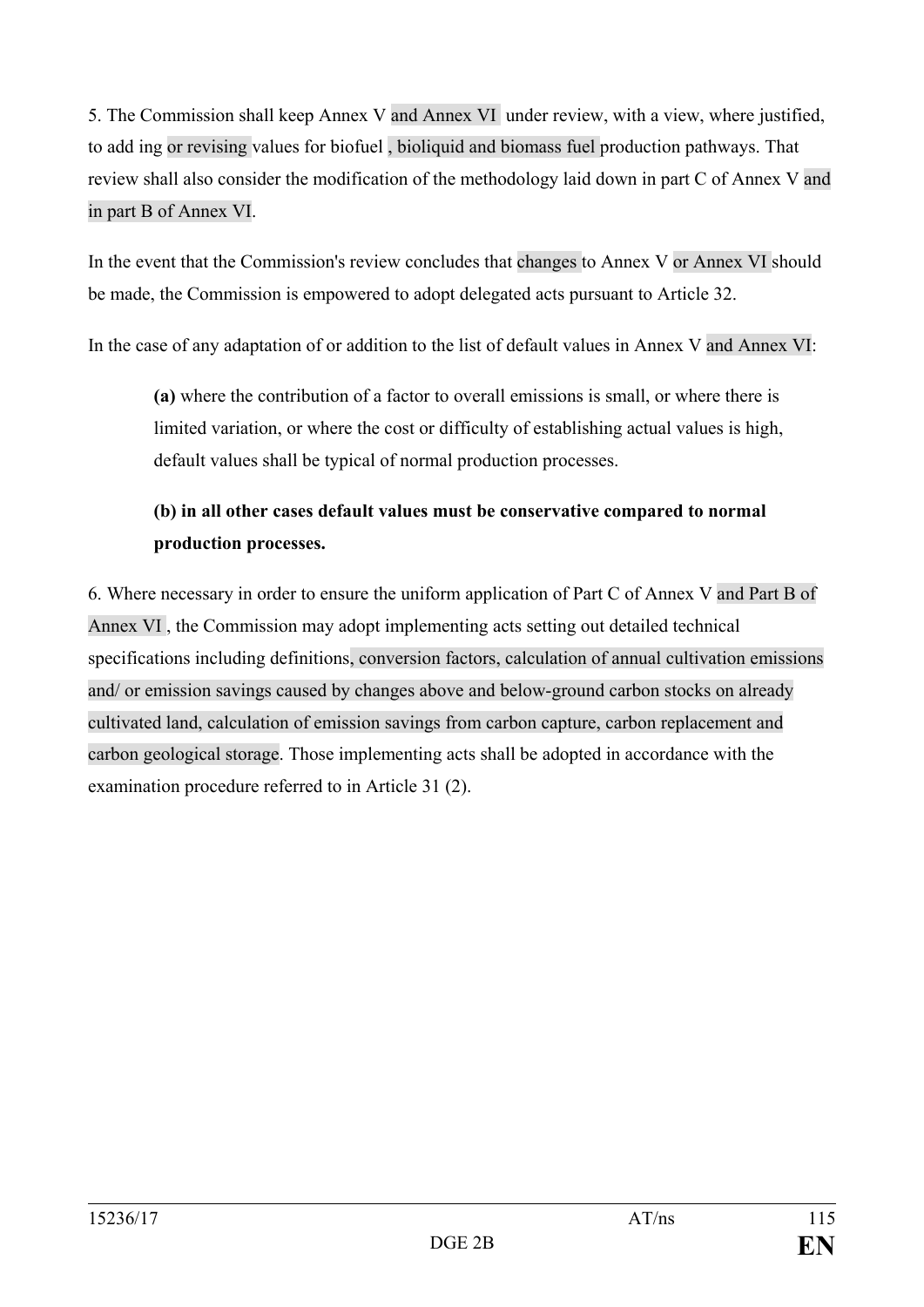### **Implementing measures**

The implementing measures referred to in the second subparagraph of Article 26(2) and (6) , Article 27 (6), the first subparagraph of Article 28(5) and Article 28(6) , hall also take full account of the purposes of Article 7a of Directive 98/70/EC[31.](#page-115-0)

# Article 30 *Monitoring by the Commission*

1. The Commission shall monitor the origin of biofuels, bioliquids and biomass fuels consumed in the Union and the impact of their production, including impact as a result of displacement, on land use in the Union and the main third countries of supply. Such monitoring shall be based on Member States' integrated national energy and climate plans and corresponding progress reports required in Articles 3, 15 and 18 of Regulation [Governance] , and those of relevant third countries, intergovernmental organisations, scientific studies and any other relevant pieces of information. The Commission shall also monitor the commodity price changes associated with the use of biomass for energy and any associated positive and negative effects on food security.

2. The Commission shall maintain a dialogue and exchange information with third countries and biofuel, bioliquid and biomass fuel producers, consumer organisations and civil society concerning the general implementation of the measures in this Directive relating to biofuels, bioliquids and biomass fuels. It shall, within that framework, pay particular attention to the impact that biofuel and bioliquid production may have on food prices.

 $\overline{a}$ 

<span id="page-115-0"></span>**<sup>31</sup>** Directive 98/70/EC of the European Parliament and of the Council of 13 October 1998 relating to the quality of petrol and diesel fuels and amending Council Directive 93/12/EEC (OJ L 350, 28.12.1998, p. 58).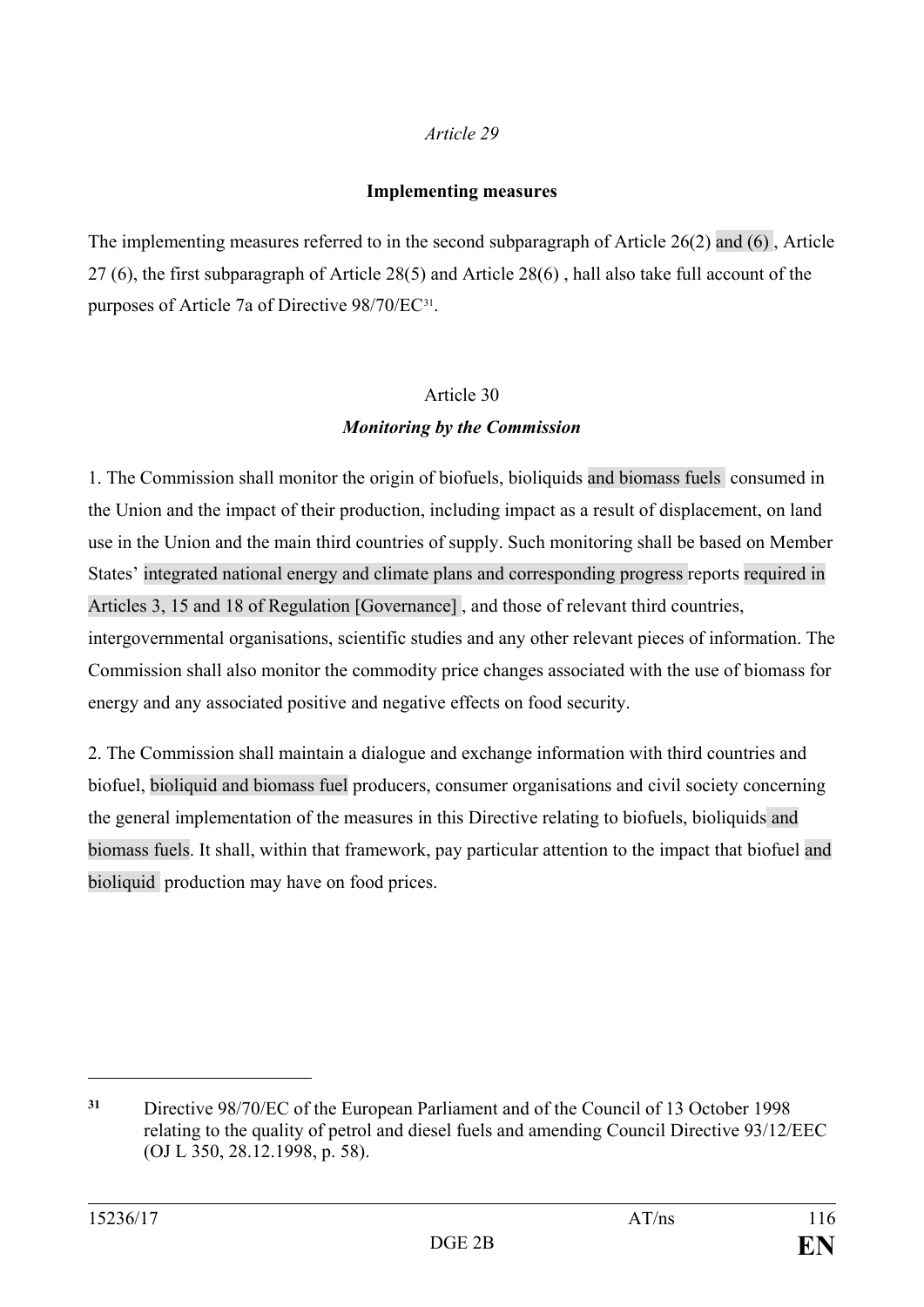3. In 2026 , the Commission shall present a legislative proposal on the regulatory framework for the promotion of renewable energy for the post-2030 period.

This proposal shall take into account the experience of the implementation of this Directive, including its sustainability and greenhouse gas saving criteria, and technological developments in energy from renewable sources.

4. In 2032 , the Commission shall present a report reviewing the application of this Directive.

# *Article 31*

## **Committee procedure**

1. The Commission shall be assisted by the Energy Union Committee . That committee shall be a committee within the meaning of Regulation (EU) No 182/2011 and work in the respective sectorial formations relevant for this Regulation.

**1bis. For matters relating to the sustainability of biofuels, [ ] bioliquids and biomass fuels, the Commission shall be assisted by the Committee on the Sustainability of Biofuels, Bioliquids and Biomass fuels. That committee shall be a committee within the meaning of Regulation (EU) No 182/2011.**

2. Where reference is made to this paragraph, Article 5 of Regulation (EU) No 182/2011 shall apply.

Where the Committee delivers no opinion, the Commission shall not adopt the draft implementing act and the third subparagraph of Article 5(4) of Regulation (EU) No 182/2011 shall apply.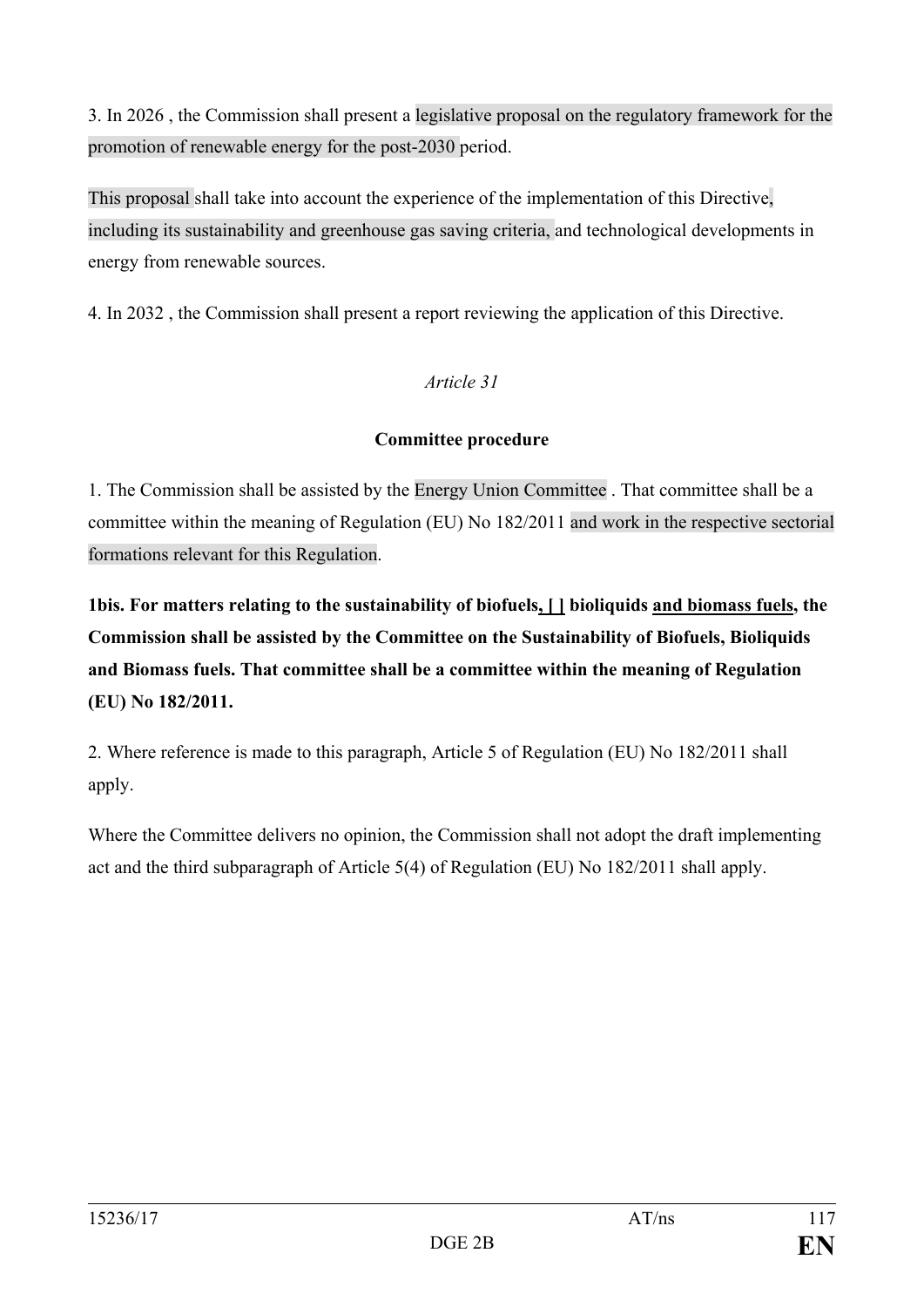# **Exercise of the delegation**

1. The power to adopt delegated acts is conferred on the Commission subject to the conditions laid down in this Article.

2. The power to adopt delegated acts referred to in Articles 7(5), 7(6); 19(11), 19(14), 25(6) and 28(5) shall be conferred on the Commission for a period of five years from 1<sup>st</sup> January 2021.

# **2bis. The power to adopt delegated acts referred to in Articles 7(3) shall be conferred on the Commission for a period of one year from 1st January 2021.**

3. The delegation of power referred to in Articles **7(3)**, 7(5) , 7(6), 7(7), 19(11), 19(14), 25(6) and 28(5) may be revoked at any time by the European Parliament or by the Council. A decision of revocation shall put an end to the delegation of the power specified in that decision. It shall take effect the day following the publication of the decision in the Official Journal of the European Union or at a later date specified therein. It shall not affect the validity of any delegated acts already in force.

4. Before adopting a delegated act, the Commission shall consult experts designated by each Member State in accordance with the principles laid down in the Interinstitutional Agreement of 13 April 2016 on Better Law-Making.

5. As soon as it adopts a delegated act, the Commission shall notify it simultaneously to the European Parliament and to the Council.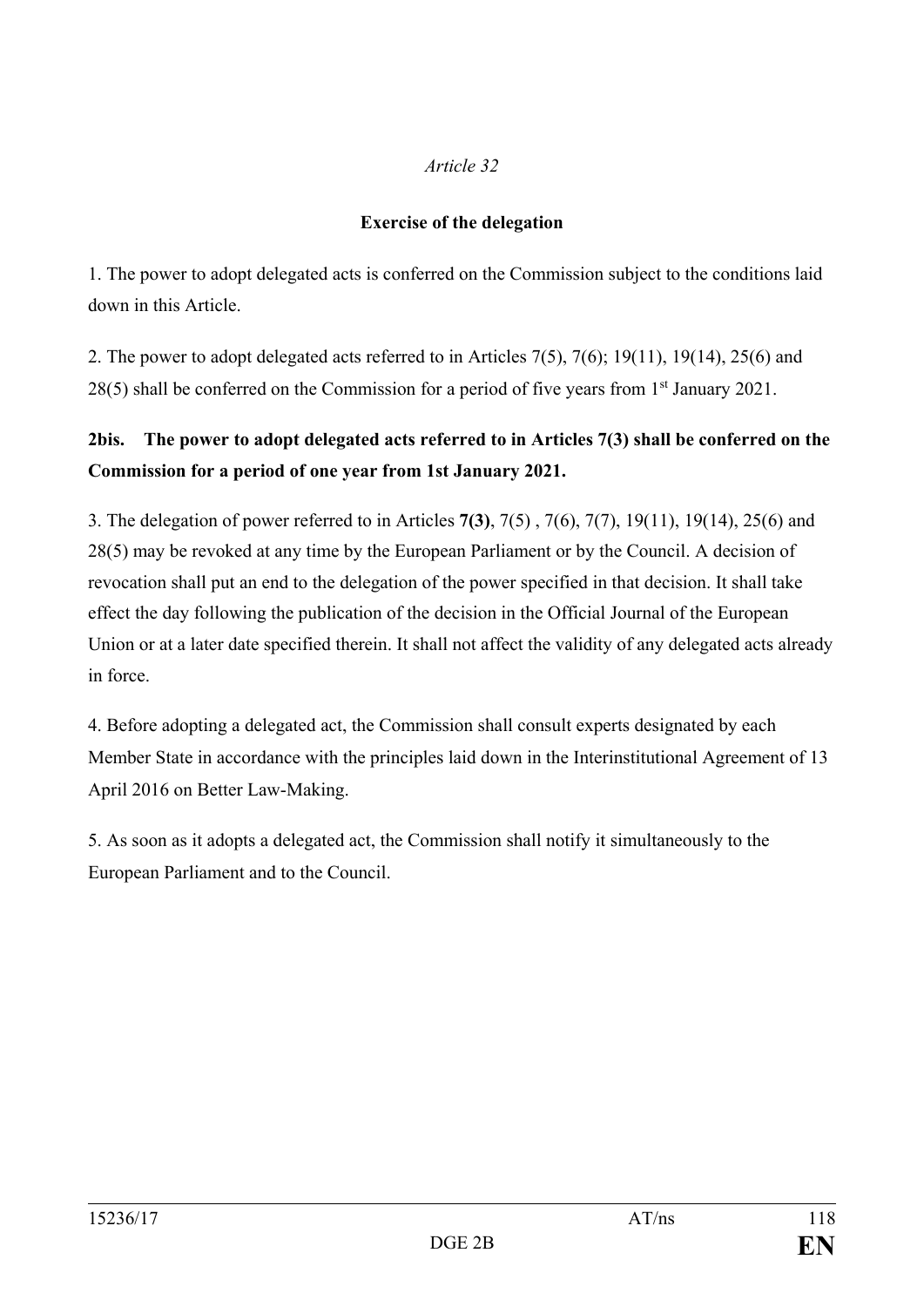6. A delegated act adopted pursuant to Articles 7(5), 7(6); 19(11), 19(14), 25(6) and 28(5) shall enter into force only if no objection has been expressed either by the European Parliament or the Council within a period of two months of notification of that act to the European Parliament and the Council or if, before the expiry of that period, the European Parliament and the Council have both informed the Commission that they will not object. That period shall be extended by two months at the initiative of the European Parliament or of the Council.

## *Article 33*

### **Transposition**

1. Member States shall bring into force the laws, regulations and administrative provisions necessary to comply with this Directive by 30 June 2021, at the latest. They shall immediately communicate the text of those measures to the Commission.

When Member States adopt those measures, they shall contain a reference to this Directive or shall be accompanied by such a reference on the occasion of their official publication. They shall also include a statement that references in existing laws, regulations and administrative provisions to the Directives repealed by this Directive shall be construed as references to this Directive. Member States shall determine how such reference is to be made and how that statement is to be formulated.

2. Member States shall communicate to the Commission the text of the main provisions of national law which they adopt in the field covered by this Directive.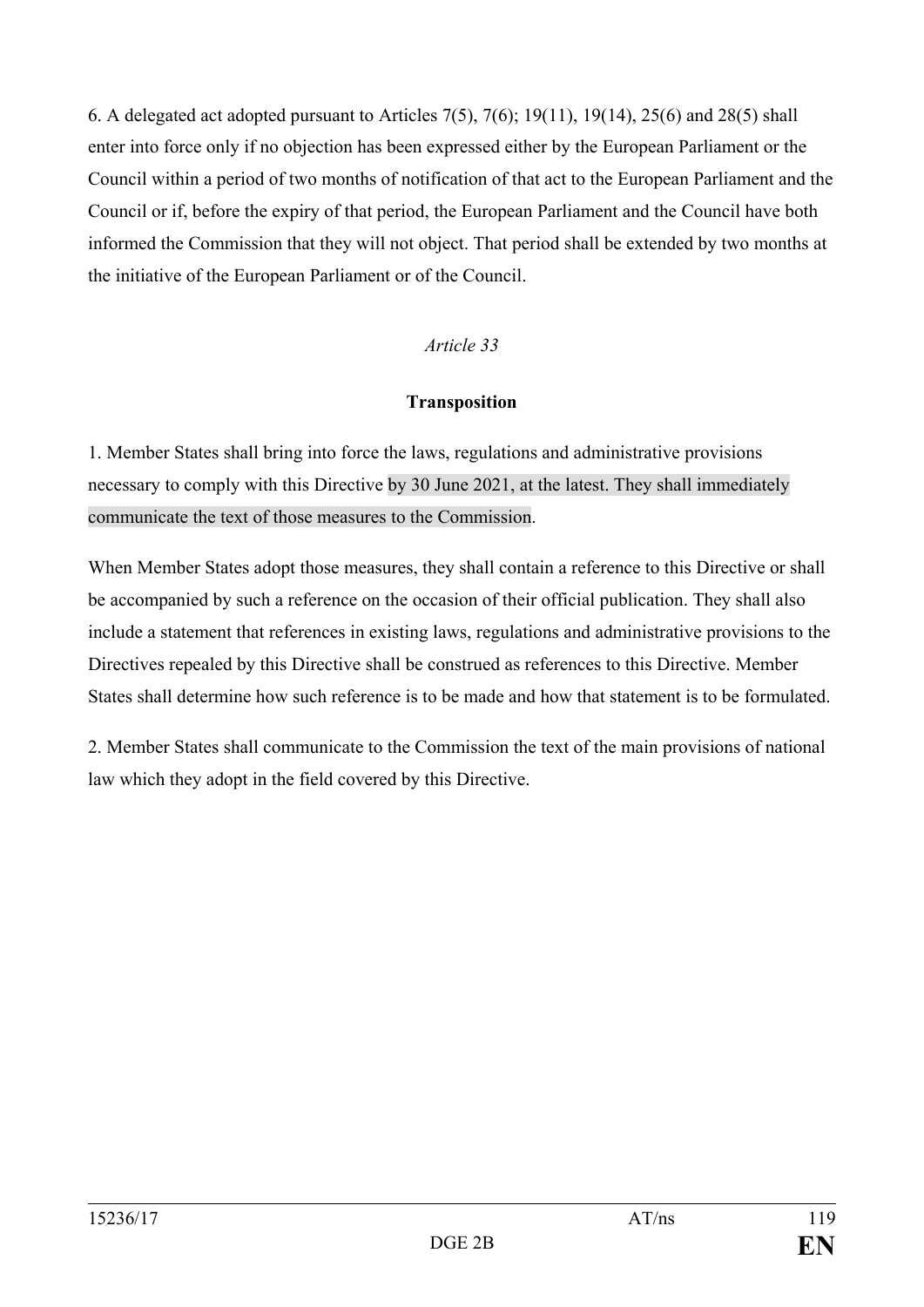## *Repeal*

Directive 2009/28/EC, as amended by the Directives listed in Annex XI, Part A is repealed with effect from 1 January 2021, without prejudice to the obligations of the Member States relating to the time-limits for the transposition into national law of the Directives set out in Annex XI, Part B **and without prejudice to the obligations of Member States in 2020 as set out in Article 3(1) and Part A of Annex I of Directive 2009/28/EC.**

References to the repealed Directive shall be construed as references to this Directive and shall be read in accordance with the correlation table in Annex XII.

### *Article 35*

### **Entry into force**

This Directive shall enter into force on 1 January 2021.

**By way of derogation from the first subparagraph of this Article, the fifth subparagraph of Article 7(3) and Article 31 shall enter into force on the twentieth day following that of the publication of this Directive in the** *Official Journal of the European Union***.**